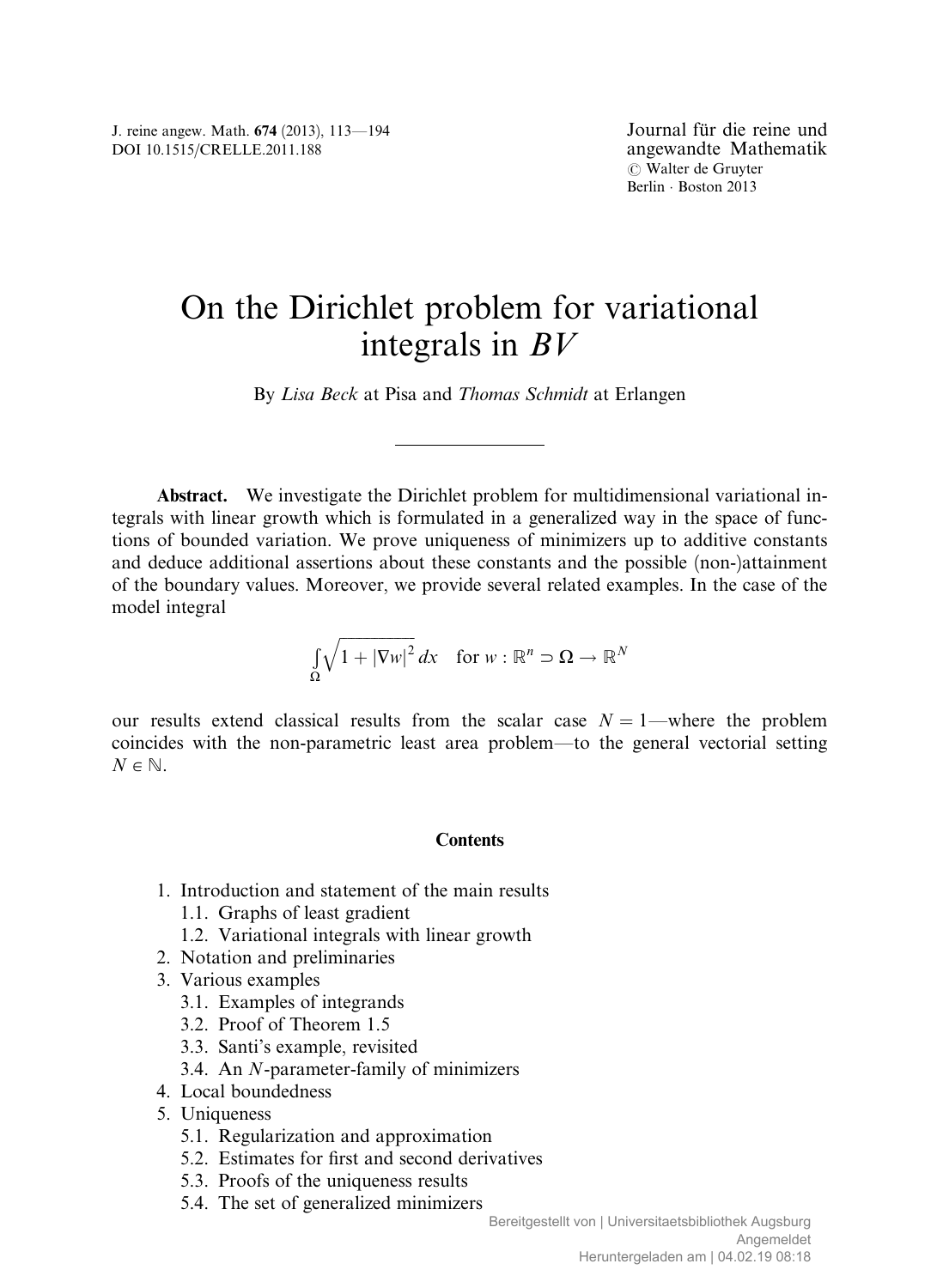- 6. Non-uniqueness and boundary behavior
- A. (Semi-)Continuity and existence
- B. Additional remarks on the Dirichlet problem
- C. Non-autonomous integrals
- D. Maximum principles

References

# 1. Introduction and statement of the main results

We consider multidimensional variational integrals

(1.1) 
$$
F[w] := \int_{\Omega} f(\nabla w) dx \text{ for } w : \Omega \to \mathbb{R}^{N},
$$

where throughout this paper  $\Omega$  is a non-empty, bounded, open, and connected<sup>1)</sup> subset of  $\mathbb{R}^n$  ( $n \geq 2$ ) with Lipschitz boundary and  $f : \mathbb{R}^{N_n} \to [0,\infty)$  is a given integrand which will be specified below. We are interested in the minimization problem for  $F$  in Dirichlet classes, and in particular in existence, uniqueness, and regularity of (generalized) minimizers. We stress that  $N \in \mathbb{N}$  denotes an arbitrary natural number, and hence the problem is a vectorial one and is related to a system of partial differential equations.

1.1. Graphs of least gradient. Postponing the treatment of general integrands  $f$  to Section 1.2 let us restrict the discussion to the model integrals

$$
E_{\lambda}[w] := \int_{\Omega} e_{\lambda}(\nabla w) \, dx
$$

with the density<sup>2)</sup>

$$
e_{\lambda}(z):=\sqrt{\lambda^2+|z|^2},
$$

where  $\lambda \geq 0$  is a fixed parameter. These integrals can be understood as a limit case of the p-energies

(1.2) 
$$
\int_{\Omega} (\lambda^2 + |\nabla w|^2)^{\frac{p}{2}} dx,
$$

where  $p \ge 1$  is another parameter. However, while for  $p > 1$  existence and uniqueness of minimizers can be obtained in the Sobolev space  $W^{1,p}(\Omega,\mathbb{R}^N)$ , in the case  $p = 1$  the application of the direct method generally fails in the non-reflexive Sobolev space  $W^{1,1}(\Omega,\mathbb{R}^N)$ , due to its lack of compactness properties. Existence results can rather be obtained in the space  $BV(\Omega, \mathbb{R}^N)$  of functions of bounded variation. Precisely, one fixes a Dirichlet class

$$
\mathscr{D}=u_0+W^{1,1}_0(\Omega,\mathbb{R}^N)
$$

<sup>&</sup>lt;sup>1)</sup> The assumption that  $\Omega$  be connected is just made in order to simplify some statements. Indeed, if  $\Omega$  is disconnected, our analysis works on the connected components of  $\Omega$ .

<sup>&</sup>lt;sup>2)</sup> Throughout the article |z| denotes the Hilbert–Schmidt norm of the matrix  $z \in \mathbb{R}^{Nn}$ , that is,  $|z|^2 := \sum_{\alpha=1}^N$  $\sum_{ }^n$  $\sum_{i=1}^{n}(z_i^{\alpha})^2$ .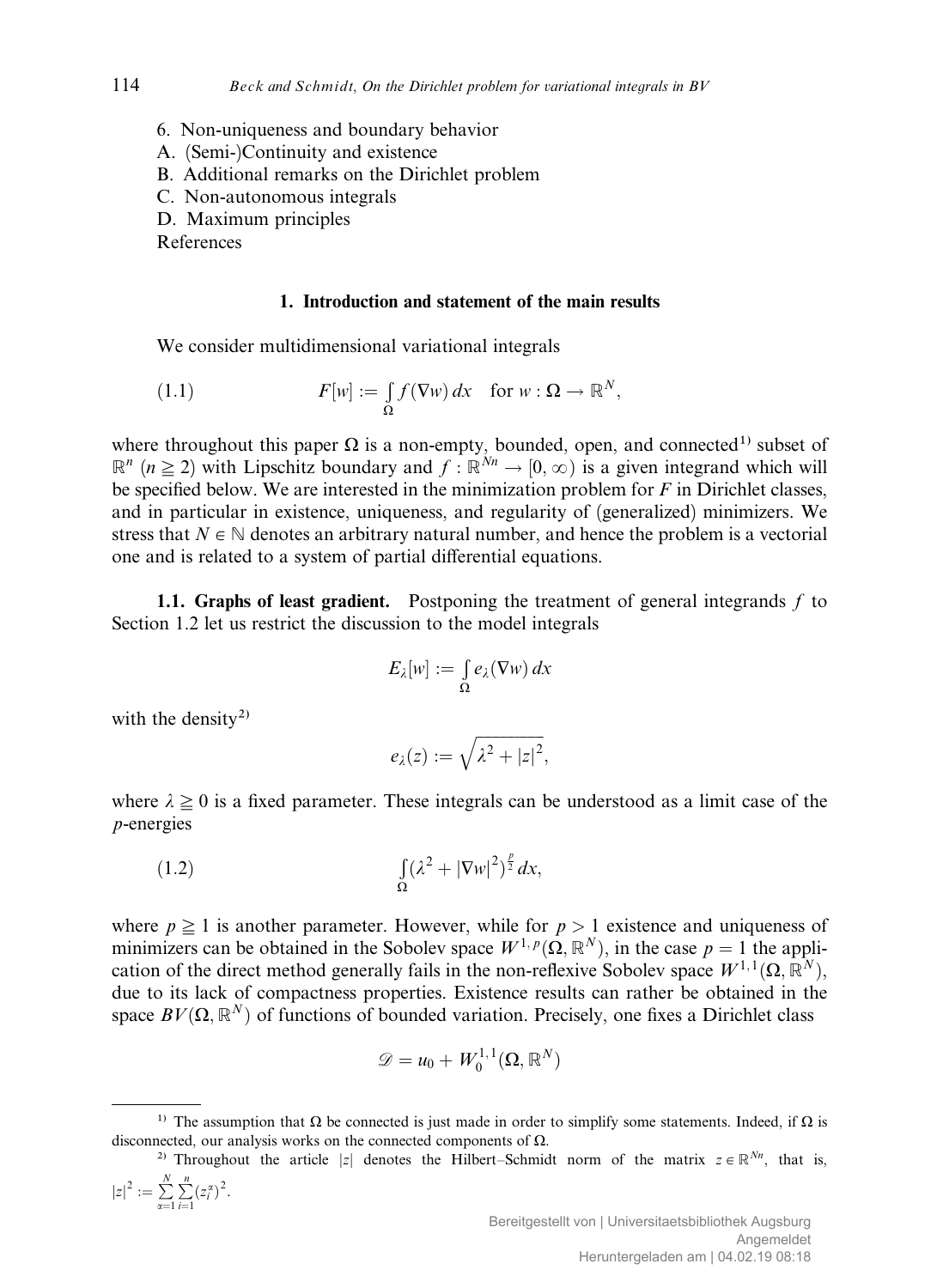with  $u_0 \in W^{1,1}(\Omega, \mathbb{R}^N)$  and extends  $E_i$  from  $\mathscr{D}$  to  $BV(\Omega, \mathbb{R}^N)$  by letting

$$
(1.3) \qquad \mathscr{E}_{\lambda}^{\mathscr{D}}[w] := \int_{\Omega} e_{\lambda}(\nabla w) \, dx + |D^s w|(\Omega) + \int_{\partial \Omega} |w - u_0| \, d\mathscr{H}^{n-1} \quad \text{for } w \in BV(\Omega, \mathbb{R}^N),
$$

where  $Dw = \nabla w \cdot \mathcal{L}^n + D^s w$  is the decomposition of the  $\mathbb{R}^{N_n}$ -valued gradient measure  $Dw$ into its absolutely continuous and its singular part with respect to the Lebesgue measure  $\mathscr{L}^n$ . Moreover,  $|D^s w|(\Omega)$  denotes the variation of  $D^s w$  on  $\Omega$ ,  $\mathscr{H}^{n-1}$  the  $(n-1)$ -dimensional Hausdorff measure on  $\mathbb{R}^n$ , and the occurrence of w and  $u_0$  in the boundary integral is to be interpreted in the sense of trace ([40], [9]); see Section 2 for further details on terminology. The formula (1.3) has been proposed in [43], [7] and adapts classical ideas from [49] and the  $BV$ -theory of area minimizing hypersurfaces  $(27]$ ,  $[65]$ ,  $[45]$ ,  $[66]$ ); compare the monographs [37], [46], [44], [6]. Obviously,  $\mathscr{E}_{\lambda}^{\mathscr{D}}[w] = E_{\lambda}[w]$  holds for  $w \in \mathscr{D}$  and thus  $\mathscr{E}_{\lambda}^{\mathscr{D}}$  is really an extension of  $E_\lambda$ . Moreover, building on results of [73] it was pointed out in [43] that  $\mathscr{E}_\lambda^{\mathscr{D}}$ coincides with the extension by semicontinuity in the tradition of Lebesgue and Serrin [56], [78], [79], satisfies the relation

(1.4) 
$$
\inf_{B V(\Omega, \mathbb{R}^N)} \mathscr{E}_{\lambda}^{\mathscr{D}} = \inf_{\mathscr{D}} E_{\lambda},
$$

and can be considered as the natural continuation of  $E_{\lambda}$  outside  $\mathscr{D}$ . Thus, it is reasonable to give the following definition of generalized minimizers:

**Definition 1.1** (generalized minimizer). A function  $u \in BV(\Omega, \mathbb{R}^N)$  is called a generalized minimizer of  $E_{\lambda}$  in  $\mathscr{D}$  if

$$
\mathscr{E}_{\lambda}^{\mathscr{D}}[u] \leq \mathscr{E}_{\lambda}^{\mathscr{D}}[w] \quad \text{for all } w \in BV(\Omega, \mathbb{R}^{N}).
$$

We write  $\mathcal{M}_{\lambda}^{\mathcal{D}}$  for the set of generalized minimizers of  $E_{\lambda}$  in  $\mathcal{D}$ .

Generalized minimizers can alternatively be characterized ([43], [7], [46]) as the strong  $L^1$ -limits of minimizing sequences for  $E_\lambda$  in  $\mathscr{D}$  (see also Theorem 1.8). With this characterization at hand the existence problem can easily be solved: In fact, by Rellich's theorem in BV there exists at least one generalized minimizer corresponding to each Dirichlet class  $\mathscr{D}$ and hence the infimum on the left-hand side of (1.4) is a minimum.

It should be noted that Dirichlet classes are not closed in  $BV(\Omega, \mathbb{R}^N)$  with respect to the strong  $L^1$ -topology (or the weak- $*$ -topology of  $BV$ ) and generalized minimizers do not necessarily attain the boundary values  $u_0$ . Thus, the boundary integral in (1.3) need not vanish for generalized minimizers, and we get the following interpretation of this integral as a penalization term: The non-attainment of the boundary values is not generally ruled out but will instead be penalized by an increase of energy.

In the completely degenerate case  $\lambda = 0$  generalized minimizers are called functions of least gradient and interesting results in the scalar case  $N = 1$  have been obtained; see for instance [71], [82]. Here we will not further pursue this issue, but we will deal with the case<sup>3)</sup>  $\lambda > 0$ . Still in the scalar case  $N = 1$  we note that  $E_1[w]$  represents the *n*-dimensional

<sup>&</sup>lt;sup>3)</sup> Once  $\lambda$  is positive, its precise value is not important. Indeed, the problems corresponding to different positive values of  $\lambda$  can be transformed into each other by multiplying all the functions under consideration with a positive constant.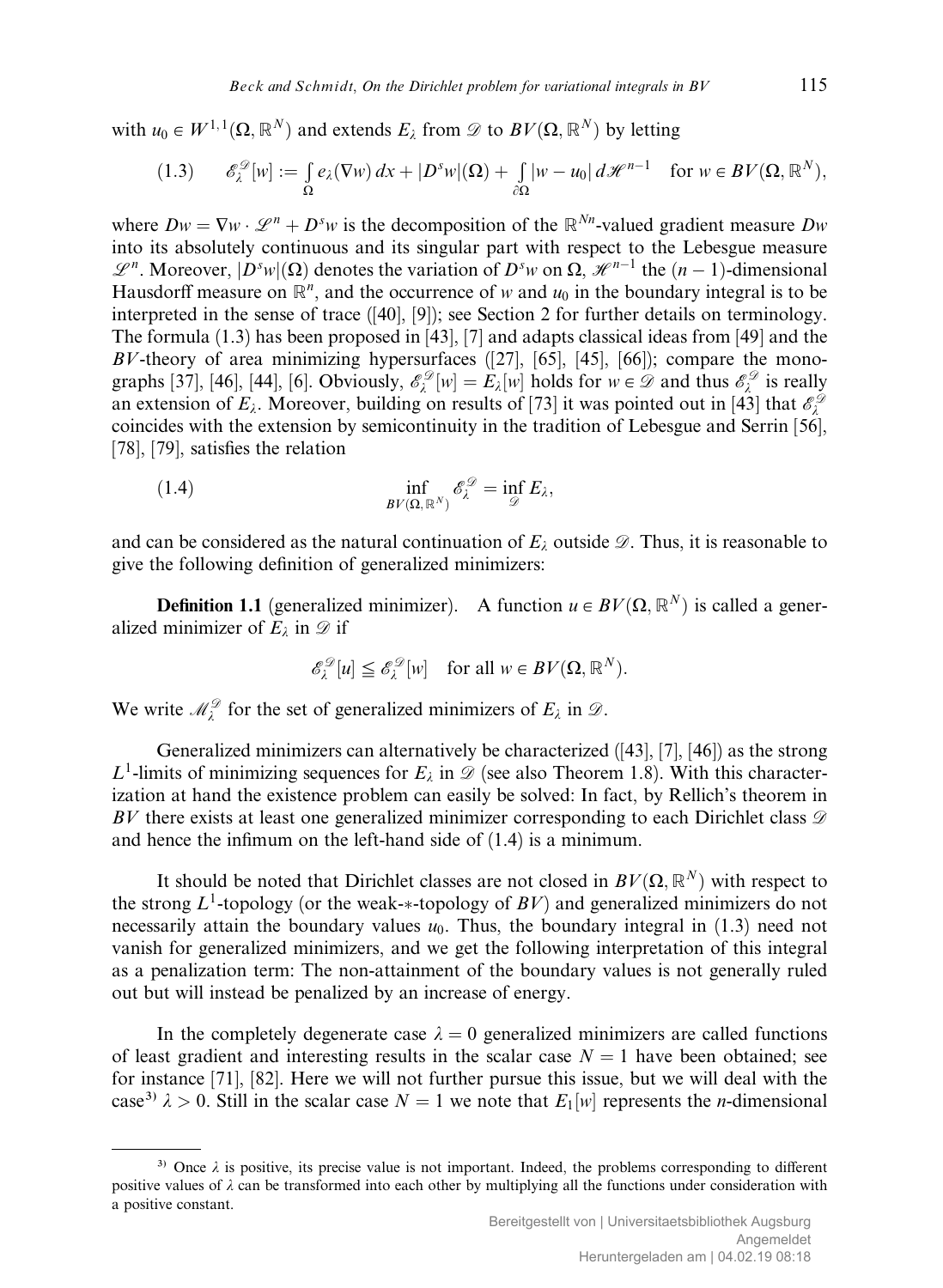area of the graph of  $w$ , and thus the problem is a very classical one, namely the nonparametric least area problem. Its generalized minimizers are called area minimizing graphs or non-parametric area minimizing hypersurfaces. They are some of the most studied analytical objects in the last century, and we refer the reader to [64], [53], [25], [24], [80], [45], [66], [81] and to the monograph [46], where an exhaustive list of additional references can be found.

In contrast, for  $N > 1$  the integral  $E_{\lambda}[w]$  is in general very different from the area of the graph of  $w$ . In fact, the area integral<sup>4)</sup> involves all the minors of the gradient matrix while  $E_{\lambda}$  just involves the modulus of this matrix, that is the first order minors. However,  $E_{\sqrt{n}}[w]$  is the L<sup>1</sup>-norm of the gradient of the graph mapping  $x \mapsto (x, w(x))$  which motivates us to call the generalized minimizers of  $E_{\sqrt{n}}$  graphs of least gradient. We will study uniqueness and regularity of these objects which will turn out to be quite delicately linked. The authors are aware of only two previous results concerning these topics in the vectorial setting. One result is the partial regularity theorem of Anzellotti and Giaquinta [10] (see also [18]) which gives  $C_{loc}^{1,\alpha}$ -regularity on an open subset of  $\Omega$  with full Lebesgue measure. The other result, due to Bildhauer, concerns everywhere gradient regularity, and since it is closely related to our approach, we restate it in the present setting:

**Theorem 1.2** (Bildhauer [15], [17]). Let  $\lambda > 0$  and suppose that there holds

(1.5) *either* 
$$
n = 2
$$
 *or*  $u_0 \in L^{\infty}(\Omega, \mathbb{R}^N)$ .

Then there exists a generalized minimizer u of  $E_{\lambda}$  in  $\mathscr D$  which satisfies

$$
u \in W^{1,1}(\Omega, \mathbb{R}^N)
$$
 and  $|\nabla u| \log(1 + |\nabla u|^2) \in L^1_{loc}(\Omega)$ .

Turning to uniqueness the reader should note that  $\mathscr{E}_{\lambda}^{\mathscr{D}}$  is convex but not strictly convex. More precisely, for  $\lambda > 0$  the integrand  $e_{\lambda}$  and the first term in (1.3) are strictly convex, but the other two terms are merely convex. Thus, uniqueness of generalized minimizers is not immediate, and there are two potential sources of non-uniqueness, namely the possible occurrence of singular parts of the derivative and the possible non-attainment of the boundary values. In this paper we will rule out the first source: We will prove that  $u \in W^{1,1}(\Omega, \mathbb{R}^N)$  holds for every generalized minimizer u and not just that there exists a suitable one as stated in Theorem 1.2. Moreover, we will remove the assumption (1.5). In this way we will establish the following theorem as a particular case of our main results (see Theorem 1.10, Corollary 1.13, and Theorem 1.16 for the general statements and Section 5 for the proofs).

**Theorem 1.3** (uniqueness up to constants). Let  $\lambda > 0$ . Then the generalized minimizers of  $E_\lambda$  in  $\mathscr{D}$  are unique up to additive constants, that is, for  $u, v \in \mathscr{M}_\lambda^{\mathscr{D}}$  there exists a constant  $y \in \mathbb{R}^N$  such that  $u = v + y$  holds a.e. on  $\Omega$ . Furthermore, the minimizers form a 1-parameter family, and indeed  $\mathscr{M}_\lambda^\mathscr{D}$  can be parametrized by a compact interval,

<sup>&</sup>lt;sup>4)</sup> The non-parametric area integral in higher codimension  $N > 1$  is non-convex with a delicate degeneration structure. It behaves in many aspects different from  $E_i$  and is related to several challenging and unsolved problems. We refer to [44] for a detailed discussion, to [55] for counterexamples, and to [88], [1], [87], [86] for some results, relying on methods from topology and the parametric setting of geometric measure theory ([37]).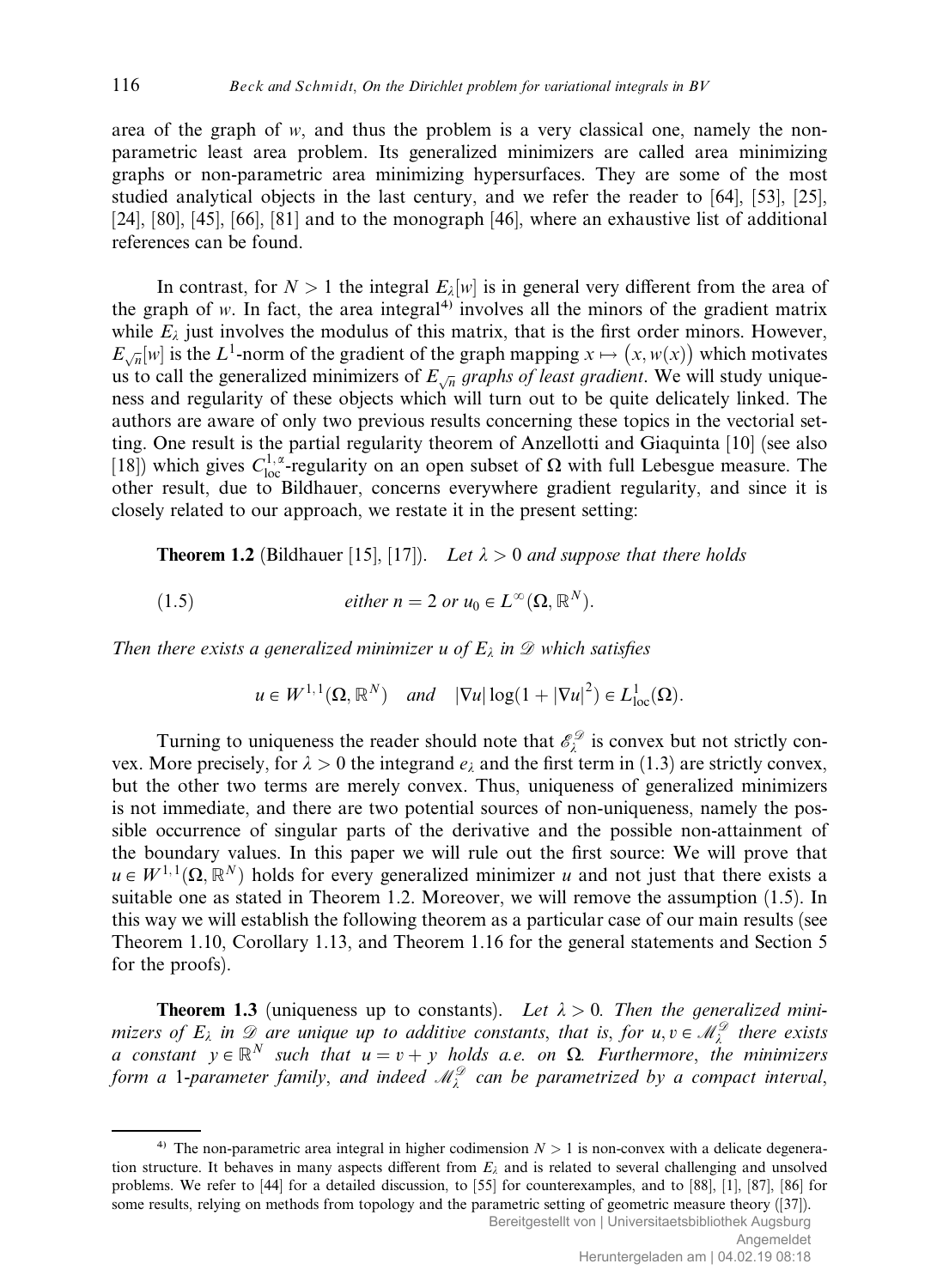precisely

$$
\mathcal{M}_{\lambda}^{\mathcal{D}} = \{ \bar{u} + t\bar{y} : t \in [-1, 1] \}
$$

for some  $\bar{y} \in \mathbb{R}^N$  and a particular generalized minimizer  $\bar{u}$ .

We stress that in the generality of our setting one cannot expect to remove the second source of non-uniqueness mentioned above and thus cannot improve Theorem 1.3 to full uniqueness, not even in the case  $n = 2$ ,  $N = 1$  of two-dimensional area minimizing graphs. This is shown by a classical example of Santi [74]; see also [46], Example 15.12, Section 3.3 below, and [11]. The next theorem states that non-uniqueness happens only in quite particular situations and that Santi's scalar example is symptomatic even for the vectorial case.

**Theorem 1.4** (non-uniqueness and boundary behavior). Let  $\lambda > 0$  and suppose that generalized minimizers of  $E_\lambda$  in  $\mathscr D$  are not unique, that is,  $\mathscr M_\lambda^{\mathscr D}$  contains more than one element. Then for every  $u \in M_{\lambda}^{\mathcal{D}}$  the jump  $u - u_0$  at the boundary takes values in the 1-dimensional subspace  $\mathbb{R}\bar{y}$  a.e. on  $\partial\Omega$ . Moreover,  $\partial\Omega$  can be decomposed into disjoint subsets  $(\partial \Omega)$  and  $(\partial \Omega)$  with

(1.6) 
$$
\mathscr{H}^{n-1}((\partial \Omega)_{-}) = \mathscr{H}^{n-1}((\partial \Omega)_{+}) = \frac{1}{2}\mathscr{H}^{n-1}(\partial \Omega)
$$

such that

(1.7) 
$$
\bar{u} \pm J\bar{y} = u_0 \quad \mathcal{H}^{n-1}\text{-}a.e. \text{ on } (\partial\Omega)_+
$$

for some function  $J : \partial \Omega \to \mathbb{R}$  with<sup>5)</sup>

$$
\inf_{(\partial \Omega)_-} J = \inf_{(\partial \Omega)_+} J = 1.
$$

Here,  $\bar{y}$  and  $\bar{u}$  denote the constant and the particular minimizer introduced in the statement of Theorem 1.3.

Theorem 1.4 will be proved in Section 6 as a particular case of Theorem 1.17 and Remark 1.18 below.

Let us make a couple of related remarks. Primarily we mention that  $\bar{y}$  is unique up to change of sign and—having assumed non-uniqueness of minimizers—different from 0. Moreover,  $\bar{u}$  is uniquely determined. Secondly we point out that the situation described in the theorem cannot occur and we must thus have full uniqueness if one of the following two assertions holds:

• The particular minimizer  $\bar{u}$  (or some other minimizer apart from the extremal ones  $\bar{u} + \bar{y}$  and  $\bar{u} - \bar{y}$ ) attains the boundary values  $u_0$  on a set of positive  $\mathcal{H}^{n-1}$ -measure.

• Some minimizer attains the boundary values  $u_0$  on more than half the boundary.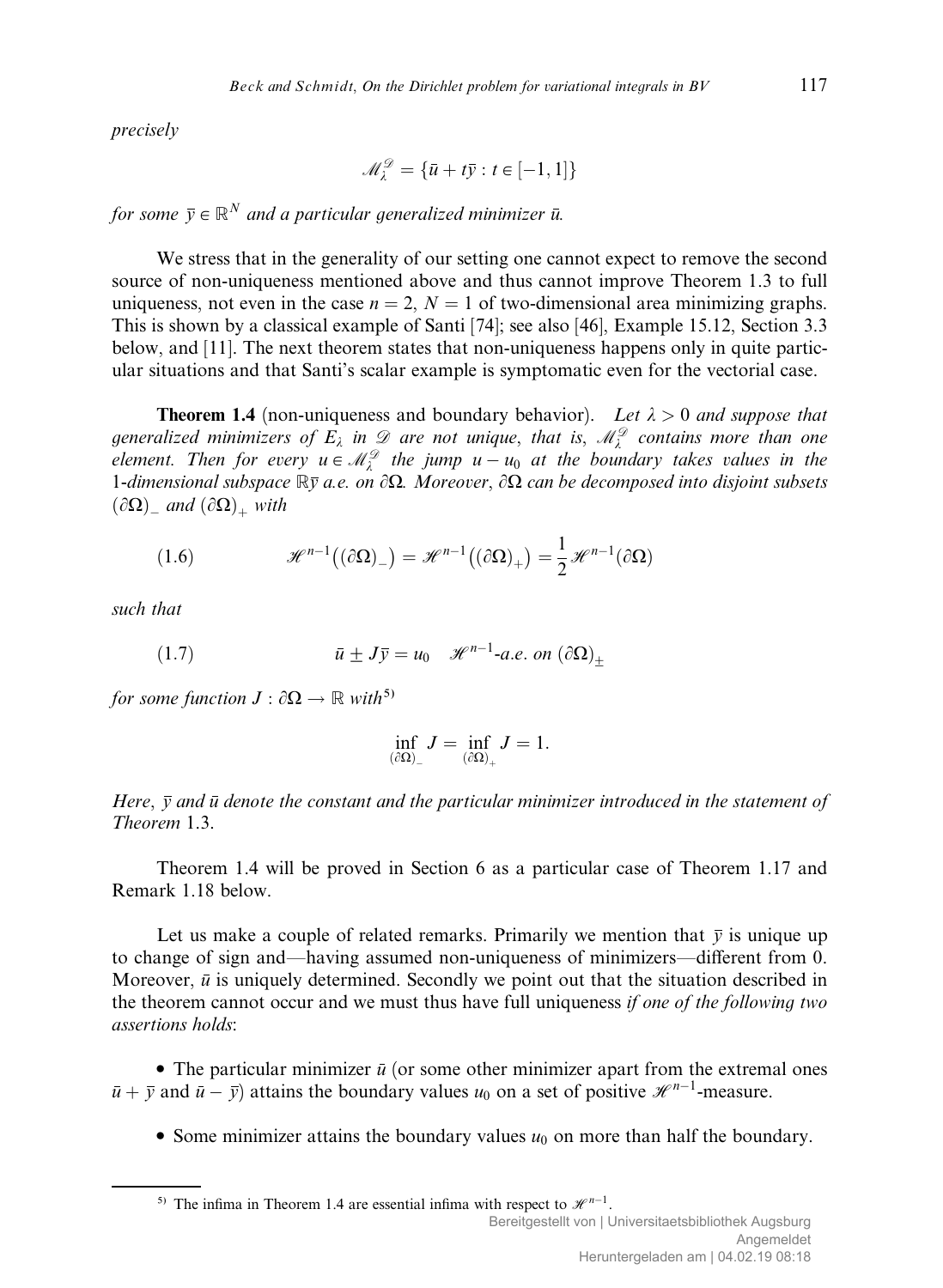We stress that at this point we have already obtained a quite accurate description of (non-)uniqueness and (non-)attainment of the boundary values. In fact—apart from those already ruled out—every combination of these phenomena may occur; compare Proposition 6.4 and Remark 6.5.

At first glance one might wonder whether there is a counterpart of Theorem 1.4 for unique minimizers, or in other words for  $\bar{y} = 0$ . While it is not clear what should be a reasonable analogon of (1.7), one might at least hope that  $u - u_0$  still takes values in a 1-dimensional subspace. However, the following example shows that this is not true, and thus the non-uniqueness assumption in Theorem 1.4 cannot be removed.

**Theorem 1.5** (an example of non-attainment). For  $n = N = 2$  consider the annulus

$$
\Omega = \{x \in \mathbb{R}^2 : 1 < |x| < 2\}
$$

and the boundary datum  $u_0$  given by

$$
u_0(x) = \begin{cases} Mx & \text{for } |x| = 1, \\ 0 & \text{for } |x| = 2, \end{cases}
$$

where  $M \in \mathbb{R}$  is a constant. Then there is a unique generalized minimizer u of  $E_1$  in  $\mathscr D$  and there holds

$$
\sup_{\Omega}|u| \leq \frac{2}{1-\log 2}.
$$

In particular, for  $|M| > 2/(1 - \log 2)$  the values of  $u - u_0$  on  $\partial\Omega$  are not contained in any 1-dimensional subspace of  $\mathbb{R}^2$ .

Theorem 1.5 is a refinement of a well-known example for area minimizing graphs and will be established in Section 3.2.

1.2. Variational integrals with linear growth. In this subsection we generalize Theorem 1.3 and Theorem 1.4 and restate our results in the setting of  $(1.1)$  with a general integrand f. As in Section 1.1 the focus is on the vectorial case  $N > 1$ , but nevertheless we believe that the general form of our results presented here is new and interesting even in the scalar case  $N = 1$ .

Of course, we have to impose growth, coercivity, convexity, and structure conditions on f. To begin we just suppose that  $f : \mathbb{R}^{N_n} \to [0, \infty)$  is convex and has linear growth in the sense of

(H1) 
$$
\qquad \qquad
$$
  $\gamma|z| \le f(z) \le \Gamma(1+|z|) \quad \text{for all } z \in \mathbb{R}^{Nn}$ 

with positive constants  $\Gamma$  and y. Then fixing a Dirichlet class

$$
\mathscr{D} = u_0 + W_0^{1,1}(\Omega, \mathbb{R}^N)
$$
  
Bereitgestellt von | Universitaetsbibliothek Augsburg  
Angemeldet  
Heruntergeladen am | 04.02.19 08:18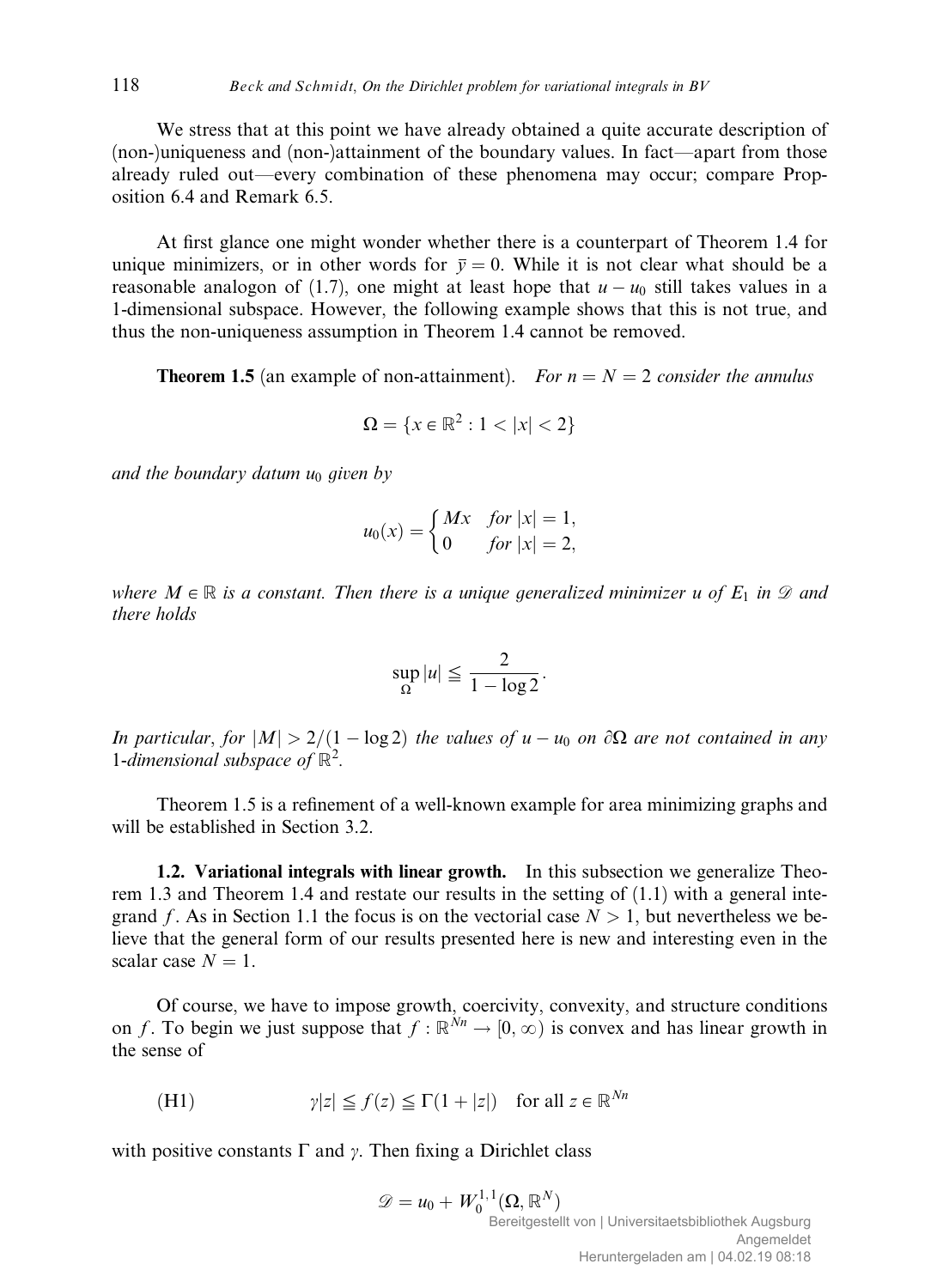with  $u_0 \in W^{1,1}(\Omega, \mathbb{R}^N)$ , we extend the integral F in (1.1) from  $\mathscr{D}$  to  $BV(\Omega, \mathbb{R}^N)$  by letting

(1.8) 
$$
\mathscr{F}^{\mathscr{D}}[w] := \int_{\Omega} f(\nabla w) dx + \int_{\Omega} f^{\infty} \left( \frac{dD^{s}w}{d|D^{s}w|} \right) d|D^{s}w| + \int_{\partial \Omega} f^{\infty} \left( (u_{0} - w) \otimes v_{\Omega} \right) d\mathscr{H}^{n-1}
$$

for  $w \in BV(\Omega, \mathbb{R}^N)$ . This formula was introduced in [43], [7] (compare [8], [50] for a related notion of BV-solutions of elliptic equations),  $v<sub>O</sub>$  denotes the outward unit normal vector to  $\partial\Omega$  (which exists  $\mathscr{H}^{n-1}$ -a.e.), and

$$
f^{\infty}(z) := \lim_{s \to \infty} \frac{f(sz)}{s} \quad \text{for } z \in \mathbb{R}^{Nn}
$$

defines the recession function of f which reflects the behavior of f near infinity (see Section 2 for further terminology).

We extend Definition  $1.1$ :

**Definition 1.6** (generalized minimizer). Suppose that f is convex with  $(H1)$ . A function  $u \in BV(\Omega, \mathbb{R}^N)$  is called a generalized minimizer of F in  $\mathscr D$  if

$$
\mathcal{F}^{\mathcal{D}}[u] \leq \mathcal{F}^{\mathcal{D}}[w] \quad \text{for all } w \in BV(\Omega, \mathbb{R}^N).
$$

**Definition 1.7** (minimizing sequence). Suppose that f is convex with  $(H1)$ . One says that a sequence  $(u_k)_{k \in \mathbb{N}}$  in  $\mathscr{D}$  is a minimizing sequence for F in  $\mathscr{D}$  if there holds

$$
F[u_k] \xrightarrow[k \to \infty]{} \inf_{\mathscr{D}} F.
$$

Next we state a characterization of generalized minimizers as limits of minimizing sequences. Basically, the result is well known (compare for instance [43], [7], [46], [5], [6]) but it seems that a precise proof which covers general integrands and Lipschitz domains has been written down only recently in [22], [16].

**Theorem 1.8** (characterization of generalized minimizers). Suppose that f is convex with (H1). Then  $u \in BV(\Omega, \mathbb{R}^N)$  is a generalized minimizer of F in  $\mathcal D$  if and only if there exists a minimizing sequence  $(u_k)_{k \in \mathbb{N}}$  for F in  $\mathscr D$  such that  $u_k$  converges to u in  $L^1(\Omega,\mathbb{R}^N)$ . Moreover, one has

(1.9) 
$$
\inf_{BV(\Omega,\mathbb{R}^N)} \mathscr{F}^{\mathscr{D}} = \inf_{\mathscr{D}} F.
$$

For convenience of the reader we outline a proof of Theorem 1.8 in Appendix A. By Rellich's theorem in BV every minimizing sequence for F in  $\mathscr D$  has an  $L^1$ -convergent subsequence. Therefore, as an immediate consequence of Theorem 1.8 we get:

**Corollary 1.9** (existence of generalized minimizers). Suppose that  $f$  is convex with (H1). Then there exists a generalized minimizer of F in  $\mathscr D$  and hence the infimum on the left-hand side of  $(1.9)$  is a minimum.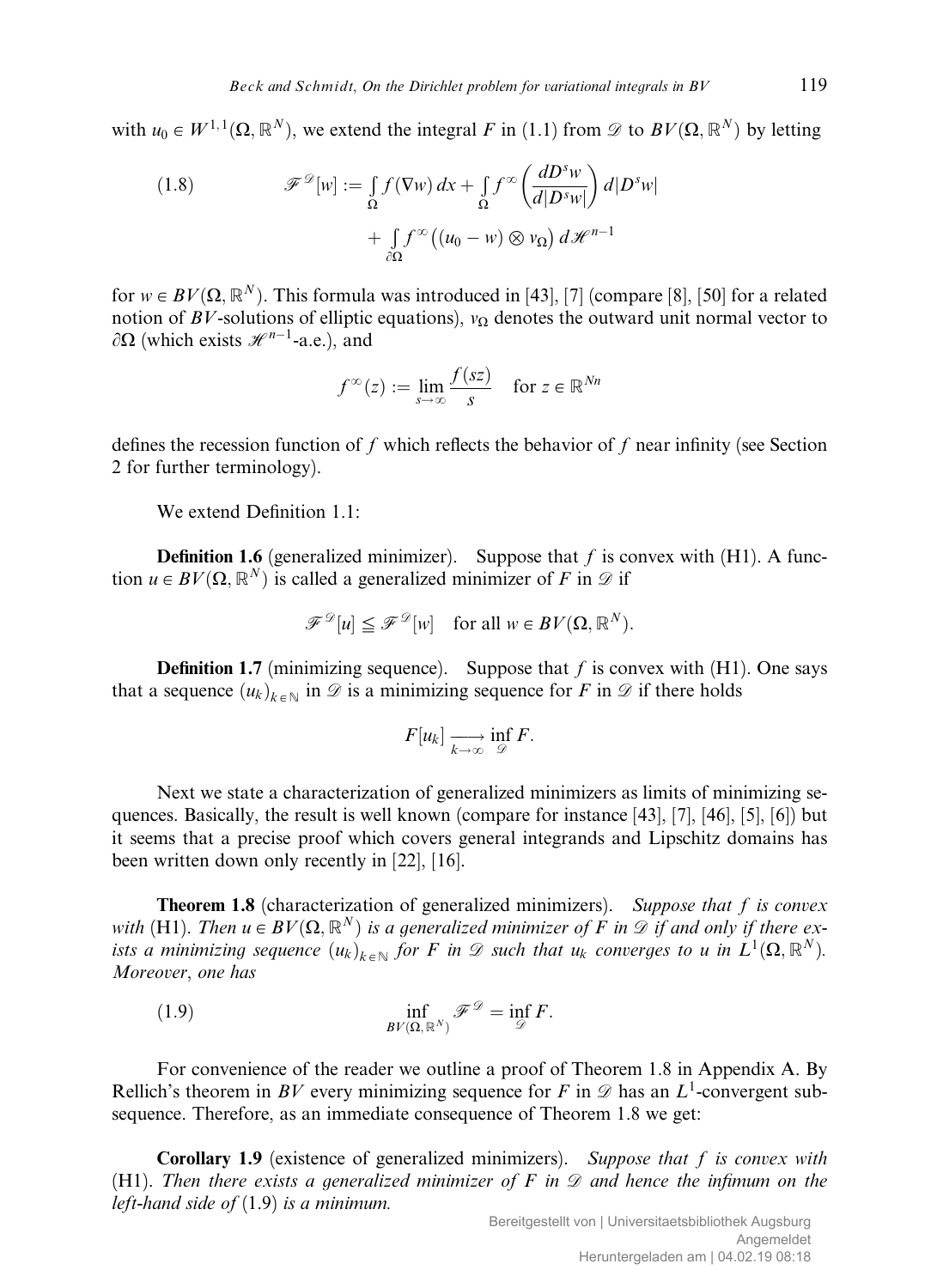Now we state our main uniqueness result which will be proved in Section 5. It extends the Llog L-gradient regularity of [15] to all bounded minimizers, instead of only one, and gives in particular uniqueness of bounded minimizers. The boundedness assumption will be justified below.

**Theorem 1.10** (uniqueness of bounded generalized minimizers). Assume that f is a  $C^2$ -integrand which satisfies<sup>6)</sup>  $f(0) \leq \lambda$ , (H1) and

(H2) 
$$
\gamma (1+|z|)^{-3} |\tilde{z}|^2 \le \nabla^2 f(z)(\tilde{z}, \tilde{z}) \le \Gamma (1+|z|)^{-1} |\tilde{z}|^2
$$
 for all  $z, \tilde{z} \in \mathbb{R}^{Nn}$ 

with the constants  $\gamma$  and  $\Gamma$  from (H1). Then we have:

Reqularity. Every generalized minimizer  $u \in BV(\Omega, \mathbb{R}^N) \cap L^{\infty}(\Omega, \mathbb{R}^N)$  of F satisfies

$$
u \in W^{1,1}(\Omega, \mathbb{R}^N)
$$
 and  $|\nabla u| \log(1 + |\nabla u|^2) \in L^1_{loc}(\Omega)$ .

Moreover, for every ball  $B_{2r}(x_0) \subset \Omega$  there holds

$$
\int_{B_r(x_0)} |\nabla u| \log(1 + |\nabla u|^2) \, dx \le C \bigg( \lambda + \frac{1}{r} \sup_{B_{2r(x_0)}} |u| \bigg) \int_{B_{2r}(x_0)} (1 + |\nabla u|) \, dx
$$

with a positive constant C depending only on n, N,  $\gamma$ , and  $\Gamma$ .

Uniqueness. Whenever  $u, v \in BV(\Omega, \mathbb{R}^N) \cap L^{\infty}(\Omega, \mathbb{R}^N)$  are generalized minimizers of F in  $\mathscr{D}$ , then there exists a constant  $y \in \mathbb{R}^N$  such that  $u = v + y$  holds a.e. on  $\Omega$ .

Let us mention that  $(H2)$  is a particular case of the  $\mu$ -ellipticity condition

$$
(\mathbf{H}2_{\mu}) \qquad \gamma (1+|z|)^{-\mu}|\tilde{z}|^2 \leq \nabla^2 f(z)(\tilde{z},\tilde{z}) \leq \Gamma (1+|z|)^{-1}|\tilde{z}|^2 \quad \text{for all } z, \tilde{z} \in \mathbb{R}^{Nn},
$$

where  $\mu > 1$  is a parameter and y and  $\Gamma$  are positive constants. This condition allows that the dispersion (or ellipticity) ratio

$$
\Lambda_f(z):=\frac{\max\limits_{|\tilde z|=1}\nabla^2 f(z)(\tilde z,\tilde z)}{\min\limits_{|\tilde z|=1}\nabla^2 f(z)(\tilde z,\tilde z)},
$$

a crucial number for matters of regularity, may blow up, when z approaches infinity which means that the problem is a degenerate one. Very similar degeneration phenomena have been studied in terms of Bernstein's genre ([13], [80]) and in connection with  $(p, q)$ growth conditions ([57], [58], [59], [72], [33], [19], [34], [35], [60], [76], [77]) and the Llog Lenergy ([38], [63], [36]). In all these cases gradient regularity can still be obtained provided the blow-up is sufficiently slow. In particular, following previous developments in the  $(p, q)$ -context Bildhauer and Fuchs [14], [20], [15], [16] proposed a quite complete uniqueness and regularity theory for variational integrals with linear growth and  $\mu$ -ellipticity (H2m)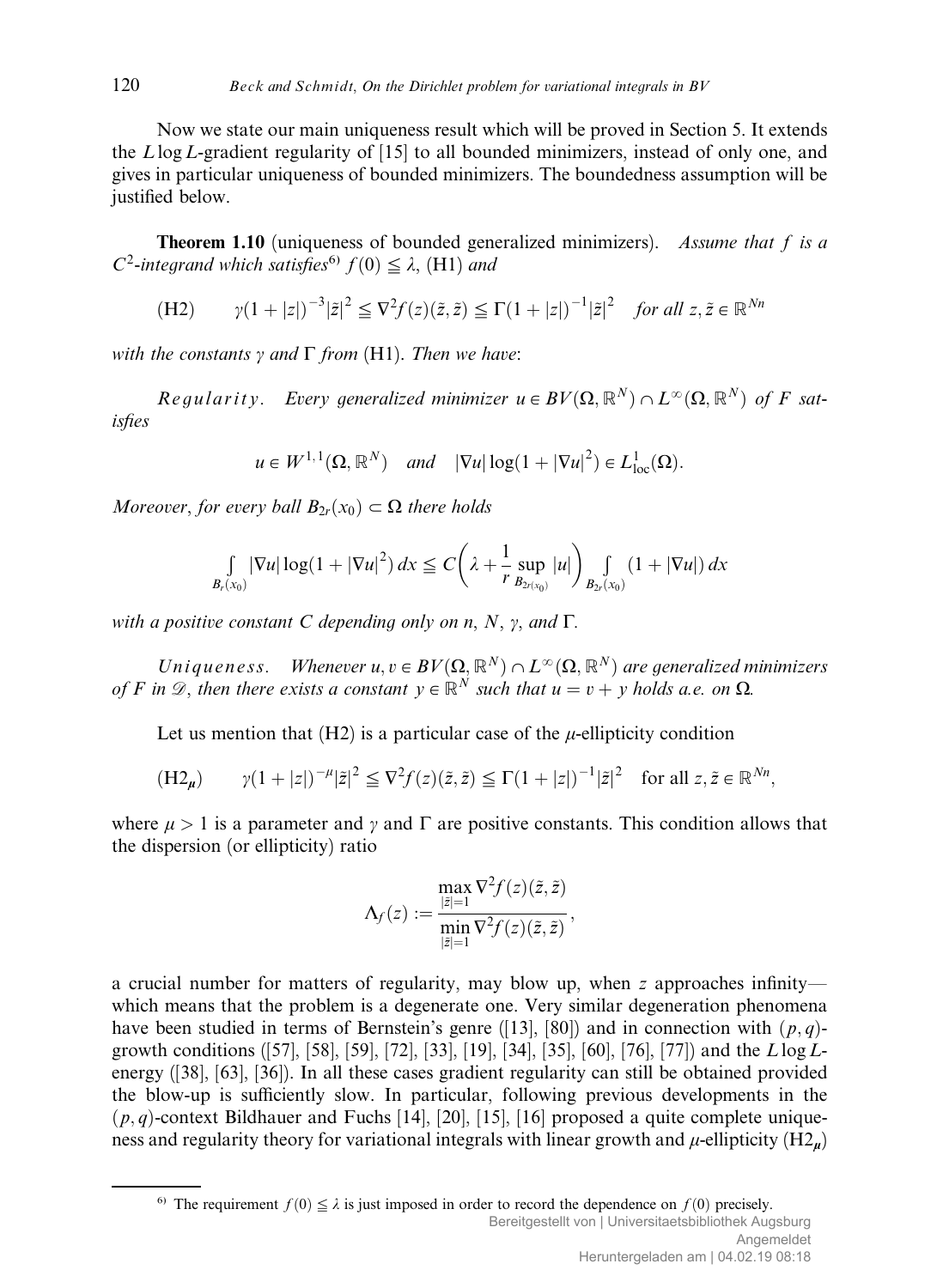for  $\mu < 3$  (partially imposing the stronger bound  $\mu < (\frac{n+2}{n})$ ; compare also Marcellini and Papi [60]). The limit case  $\mu = 3$ , however, is of particular interest since it is just the condition satisfied by the integrands  $e_{\lambda}$  from Section 1.1 with  $\lambda > 0$  (in fact  $\Lambda_{e_{\lambda}}(z) \approx 1 + |z|^2$ ). While most of the theory fails in this case, some arguments have been adapted ([15], [17], [16]) yielding, as a special case, Theorem 1.2. It should be noted that for  $\mu > 3$  there is few hope for regularity (compare [23] and Remark C.2), and thus Theorem 1.10 deals with a borderline case.

The arguments employed for uniqueness in the case  $\mu < 3$  rely on everywhere  $C<sup>1</sup>$ -regularity for (at least) *one* minimizer, and momentarily it seems quite hopeless to prove such a strong regularity assertion in the limit case  $\mu = 3$ . Therefore, we rather base our proof of Theorem 1.10 on  $W^{1,1}$ -regularity for *every* minimizer. To this end we basically follow ideas from [15], but we use Ekeland's variational principle ([30], [31], [32]) to construct 'nice' minimizing sequences near a given minimizer. This approach first appeared in the context of regularity in [61], [39], [2], but as a novel feature we now apply the principle in the negative Sobolev space  $W^{-1, 1}$ . Moreover, we employ a particular regularization procedure which is motivated by ideas of [26].

Next—as announced above—we will be concerned with the  $L^{\infty}$ -assumption. If the integrand has a particular structure, then boundedness of minimizers (or even of certain minimizing sequences) can be deduced from the boundedness of the boundary values by a maximum principle; see for instance [29], [33], [15], [21]. For the sake of completeness we shall discuss relevant versions of such principles in Appendix D. However, in the following we adopt a somewhat different strategy and we derive local boundedness by Moser's iteration technique ([68], [69]) as an interior regularity property of minimizers. This method requires a different structure condition but allows to remove the  $L^{\infty}$ -assumption in Theorem 1.10 without imposing a restriction on the boundary data.

**Theorem 1.11** (local boundedness of generalized minimizers). Assume that  $f$  is a convex C<sup>1</sup>-integrand which satisfies  $f(0) \leq \lambda$ , (H1) and

(H3) 
$$
[\xi^T \nabla f(z)] \cdot [\xi^T z] \ge -\lambda |\xi|^2 \quad \text{for all } z \in \mathbb{R}^{Nn}, \xi \in \mathbb{R}^N
$$

with a nonnegative constant  $\lambda$ . Then every generalized minimizer  $u \in BV(\Omega, \mathbb{R}^N)$  of F is locally bounded, i.e.,  $u \in L^{\infty}_{loc}(\Omega,\mathbb{R}^N)$ , and it satisfies for each pair  $B_r(x_0) \subset B_R(x_0) \subset \Omega$  of concentric balls the estimate

$$
\sup_{B_r(x_0)}|u| \leqq \frac{C}{(R-r)^n}\int_{B_R(x_0)}[(R-r)\lambda+|u|]dx
$$

with a constant C depending only on n, N,  $\gamma$ , and  $\Gamma$ .

Theorem 1.11 will be established in Section 4.

**Remark 1.12.** In principle, the convexity assumption in Theorem 1.11 is dispensable, and—employing an adequate version of Theorem 1.8 ([5], [6], [54])—an extension to quasiconvex integrands  $f$  is possible. Moreover, adopting notions of generalized minimizers as in [75] one might handle even non-quasiconvex situations. However, convexity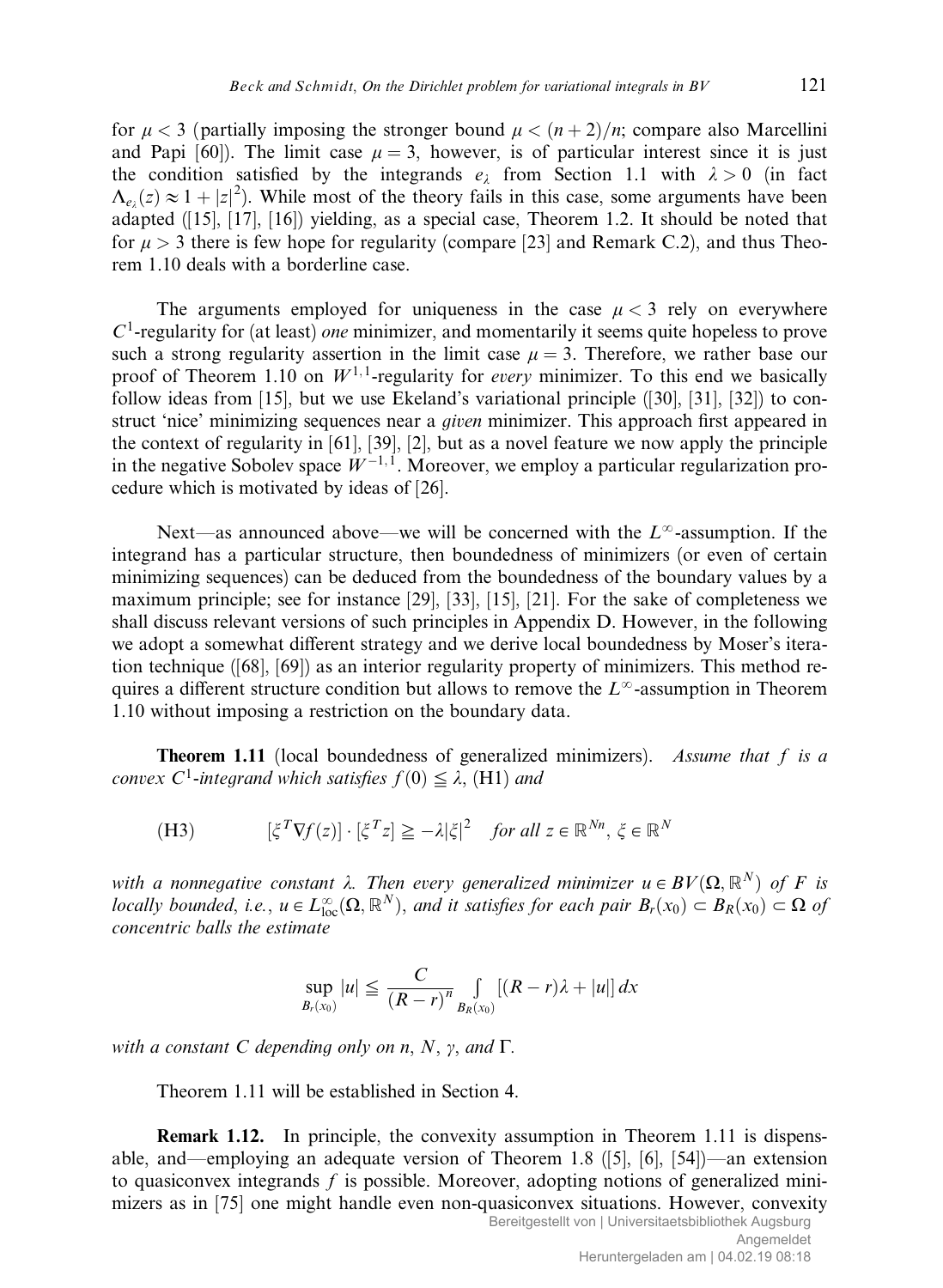seems to be inevitable for the other results of this paper, and thus we do not further pursue these generalizations.

We combine Theorem 1.10 and Theorem 1.11 getting (see Section 5.3 for a detailed proof):

Corollary 1.13 (uniqueness of generalized minimizers). Assume that f is a  $C^2$ integrand which satisfies the assumptions  $(H1)$ ,  $(H2)$ , and  $(H3)$ . Then generalized minimizers of F in  $\mathscr D$  are unique in  $BV(\Omega,\mathbb R^N)$  up to additive constants. Furthermore, each such minimizer  $u \in BV(\Omega, \mathbb{R}^N)$  satisfies

$$
u \in W^{1,1}(\Omega, \mathbb{R}^N)
$$
 and  $|\nabla u| \log(1 + |\nabla u|^2) \in L^1_{loc}(\Omega)$ ,

and for every ball  $B_{3r}(x_0) \subset \Omega$  there holds the estimate

$$
\frac{1}{r^n} \int\limits_{B_r(x_0)} |\nabla u| \log(1 + |\nabla u|^2) \, dx \le C \bigg( 1 + \frac{1}{r^n} \int\limits_{B_{3r}(x_0)} |\nabla u| \, dx \bigg)^2
$$

with a positive constant C depending only on n, N,  $\gamma$ ,  $\Gamma$ , and  $\lambda$ .

Next let us discuss the mild structure condition (H3), which can be rewritten in coordinates as

$$
\sum_{i=1}^n \sum_{\alpha,\beta=1}^N \xi^\alpha \frac{\partial f}{\partial z_i^\alpha}(z) z_i^\beta \xi^\beta \ge -\lambda |\xi|^2.
$$

Thus, for  $N = 1$  assumption (H3) reduces to  $\nabla f(z) \cdot z \geq -\lambda$  and is automatically satisfied by Lemma 2.8. This is not surprising since both maximum principles and  $L^{\infty}$ -regularity are usually valid in the scalar case without particular hypotheses on the structure of the integrand. In contrast, in the vectorial case it is known by a series of striking examples [28], [48], [70], [52], [83], [84] that one cannot hope for everywhere regularity, not even for boundedness of minimizers without some kind of particular structure. A sufficient structure for regularity, namely rotational symmetry  $f(z) = \tilde{f}(|z|)$ , has first been identified by Uhlenbeck in connection with the interior  $C^{1,\alpha}$ -regularity for minimizers of the *p*-energies (1.2); see [85], [42], [3], [51], [60]. However, here we are just interested in boundedness of minimizers, and thus the weaker structure condition  $(H3)$  suffices; see Meier [62] for the first occurrence of a similar lower bound. Another reasonable condition occurring in [29], [33], [21] is

(1.10) 
$$
f(z) = \tilde{f}(|z_1|, |z_2|, \ldots, |z_n|),
$$

where  $z_i \in \mathbb{R}^N$  denotes the *i*th column of the matrix  $z \in \mathbb{R}^{N_n}$ . In our context (1.10) is interesting since it provides a simple sufficient criterion for  $(H3)$ . More precisely, for a C<sup>1</sup>-integrand  $f : \mathbb{R}^{\tilde{N}n} \to \mathbb{R}$  we have

f is convex with  $(1.10)$ 

- $\Rightarrow$  f satisfies (1.10) and  $\tilde{f} : [0, \infty)^n \to \mathbb{R}$  is non-decreasing in each argument
- $\Rightarrow$  f satisfies (H3) with  $\lambda = 0$ .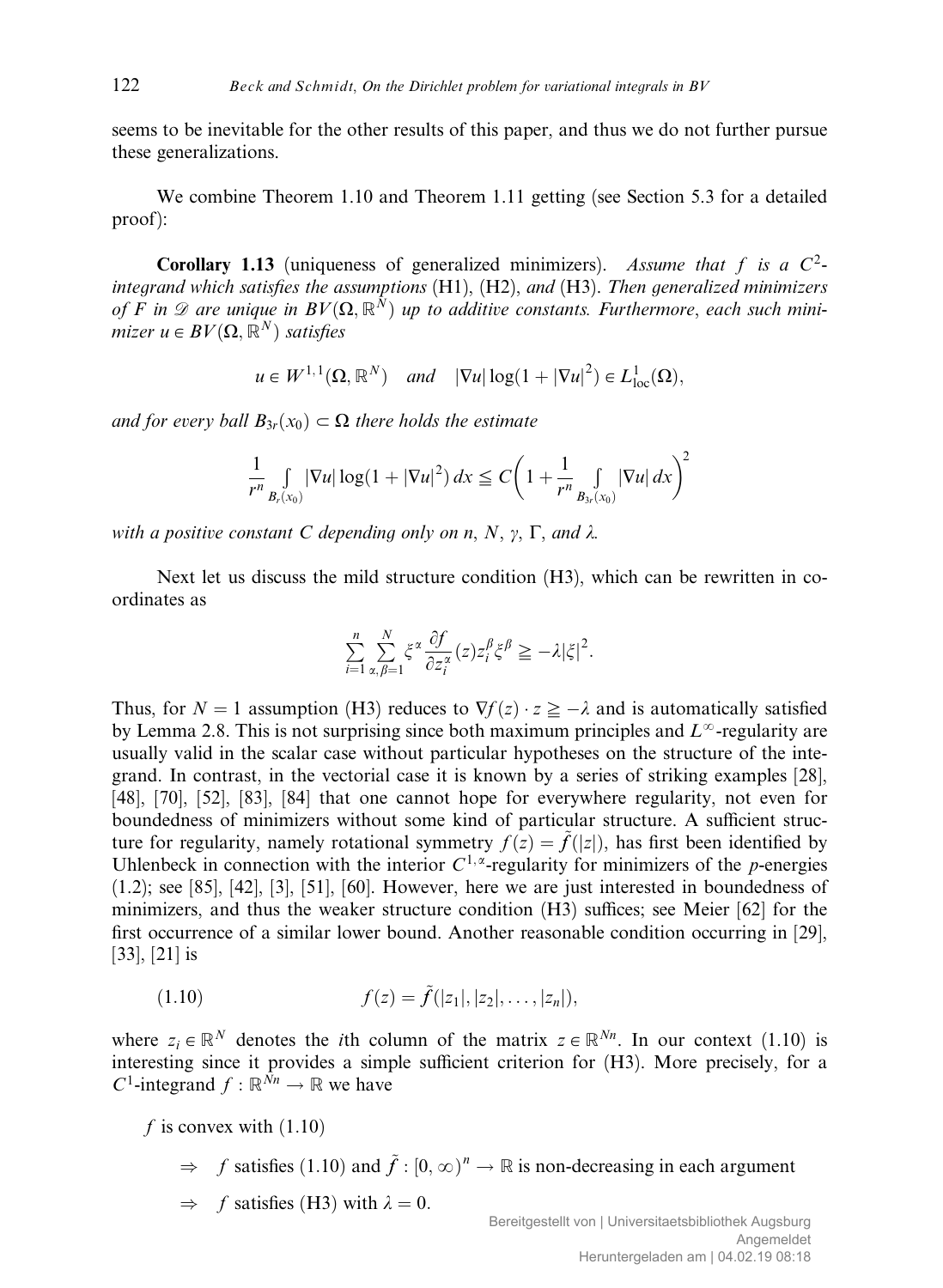To derive some consequences of uniqueness up to constants we shall have a closer look at the recession function  $f^{\infty}$ . We start noting that in our setting  $f^{\infty}$  is positive on  $\mathbb{R}^{Nn}\setminus\{0\}$ , 1-homogeneous, and convex; in other words  $f^{\infty}$  is a norm on  $\mathbb{R}^{Nn}$ . We shall need an additional assumption which is related to strict convexity of  $f^{\infty}$ . However, since  $f^{\infty}$  is 1-homogeneous, it can obviously not be strictly convex in the radial directions. Therefore we use the following concept.

**Definition 1.14** (strict convexity of norms). Let  $m \in \mathbb{N}$ . A norm q on  $\mathbb{R}^m$  is said to be a strictly convex norm if its unit ball is strictly convex, that is, if equality

$$
g(y_1) = g(y_2) = g(\lambda y_1 + (1 - \lambda) y_2) = 1 \quad \text{with } \lambda \in (0, 1), y_1, y_2 \in \mathbb{R}^m
$$

already implies

$$
y_1=y_2.
$$

In the following it will be convenient to consider for  $0 \neq v \in \mathbb{R}^n$  the norm  $y \mapsto f^{\infty}(y \otimes v)$  on  $\mathbb{R}^N$ . We will suppose:

(H4) For every 
$$
0 \neq v \in \mathbb{R}^n
$$
 the map  
\n $y \mapsto f^{\infty}(y \otimes v)$  is a strictly convex norm on  $\mathbb{R}^N$ .

We stress that  $(H4)$  can in general not be deduced from strict convexity of f (see Remark 3.3). Nevertheless, the following simple criteria justify the introduction of (H4).

**Remark 1.15.** Suppose that f is convex with  $(H1)$ . Then  $(H4)$  is implied by each of the following conditions:

- $f^{\infty}$  itself is a strictly convex norm or
- $f$  satisfies<sup>7)</sup> the structure condition (1.10).

Next we deal with the remaining assertions of Theorem 1.3 and Theorem 1.4 and we restate them in a more general context.

**Theorem 1.16** (the set of generalized minimizers). Suppose that  $f$  is convex with (H1). Moreover, suppose that generalized minimizers of F in  $\mathscr D$  are unique up to additive constants and that  $f^{\infty}$  satisfies (H4). Then the set of all generalized minimizers of F in  $\mathscr D$  can be written in the form

$$
\{\bar{u} + t\bar{y} : t \in [-1, 1]\}
$$

with some constant  $\bar{v} \in \mathbb{R}^N$  and some particular minimizer  $\bar{u}$ .

Theorem 1.16 will be proved in Section 5.4. Moreover, by means of a counterexample in Section 3.4 we demonstrate that (H4) is indeed mandatory in Theorem 1.16.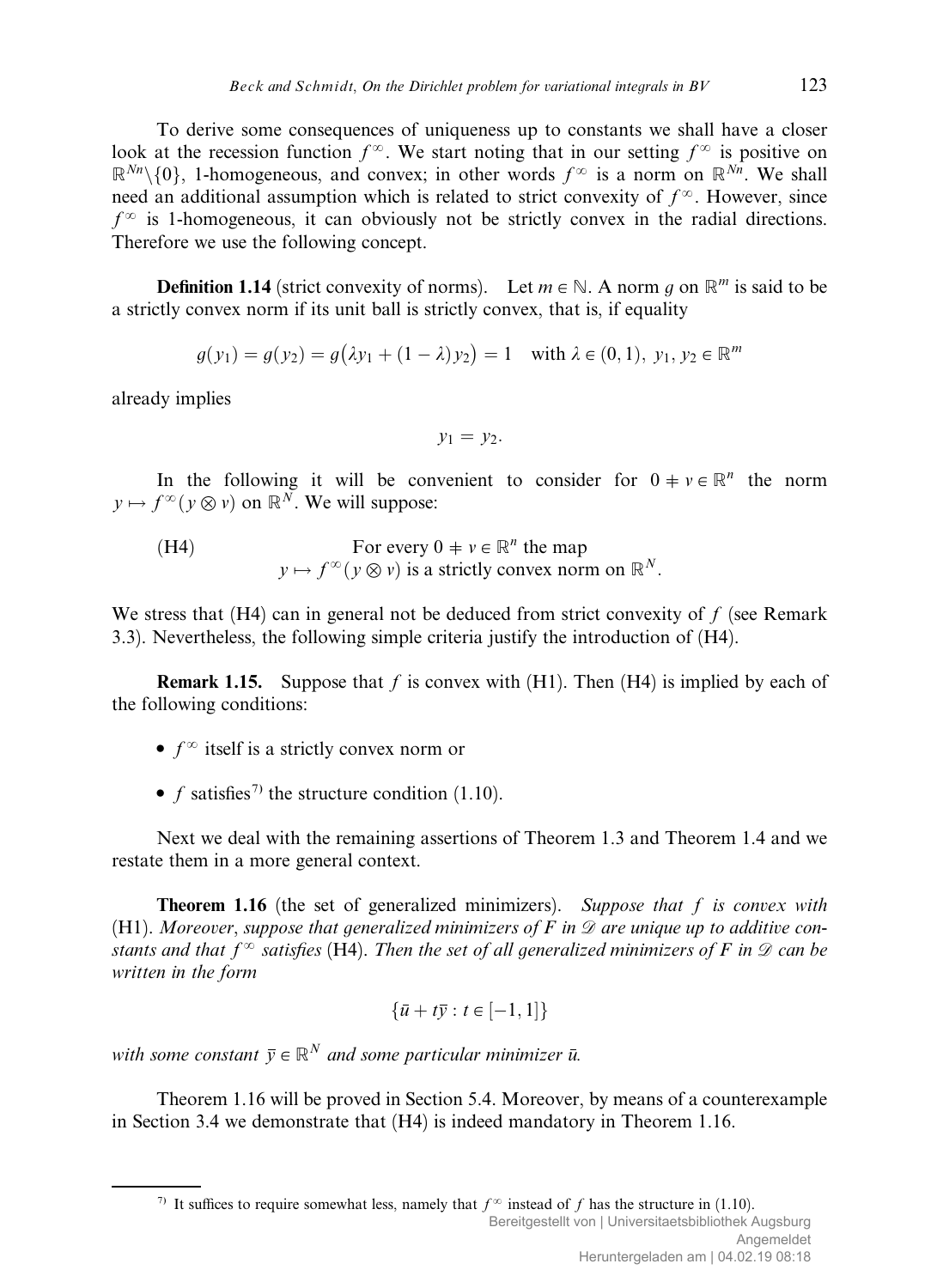Now we provide a statement about the boundary behavior of non-unique minimizers, which we will establish in Section 6.

**Theorem 1.17** (non-uniqueness and boundary behavior). Suppose that we are in the situation of Theorem 1.16 with  $\bar{y} \neq 0$ . Then  $\partial\Omega$  can be decomposed into disjoint subsets  $(\partial \Omega)$  and  $(\partial \Omega)$  such that

$$
\bar{u} \pm J\bar{y} = u_0 \mathcal{H}^{n-1}
$$
-a.e. on  $(\partial \Omega)_+$ 

for some function  $J : \partial \Omega \to \mathbb{R}$  with

$$
\inf_{(\partial \Omega)_-} J = \inf_{(\partial \Omega)_+} J = 1.
$$

Moreover, there holds

$$
(1.11) \qquad \qquad \int\limits_{(\partial\Omega)_-} f^{\infty}(-\bar{y}\otimes v_{\Omega})\,d\mathscr{H}^{n-1} = \int\limits_{(\partial\Omega)_+} f^{\infty}(\bar{y}\otimes v_{\Omega})\,d\mathscr{H}^{n-1}.
$$

Here, the condition (1.11) implies some inequalities for the size of the sets  $(\partial \Omega)$  and  $(\partial \Omega)$ , namely

$$
\frac{\min\limits_{|z|=1}f^\infty(z)}{\max\limits_{|z|=1}f^\infty(z)}\leq \frac{\mathscr{H}^{n-1}\big((\partial\Omega)_-\big)}{\mathscr{H}^{n-1}\big((\partial\Omega)_+\big)}\leq \frac{\max\limits_{|z|=1}f^\infty(z)}{\min\limits_{|z|=1}f^\infty(z)},
$$

but in general the identity (1.11) does not give a more precise information; compare Proposition 6.4. However, imposing another structure condition—which is in some sense the opposite of  $(1.10)$ —we come out with the simple assertion  $(1.6)$ , which we previously had in Theorem 1.4.

Remark 1.18. Suppose that we are in the situation of Theorem 1.17 and additionally assume that  $f$  satisfies<sup>8)</sup> the structure condition

(1.12) 
$$
f(z) = \tilde{f}(|z^1|, |z^2|, \dots, |z^N|),
$$

where  $z^{\alpha}$  denotes the  $\alpha$ th row of the matrix  $z \in \mathbb{R}^{N_n}$ . Then there holds

(1.13) 
$$
\mathscr{H}^{n-1}((\partial \Omega)_{-}) = \mathscr{H}^{n-1}((\partial \Omega)_{+}) = \frac{1}{2} \mathscr{H}^{n-1}(\partial \Omega).
$$

*Proof.* As a consequence of (1.12) the recession function  $f^{\infty}$  can be written as

$$
f^{\infty}(z) = (\tilde{f})^{\infty}(|z^1|, |z^2|, \ldots, |z^N|).
$$

<sup>&</sup>lt;sup>8)</sup> Remark 1.18 still holds if instead of (1.12) for f only the analogous structure condition for  $f^{\infty}$ —as it occurs in the proof—is required.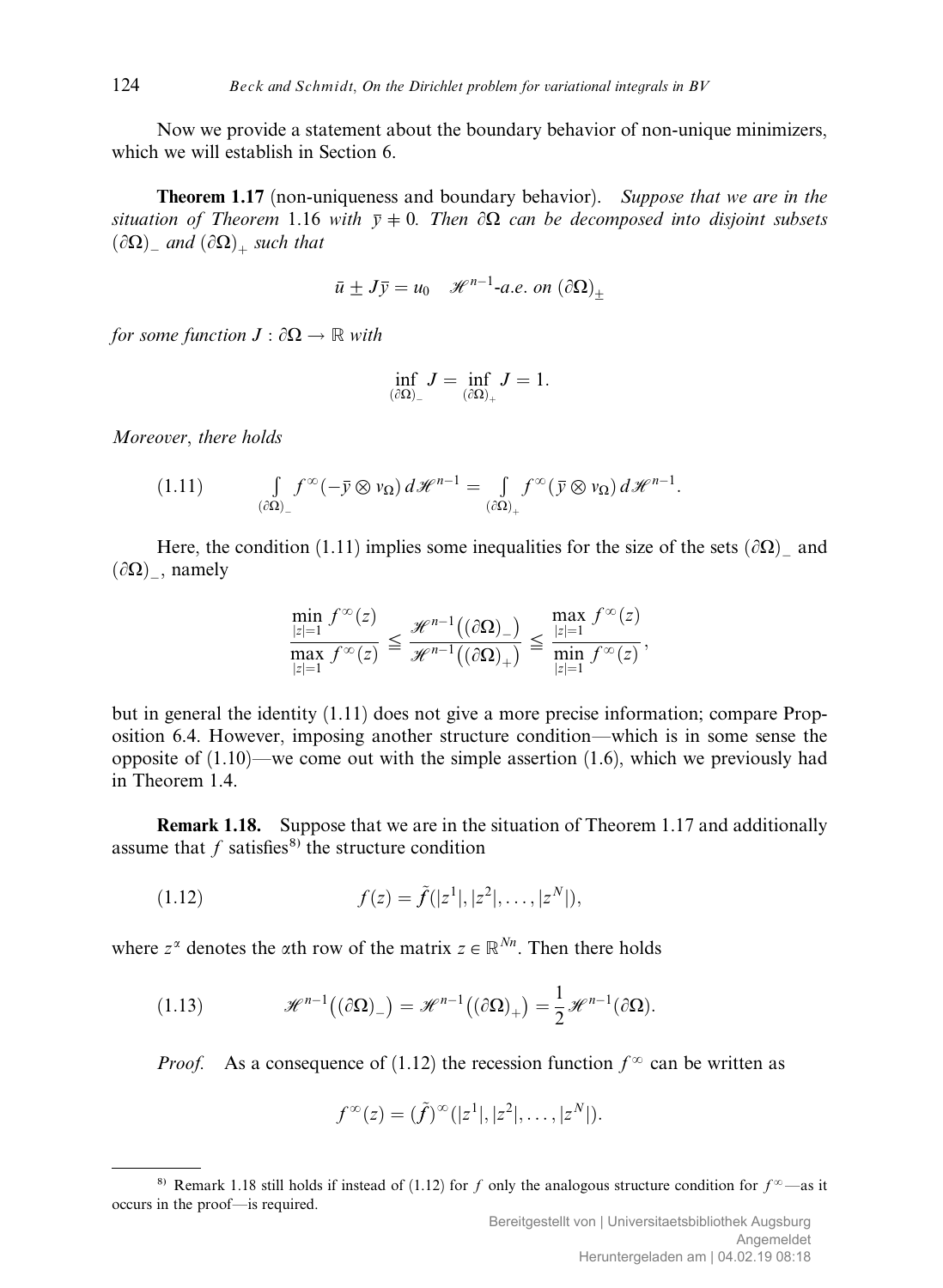Consequently, we have

$$
f^{\infty}(\pm \overline{y}\otimes \nu_{\Omega}) = (\tilde{f})^{\infty}(|\overline{y}^{1}|, |\overline{y}^{2}|, \ldots, |\overline{y}^{N}|),
$$

the integrands in (1.11) are both constant with the same value, and (1.11) reduces to (1.13).  $\Box$ 

To finish this introductory exposition let us comment on two problems which seem to be open even for the model integral  $E_1$  in the vectorial case.

The first problem is to determine what can be said—beyond the  $L \log L$ -regularity discussed in this paper—about the gradient of a generalized minimizer u of  $E_1$ . To be more specific we would like to know whether necessarily  $|\nabla u| \in L^{1+\varepsilon}_{loc}(\Omega)$  holds for some  $\varepsilon > 0$ . Indeed, this question seems to be open even for  $n = N = 2$ . However, while this is a delicate problem for  $E_1$  and the limit case  $\mu = 3$  in (H2<sub>m</sub>),  $\nabla u$  is known to be Hölder continuous ([15], [20]) in the case  $\mu < 3$ .

The second issue is boundary regularity of generalized minimizers. The above results describe the boundary behavior for general domains  $\Omega$  and general boundary values  $u_0$ . However, imposing additional assumptions on  $\Omega$  and  $u_0$  one may hope to obtain stronger results, namely boundary regularity, attainment of the boundary values, and full uniqueness. For area minimizing graphs in the scalar case  $N = 1$  this program has been carried out in classical literature; see [66], [67], [81] as well as [46], Chapter 15, and the references quoted there. It is not clear to us whether these results or the relevant methods can be extended to the vectorial setting.

### 2. Notation and preliminaries

We briefly recall our global assumptions, imposed for the whole paper. As already mentioned in the introduction we fix  $n, N \in \mathbb{N}$  (with  $n \ge 2$ ) and by  $\Omega$  we always denote a non-empty, bounded, open, and connected subset of  $\mathbb{R}^n$ . Moreover, we generally assume that  $\Omega$  has a Lipschitz boundary, that is, for every  $x \in \partial \Omega$  there exists a bi-Lipschitz transformation  $\Phi$  which maps the unit ball  $B_1$  in  $\mathbb{R}^n$  to a neighborhood of x in such a way that for  $y = (y_1, y_2, ..., y_n) \in B_1$  one has

$$
y_n > 0 \Leftrightarrow \Phi(y) \in \Omega,
$$
  

$$
y_n = 0 \Leftrightarrow \Phi(y) \in \partial \Omega,
$$
  

$$
y_n < 0 \Leftrightarrow \Phi(y) \notin \overline{\Omega}.
$$

Next we explain some general terminology and then we start collecting a couple of basic definitions and preliminary results.

Constants. We use various constants which are mostly understood to be positive and we generally indicate small constants by lowercase letters and large constants by uppercase letters. In particular, we write  $c$  or  $C$  for generic, positive constants which may vary from line to line and need not be the same in any two occurrences.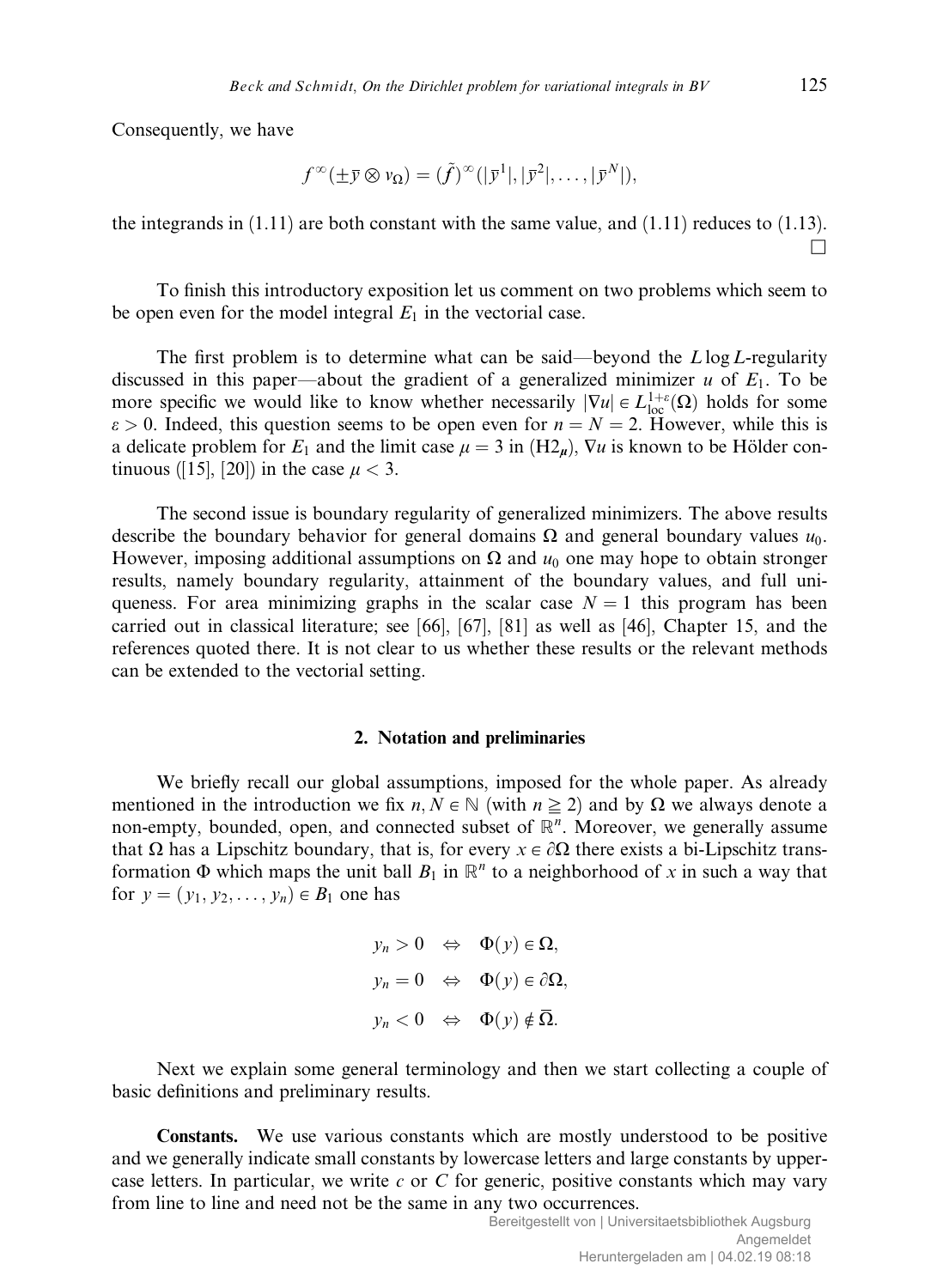**Balls, boundary, closure.** By  $B_r^n(x_0)$  we abbreviate the open ball in  $\mathbb{R}^n$  with center  $x_0$ and radius r, that is,  $B_r^n(x_0) = \{x \in \mathbb{R}^n : |x - x_0| < r\}$ . The upper index <sup>n</sup> will mostly be omitted when the context is unambiguous. Moreover, if S is a set in  $\mathbb{R}^n$ , then we denote by  $\partial S$  its topological boundary and by  $\overline{S}$  its closure.

Measures, integration, function spaces, suprema, infima. Our terminology in this regard is mostly in accordance with [6] and some of it is explained after formula (1.3). Here, we just mention a few additional points: We write  $w \cdot v$  for the weighted measure with weight w and basic measure v, and we define the class  $L_M^{\infty}(\Omega, \mathbb{R}^N)$  (with a positive constant  $M$ ) by letting

(2.1) 
$$
L_M^{\infty}(\Omega, \mathbb{R}^N) := \left\{ u \in L^{\infty}(\Omega, \mathbb{R}^N) : \sup_{\Omega} |u| \leq M \right\},\
$$

where we used sup for the essential supremum with respect to the Lebesgue measure  $\mathscr{L}^n$ . In the following we will use inf and sup for essential infima and suprema with respect to either  $\mathscr{L}^n$  or  $\mathscr{H}^{n-1}$ , depending on the context. Next we state a simple lemma involving the supnorm (see for instance [4], Theorem 2.14).

**Lemma 2.1.** For any Lebesque-measurable function  $w : \Omega \to \mathbb{R}^N$  there holds

$$
\sup_{\Omega}|w|=\lim_{p\to\infty}\left(\int_{\Omega}|w|^{p} dx\right)^{\frac{1}{p}},
$$

where the limit on the right-hand side exists in  $[0, \infty]$ .

**The negative Sobolev space**  $W^{-1,1}$ **.** The negative Sobolev spaces  $W^{-1,p}$  with  $p > 1$ are commonly viewed as the dual spaces of  $W_0^{1,p/(p-1)}$ . In contrast, the space  $W^{-1,1}$  cannot be approached via duality and rarely occurs in the literature at all. Therefore, we now briefly review what is relevant for our purposes.

We introduce  $W^{-1,1}(\Omega,\mathbb{R}^N)$  as the collection of all  $\mathbb{R}^N$ -valued distributions T on  $\Omega$ which can be written as

$$
T = w_0 + \sum_{s=1}^n \partial^s w_s
$$

with  $w_0, w_1, \ldots, w_n \in L^1(\Omega, \mathbb{R}^N)$ . One easily checks that  $W^{-1, 1}(\Omega, \mathbb{R}^N)$  is a normed linear space if we let

$$
||T||_{W^{-1,1}(\Omega,\mathbb{R}^N)} := \inf \sum_{s=0}^n \int_{\Omega} |w_s| \, dx \quad \text{for } T \in W^{-1,1}(\Omega,\mathbb{R}^N),
$$

where the infimum runs over all functions  $w_0, w_1, \ldots, w_n$  representing T as before.

To see that  $W^{-1,1}(\Omega,\mathbb{R}^N)$  is complete and thus a Banach space we argue as follows. We consider the linear map

$$
P: [L^1(\Omega, \mathbb{R}^N)]^{1+n} \to W^{-1,1}(\Omega, \mathbb{R}^N), \quad (w_0, w_1, \ldots, w_n) \mapsto w_0 + \sum_{s=1}^n \partial^s w_s
$$

Bereitgestellt von | Universitaetsbibliothek Augsburg Angemeldet Heruntergeladen am | 04.02.19 08:18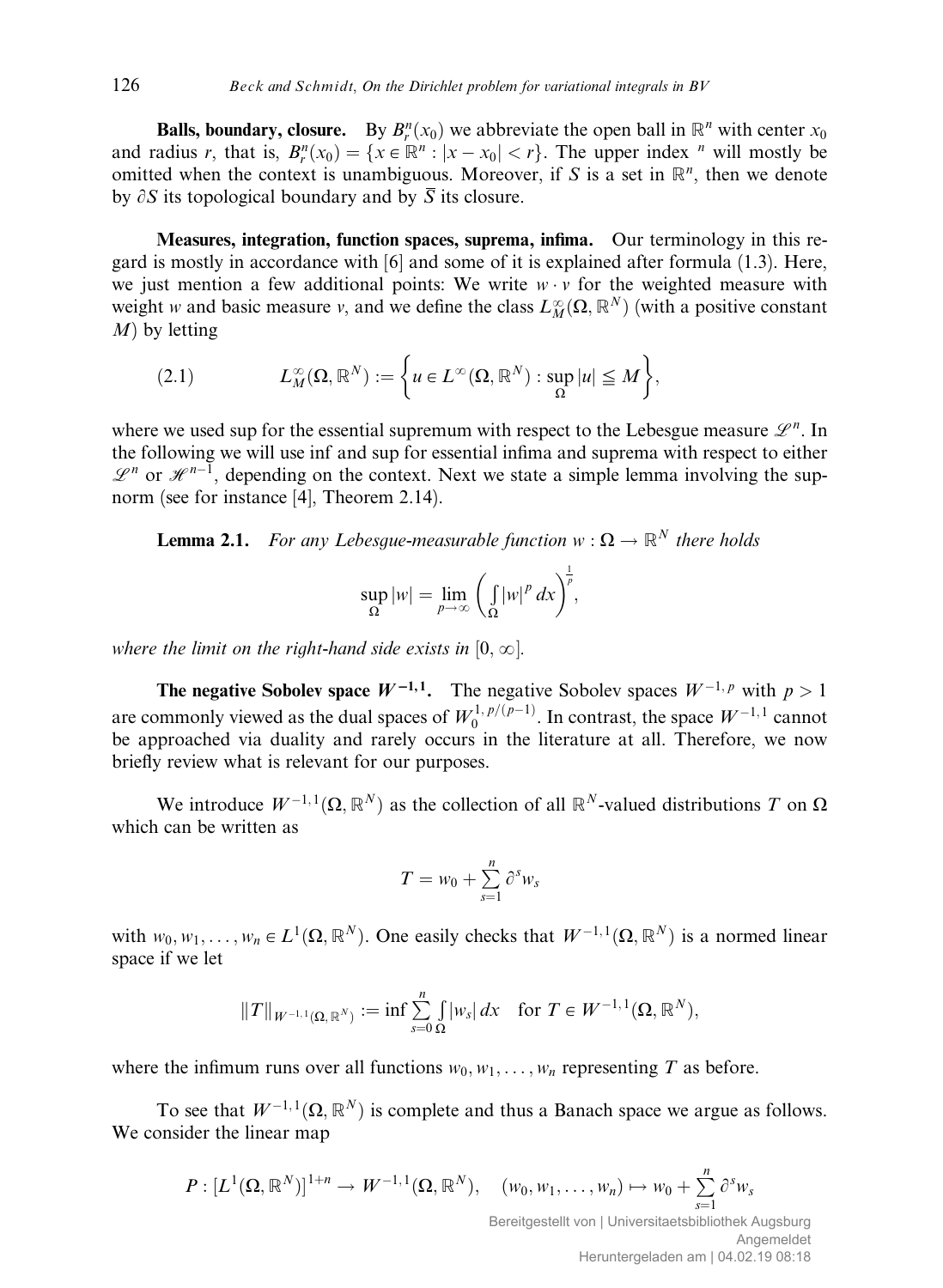and its factorial map

$$
J:[L^1(\Omega,\mathbb{R}^N)]^{1+n}/\text{ker}\,P\rightarrow W^{-1,\,1}(\Omega,\mathbb{R}^N).
$$

From the above definition of  $W^{-1,1}$  we then infer that J is onto and isometric<sup>9</sup>. Hence  $W^{-1,1}(\Omega,\mathbb{R}^N)$  is isometrically isomorphic to  $[L^1(\Omega,\mathbb{R}^N)]^{1+n}/\text{ker }P$ . The latter space is a factor space of Banach spaces and thus is again a Banach space; see [89], Chapter I.11. In conclusion,  $W^{-1,1}(\Omega,\mathbb{R}^N)$  is complete.

Moreover, we record the following inequalities for  $w \in L^1(\Omega, \mathbb{R}^N)$  which are immediate by the above definition of  $W^{-1,1}$  and its norm:

(2.2) 
$$
||w||_{W^{-1,1}(\Omega, \mathbb{R}^N)} \leq \int_{\Omega} |w| dx,
$$

(2.3) 
$$
\|\partial^s w\|_{W^{-1,1}(\Omega,\mathbb{R}^N)} \leq \int_{\Omega} |w| dx.
$$

The space BV of functions of bounded variation. The space  $BV(\Omega, \mathbb{R}^N)$  is of substantial importance for this paper. By definition a function  $w \in L^1(\Omega, \mathbb{R}^N)$  is in  $BV(\Omega, \mathbb{R}^N)$  if the distributional derivative of w can be represented by a finite Radon measure, which we then call  $Dw$ . Moreover, by  $D<sup>s</sup>w$  we denote the singular part in the Lebesgue decomposition of Dw with respect to  $\mathcal{L}^n$  and we write  $\nabla w$  for the density of the absolutely continuous part. We refer—once more—to [6] for further information and proceed recalling the notion of strict convergence.

**Definition 2.2** (strict convergence of measures and  $BV$ -functions). Consider a sequence  $(\mu_k)_{k \in \mathbb{N}}$  of finite  $\mathbb{R}^m$ -valued Radon measures on  $\Omega$  and a finite  $\mathbb{R}^m$ -valued Radon measure  $\mu$  on  $\Omega$ . We say that  $\mu_k$  converges strictly to  $\mu$  on  $\Omega$  if  $\mu_k$  converges weakly- $*$  to  $\mu$ on  $\Omega$  and if additionally there holds

$$
|\mu_k|(\Omega)\xrightarrow[k\to\infty]{}\mu|(\Omega).
$$

Moreover, we say that a sequence  $(w_k)_{k \in \mathbb{N}}$  in  $BV(\Omega, \mathbb{R}^N)$  converges strictly to some  $w \in BV(\Omega, \mathbb{R}^N)$  if it converges in  $L^1(\Omega, \mathbb{R}^N)$  and if moreover  $Dw_k$  converges strictly to  $Dw$ in the sense of measures.

The next lemma on approximations in  $BV$  is similar to lemmas in [9], [10], [8]. The precise statement is taken from [16], Lemma B.1.

**Lemma 2.3.** For each  $u \in BV(\Omega, \mathbb{R}^N)$  there exists a sequence  $(w_k)_{k \in \mathbb{N}}$  in  $W^{1,1}(\Omega,\mathbb{R}^N)$  with the following properties:

- Each  $w_k$  coincides with u on  $\partial\Omega$  in the sense of trace.
- $w_k$  converges to u in  $L^1(\Omega,\mathbb{R}^N)$ .

<sup>9)</sup> The factor space  $[L^1(\Omega, \mathbb{R}^N)]^{1+n}/\text{ker } P$  is endowed with the quotient norm.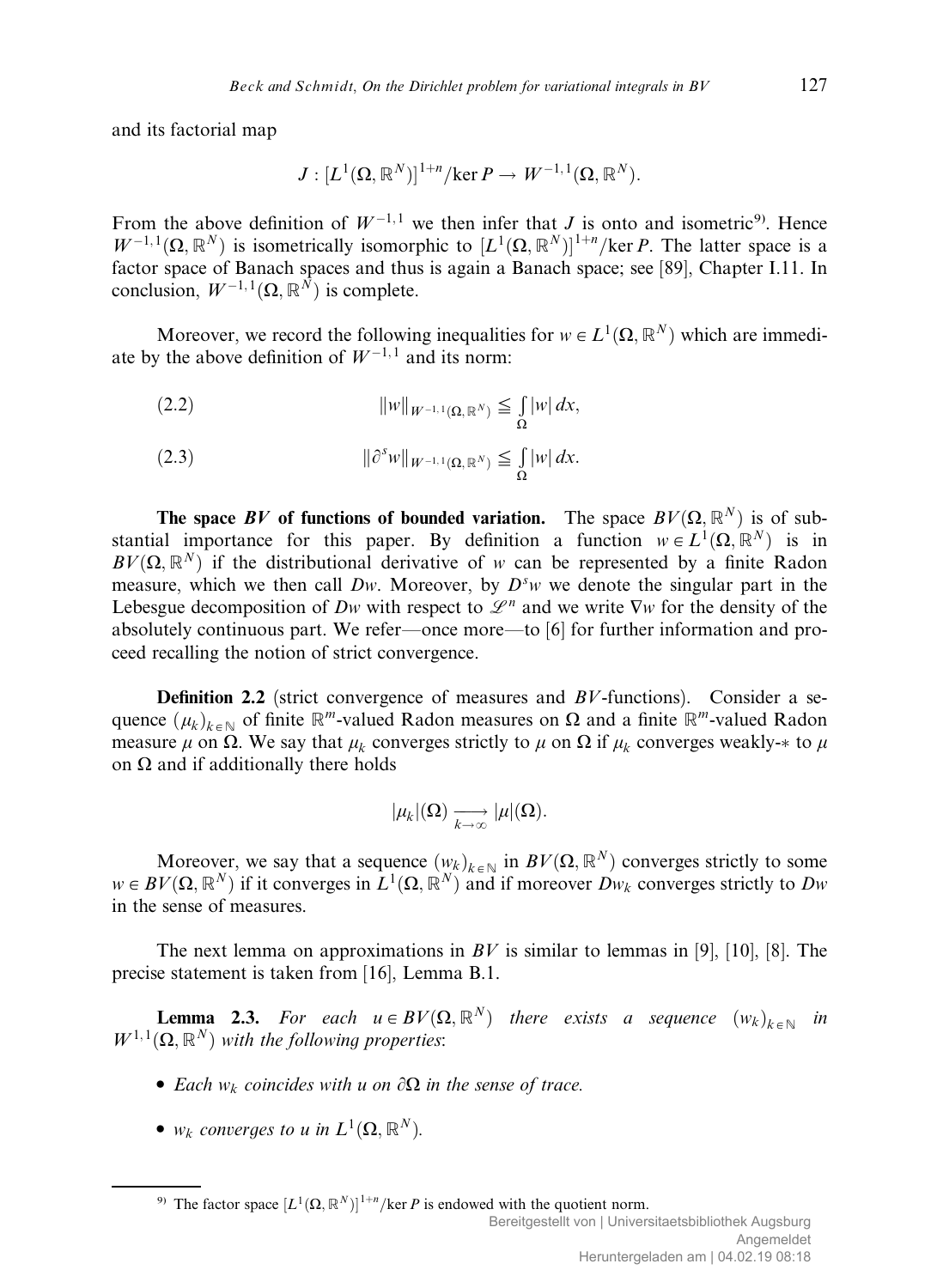•  $(\mathscr{L}^n, Dw_k)$  converges strictly to  $(\mathscr{L}^n, Du)$  in the sense of  $\mathbb{R}^{Nn+1}$ -valued measures on  $\Omega$ .

**The recession function.** For a convex function  $f : \mathbb{R}^m \to [0, \infty)$  the recession function  $f^{\infty}$  of f is defined by

(2.4) 
$$
f^{\infty}(z) := \lim_{s \to \infty} \frac{f(sz)}{s} \quad \text{for } z \in \mathbb{R}^m.
$$

Here, by the convexity of f the expression  $\frac{f(sz)-f(0)}{s}$  is non-decreasing in s; thus the limit in  $(2.4)$  always exists in  $[0, \infty]$ , satisfies

$$
(2.5) \t f^{\infty}(z) \geqq f(z) - f(0),
$$

and  $f^{\infty}$  is a well-defined, 1-homogeneous function  $\mathbb{R}^m \to [0, \infty]$  with possibly infinite values. Moreover, from the convexity of f it follows that  $f^{\infty}$  is lower semicontinuous and convex. If f satisfies the right-hand inequality in (H1), then  $f^{\infty}$  is finite-valued, and if f additionally satisfies the left-hand inequality in (H1), then  $f^{\infty}$  is positive on  $\mathbb{R}^m \setminus \{0\}$  and defines a norm on  $\mathbb{R}^m$ .

(Semi-)Continuity. Next we recall the (semi-)continuity theorem of Reshetnyak [73], which is a main ingredient in the proof of Theorem 1.8.

**Theorem 2.4.** Consider a sequence  $(\mu_k)_{k \in \mathbb{N}}$  of finite  $\mathbb{R}^m$ -valued Radon measures on  $\Omega$ which converges weakly- $*$  to a finite  $\mathbb{R}^m$ -valued Radon measure  $\mu$  on  $\Omega$ . Moreover, assume that all measures  $\mu_k$  and  $\mu$  take values<sup>10)</sup> in some closed convex cone K in  $\mathbb{R}^m$ .

Semicontinuity part. If  $\bar{f}: K \to [0, \infty]$  is a lower semicontinuous, convex, and 1-homogeneous function, then there holds

$$
\int_{\Omega} \bar{f}\left(\frac{d\mu}{d|\mu|}\right) d|\mu| \leqq \liminf_{k \to \infty} \int_{\Omega} \bar{f}\left(\frac{d\mu_k}{d|\mu_k|}\right) d|\mu_k|.
$$

Continuity part. If  $\mu_k$  converges strictly to  $\mu$  on  $\Omega$  and  $\bar{f}:K\to [0,\infty)$  is continuous and 1-homogeneous, then there holds

$$
\int_{\Omega} \overline{f}\left(\frac{d\mu}{d|\mu|}\right) d|\mu| = \lim_{k \to \infty} \int_{\Omega} \overline{f}\left(\frac{d\mu_k}{d|\mu_k|}\right) d|\mu_k|.
$$

*Proof.* The claims follow from Theorem 2.38 and Theorem 2.39 in [6] once one extends f to all of  $\mathbb{R}^m$  preserving the above assumptions. For the semicontinuity part such an extension is obtained by letting  $\bar{f} \equiv \infty$  outside K; for the continuity part one extends  $\bar{f}$  as a continuous, 1-homogeneous function.  $\Box$ 

<sup>&</sup>lt;sup>10)</sup> By definition  $\mu$  takes values in K if  $\mu(B) \in K$  holds for every Borel subset B of  $\Omega$ . In this case the density  $\frac{d\mu}{d|\mu|}$  also takes values in K.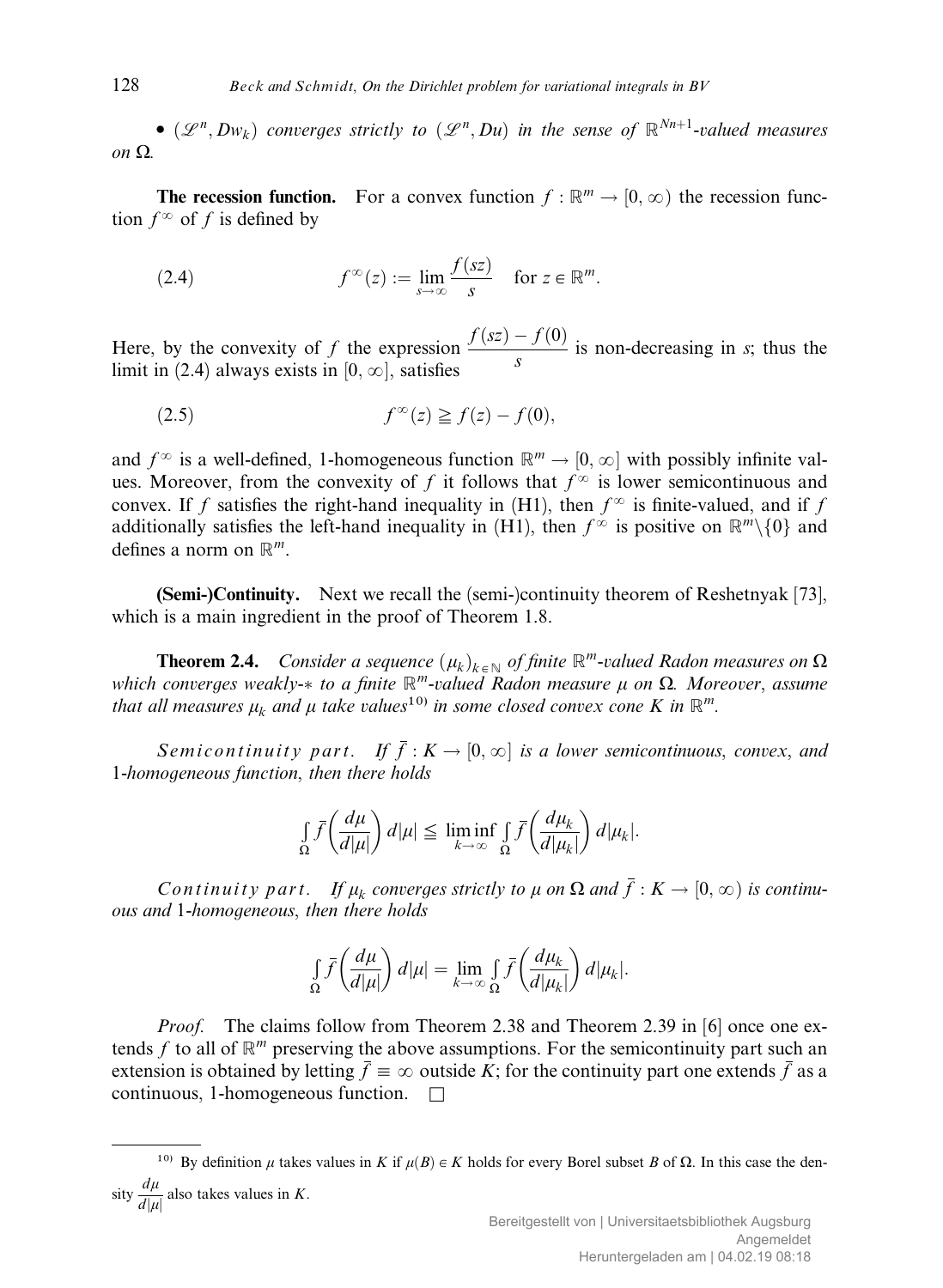Remark 2.5. Following [43] in our applications of Theorem 2.4 we will mostly consider the function  $\bar{f}: K \to [0, \infty]$  defined on the half-space  $K = [0, \infty) \times \mathbb{R}^{Nn}$  by

(2.6) 
$$
\bar{f}(t,z) := \begin{cases} tf(z/t) & \text{for } t > 0, \\ f^{\infty}(z) & \text{for } t = 0, \end{cases}
$$

where  $f : \mathbb{R}^{N_n} \to [0, \infty)$  is the integrand in (1.1). If f is convex, then  $\bar{f}$  is well-defined, lower semicontinuous, convex, and 1-homogeneous and moreover for all  $w \in BV(\Omega, \mathbb{R}^N)$ there holds

$$
(2.7) \qquad \int_{\Omega} \overline{f}\left(\frac{d(\mathcal{L}^n, Dw)}{d|(\mathcal{L}^n, Dw)|}\right) d|(\mathcal{L}^n, Dw)| = \int_{\Omega} f(\nabla w) \, dx + \int_{\Omega} f^{\infty}\left(\frac{dD^s w}{d|D^s w|}\right) d|D^s w|.
$$

Consequently, the semicontinuity part of Theorem 2.4 applies to the functional in (2.7) and a sequence  $(w_k)_{k \in \mathbb{N}}$  in  $BV(\Omega, \mathbb{R}^N)$  if  $Dw_k$  converges weakly- $*$  in the sense of measures. If additionally (H1) holds, then f is finite-valued and continuous. Thus, also the continuity part of Theorem 2.4 applies if  $(\mathcal{L}^n, Dw_k)$  converges strictly in the sense of measures as in Lemma 2.3.

Next we state another semicontinuity result, tailored out for an application in Section 5.1, which we derive as a particular case of Theorem 2.4.

**Lemma 2.6.** Let  $p > 1$  and suppose that  $f : \mathbb{R}^{Nn} \to [0, \infty)$  is a convex function such that

$$
f(z) \geqq \gamma |z|^p \quad \text{for all } z \in \mathbb{R}^{Nn}
$$

with some positive constant y. Moreover, suppose that  $g : \mathbb{R}^N \to [0,\infty)$  is a lower semicontinuous function and that  $u_0 \in W^{1,p}(\Omega,\mathbb{R}^N)$  is given, and let  $\mathscr{D}^p := u_0 + W_0^{1,p}(\Omega,\mathbb{R}^N)$ . Then the functional  $F: W^{-1,1}(\Omega,\mathbb{R}^N) \to \mathbb{R}$  defined by

$$
F[w] := \begin{cases} \int_{\Omega} f(\nabla w) dx + \int_{\Omega} g(w) dx & \text{for } w \in \mathcal{D}^p, \\ \infty & \text{for } w \in W^{-1,1}(\Omega, \mathbb{R}^N) \setminus \mathcal{D}^p \end{cases}
$$

is lower semicontinuous with respect to convergence in the norm of  $W^{-1,1}(\Omega,\mathbb{R}^N)$ .

*Proof.* It suffices to prove  $F[w] \leqq \lim_{k \to \infty} F[w_k]$  whenever  $w_k \in \mathcal{D}^p$  converges to  $w \in W^{-1,1}(\Omega, \mathbb{R}^N)$  and  $\lim_{k \to \infty} F[w_k]$  exists in  $[0, \infty)$ . In this situation we exploit the lower bound on f to deduce that  $(\nabla w_k)_{k \in \mathbb{N}}$  is bounded in  $L^p(\Omega, \mathbb{R}^{N_n})$ . By Poincaré's inequality  $(w_k)_{k \in \mathbb{N}}$  is bounded in  $W^{1,p}(\Omega,\mathbb{R}^N)$ , and a subsequence  $(w_{k_l})_{l \in \mathbb{N}}$  converges weakly in  $W^{1,p}(\Omega,\mathbb{R}^N)$ . The limit with respect to this convergence must be w, and since  $\mathscr{D}^p$  is weakly closed in  $W^{1,p}(\Omega,\mathbb{R}^N)$ , also w is in  $\mathscr{D}^p$ . Passing to another subsequence we may assume convergence  $w_{ki} \rightarrow w$  a.e., and moreover it follows that  $Dw_{ki}$  converges to Dw weakly- $*$  in the sense of measures on  $\Omega$ . Thus we may apply the semicontinuity part of Theorem 2.4 as explained in Remark 2.5 (note that in the present situation the involved measures are absolutely continuous and thus the last term in (2.7) vanishes) and Fatou's lemma getting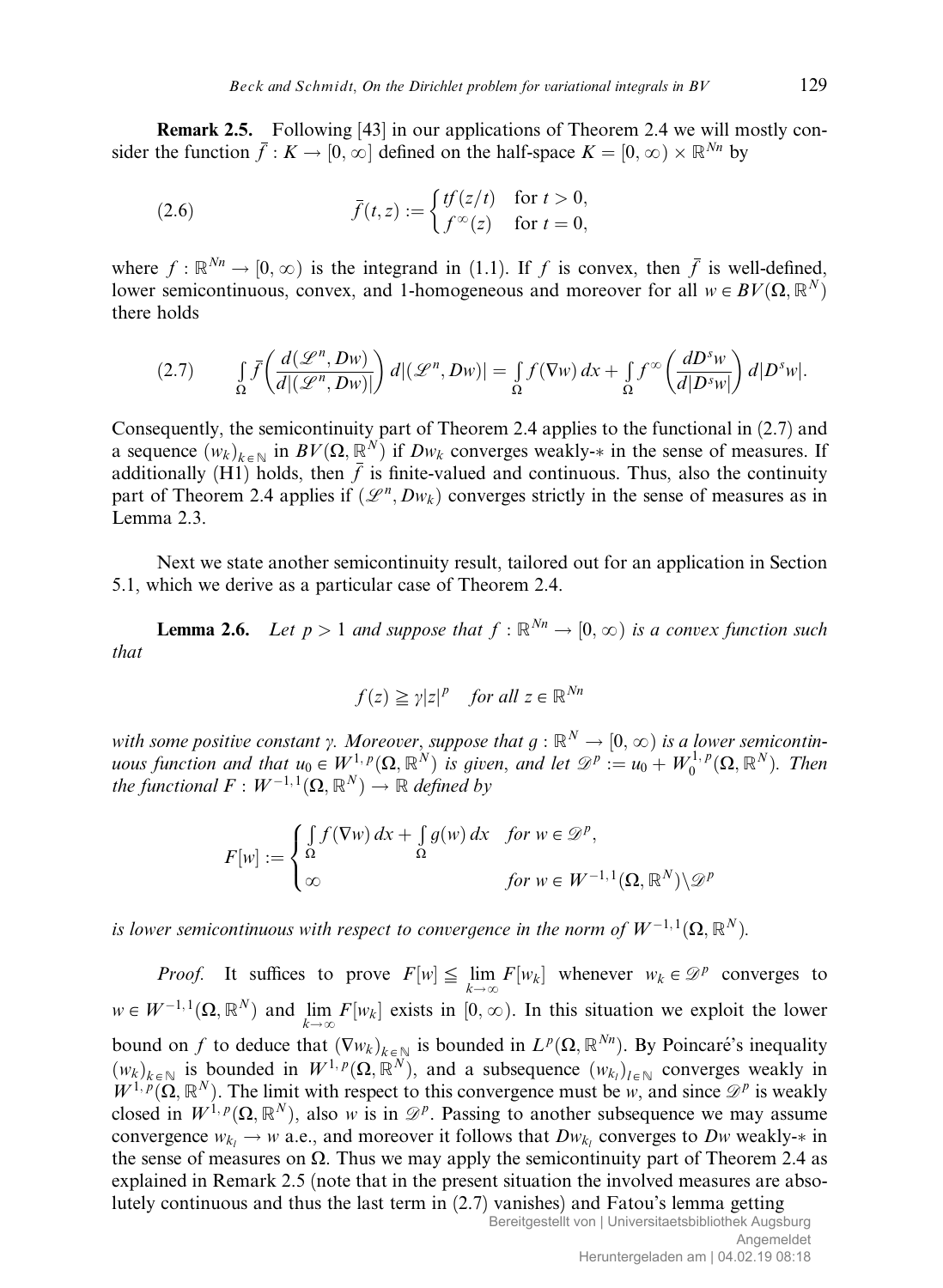130 Beck and Schmidt, On the Dirichlet problem for variational integrals in  $BV$ 

$$
F[w] = \int_{\Omega} f(\nabla w) dx + \int_{\Omega} g(w) dx
$$
  
\n
$$
\leq \liminf_{l \to \infty} \int_{\Omega} f(\nabla w_{k_l}) dx + \liminf_{l \to \infty} \int_{\Omega} g(w_{k_l}) dx \leq \lim_{k \to \infty} F[w_k]. \quad \Box
$$

**Convex integrands.** Next we deal with elementary properties of convex integrands  $f$ . We state two lemmas which provide upper and lower bounds for  $\nabla f$ . The first lemma is a particular case of [47], Lemma 5.2.

**Lemma 2.7.** Suppose that  $f : \mathbb{R}^m \to [0, \infty)$  is a convex function with

 $f(z) \leq \Gamma(1+|z|)$  for all  $z \in \mathbb{R}^m$ .

Then f is Lipschitz continuous on  $\mathbb{R}^m$ . In particular, if f is  $C^1$ , then there holds

 $|\nabla f(z)| \leq C$  for all  $z \in \mathbb{R}^m$ 

with a constant C depending only on  $m$  and  $\Gamma$ .

**Lemma 2.8.** Suppose that  $f : \mathbb{R}^m \to [0,\infty)$  is a convex  $C^1$ -function with  $f(0) \leq \lambda$ and

$$
f(z) \geqq \gamma |z| \quad \text{for all } z \in \mathbb{R}^m.
$$

Then there holds

$$
\nabla f(z) \cdot z \geq \gamma |z| - \lambda \quad \text{for all } z \in \mathbb{R}^m.
$$

*Proof.* By the convexity of f we have

 $\lambda \geq f(0) \geq f(z) - \nabla f(z) \cdot z \geq \gamma |z| - \nabla f(z) \cdot z$ 

for all  $z \in \mathbb{R}^m$  and the claim follows.  $\Box$ 

A lemma about generalized minimizers and Dirichlet classes. As discussed above generalized minimizers need not attain prescribed boundary values. The next lemma states that if we move the prescribed boundary values towards the trace of a generalized minimizer, then the minimizing property is preserved. In particular, generalized minimizers are always minimizing with respect to their own boundary values.

**Lemma 2.9.** For  $u_0, \tilde{u}_0 \in W^{1,1}(\Omega, \mathbb{R}^N)$  we consider the Dirichlet classes

$$
\mathscr{D}=u_0+W_0^{1,1}(\Omega,\mathbb{R}^N) \quad and \quad \tilde{\mathscr{D}}=\tilde{u}_0+W_0^{1,1}(\Omega,\mathbb{R}^N),
$$

and we suppose that  $f : \mathbb{R}^{N_n} \to [0,\infty)$  is convex with (H1). If u is a generalized minimizer of F in  $\tilde{\mathcal{D}}$  and

(2.8)  $u_0(x)$  is a convex combination of  $u(x)$  and  $\tilde{u}_0(x)$  for  $\mathcal{H}^{n-1}$ -a.e.  $x \in \partial\Omega$ ,

then u is also a generalized minimizer of  $F$  in  $\mathcal{D}$ .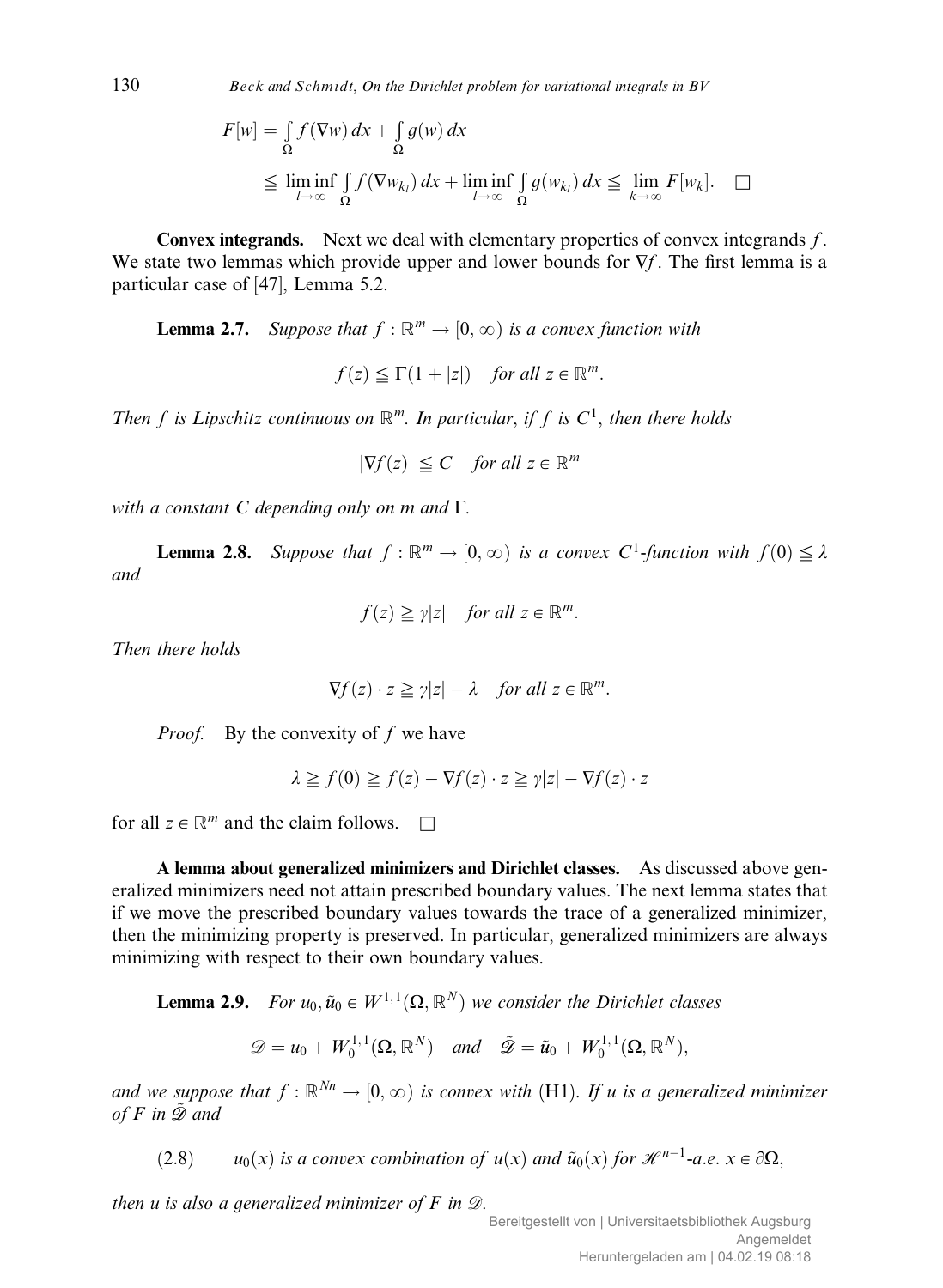*Proof.* By (2.8) the three vectors  $\tilde{u}_0 - u$ ,  $\tilde{u}_0 - u_0$ , and  $u_0 - u$  point in the same direction, and thus by the 1-homogeneity of  $f^{\infty}$  we have

$$
f^{\infty}((\tilde{u}_{0}-u)\otimes v_{\Omega})=f^{\infty}((\tilde{u}_{0}-u_{0})\otimes v_{\Omega})+f^{\infty}((u_{0}-u)\otimes v_{\Omega})\quad \mathscr{H}^{n-1}\text{-a.e. on }\partial\Omega.
$$

Using this together with the minimality of u in  $\tilde{\mathcal{D}}$  we get for any  $w \in BV(\Omega, \mathbb{R}^N)$ 

$$
\mathscr{F}^{\mathscr{D}}[u] = \mathscr{F}^{\tilde{\mathscr{D}}}[u] + \int_{\partial\Omega} \left[ f^{\infty} \left( (u_0 - u) \otimes v_{\Omega} \right) - f^{\infty} \left( (\tilde{u}_0 - u) \otimes v_{\Omega} \right) \right] d\mathscr{H}^{n-1}
$$
  
\n
$$
\leq \mathscr{F}^{\tilde{\mathscr{D}}}[w] - \int_{\partial\Omega} f^{\infty} \left( (\tilde{u}_0 - u_0) \otimes v_{\Omega} \right) d\mathscr{H}^{n-1}
$$
  
\n
$$
= \mathscr{F}^{\mathscr{D}}[w] + \int_{\partial\Omega} \left[ f^{\infty} \left( (\tilde{u}_0 - w) \otimes v_{\Omega} \right) - f^{\infty} \left( (u_0 - w) \otimes v_{\Omega} \right) \right. \newline - f^{\infty} \left( (\tilde{u}_0 - u_0) \otimes v_{\Omega} \right) \right] d\mathscr{H}^{n-1}.
$$

By the convexity of  $f^{\infty}$  the integrand in the last integral is nonpositive, and thus u is also minimizing in  $\mathscr{D}$ .  $\Box$ 

A comparison principle. Now we come to a comparison principle which incorporates boundary integrals as in (1.8). The principle will only be used in Section 3.3 and we restrict ourselves to a plain version which is sufficient for our needs.

**Lemma 2.10.** Let  $N = 1$ . Consider  $u_0, v_0 \in W^{1,1}(\Omega)$  and assume that  $f : \mathbb{R}^n \to [0, \infty)$ is strictly convex. Moreover, suppose that  $u \in W^{1,1}(\Omega)$  and  $v \in W^{1,1}(\Omega)$  minimize the scalar integrals

$$
\int_{\Omega} f(\nabla w) dx + \int_{\partial \Omega} |u_0 - w| d\mathscr{H}^{n-1} \quad and \quad \int_{\Omega} f(\nabla w) dx + \int_{\partial \Omega} |v_0 - w| d\mathscr{H}^{n-1},
$$

respectively, among all  $w \in W^{1,1}(\Omega)$ , and that  $v - u$  is not constant. Then we have the comparison principle

$$
u_0 \geq v_0
$$
  $\mathscr{H}^{n-1}$ -a.e. on  $\partial \Omega \Rightarrow u \geq v$   $\mathscr{L}^n$ -a.e. in  $\Omega$ .

*Proof.* We first note that  $\int f(\nabla u) dx$  and  $\int f(\nabla v) dx$  are finite as one can see comparing *u* and *v* with the zero function. This observation justifies the following computations involving these integrals.

We assume for contradiction that  $u_0 \geq v_0$  holds on  $\partial\Omega$  but that

$$
A := \{x \in \Omega : u(x) < v(x)\}
$$

has positive  $\mathcal{L}^n$ -measure. Then we exploit the minimality of u and v: We compare u with  $\tilde{u} := \frac{u + \max\{u, v\}}{2} \in W^{1,1}(\Omega)$  and v with  $\tilde{v} := \frac{\min\{u, v\} + v}{2} \in W^{1,1}(\Omega)$ , and we use the fact that the integrals over  $\Omega \backslash A$  cancel out. By this reasoning we find Bereitgestellt von | Universitaetsbibliothek Augsburg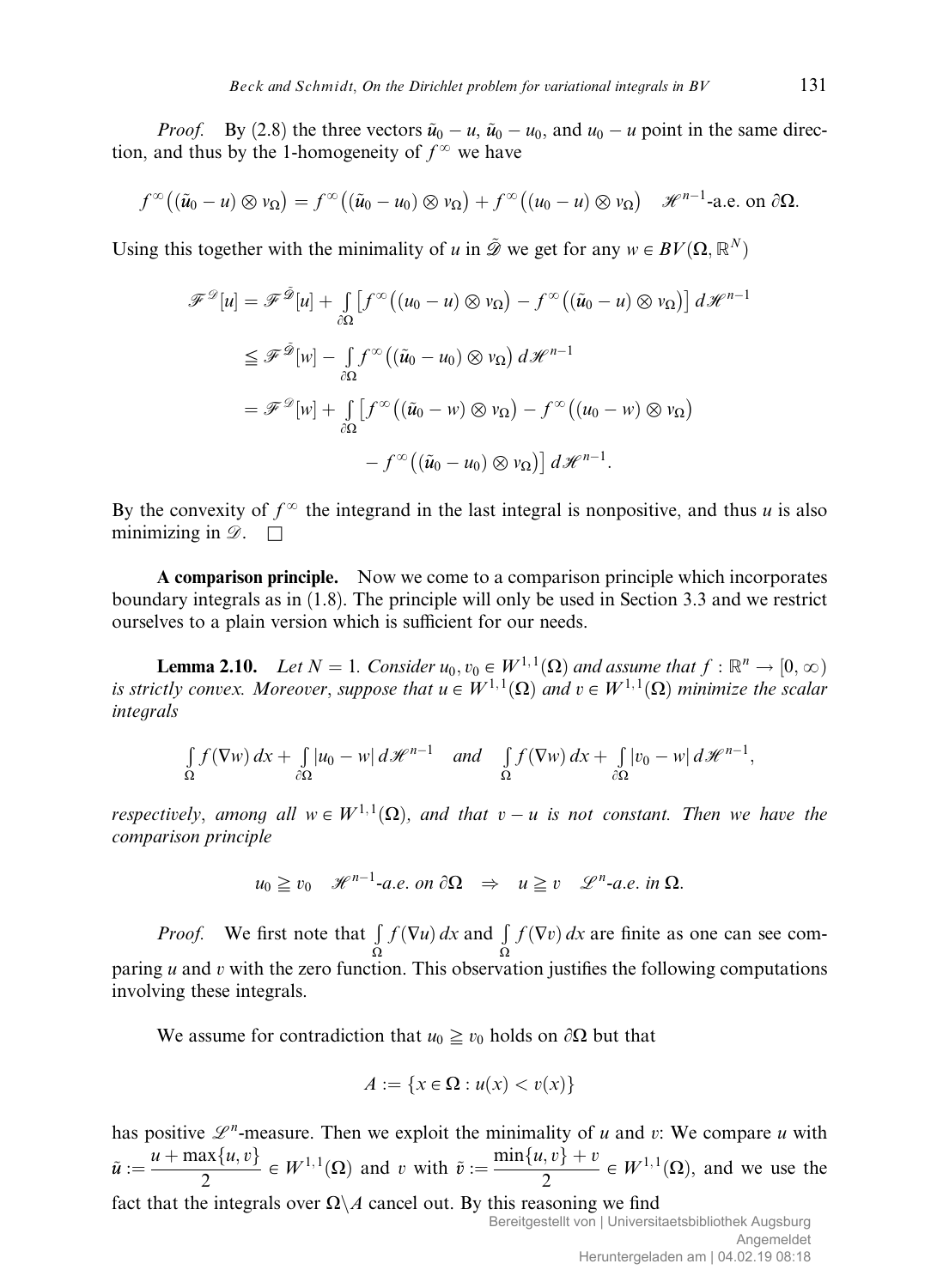$$
\int_{A} f(\nabla u) dx + \int_{\partial \Omega} |u_0 - u| d\mathcal{H}^{n-1} \leq \int_{A} f\left(\nabla \frac{u+v}{2}\right) dx + \int_{\partial \Omega} |u_0 - \tilde{u}| d\mathcal{H}^{n-1},
$$
\n
$$
\int_{A} f(\nabla v) dx + \int_{\partial \Omega} |v_0 - v| d\mathcal{H}^{n-1} \leq \int_{A} f\left(\nabla \frac{u+v}{2}\right) dx + \int_{\partial \Omega} |v_0 - \tilde{v}| d\mathcal{H}^{n-1}.
$$

With A also  $\{x \in A : \nabla u(x) + \nabla v(x)\}$  has positive  $\mathscr{L}^n$ -measure (otherwise max $\{v - u, 0\}$ would equal a positive constant on  $\Omega$ , which contradicts our assumption). Taking into account the strict convexity of  $f$  we thus have

$$
2\int_A f\left(\nabla \frac{u+v}{2}\right) dx < \int_A f(\nabla u) dx + \int_A f(\nabla v) dx.
$$

Combining the previous three inequalities we come out with an inequality containing only boundary integrals, namely

$$
(2.9) \qquad \int\limits_{\partial\Omega}[|u_0-u|+|v_0-v|]\,d\mathscr{H}^{n-1}<\int\limits_{\partial\Omega}[|u_0-\tilde{u}|+|v_0-\tilde{v}|]\,d\mathscr{H}^{n-1}.
$$

Now we introduce  $\tilde{A} := \{x \in \partial \Omega : u(x) \leq v(x)\}\.$  We recall the definitions<sup>11)</sup> of  $\tilde{u}$  and  $\tilde{v}$ , and we use  $u_0 \ge v_0$  and  $u \le v$  on  $\tilde{A}$ . Distinguishing the three cases  $\frac{u+v}{2} \le v_0$ ,  $v_0 < \frac{u+v}{2} < u_0$ , and  $u_0 \leq \frac{u+v}{2}$  one verifies

$$
(2.10) \t |u_0 - \tilde{u}| + |v_0 - \tilde{v}| = |u_0 - \frac{u+v}{2}| + |v_0 - \frac{u+v}{2}| \le |u_0 - u| + |v_0 - v| \quad \text{on } \tilde{A}.
$$

Furthermore, the definitions of  $\tilde{u}$  and  $\tilde{v}$  also give

$$
(2.11) \t |u_0 - \tilde{u}| + |v_0 - \tilde{v}| = |u_0 - u| + |v_0 - v| \t on \partial\Omega \setminus \tilde{A}.
$$

Since  $(2.10)$  and  $(2.11)$  are not compatible with  $(2.9)$ , we have reached a contradiction. Thus, we must have  $\mathscr{L}^n(A) = 0$  and we have established the claim.  $\square$ 

Ekeland's variational principle. Finally, we restate the famous variational principle from [30], [31], [32] which plays an important role in the proofs of our uniqueness results.

**Lemma 2.11.** Suppose that X is a complete metric space, endowed with metric d, and that  $F: X \to [0, \infty]$  is a lower semicontinuous functional with  $\inf_{X} F < \infty$ . If for some  $\varepsilon > 0$ and some  $u \in X$  there holds

$$
F[u] \le \inf_X F + \varepsilon,
$$

then there is a  $v \in X$  such that

$$
d(u, v) \leq \sqrt{\varepsilon},
$$
  

$$
F[v] \leq F[w] + \sqrt{\varepsilon}d(v, w) \quad \text{for all } w \in X.
$$

<sup>11)</sup> In the proof of Lemma 2.10—as in the whole paper—we have suppressed an explicit notation for the continuous linear trace operator T. However, it should be noted that working with  $\tilde{u}$  on  $\partial\Omega$  we are implicitly using  $T \max\{u, v\} = \max\{Tu, Tv\}$  on  $\partial\Omega$ . To establish this equality one first proves  $T|u - v| = |T(u - v)|$ (approximating  $u - v$  with continuous functions on  $\overline{\Omega}$ ) and then writes  $2 \max\{u, v\} = u + v + |u - v|$ .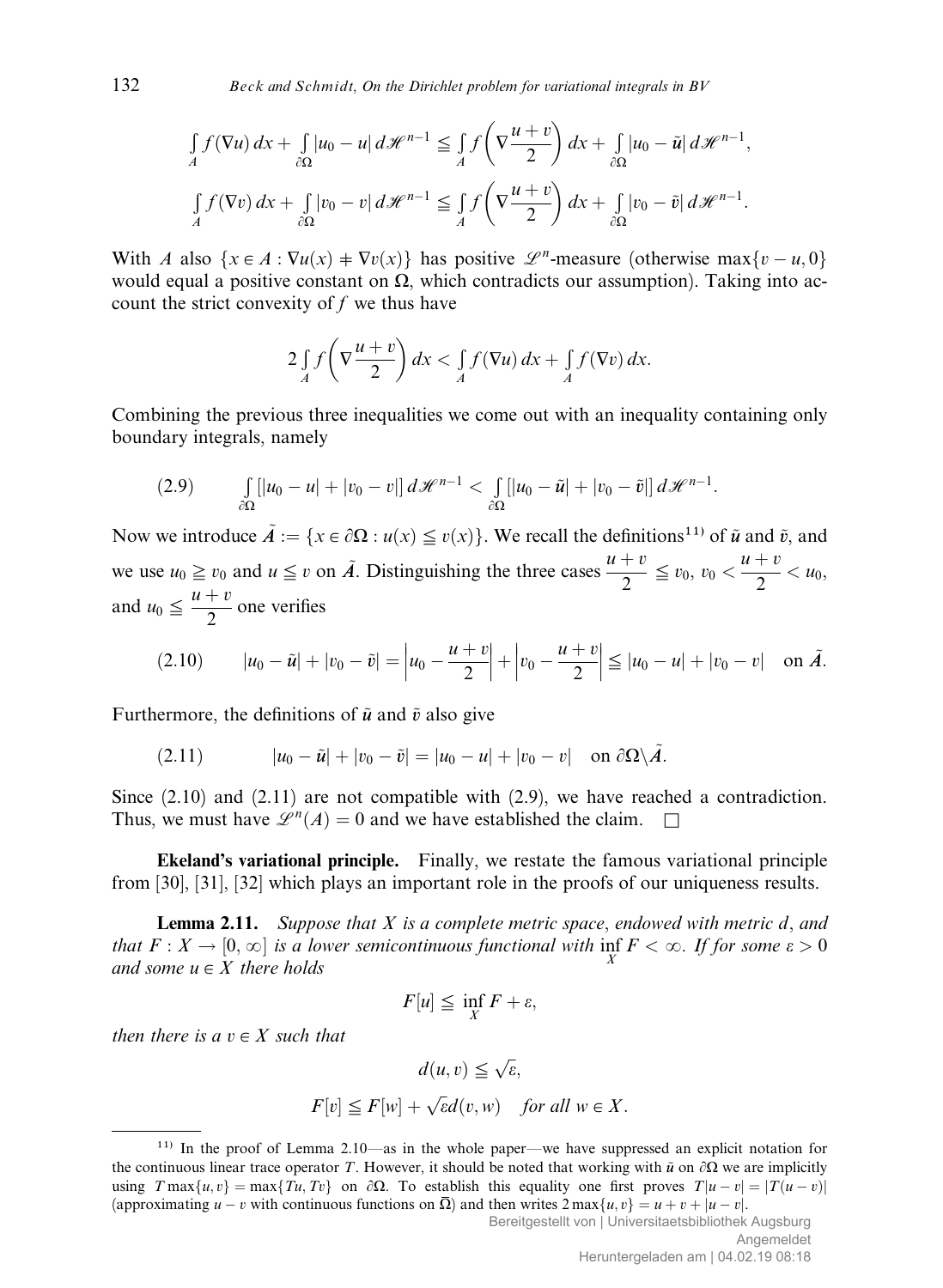A Young type inequality. The following inequality can be interpreted as a Young inequality in terms of N-functions. We state a particular version which is adapted to our needs in Section 5.

**Lemma 2.12.** For all  $t \in [0, \infty)$  and  $s \in \mathbb{R}$  there holds

$$
s(1+t) \leq t \log(1+t^2) + \exp(s).
$$

*Proof.* Fixing *t* we have by standard calculus

$$
\max_{s \in \mathbb{R}} [s(1+t) - \exp(s)] = (1+t) \log(1+t) - (1+t)
$$
  

$$
\leq t \log(1+t) - 1 \leq t \log(1+t^2). \quad \Box
$$

#### 3. Various examples

### 3.1. Examples of integrands. In this subsection we discuss two classes of integrands.

The first class of examples is the 2-parameter family of integrands given by

$$
f_{\lambda,p}(z) := [1 + (\lambda^2 + |z|^2)^{\frac{p}{2}}]^{1/p} \text{ for } z \in \mathbb{R}^{Nn},
$$

where  $p \ge 1$  and  $\lambda \ge 0$  are the parameters. We start recording that the model integrands  $e_{\lambda}$ from Section 1.1 are included in this family, precisely the relation is given by

$$
f_{\lambda,1} = 1 + e_{\lambda}
$$
 and  $f_{\lambda,2} = e_{\sqrt{1 + \lambda^2}}$ .

It is easily checked that  $f_{\lambda, p}$  is  $C^2$  (in the case  $\lambda = 0, 1 < p < 2$  only away from 0) and convex with (H1). Moreover, it is rotationally symmetric and thus satisfies all the relevant structure conditions discussed in Section 1.2, that is the conditions (1.10), (1.12), and in particular (H3). Additionally, we have  $(f_{\lambda,p})^{\infty}(z) = |z|$  and thus (H4) is also available (compare Remark 1.15).

Hence, it remains to discuss the assumption (H2) which is the limit case  $\mu = 3$  of the  $\mu$ -ellipticity condition (H2<sub>m</sub>). In fact, it can be checked by elementary computations that  $f_{\lambda,p}$  satisfies (H2<sub>u</sub>) with

$$
\mu = \begin{cases} p+1 & \text{if } p > 1, \lambda > 0 \text{ or } p = 2, \\ 3 & \text{if } p = 1, \lambda > 0. \end{cases}
$$

The main results of Section 1.2 are valid for  $\mu \leq 3$  and thus they cover  $f_{\lambda,p}$  for  $1 \leq p \leq 2$ ,  $\lambda > 0$  and for  $p = 2$ ,  $\lambda = 0$ . However, for  $\mu < 3$  the results of Theorem 1.10 (and actually even  $C^{1,\alpha}$ -regularity) were already known from [15] and thus the most interesting feature of the present paper is the inclusion of the limit case  $\mu = 3$  and the integrands  $e_{\lambda}$  from Section 1.1.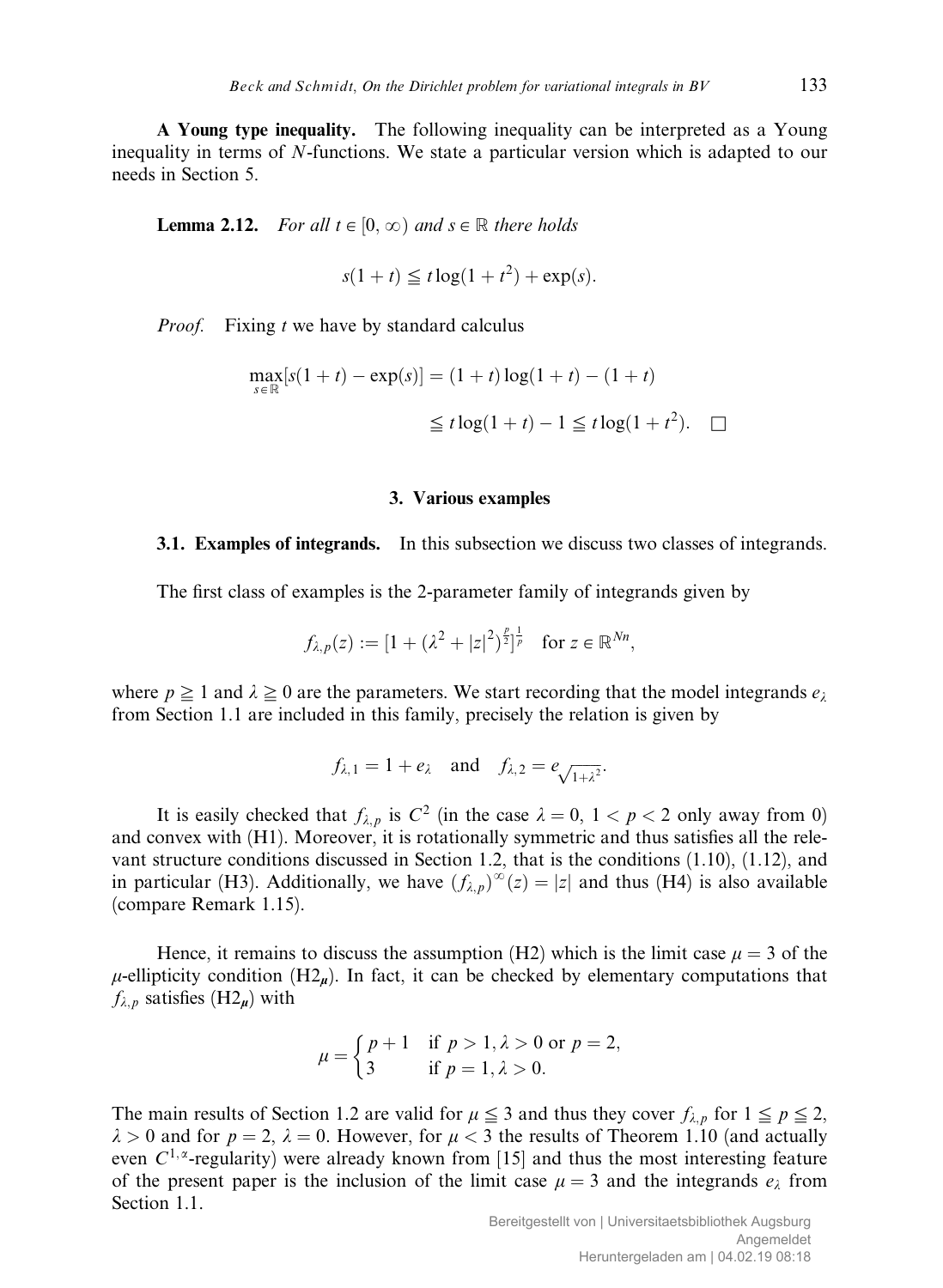We believe that the remaining cases  $\lambda = 0$ ,  $p \neq 2$  are of some interest though the respective integrands

$$
f_{0,p}(z) = (1+|z|^p)^{\frac{1}{p}}
$$

do not fulfil the condition  $(H2<sub>u</sub>)$  for any value of  $\mu$ , essentially due to the degenerate resp. singular behavior of  $f_{0,n}$  at the origin. For this reason most results in this paper—with the exception of Theorem 1.11—do not apply to these integrands, which we plan to investigate in the forthcoming paper [12].

Even though the integrands  $f_{\lambda,p}$  (and in particular  $e_{\lambda}$ ) provide the main motivation for the present paper, this family of examples is quite limited. In particular, as remarked above all the integrands  $f_{\lambda, p}$  have the same recession function. We take this as a motivation to provide a second class of examples. Basically, we will prescribe an arbitrary 1-homogeneous and convex function g and construct a suitable  $\mu$ -elliptic integrand f with  $f^{\infty} = q$ . We believe that this construction might be of some independent interest but in particular we have the following two applications in mind. On the one hand we deduce that the convexity assumption (H4) for  $f^{\infty}$  is independent from (H1) and (H2<sub>m</sub>) and cannot be concluded from the strict convexity of  $f$  (Remark 3.3). On the other hand the construction will be useful for the example in Section 3.4 below.

Next let us supply the precise<sup>12)</sup> statements.

**Proposition 3.1.** Suppose that g is a norm on  $\mathbb{R}^m$  and  $\mu > 1$  is given. Then there exists a smooth convex function  $f : \mathbb{R}^m \to [0, \infty)$  with (H1),  $\nabla f(0) = 0$ ,

$$
f^{\infty}=g,
$$

and such that the left-hand inequality in  $(H2<sub>u</sub>)$  holds. In the case  $\mu > 2$  we may additionally achieve  $f \ge a$ . Moreover, if g has one (or both) of the following additional properties, then f may be chosen such that it has the corresponding property (or properties):

- g is even in one of its variables  $\rightarrow$  f is even in the same variable.
- g is locally  $C^{1,1}$  on  $\mathbb{R}^m\setminus\{0\} \rightsquigarrow f$  satisfies the right-hand inequality in  $(H_2)_n$ .

**Remark 3.2.** The requirement  $\mu > 2$  in Proposition 3.1 will have consequences in Sections 3.3 and 3.4 (see in particular the proof of Lemma 3.13 and Remark 3.15) and is in fact optimal in the following sense: There exists no  $C^2$ -function f on  $\mathbb{R}^m$  with  $f \ge f^{\infty}$ such that the left-hand inequality in  $(H2<sub>u</sub>)$  holds with  $\mu \leq 2$ .

The last claim can be proved elementarily. Nevertheless, we briefly sketch the argument since—in our opinion—it is not completely straightforward:

<sup>&</sup>lt;sup>12)</sup> Some of the following statements will be provided for an arbitrary Euclidean space  $\mathbb{R}^m$  instead of  $\mathbb{R}^{Nn}$ . When we write (H1) or (H2) in this context we refer—of course—to the respective conditions for  $z, \tilde{z} \in \mathbb{R}^m$  instead of  $z, \tilde{z} \in \mathbb{R}^{Nn}$ .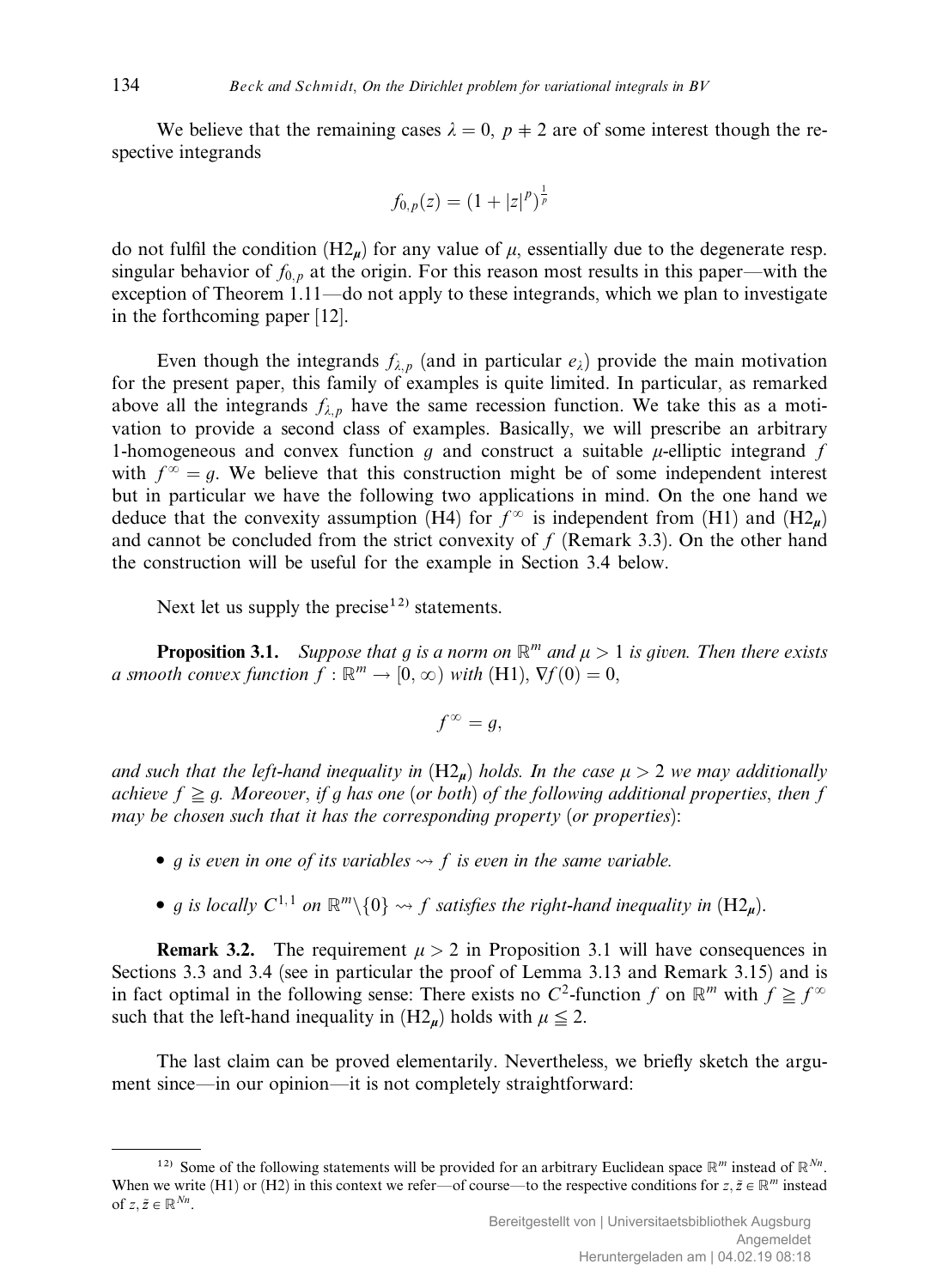Proof of the non-existence claim in Remark 3.2. It suffices to deal with the case  $\mu = 2$ ,  $m = 1$  (restricting f to lines through the origin). We consider the auxiliary function

$$
h(t) := t \arctan t - \frac{1}{2} \log(1 + t^2),
$$

the reason for this choice being  $h''(t) = 1/(1 + t^2)$ . If f satisfies the left-hand inequality in  $(H2<sub>u</sub>)$  with  $\mu = 2$ , then  $f'' \geq \gamma h''$  holds for some  $\gamma > 0$ , and  $f - \gamma h$  is convex. In particular, for  $s, t \in \mathbb{R}$  it follows that

$$
(f - \gamma h)(s) + (f - \gamma h)'(s)(t - s) \leq (f - \gamma h)(t).
$$

Dividing by t and passing  $t \to \infty$  we come out with

$$
f'(s) \leqq f^{\infty}(1) + \gamma h'(s) - \gamma \frac{\pi}{2}.
$$

Integrating the last inequality with respect to s yields

$$
f(s) \le f(0) + sf^{\infty}(1) + \gamma h(s) - \gamma \frac{\pi}{2} s
$$
  

$$
\le f(0) + f^{\infty}(s) - \frac{\gamma}{2} \log(1 + s^2)
$$

for all  $s \geq 0$ . Choosing s sufficiently large we see that  $f \geq f^{\infty}$  does not hold.  $\Box$ 

**Remark 3.3.** Proposition 3.1 can be used to construct a smooth integrand  $f$  such that  $(H1)$  and  $(H2<sub>n</sub>)$  hold, but  $(H4)$  still fails. To this end the proposition is applied with a suitable non-strictly convex norm such as  $g(z) = \sum_{n=1}^{N}$  $\alpha=1$  $|z^{\alpha}|$  for  $m = Nn$  and  $N > 1$ .

However, a structure assumption on  $g$  yields (H3) and (H4):

**Proposition 3.4.** In the case  $m = Nn$  the list of additional properties in Proposition 3.1 may be extended by the following two points:

- q has the structure in  $(1.10) \rightarrow f$  satisfies  $(1.10)$  (and thus (H3) and (H4)).
- g has the structure in  $(1.12) \rightarrow f$  satisfies  $(1.12)$ .

Then the construction of Proposition 3.1 is possible in such a way that any combination of properties of  $q$  from this extended list leads to the corresponding properties of  $f$ .

The proof of Proposition 3.1 and Proposition 3.4 is based on the following lemma. Indeed, the assertion in the lemma is quite plausible, but we include its proof for the sake of completeness.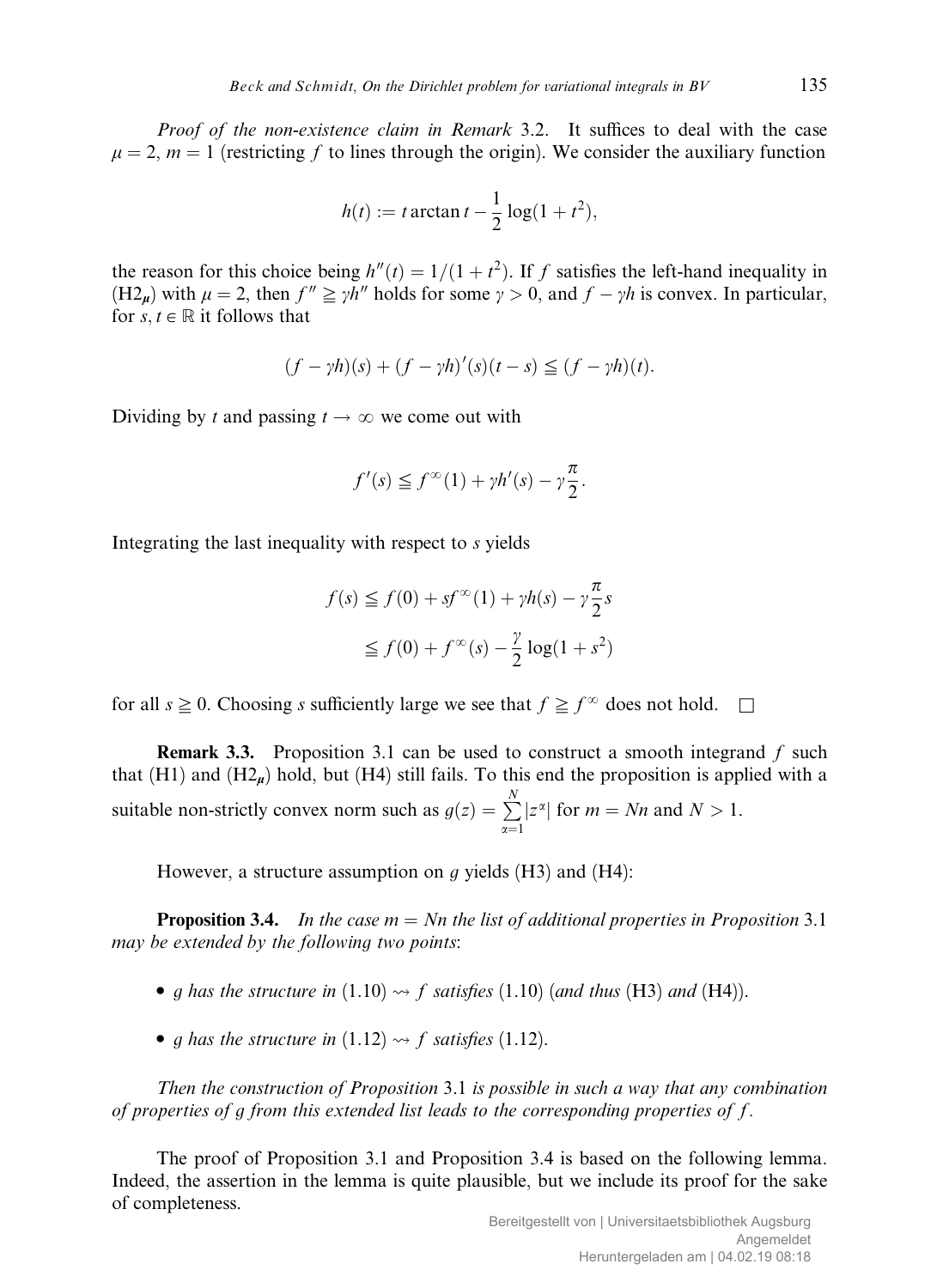**Lemma 3.5.** Suppose that g is a norm on  $\mathbb{R}^m$ . Then there exists a smooth convex function  $f_* : \mathbb{R}^m \to [0, \infty)$  with  $(f_*)^{\infty} = g$  and  $f_* \geq g$  such that  $\nabla f_*(0) = 0$  holds and  $\nabla^2 f_*(0)$  is positive. Moreover, we may achieve additional properties as indicated in the following:

- g is even in one of its variables  $\rightarrow$  f<sub>\*</sub> is even in the same variable.
- g is locally  $C^{1,1}$  on  $\mathbb{R}^m\setminus\{0\} \leadsto f_*$  satisfies the right-hand inequality in  $(H_2\mathbf{u})$ .

*Proof.* We start by introducing the positive numbers

$$
a := \min_{|x|=1} g(x)
$$
 and  $A := \max_{|x|=1} g(x)$ ,

and we write Co h for the convex envelope of the auxiliary function  $h : \mathbb{R}^m \to (0, \infty)$  which is given by

$$
h(x) := \begin{cases} g(x) & \text{if } |x| \ge 1, \\ \frac{a}{2} + \frac{A^2}{2a}|x|^2 & \text{if } |x| < 1. \end{cases}
$$

Now we prove that  $\text{Co } h$  equals h outside the unit ball. We first observe

$$
g(x) \le A|x| \le \frac{a}{2} + \frac{A^2}{2a}|x|^2.
$$

Thus we have  $g \leq h$  on  $\mathbb{R}^m$  and by the properties of the convex envelope we deduce  $g \leq \text{Co} h \leq h$  on  $\mathbb{R}^m$  which gives the equality  $\text{Co} h = g$  outside the unit ball  $B_1$ . Next we prove that Coh is a paraboloid near 0. To this end we consider  $\varepsilon \in (0, 1/2)$  and  $p_{\varepsilon}: \mathbb{R}^m \to (0,\infty)$  defined as

$$
p_{\varepsilon}(x) := \begin{cases} \frac{a}{2} + \frac{2A^2\varepsilon^2}{a} + \frac{2A^2\varepsilon}{a}(|x| - 2\varepsilon) & \text{if } |x| \ge 2\varepsilon, \\ \frac{a}{2} + \frac{A^2}{2a}|x|^2 & \text{if } |x| \le 2\varepsilon. \end{cases}
$$

We note that  $p_{\varepsilon}$  is constructed from the convex, increasing function  $t \mapsto \frac{a}{2} + \frac{b}{2}$  $A^2$  $rac{A}{2a}t^2$  on the half-line  $[0, \infty)$ , linearizing it for  $t \geq 2\varepsilon$  and then rotating it. Thus,  $p_{\varepsilon}$  is convex,  $p_{\varepsilon}(x) \leq h(x)$  for  $|x| < 1$ , and  $p_{\varepsilon}(x) = h(x)$  for  $|x| \leq 2\varepsilon$ . Let us fix  $\varepsilon$  (depending only on a and  $A$ ) small enough that

$$
\frac{a}{2} + \frac{2A^2\varepsilon^2}{a} + \frac{2A^2\varepsilon}{a}(1 - 2\varepsilon) \le a \quad \text{and} \quad \frac{2A^2\varepsilon}{a} \le a
$$

hold. Now (by the first smallness condition) we have  $p_{\varepsilon}(x) \le a \le g(x)$  for  $|x| = 1$  and then (by the second one)

$$
p_{\varepsilon}(x) = p_{\varepsilon}(x/|x|) + \frac{2A^2 \varepsilon}{a}(|x| - 1) \le g(x/|x|) + a(|x| - 1) \le g(x) = h(x)
$$

Bereitgestellt von | Universitaetsbibliothek Augsburg Angemeldet Heruntergeladen am | 04.02.19 08:18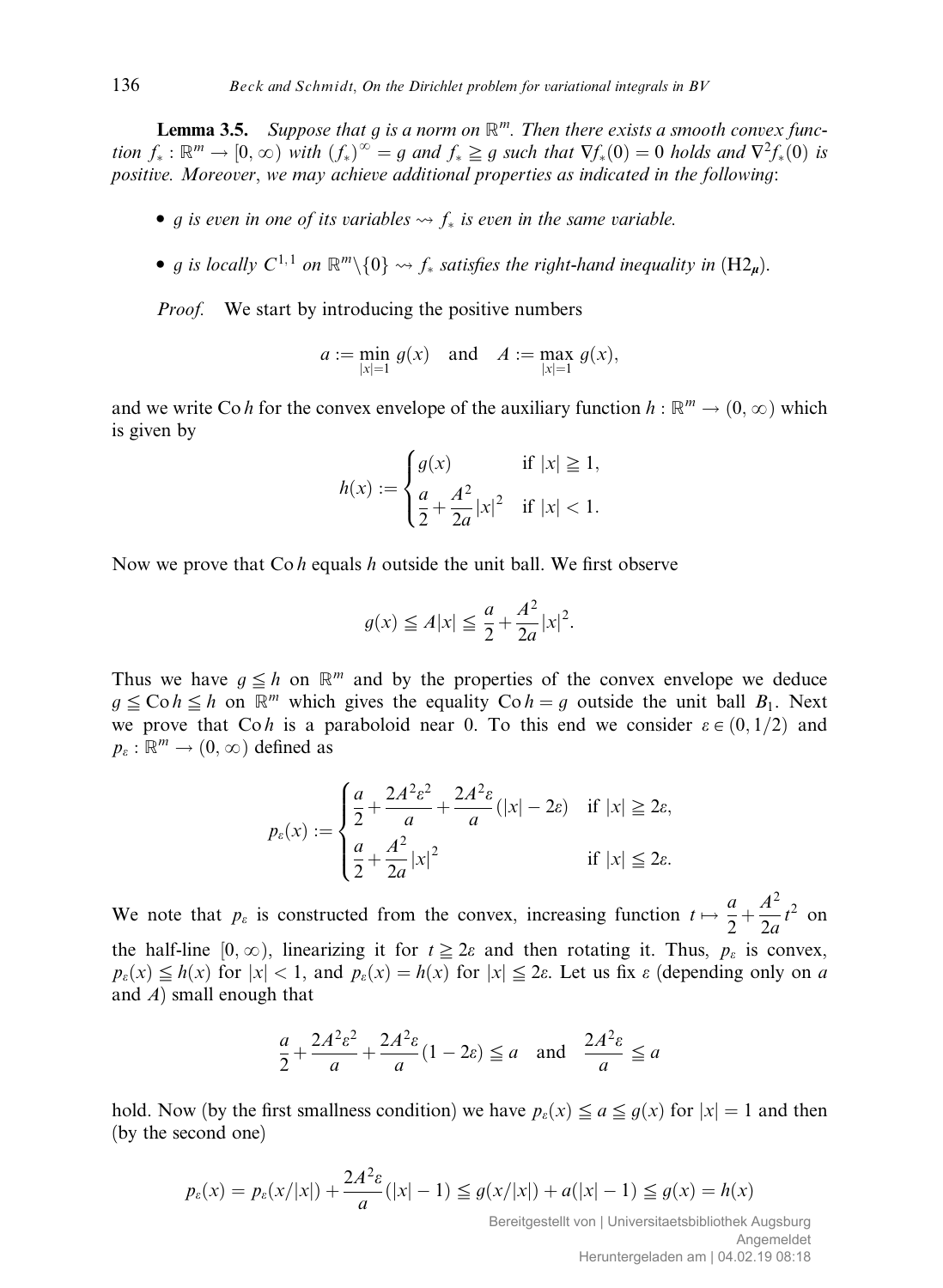for  $|x| \ge 1$ . All in all we find  $p_{\varepsilon} \le h$  on  $\mathbb{R}^m$  and using the properties of the convex envelope again we infer  $p_{\varepsilon} \leq \text{Co} h \leq h$  on  $\mathbb{R}^m$ . Recalling  $p_{\varepsilon}(x) = h(x)$  for  $|x| \leq 2\varepsilon$  we deduce that Co h and  $p_e$  coincide on  $B_{2e}$ .

Finally, we define  $f_*$  as the mollification of Co h with smoothing radius  $\varepsilon$ , that is,

$$
f_*(x) := \int_{\mathbb{R}^m} \mathcal{C} \circ h(x - \varepsilon y) \eta(y) \, dy = \int_{\mathbb{R}^m} \eta_{\varepsilon}(x - y) \, \mathcal{C} \circ h(y) \, dy,
$$

where  $\eta$  is a (usual) smooth, symmetric mollifying kernel, compactly supported in  $B_1$ , and  $\eta_{\varepsilon}(x) := \varepsilon^{-m}\eta(x/\varepsilon)$ . Since convexity is preserved under mollification,  $f_*$  is convex. Moreover, by Jensen's inequality there holds

$$
f_*(x) \ge \text{Co } h\left(\int_{\mathbb{R}^m} (x - \varepsilon y) \eta(y) \, dy\right) = \text{Co } h(x) \ge g(x)
$$

and for  $x \neq 0$  and  $s \gg 1$  we have

$$
\frac{f_*(sx)}{s} = \frac{1}{s} \int_{B_1} g(sx - \varepsilon y) \eta(y) dy = \int_{B_1} g(x - \varepsilon y/s) \eta(y) dy \xrightarrow[s \to \infty]{} g(x),
$$

which means  $(f_*)^{\infty} = g$ . Next, computing the mollification of Co  $h = p_{\varepsilon}$  near 0 explicitly we get  $\nabla f_*(0) = 0$  and  $\nabla^2 f_*(0) = \frac{A^2}{a} I_m$ , where  $I_m$  denotes the  $(m \times m)$ -unit matrix.

The claim about even dependence on the variables is obvious.

Finally, if g is locally  $C^{1,1}$ , then by 1-homogeneity there holds<sup>13)</sup>  $|\nabla^2 g(z)| \leq C|z|^{-1}$ . Now, since  $\nabla^2 f_*$  is smooth and coincides near infinity with the mollification of  $\nabla^2 g$ , we deduce

$$
\nabla^2 f_*(z) \leq C(1+|z|)^{-1}
$$

as claimed.  $\square$ 

*Proof of Proposition* 3.1. Denote by  $f_*$  the function constructed in Lemma 3.5. Now we let  $f_k(z) := k[f_*(z/k) - f_*(0)]$  for all  $k \in \mathbb{N}$  and evidently  $f_k$  is convex with  $f_k(0) = 0$ ,  $\nabla f_k(0) = 0$ , and  $(f_k)^\infty = g$ . By (2.5) we thus have  $0 \leq f_k \leq g$  on  $\mathbb{R}^m$ . Next we set  $\zeta(\mu) := \sum^{\infty}$  $k=1$  $k^{-\mu}$  and

(3.1) 
$$
f := M + \frac{1}{\zeta(\mu)} \sum_{k=1}^{\infty} k^{-\mu} f_k,
$$

where  $M \ge 0$  will be chosen below. Then f is convex with  $f(0) = M$ ,  $\nabla f(0) = 0$ . We note that on the one hand there hold  $M \le f \le M + g$  and thus  $f^{\infty} \le g$  on  $\mathbb{R}^m$ , and on the other

<sup>13)</sup> By Rademacher's theorem  $\nabla^2 g(z)$  exists for  $\mathscr{L}^m$ -a.e.  $z \in \mathbb{R}^m$ .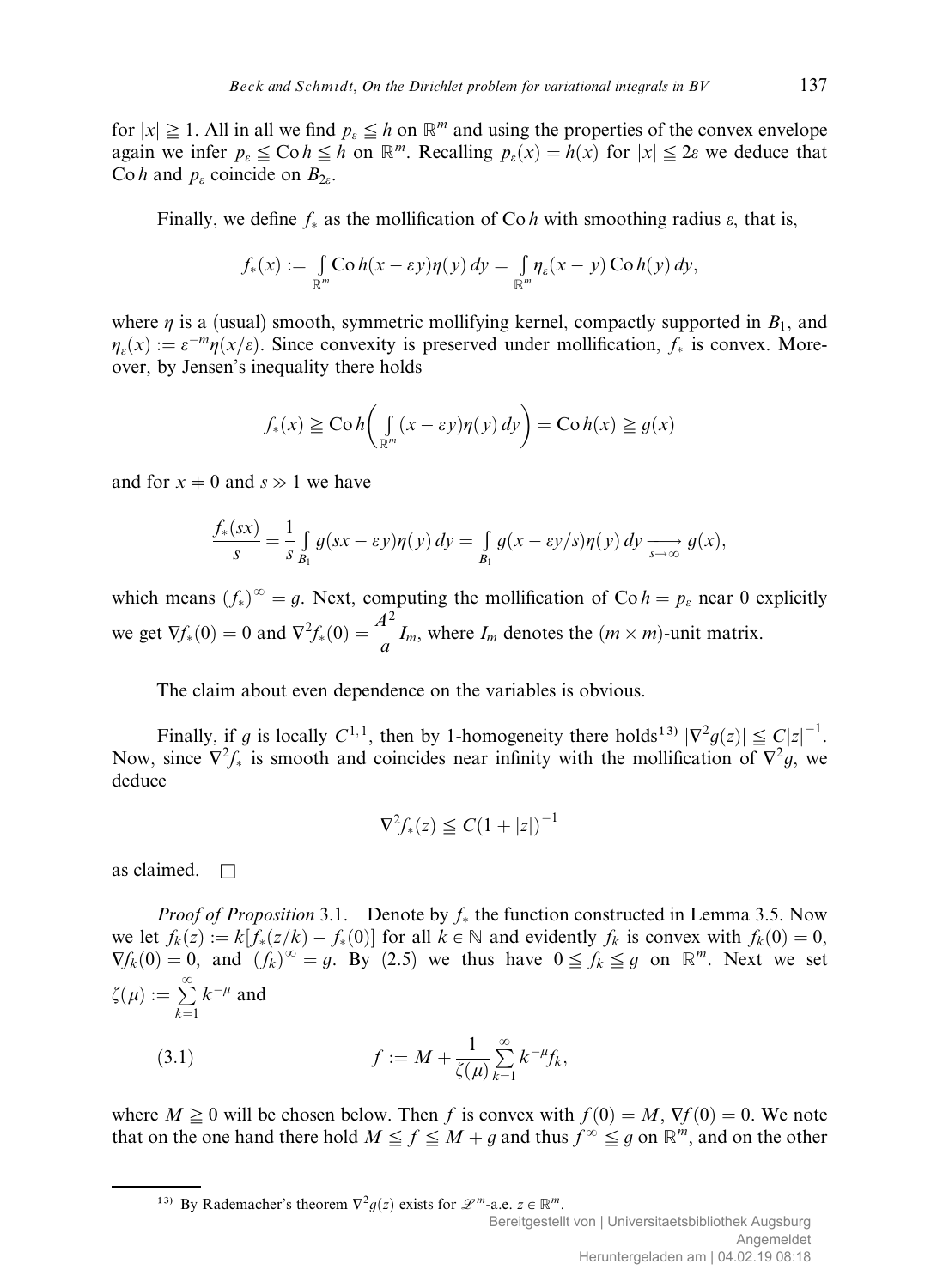hand  $f^{\infty} \ge \frac{1}{f}$  $\zeta(\mu)$  $\stackrel{K}{\longleftarrow}$  $k=1$  $k^{-\mu}(f_k)^\infty = \frac{1}{\zeta(\mu)}$  $\stackrel{K}{\longleftarrow}$  $k=1$  $k^{-\mu}g$  is valid on  $\mathbb{R}^m$  for every  $K \in \mathbb{N}$ . In conclusion we thus find  $f^{\infty} = g$  on  $\mathbb{R}^m$  as claimed. Moreover, computing the *l*th derivative of the series in (3.1) term by term, we end up with another series which can locally be majorized by  $\sum^{\infty}$  $k=1$  $k^{1-l-\mu}$  and thus converges locally uniformly for every  $l \in \mathbb{N}$ . Consequently, the limit function f has a continuous lth derivative for every  $l \in \mathbb{N}$  and is smooth on  $\mathbb{R}^m$ . Next, let us derive the left-hand inequality in  $(H2<sub>u</sub>)$ . We first observe that there exists an  $\varepsilon > 0$  such that

(3.2) 
$$
\nabla^2 f_*(z)(\tilde{z}, \tilde{z}) \ge \varepsilon |\tilde{z}|^2 \quad \text{for all } z \text{ with } |z| < \varepsilon.
$$

Then for an arbitrary z we choose  $k_0 \in \mathbb{N}$  such that  $(k_0 - 1)\varepsilon \leq |z| < k_0\varepsilon$  and find

$$
\nabla^2 f(z)(\tilde{z}, \tilde{z}) \geq \frac{1}{\zeta(\mu)} \sum_{k=1}^{\infty} k^{-\mu} \nabla^2 f_k(z)(\tilde{z}, \tilde{z}) \geq \frac{1}{\zeta(\mu)} \sum_{k=k_0}^{\infty} k^{-1-\mu} \nabla^2 f_*(z/k)(\tilde{z}, \tilde{z})
$$
  

$$
\geq \frac{\varepsilon |\tilde{z}|^2}{\zeta(\mu)} \sum_{k=k_0}^{\infty} k^{-1-\mu} \geq \frac{\varepsilon |\tilde{z}|^2}{\zeta(\mu)} \sum_{k_0}^{\infty} t^{-1-\mu} dt = \frac{\varepsilon |\tilde{z}|^2}{\zeta(\mu)\mu} k_0^{-\mu}
$$
  

$$
\geq c(\varepsilon, \mu) (1 + |z|)^{-\mu} |\tilde{z}|^2.
$$

Thus, we have established the left-hand side of  $(H2<sub>n</sub>)$ . In order to derive (H1) we recall  $f(0) = M \ge 0$  and  $\nabla f(0) = 0$ , and we moreover note that  $\nabla^2 f(\xi)(z, z) \ge \frac{1}{\tau}$  $\frac{1}{\zeta(\mu)}\nabla^2 f_*(\xi)(z,z)$ holds by (3.1) and the convexity of  $f_k$ . From these properties and (3.2) we get

$$
f(z) \ge \frac{1}{\zeta(\mu)} \int_0^1 \int_0^1 \nabla^2 f_*(stz) \, ds \, t \, dt(z, z)
$$
  

$$
\ge \frac{\varepsilon}{\zeta(\mu)} \int_0^1 \int_0^{\frac{\varepsilon}{|\pi|}} ds \, t \, dt |z|^2 \ge \frac{\varepsilon^2}{2\zeta(\mu)} |z| \quad \text{for } |z| \ge \varepsilon.
$$

Thus, choosing  $M \geq \frac{\varepsilon^3}{2\pi\sqrt{3}}$  $\frac{\partial}{\partial \zeta(\mu)}$  we have  $f(z) \ge$  $\varepsilon^2$  $\frac{\varepsilon}{2\zeta(\mu)}|z|$  for all  $z \in \mathbb{R}^m$  and the left-hand side of (H1) holds. Moreover, the right-hand side of (H1) follows from  $f \leq M + g$  and the 1-homogeneity of g. Finally, we exploit the inequality  $f_* \geq g$  from Lemma 3.5. Recalling the above definitions of  $f_k$ , f, and  $\zeta(\mu)$  and invoking the 1-homogeneity of g, we thus get

$$
f(z) \geq M + \frac{1}{\zeta(\mu)} \sum_{k=1}^{\infty} k^{-\mu} k [g(z/k) - f_*(0)] = M + g(z) - \frac{f_*(0)}{\zeta(\mu)} \sum_{k=1}^{\infty} k^{1-\mu}.
$$

In the case  $\mu > 2$  the last sum converges and thus enlarging M if necessary we arrive at  $f \geq g$ .

The even dependence on certain variables is preserved through the construction.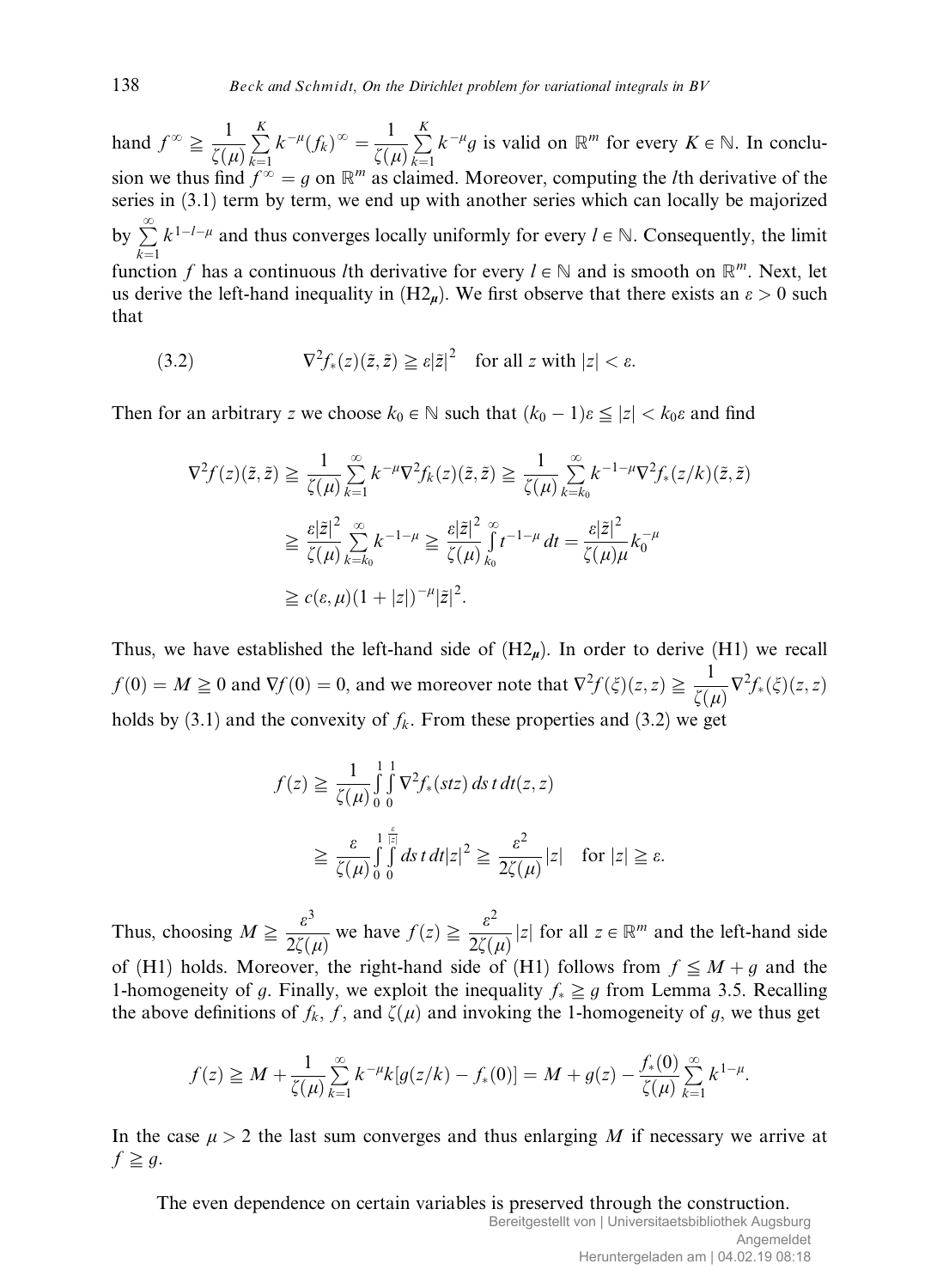Finally, if g is locally  $C^{1,1}$  on  $\mathbb{R}^m \setminus \{0\}$ , then Lemma 3.5 gives  $|\nabla^2 f_*(z)| \leq C(1+|z|)^{-1}$ . Tracing the consequences of this bound we infer first

$$
|\nabla^2 f_k(z)| \le C(k+|z|)^{-1} \le C(1+|z|)^{-1}
$$

and then

$$
|\nabla^2 f(z)| \leq C(1+|z|)^{-1},
$$

with the same constant C in all these conditions.  $\Box$ 

**Lemma 3.6.** Suppose that a function g on  $\mathbb{R}^{Nn}$  has both structures, the one from (1.10) and the one from (1.12). Then q is rotationally symmetric, i.e.,  $q(z)$  depends only on |z|.

Proof. By assumption we have

(3.3) 
$$
g(z) = \tilde{g}(|z_1|, |z_2|, \ldots, |z_n|) = \tilde{\tilde{g}}(|z^1|, |z^2|, \ldots, |z^N|).
$$

Plugging a matrix  $z \in \mathbb{R}^{Nn}$  with  $z^1 = x \in [0, \infty)^n$  and  $z^2 = z^3 = \cdots = z^N = 0$  into (3.3) we deduce  $\tilde{g}(x_1, x_2, \ldots, x_n) = \tilde{g}(|x|, 0, \ldots, 0)$ . We hence get

$$
g(z) = \tilde{g}(|z_1|, |z_2|, \dots, |z_n|) = \tilde{\tilde{g}}(|z|, 0, \dots, 0) \text{ for all } z \in \mathbb{R}^{Nn}.
$$

*Proof of Proposition* 3.4. We will deal with the case that q satisfies  $(1.10)$  omitting the treatment of  $(1.12)$ , which is completely analogous. Moreover, the case that q satisfies both conditions, (1.10) and (1.12), will not be discussed in detail since exploiting Lemma 3.6 it can be treated by simplified versions of the following arguments.

We introduce the abbreviation  $Sz$  for  $(|z_1|, \ldots, |z_n|)$  (note  $|Sz| = |z|$ ) and write down  $(1.10)$  for g, that is,

$$
g(z) = \tilde{g}(Sz)
$$

for some function  $\tilde{g}$ , first defined on  $[0, \infty)^n$ . After extending  $\tilde{g}$  to all of  $\mathbb{R}^n$  as an even function in each of its *n* variables we apply Proposition 3.1 (with  $m = n$ ) to  $\tilde{g}$ . We come out with a smooth convex function  $\tilde{f} : \mathbb{R}^n \to [0, \infty)$ , even in all of its variables, satisfying  $\nabla \tilde{f}(0) = 0$ and  $\tilde{f}^{\infty} = \tilde{g}$ , and such that (H1) and (H2m) hold for  $\tilde{f}$ . We define f by letting

$$
f(z) := \tilde{f}(Sz).
$$

Obviously f has the structure  $(1.10)$ , but since we have modified the above construction we still need to check that all the properties in Proposition 3.1 carry over from  $\hat{f}$  to f. It is easy to see from the corresponding properties of  $\tilde{f}$  that f is convex and satisfies  $\nabla f(0) = 0$ ,  $f^{\infty} = q$ , and (H1). Moreover, in the case  $\mu > 2$  by Proposition 3.1 we may achieve  $\tilde{f} \geq \tilde{q}$ , and obviously this gives  $f \geq q$ . In order to deal with the derivatives of f let us make two observations: Primarily, since  $\tilde{f}$  is even,  $\partial^i \tilde{f}(S_z)$  vanishes for  $z_i = 0$ ; secondly, as a consequence, for  $j \neq i$  also  $\partial^i \partial^j \tilde{f}(Sz) = \partial^j \partial^i \tilde{f}(Sz)$  vanishes for  $z_i = 0$ . Starting from the fact that  $\tilde{f}$  is smooth and even in all variables, one can then check that f has continuous derivatives of any order, even near those points z with  $z_i = 0$ . (In particular for the second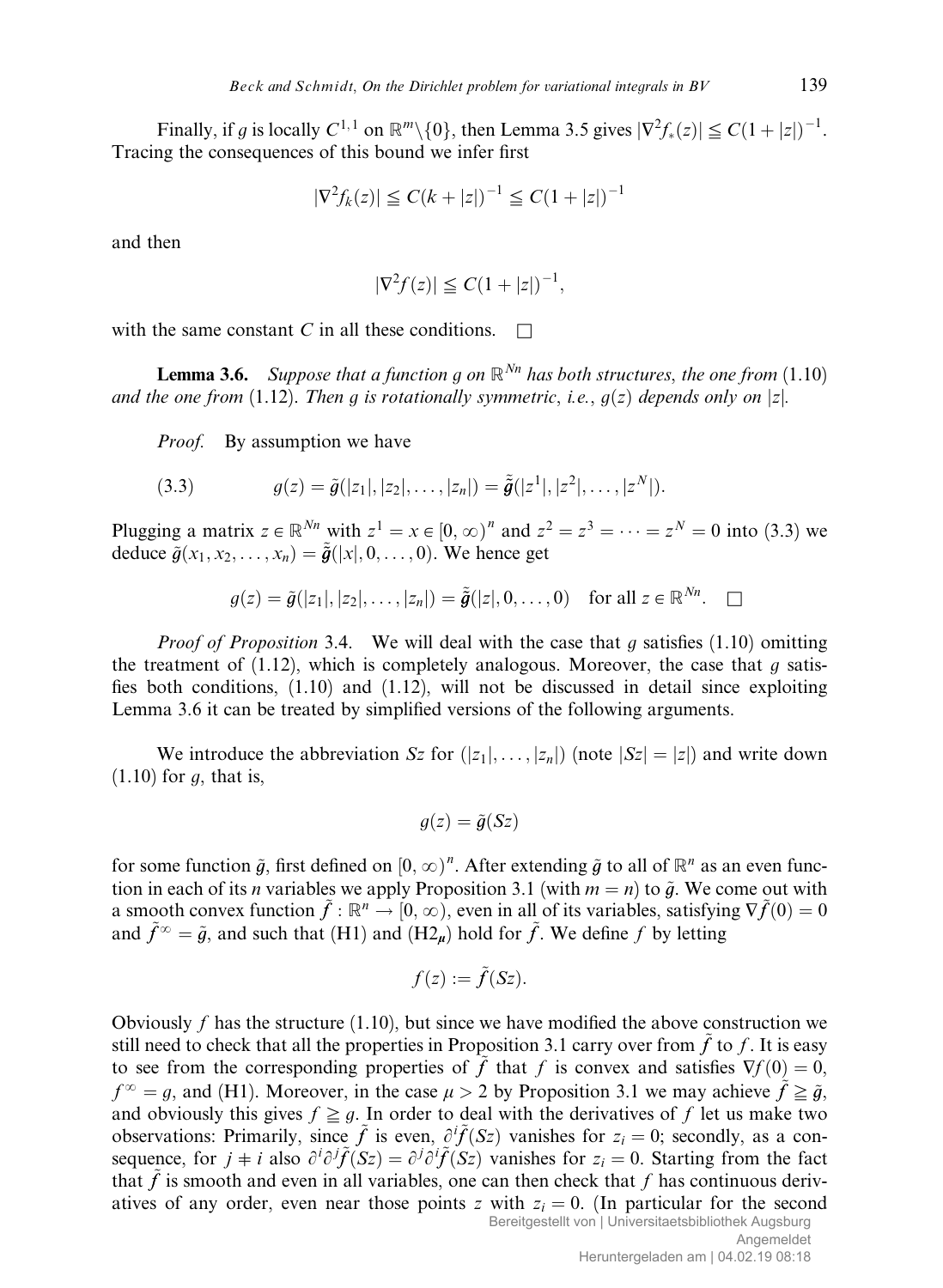derivatives this can be seen from (3.5) keeping the preceding observations in mind.) Hence, f is smooth. Next we will verify  $(H2<sub>n</sub>)$  for f. By  $(H2<sub>n</sub>)$  for  $\tilde{f}$  we have

$$
(3.4) \qquad \partial^i \tilde{f}(Sz) = \int_0^{|z_i|} \partial^i \partial^i \tilde{f}(|z_1|,\ldots,|z_{i-1}|,t,|z_{i+1}|,\ldots,|z_n|) \, dt \ge c(1+|z|)^{-\mu} |z_i|
$$

for all  $z \in \mathbb{R}^{N_n}$ . Now let us compute the second derivatives of f in terms of  $\tilde{f}$ . We find

(3.5) 
$$
\frac{\partial^2 f}{\partial z_i^{\alpha} \partial z_j^{\beta}}(z) = \left[\partial^i \partial^j \tilde{f}(Sz) - \frac{\delta_{ij}}{|z_i|} \partial^i \tilde{f}(Sz)\right] \frac{z_i^{\alpha} z_j^{\beta}}{|z_i| |z_j|} + \frac{\delta_{ij} \delta^{\alpha \beta}}{|z_i|} \partial^i \tilde{f}(Sz).
$$

Using (H2<sub>u</sub>) for  $\tilde{f}$  and (3.4) we see

$$
\nabla^2 f(z)(\tilde{z}, \tilde{z}) = \sum_{i,j=1}^n \frac{\partial^i \partial^j \tilde{f}(Sz)}{|z_i|} \frac{\tilde{z}_i \cdot \tilde{z}_i}{|z_i|} + \sum_{i=1}^n \frac{\partial^i \tilde{f}(Sz)}{|z_i|^2} \frac{|z_i|^2 |z_i|^2 - (z_i \cdot \tilde{z}_i)^2}{|z_i|^3}
$$
  
\n
$$
\geq c(1+|z|)^{-\mu} \sum_{i=1}^n \frac{(z_i \cdot \tilde{z}_i)^2}{|z_i|^2} + c(1+|z|)^{-\mu} \sum_{i=1}^n \frac{|z_i|^2 |z_i|^2 - (z_i \cdot \tilde{z}_i)^2}{|z_i|^2}
$$
  
\n
$$
= c(1+|z|)^{-\mu} |\tilde{z}|^2
$$

and we have verified the left-hand inequality in  $(H2<sub>u</sub>)$  for f.

Finally, we discuss the interaction of (1.10) with the additional properties of Proposition 3.1. In fact, the claims about even dependence on the variables are trivial, and imposing the  $C^{1,1}$ -assumption on g we argue as follows to derive the corresponding property of f. Under the  $C^{1,1}$ -assumption Proposition 3.1 gives the right-hand side of  $(H2<sub>u</sub>)$  for  $\tilde{f}$ . Integrating as in (3.4) we find the upper bound

(3.6) 
$$
\partial^i \tilde{f}(Sz) \leq C \frac{|z_i|}{1 + |(z_1, \ldots, z_{i-1}, z_{i+1}, \ldots, z_n)|}.
$$

We distinguish the cases of  $|z_i|$  greater and not greater than  $1 + |(z_1, \ldots, z_{i-1}, z_{i+1}, \ldots, z_n)|$ . Using Lemma 2.7 in the first situation and (3.6) in the second one we come out, for all  $z \in \mathbb{R}^{N_n}$ , with the inequality

$$
(3.7) \t\t \partial^i \tilde{f}(Sz) \leq C \frac{|z_i|}{1+|z|}.
$$

Now we use  $(H2_n)$  for  $\tilde{f}$  and (3.7) on the right-hand side of (3.5). Keeping in mind that  $\partial^i \tilde{f}(S_z) \geq 0$  we get

$$
\nabla^2 f(z)(\tilde{z}, \tilde{z}) \leq \sum_{i,j=1}^n \partial^i \partial^j \tilde{f}(Sz) \frac{z_i \cdot \tilde{z}_i}{|z_i|} \frac{z_j \cdot \tilde{z}_j}{|z_j|} + \sum_{i=1}^n \frac{\partial^i \tilde{f}(Sz)}{|z_i|} |\tilde{z}|^2
$$
  

$$
\leq C(1+|z|)^{-1} |\tilde{z}|^2.
$$

Thus, the left-hand inequality in  $(H2<sub>u</sub>)$  is valid for f as claimed.  $\square$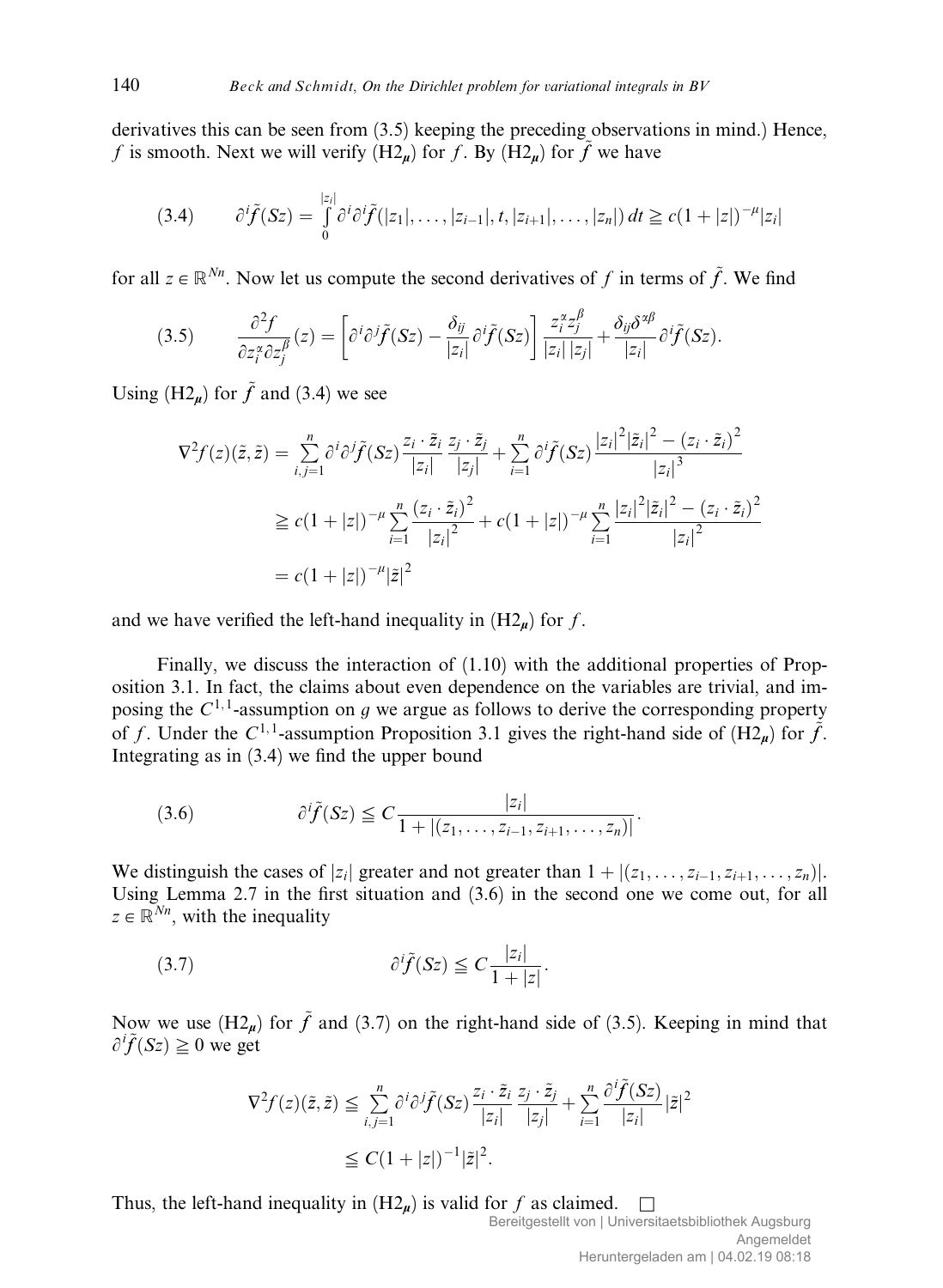**3.2. Proof of Theorem 1.5.** In this subsection we work for  $n = 2$  on the twodimensional annulus

$$
B_2 \backslash B_1 = \{x \in \mathbb{R}^2 : 1 < |x| < 2\}
$$

from Theorem 1.5.

The proof of Theorem 1.5 is motivated by a classical example from the theory of area minimizing graphs; see [46], Example 12.15. In that example one prescribes rotationally symmetric boundary values on  $\partial(B_2 \backslash B_1)$  in the case  $N = 1$ . The symmetry allows to reduce to a 1-dimensional variational problem, whose Euler equation can be explicitly computed and solved. For a suitable choice of a parameter it can be seen that the unique generalized minimizer does not attain the boundary values.

As explained in the introduction we are interested in a similar vectorial example exhibiting a more complicated jump at the boundary. For our purposes it is compulsory that the boundary values are not contained in a 1-dimensional affine subspace and thus we may not choose them rotationally symmetric. Instead we use the function  $u_0$  from Theorem 1.5 exhibiting a different kind of symmetry. However, we can still reduce to a scalar, 1-dimensional problem, but the Euler equation of the reduced problem is quite complicated and there is few hope to find explicit formulas for the solutions. Thus, in the following we will provide a somewhat different line of argument.

For the remainder of this subsection let us fix  $N = 2$  and the boundary values  $u_0$  from Theorem 1.5, that is,

$$
u_0(x) = \begin{cases} Mx & \text{for } x \in \partial B_1, \\ 0 & \text{for } x \in \partial B_2, \end{cases}
$$

where  $M \in \mathbb{R}$  is a constant.

**Lemma 3.7.** Let  $n = N = 2$  and  $\Omega = B_2 \backslash B_1$ . There exists a unique generalized minimizer  $u \in W^{1,1}(\Omega, \mathbb{R}^2)$  of  $E_1$  in  $\mathscr{D} = u_0 + W_0^{1,1}(\Omega, \mathbb{R}^2)$  and it can be written as

$$
u(x) = v(|x|) \frac{x}{|x|} \quad \text{for } x \in \Omega.
$$

Here, v is the unique minimizer in  $W^{1,1}(1,2)$  of the 1-dimensional scalar integral H, defined for  $w \in W^{1,1}(1, 2)$  by

(3.8) 
$$
H[w] := \int_{1}^{2} t \sqrt{1 + w'(t)^{2} + t^{-2}w(t)^{2}} dt + |w(1) - M| + 2|w(2)|.
$$

*Proof.* By Theorem 1.2 and Theorem 1.3 (or alternatively by Corollary 1.13) the set  $\mathcal{M}_1^{\mathcal{D}}$  of generalized minimizers of  $E_1$  in  $\mathcal D$  satisfies

$$
\mathcal{M}_1^{\mathcal{D}} = \{ \bar{u} + t \bar{y} : t \in [-1, 1] \} \subset W^{1,1}(\Omega, \mathbb{R}^2)
$$

for some particular minimizer  $\bar{u} \in W^{1,1}(\Omega,\mathbb{R}^2)$  and some  $\bar{y} \in \mathbb{R}^2$ . For  $u \in \mathcal{M}_1^{\mathcal{D}}$  and an orthogonal transformation  $T \in \mathbb{O}(2)$  we define a function  $u_T \in W^{1,1}(\Omega, \mathbb{R}^2)$  by

$$
u_T(x) := Tu(T^{-1}x) \text{ for } x \in \Omega.
$$
  
Bereitgestellt von | Universitaetsbibliothek Augsburg  
Angemeldet  
Heruntergeladen am | 04.02.19 08:18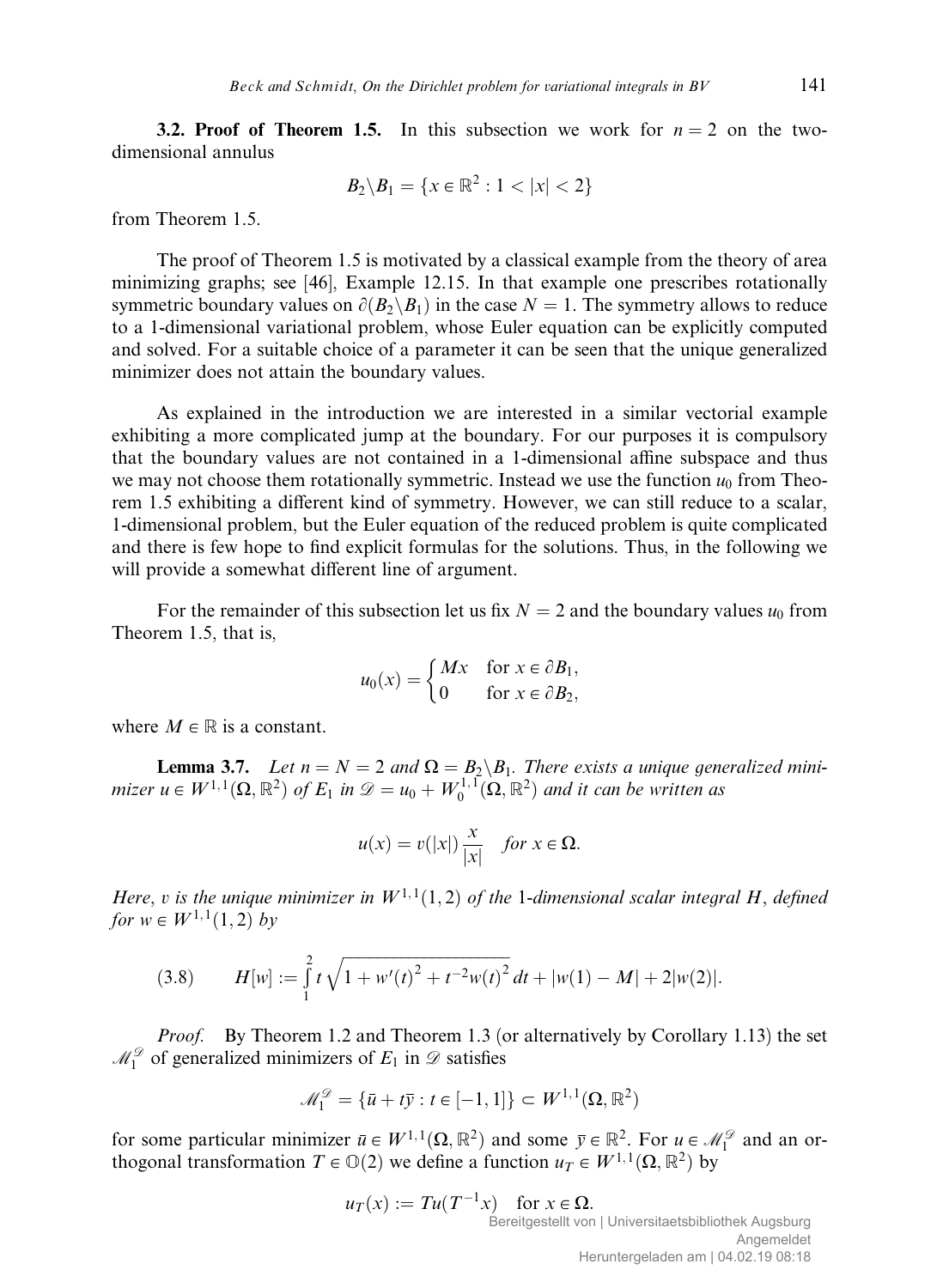Then noting

$$
\nabla u_T(x) = T \nabla u(T^{-1}x) T^{-1}, \quad |\nabla u_T(x)| = |\nabla u(T^{-1}x)|, \quad Tu_0(T^{-1}x) = u_0(x)
$$

we find

$$
\mathscr{E}_1^{\mathscr{D}}[u_T] = \mathscr{E}_1^{\mathscr{D}}[u]
$$

and thus  $u_T \in \mathcal{M}_1^{\mathcal{D}}$ . Applying this observation to  $\bar{u}$  and  $\bar{u} + \bar{y}$  we have  $\bar{u}_T \in \mathcal{M}_1^{\mathcal{D}}$  and  $\bar{u}_T + T\bar{y} = (\bar{u} + \bar{y})_T \in \mathcal{M}_1^{\mathcal{D}}$ . By the above representation of  $\mathcal{M}_1^{\mathcal{D}}$  this means that for every  $T \in \mathbb{O}(2)$  there exists a  $t \in \mathbb{R}$  with  $T\bar{y} = t\bar{y}$ . However, this can only happen for  $\bar{y} = 0$ , and thus  $M_1^{\mathcal{D}}$  contains just one unique minimizer u. In conclusion for all  $T \in \mathbb{O}(2)$  we have

(3.9) 
$$
u(x) = Tu(T^{-1}x) \text{ for } \mathcal{L}^2\text{-a.e. } x \in \Omega.
$$

Using  $T = \frac{1}{|x|}$  $x_1 - x_2$  $x_2$   $x_1$  $\left(\begin{array}{ccc} x & x \end{array}\right)$ in (3.9) we deduce

$$
u(x) = v(|x|) \frac{x}{|x|} + \tilde{v}(|x|) \frac{(-x_2, x_1)}{|x|} \quad \text{for } \mathscr{L}^2\text{-a.e. } x \in \Omega,
$$

where we abbreviated the component functions on the  $x_1$ -axis as follows:

$$
v(t) := u_1(t, 0)
$$
 and  $\tilde{v}(t) := u_2(t, 0)$ .

Here, it should be noted that as another consequence of (3.9) these formulas define functions v and  $\tilde{v}$  in  $W^{1,1}(1, 2)$ . Next we compute the quantities in  $\mathscr{E}_1^{\mathscr{D}}[u]$ :

$$
|\nabla u(x)|^2 = v'(|x|)^2 + \tilde{v}'(|x|)^2 + \left(\frac{v(|x|)}{|x|}\right)^2 + \left(\frac{\tilde{v}(|x|)}{|x|}\right)^2 \quad \text{for } \mathscr{L}^2\text{-a.e. } x \in \Omega,
$$
  
(3.10)  

$$
|u(x) - u_0(x)|^2 = |v(|x|) - M|^2 + \tilde{v}(|x|)^2 \qquad \text{for } \mathscr{H}^1\text{-a.e. } x \in \partial B_1,
$$

$$
|u(x) - u_0(x)|^2 = v(|x|)^2 + \tilde{v}(|x|)^2 \qquad \text{for } \mathscr{H}^1\text{-a.e. } x \in \partial B_2.
$$

Let us consider  $\hat{v}(x) := v(|x|)x/|x|$ . Replacing u with  $\hat{v}$  on the left-hand sides of (3.10) corresponds to replacing  $\tilde{v}$  with 0 on the right-hand sides. Thus we have  $\mathscr{E}_1^{\mathscr{D}}[\hat{v}] \leq \mathscr{E}_1^{\mathscr{D}}[u]$ , and by the above uniqueness of the minimizer u we deduce  $\hat{v} = u$ ; in other words  $\tilde{v}$  vanishes and we have verified the representation claimed in the lemma.

It remains to establish the minimizing property of  $v$ . To this end we apply  $(3.10)$  (with  $\tilde{v} = 0$ ) and get by radial integration

$$
\mathscr{E}_1^{\mathscr{D}}[u] = \int_{B_2 \setminus B_1} \sqrt{1 + v'(|x|)^2 + |x|^{-2}v(|x|)^2} \, dx + \int_{\partial B_1} |v(|x|) - M| \, d\mathscr{H}^1(x) + \int_{\partial B_2} |v(|x|)| \, d\mathscr{H}^1(x) = 2\pi H[v].
$$

Bereitgestellt von | Universitaetsbibliothek Augsburg Angemeldet Heruntergeladen am | 04.02.19 08:18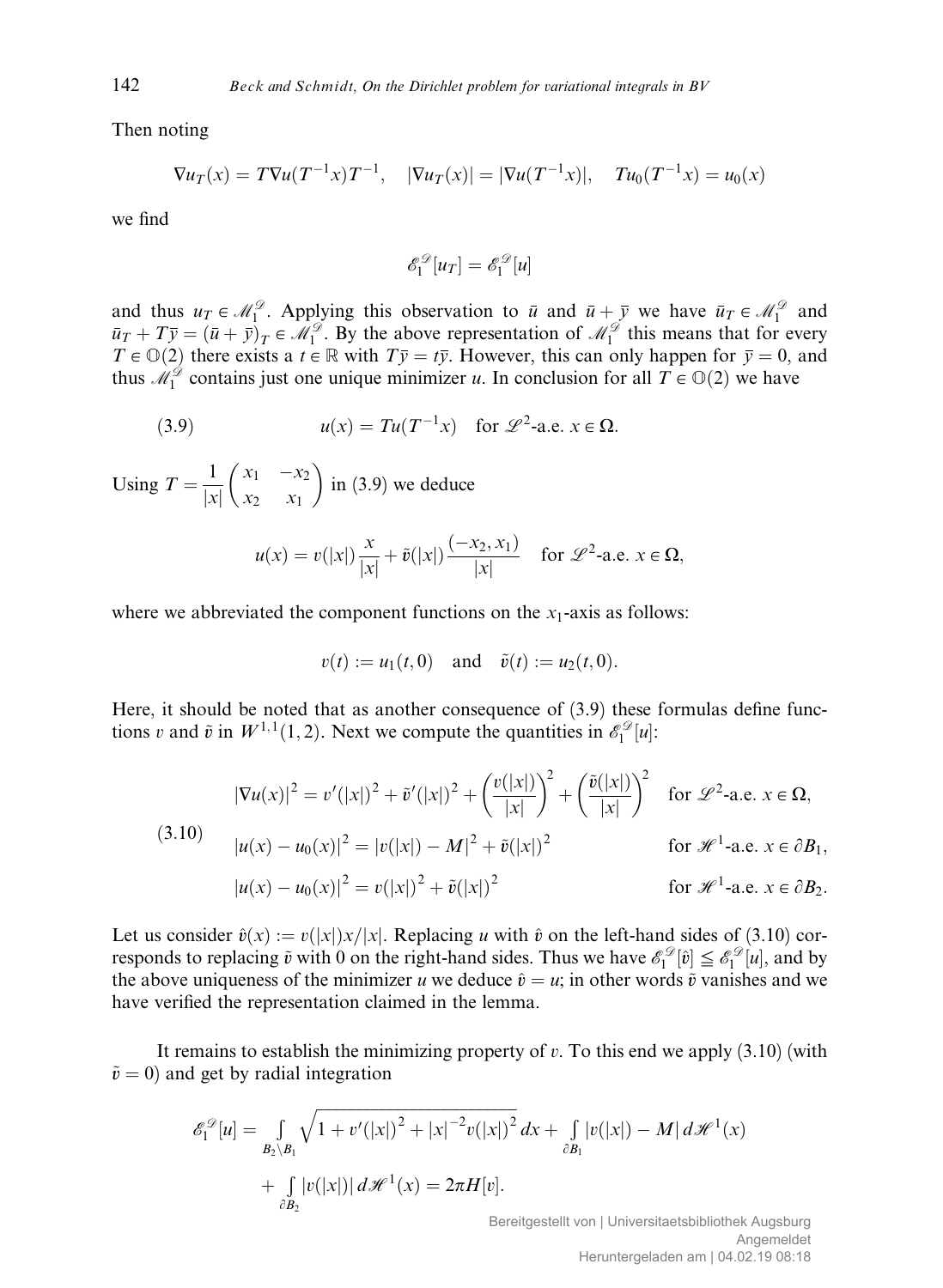Writing  $\hat{w}(x) := w(|x|)x/|x|$  for an arbitrary  $w \in W^{1, 1}(1, 2)$  an analogous computation gives  $\mathscr{E}_1^{\mathscr{D}}[\hat{w}] = 2\pi H[w]$  and thus

$$
2\pi H[v] = \mathscr{E}_1^{\mathscr{D}}[u] \leq \mathscr{E}_1^{\mathscr{D}}[\hat{w}] = 2\pi H[w].
$$

Hence, v minimizes H and the uniqueness of v follows from the uniqueness of u.  $\Box$ 

We will now be concerned with further properties of the 1-dimensional minimizer  $v \in W^{1,1}(1,2)$  found in the previous lemma. We recall that functions  $w \in W^{1,1}(1,2)$  have a continuous representative on the compact interval  $[1, 2]$ . In the following we identify these functions with that representative and we will simply write  $w(1)$  and  $w(2)$  for the values of the trace as we already did in Lemma 3.7.

**Lemma 3.8.** Let  $M \geq 0$ . The function v from Lemma 3.7 has the following properties:

- $(3.11)$   $0 \le v \le M$ ,
- $(3.12)$  v is non-increasing,
- $v(2) = 0.$

*Proof.* The proof rests on the fact that v minimizes the functional H defined in  $(3.8)$ .

It is easily checked that  $\tilde{v} := \max\{\min\{v, M\}, 0\}$  satisfies  $H[\tilde{v}] \leq H[v]$ . By the uniqueness assertion in Lemma 3.7 we thus get  $\tilde{v} = v$  and (3.11).

To prove (3.12) we fix  $t_0 \in [1, 2]$  and define

$$
\tilde{v}(t) := \begin{cases} v(t) & \text{for } t \leq t_0, \\ \min\{v(t), v(t_0)\} & \text{for } t \geq t_0. \end{cases}
$$

It is not difficult to show  $H[\tilde{v}] \leq H[v]$  (using  $v \geq 0$ ), and exploiting the uniqueness of v again we find  $\tilde{v} = v$ . In other words this means  $v(t) \leq v(t_0)$  for  $t \geq t_0$  and (3.12) is proved.

Finally, we compare v with  $\tilde{v} := v - v(2)$ . Keeping in mind that we already know  $v \ge v(2) \ge 0$  from (3.11) and (3.12) it can be checked that

$$
H[\tilde{v}] \leq H[v] - |v(2)|
$$

holds. Since v is minimizing, we thus get  $(3.13)$ .

**Lemma 3.9.** Let  $M \geq 0$ . We consider the function v from Lemma 3.7 and define  $v_{\varepsilon} \in W^{1,1}(1,2)$  by

$$
v_{\varepsilon}(t) := \begin{cases} v(t+\varepsilon) & \text{for } t \leq 2-\varepsilon, \\ 0 & \text{for } t \geq 2-\varepsilon. \end{cases}
$$

Then for  $0 < \varepsilon \leq 2$  we have

(3.14)  $H[v_{\varepsilon}] \leq H[v] - \varepsilon (1 - \varepsilon/2)(1 - \log 2)v(1 + \varepsilon) + 2\varepsilon.$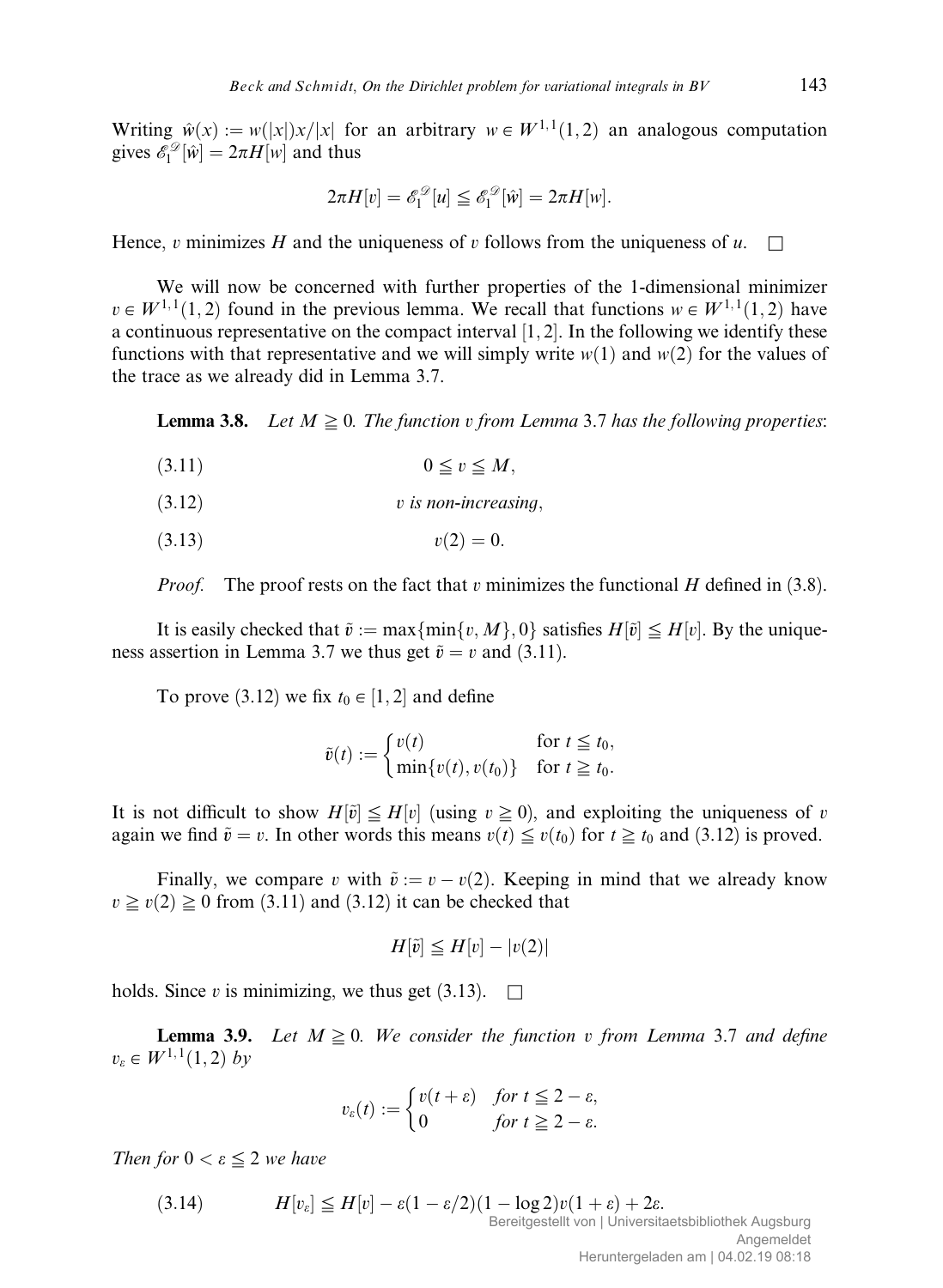*Proof.* By Lemma 3.8 we have  $v(2) = 0$  and thus  $v_{\varepsilon}$  is continuous at  $2 - \varepsilon$  and in  $W^{1,1}(1,2)$ . Moreover, using the definition of H in (3.8) and the definition of  $v_{\varepsilon}$  we have

$$
H[v_{\varepsilon}] = \int_{1}^{2} \sqrt{t^2 (1 + v_{\varepsilon}'(t)^2) + v_{\varepsilon}(t)^2} dt + |v_{\varepsilon}(1) - M|
$$
  
\n
$$
\leq \int_{1+\varepsilon}^{2} \sqrt{(t - \varepsilon)^2 (1 + v'(t)^2) + v(t)^2} dt + 2\varepsilon + |v(1 + \varepsilon) - M|.
$$

Noting

$$
|v(1+\varepsilon) - M| \le |v(1) - M| + \int_{1}^{1+\varepsilon} |v'(t)| dt
$$
  

$$
\le |v(1) - M| + \int_{1}^{1+\varepsilon} t \sqrt{1 + v'(t)^2 + t^{-2}v(t)^2} dt
$$

we thus get

$$
H[v_{\varepsilon}] \leq H[v] - \int_{1+\varepsilon}^{2} \left[ \sqrt{t^2 (1 + v'(t)^2) + v(t)^2} - \sqrt{(t - \varepsilon)^2 (1 + v'(t)^2) + v(t)^2} \right] dt + 2\varepsilon
$$
  
= 
$$
H[v] - \int_{1+\varepsilon}^{2} \frac{(2\varepsilon t - \varepsilon^2)(1 + v'(t)^2)}{\sqrt{(t - \varepsilon)^2 (1 + v'(t)^2) + v(t)^2} + \sqrt{t^2 (1 + v'(t)^2) + v(t)^2}} dt + 2\varepsilon
$$
  
=: 
$$
H[v] - I + 2\varepsilon.
$$

Next we estimate

$$
I \geq \int_{1+\varepsilon}^{2} \frac{(2\varepsilon t - \varepsilon^2)(1 + v'(t)^2)}{2\sqrt{t^2(1 + v'(t)^2) + v(t)^2}} dt \geq (\varepsilon - \varepsilon^2/2)II,
$$

where we introduced

$$
II := \int_{1+\varepsilon}^{2} \frac{1 + v'(t)^2}{\sqrt{1 + v'(t)^2 + t^{-2}v(t)^2}} dt.
$$

Exploiting the properties from Lemma 3.8 we control  $II$  as follows:

$$
(3.15) \qquad II = \int_{1+\varepsilon}^{2} \sqrt{1 + v'(t)^2 + t^{-2}v(t)^2} \, dt - \int_{1+\varepsilon}^{2} \frac{t^{-2}v(t)^2}{\sqrt{1 + v'(t)^2 + t^{-2}v(t)^2}} \, dt
$$
\n
$$
\geq \int_{1+\varepsilon}^{2} |v'(t)| \, dt - \int_{1+\varepsilon}^{2} \frac{v(t)}{t} \, dt
$$

Bereitgestellt von | Universitaetsbibliothek Augsburg Angemeldet Heruntergeladen am | 04.02.19 08:18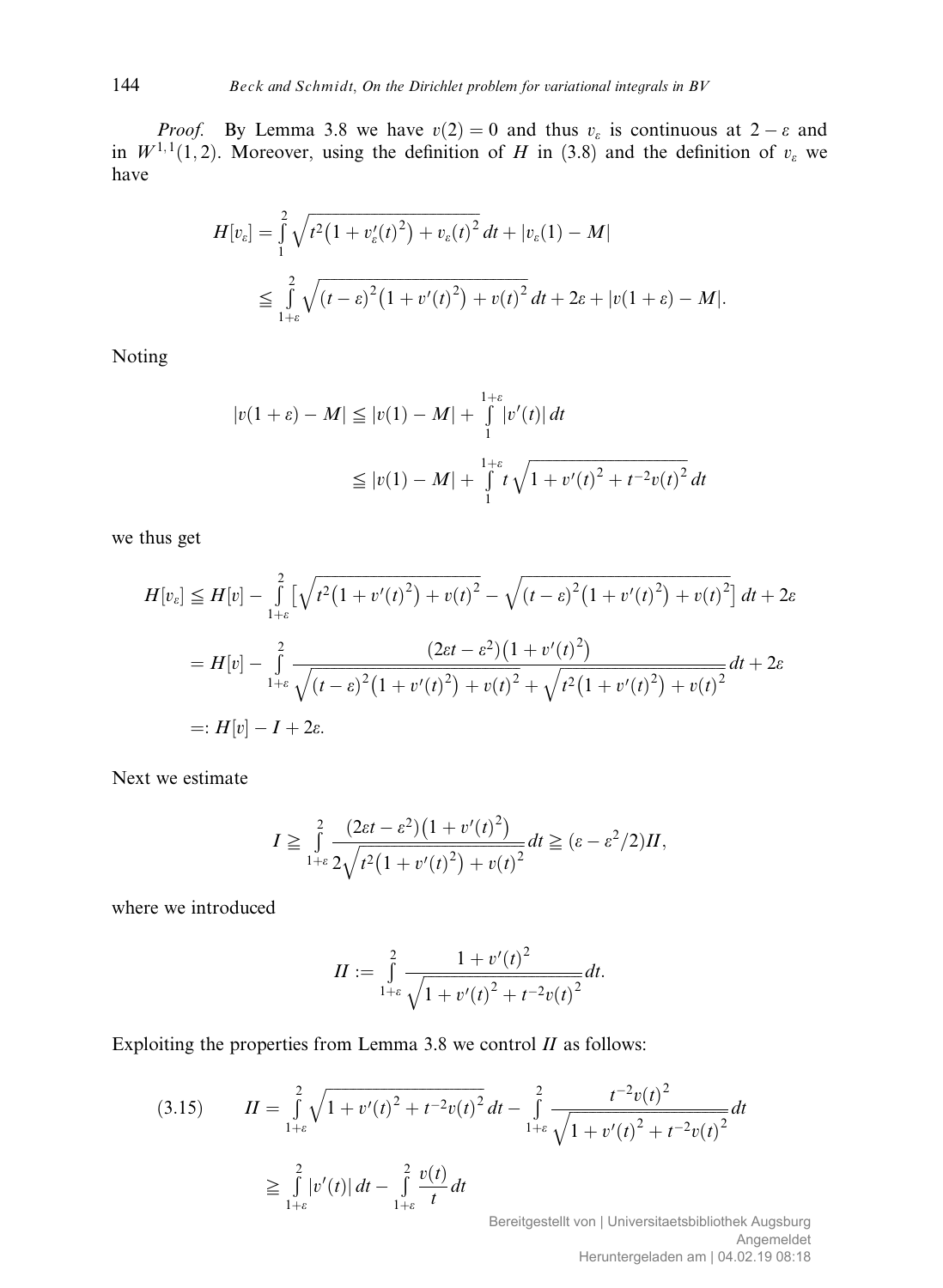$$
\geq v(2) - v(1+\varepsilon) - v(1+\varepsilon) \int_{1}^{2} \frac{dt}{t}
$$

$$
= (1 - \log 2)v(1+\varepsilon).
$$

Collecting the estimates we end up with  $(3.14)$ .  $\Box$ 

*Proof of Theorem* 1.5. It suffices to treat the case  $M \ge 0$ , for which Lemma 3.8 and Lemma 3.9 are available. We denote by  $v$  the function from Lemma 3.7 and recall that we work with a continuous representative of v on  $[1,2]$ . Assuming  $v(1) > 2/(1 - \log 2)$ , we may find an  $\varepsilon > 0$  such that  $(1 - \varepsilon/2)(1 - \log 2)v(1 + \varepsilon) > 2$ . Then Lemma 3.9 gives  $H[v^{\varepsilon}] < H[v]$  for this  $\varepsilon$ , which contradicts the minimizing property of v. Consequently, we must have  $v(1) \leq 2/(1 - \log 2)$  and by Lemma 3.8 we deduce

$$
0 \leqq v \leqq \frac{2}{1 - \log 2}.
$$

Recalling  $u(x) = v(|x|)x/|x|$  the claim follows.  $\square$ 

**Remark 3.10.** The bound  $2/(1 - \log 2)$  in Theorem 1.5 is not optimal and some refinements are possible. For instance an improved bound can be obtained using the Jensen type inequality

$$
\int_{1+\varepsilon}^{2} \sqrt{1 + v'(t)^2} dt \ge \sqrt{\left(1 - \varepsilon\right)^2 + \left(v(2) - v(1 + \varepsilon)\right)^2}
$$

in the estimation of  $II$  in (3.15). However, we do not know how an optimal bound can be reached and we abandon the discussion of further refinements.

3.3. Santi's example, revisited. In this subsection we will revisit Santi's example from [74]. Arguing as in Section 3.2 we will provide similar examples—still in the scalar case  $N = 1$ —involving a more general class of integrands. This generalization of the example will be useful in Section 3.4.

We start recalling that the construction of [74] works on two-dimensional domains

(3.16)  $\{x \in B_l^2 : x \notin \overline{B_r^2(\pm l, \pm l)}\}$  for the four possible choices of signs},

where l and r are positive parameters such that  $l < r < \sqrt{2}l$ . These domains are axially symmetric, starshaped Lipschitz-domains containing the origin and bounded by four circular arcs; see Figure 1. For the purposes of Proposition 6.4 below it will be convenient to ar arcs; see Figure 1. For the purposes of Proposition 6.4 below it will be convenient to work with a suitable one-parameter-family of domains. Thus we choose  $l = r/\sqrt{2} + 1/4$ , which is possible for all  $r \ge 1$ , and denote the corresponding domain in (3.16) by  $\Omega_S^r$ . For the moment it suffices to deal with  $\Omega_S := \Omega_S^1$ .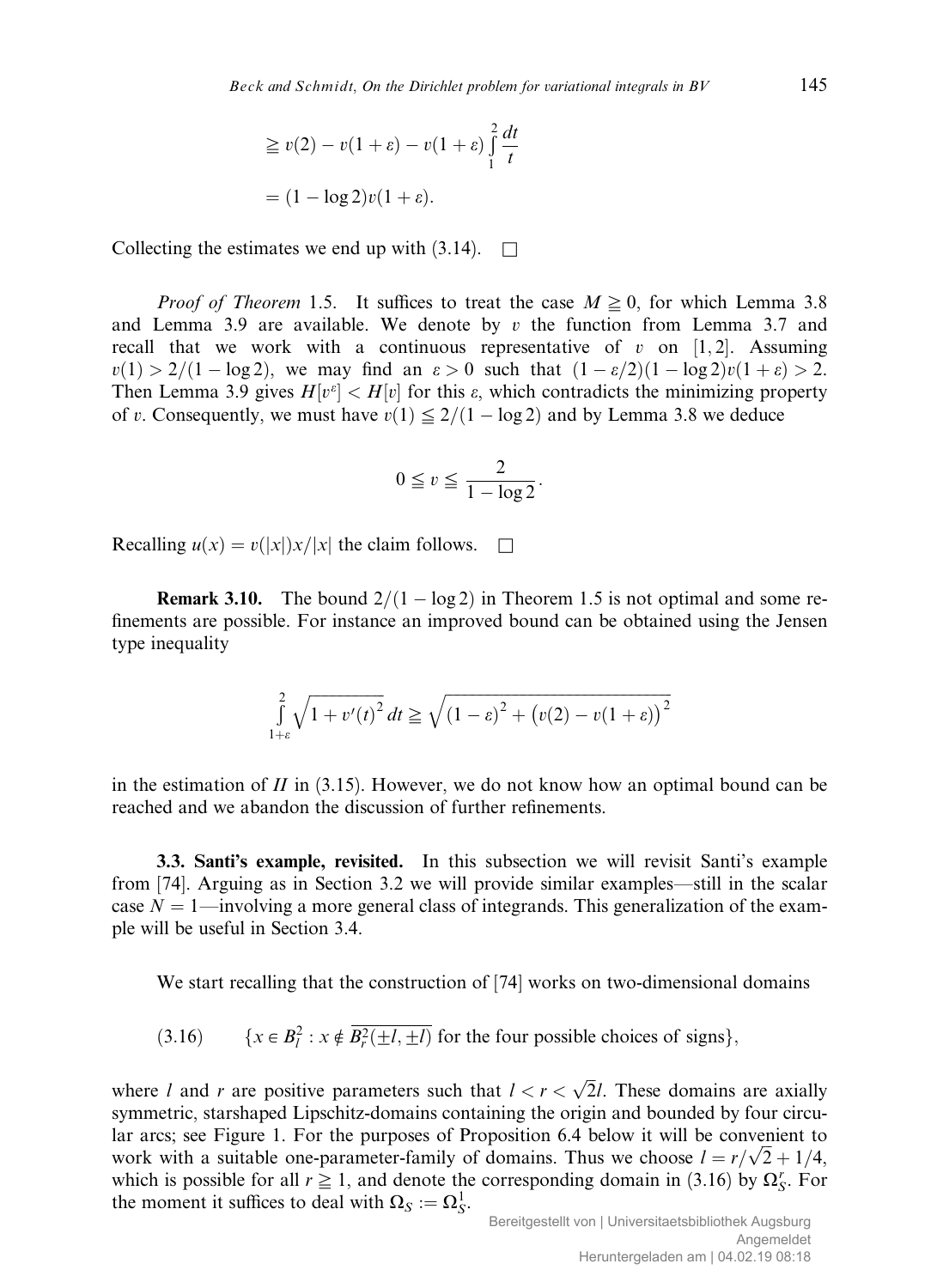

Figure 1. Santi's domain.

On  $\partial\Omega_S$  we consider the piecewise constant boundary values  $x \mapsto M \text{ sgn}(x_1x_2)$ , where  $M \geq 0$  is fixed. In other words we choose some  $u_0 \in W^{1,1}(\Omega_S)$  such that

(3.17)  $u_0(x) = M \operatorname{sgn}(x_1x_2)$  for  $\mathcal{H}^1$ -a.e.  $x \in \partial \Omega_S$ ;

and we let  $\mathscr{D} := u_0 + W_0^{1,1}(\Omega_S)$ . Then we have:

**Proposition 3.11.** Let  $n = 2$ ,  $N = 1$ , and  $\Omega = \Omega_S$ . Assume that a C<sup>2</sup>-integrand  $f : \mathbb{R}^2 \to [0, \infty)$  satisfies (H1), (H2), and

(3.18) 
$$
f(z) = \tilde{f}(|z|) \geq f^{\infty}(z) = |z| \text{ for all } z \in \mathbb{R}^2
$$

and some  $\tilde{f}$  :  $[0,\infty) \to [0,\infty)$ . Then there exists a generalized minimizer  $\hat{u} \in W^{1,1}(\Omega_S)$  of F in  $\mathscr D$  which is bounded independently of M, precisely

$$
\sup_{\Omega_S} |\hat{u}| \leq 2f(0).
$$

In particular, if  $M > 2f(0)$  holds, then  $\hat{u} + y$  is a generalized minimizer for every  $y \in \mathbb{R}$  with  $|y| \leq M - 2f(0)$ , and generalized minimizers of F in  $\mathcal{D}$  are not unique.

Following the idea of Santi [74] we will compare minimizers on  $\Omega_S$  with minimizers on the two-dimensional annulus  $B_2^2 \setminus B_1^2$ . Therefore, we look at the integral

$$
(3.19) \qquad \int\limits_{B_2\setminus B_1} f(\nabla w) \, dx + \int\limits_{\partial B_1} |M - w| \, d\mathscr{H}^1 + \int\limits_{\partial B_2} |w| \, d\mathscr{H}^1 \quad \text{for } w \in W^{1,1}(\Omega).
$$

Analogously to Section 3.2 we have:

**Lemma 3.12.** Assume that  $f$  is as in Proposition 3.11. Then there exists a unique minimizer u of (3.19) among all scalar functions  $w \in W^{1,1}(\Omega)$  and it can be written as

$$
u(x) = v(|x|) \quad \text{for } x \in \Omega.
$$

Here, v is the unique minimizer in  $W^{1,1}(1,2)$  of the 1-dimensional scalar integral H, defined by

$$
H[w] := \int_{1}^{2} \tilde{f}(|w'(t)|) t dt + |w(1) - M| + 2|w(2)| \text{ for } w \in W^{1,1}(1,2).
$$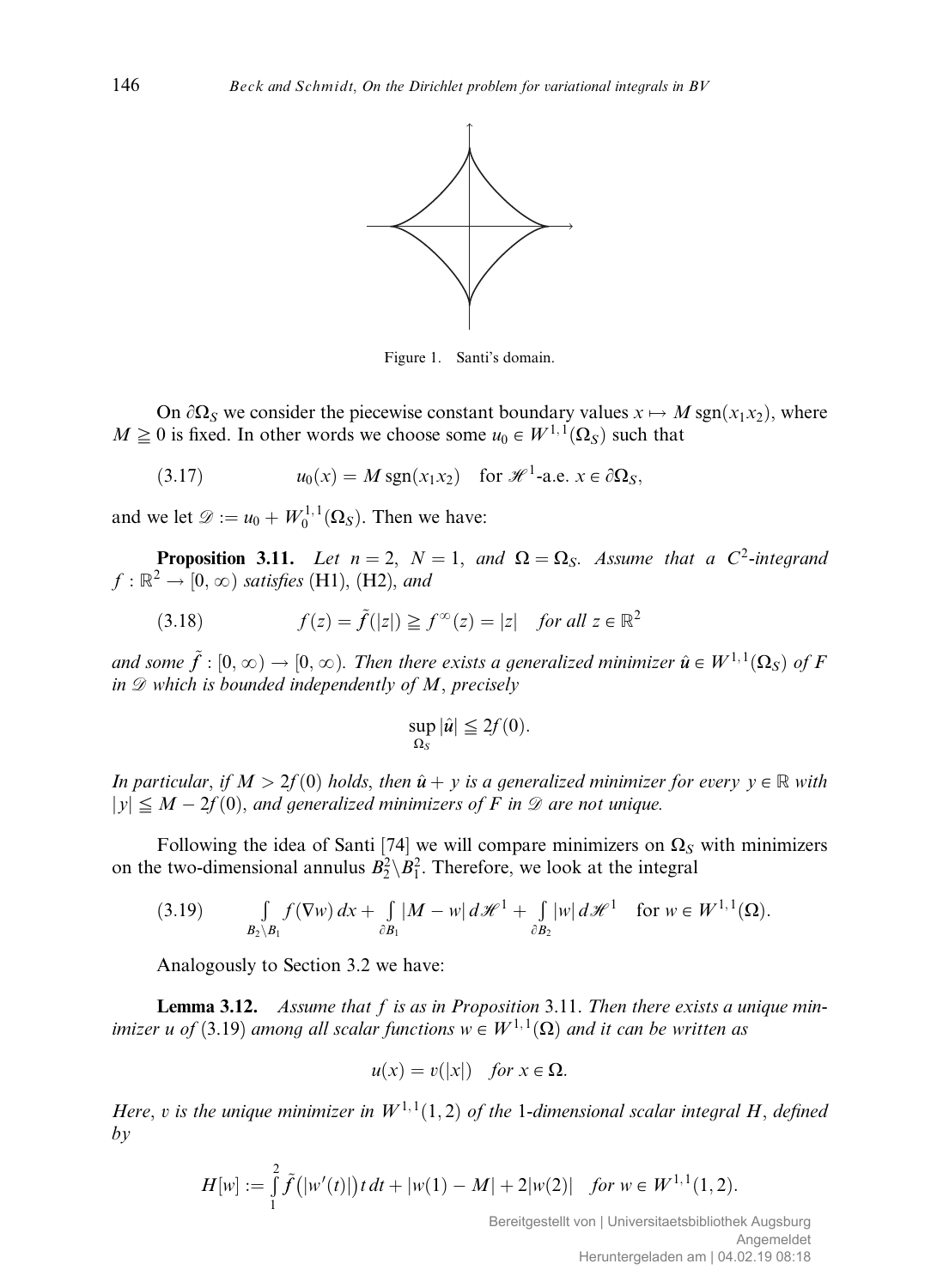We omit the proof of Lemma 3.12 which exploits the radial symmetry of the boundary values and is similar to the proof of Lemma 3.7.

**Lemma 3.13.** Assume that  $f$  is as in Proposition 3.11. Then the unique minimizer  $u$  of  $(3.19)$  is bounded independently of M, precisely

$$
0 \leqq u \leqq 2f(0) \quad on \ B_2 \backslash B_1.
$$

*Proof.* We proceed as for Theorem 1.5 in Section 3.2. We first note that Lemma 3.8 carries over to the function v in Lemma 3.12 with the same proof. Thus, v is nonnegative and non-increasing with  $v(2) = 0$ . Now for an arbitrary  $\varepsilon > 0$  we may use the comparison function  $v_{\varepsilon}$  from Lemma 3.9 in the present situation. We have

$$
H[v_{\varepsilon}] = \int_{1}^{2} \tilde{f}(|v_{\varepsilon}'(t)|) t dt + |v_{\varepsilon}(1) - M|
$$
  
\n
$$
\leq \int_{1+\varepsilon}^{2} \tilde{f}(|v'(t)|) (t - \varepsilon) dt + |v(1 + \varepsilon) - M| + 2\varepsilon \tilde{f}(0)
$$
  
\n
$$
\leq \int_{1+\varepsilon}^{2} \tilde{f}(|v'(t)|) t dt + \int_{1}^{1+\varepsilon} |v'(t)| dt + |v(1) - M| + \varepsilon \left[ 2\tilde{f}(0) - \int_{1+\varepsilon}^{2} \tilde{f}(|v'(t)|) dt \right]
$$
  
\n
$$
\leq H[v] + \varepsilon \left[ 2\tilde{f}(0) - \int_{1+\varepsilon}^{2} |v'(t)| dt \right],
$$

where we exploited in the last estimate that  $\tilde{f}(s) \geq s$  holds by (3.18). Since v minimizes H, the term in square brackets in the last line must be nonnegative, that is,

$$
v(1+\varepsilon) \leqq 2\tilde{f}(0) = 2f(0).
$$

Recalling  $u(x) = v(|x|)$  we arrive at the claim.  $\Box$ 

After these preparations we now establish Proposition 3.11. We remark that—with the preceding lemmas at hand—the remaining arguments are close to [74]. Nevertheless, for convenience of the reader we provide a proof in our terminology.

Proof of Proposition 3.11. We first apply Corollary 1.13 (recall that (H3) holds trivially for  $N = 1$ ) which tells us that all generalized minimizers of F are of class  $W^{1,1}$ . Then we start with an arbitrary generalized minimizer  $w \in W^{1,1}(\Omega_S)$  of F in  $\mathscr D$  and we recall that the boundary values in (3.17) are odd in both variables  $x_1$  and  $x_2$ . It follows that the minimizing property is preserved if we first pass from w to  $x \mapsto -w(-x_1, x_2)$  and then to the convex combination  $x \to [w(x) - w(-x_1, x_2)]/2$ . The latter minimizer is odd in  $x_1$ , and by an analogous argument for  $x_2$  we may find a generalized minimizer  $\hat{u}$  of F in  $\mathscr D$  which is odd in both variables. This minimizer  $\hat{u}$  will be fixed in the following and we record that it vanishes on both coordinate axes (in the sense of trace).

Next we consider the upper right quarter  $\Omega_{S}$  of  $\Omega_{S}$ , that is,

$$
\tilde{\Omega}_S := \{ x \in \Omega_S : x_1 > 0, x_2 > 0 \}.
$$
  
Bereitgestellt von | Universitaetsbibliothek Augsburg  
Angemeldet  
Heruntergeladen am | 04.02.19 08:18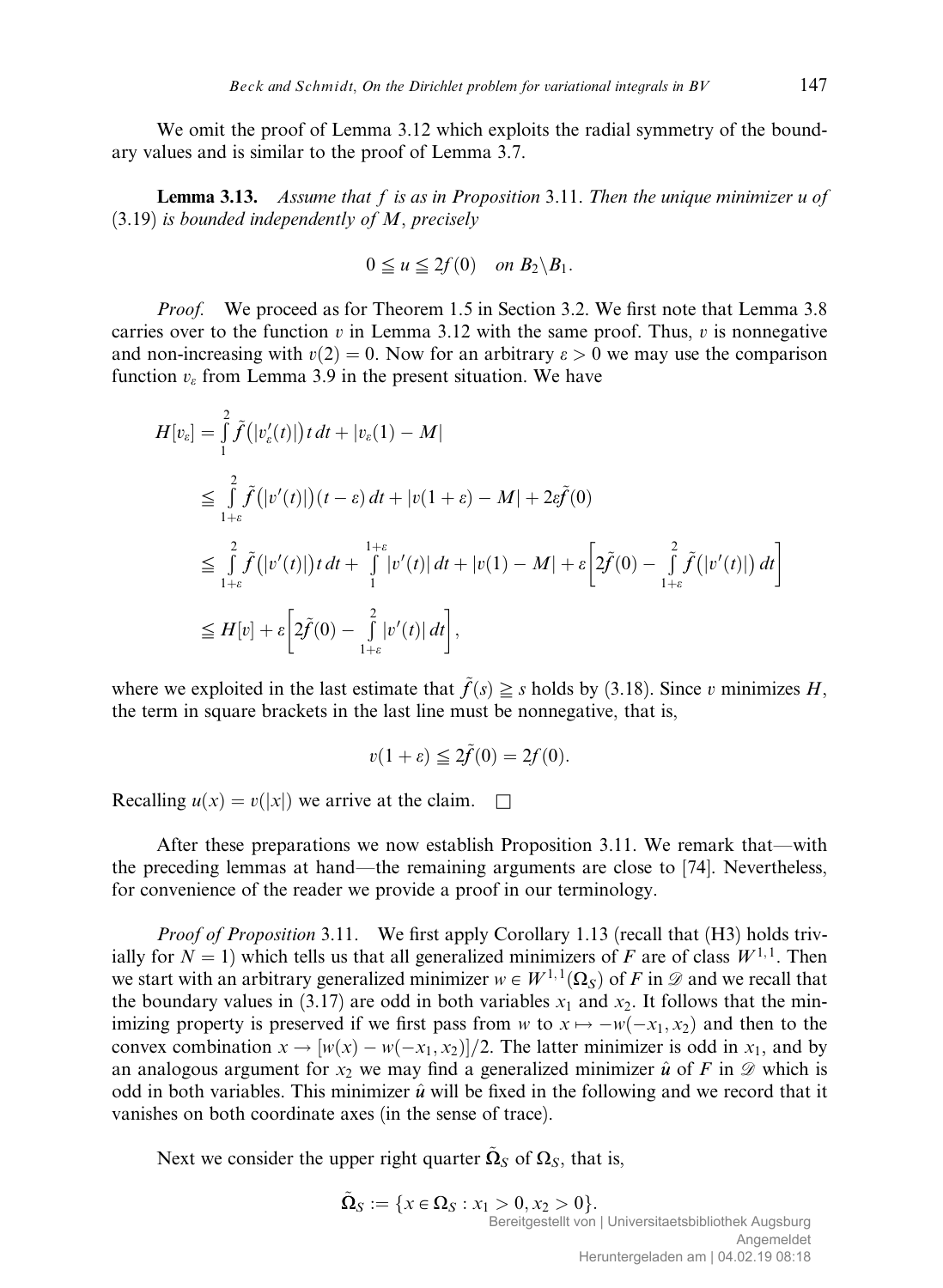The boundary  $\partial \tilde{\Omega}_S$  is decomposed into a circular arc  $\partial_1 \tilde{\Omega}_S$  and two line segments  $\partial_2 \tilde{\Omega}_S$ , and we notice that  $\hat{u}$  has trace 0 on  $\partial_2\tilde{\Omega}_S$ . For an arbitrary  $w \in W^{1, 1}(\tilde{\Omega}_S)$  we now define  $\tilde{w} \in BV(\Omega_S)$  by

$$
\tilde{w}(x) := \begin{cases} w(x) & \text{for } x \in \tilde{\Omega}_S, \\ \hat{u}(x) & \text{for } x \in \Omega_S \backslash \tilde{\Omega}_S \end{cases}
$$

and observe  $\mathscr{F}^{\mathscr{D}}[\hat{u}] \leq \mathscr{F}^{\mathscr{D}}[\tilde{w}]$ , by the minimizing property of  $\hat{u}$ . However, some terms in this inequality cancel out and we find that the restriction of  $\hat{u}$  to  $\tilde{\Omega}_{S}$  minimizes

$$
\int\limits_{\tilde{\Omega}_S} f(\nabla w) \, dx + \int\limits_{\partial_1 \tilde{\Omega}_S} |M - w| \, d\mathcal{H}^1 + \int\limits_{\partial_2 \tilde{\Omega}_S} |w| \, d\mathcal{H}^1
$$

among all  $w \in W^{1,1}(\tilde{\Omega}_S)$ .

Now we come back to the nonnegative minimizer  $u$  from Lemma 3.12 and Lemma 3.13. With a slight abuse of notation we shift the annulus in Lemma 3.12 in such a way 5.15. With a sught abuse of notation we shift the annulus in Lemma 5.12 in such a way that its center is the point  $\left(1/\sqrt{2}+1/4, 1/\sqrt{2}+1/4\right)$  but still denote it by  $B_2\setminus B_1$ . Recalling the construction of  $\Omega_S$  we have thus arranged  $\tilde{\Omega}_S \subset B_2 \backslash B_1$  and  $\partial_1 \tilde{\Omega}_S \subset \partial B_1$ . Arguing in the same way as we did with  $\hat{u}$  before we find that the restriction of u to  $\tilde{\Omega}_{S}$  minimizes

$$
\int_{\tilde{\Omega}_S} f(\nabla w) \, dx + \int_{\partial_1 \tilde{\Omega}_S} |M - w| \, d\mathcal{H}^1 + \int_{\partial_2 \tilde{\Omega}_S} |u - w| \, d\mathcal{H}^1
$$

among all  $w \in W^{1,1}(\tilde{\Omega}_S)$ . The minimizing properties of  $\hat{u}$  and u on  $\tilde{\Omega}_S$  enable us to apply the comparison principle from Lemma 2.10. Recalling  $u \geq 0$  we come out with  $\hat{u} \leq u$  on  $\tilde{\Omega}_{S}$ and taking Lemma 3.13 into account we arrive at

$$
\hat{u} \leqq 2f(0) \quad \text{on } \tilde{\Omega}_S.
$$

Moreover, by a minimum principle (which is a simple variant of those in Appendix D) we have  $\hat{u} \ge 0$  and thus  $|\hat{u}| \le 2f(0)$  on  $\tilde{\Omega}_S$ . By the symmetries of  $\hat{u}$  this inequality holds on the whole domain  $\Omega_S$  and we have obtained the claimed estimate which is independent of M.

Finally, let us assume that  $M > 2f(0)$  holds, which implies that  $\hat{u}$  is bounded away from  $u_0$  on  $\partial\Omega_s$ . If we add to  $\hat{u}$  some  $y \in \mathbb{R}$  with  $|y| \leq M - 2f(0)$ , then we increase the integrand of the boundary integral in (1.8) by |y| on one half of  $\partial\Omega_s$  and we decrease it by |y| on the other half. Thus, we have  $\mathscr{F}^{\mathscr{D}}[\hat{u}+y] = \mathscr{F}^{\mathscr{D}}[\hat{u}]$  and  $\hat{u}+y$  is a generalized minimizer of F in  $\mathscr{D}$ .  $\Box$ 

**3.4. An N-parameter-family of minimizers.** Returning to the vector-valued setting with an arbitrary  $N \in \mathbb{N}$  we will now demonstrate that the assumption (H4) in Theorem 1.16 is inevitable. To this end we will apply the results of Section 3.1 to construct an integrand  $f$  which satisfies (H1), (H2), and (1.12), but for which (H4) fails. Then we will show that the generalized minimizers of  $F$  in a suitable Dirichlet class form an  $N$ -parameterfamily.

Indeed in the following construction we use the domain  $\Omega<sub>S</sub>$  from the beginning of Section 3.3 and the boundary values  $x \mapsto (M \text{sgn}(x_1x_2), 0, \dots, 0)$  on  $\partial \Omega_s$ . As in Section Bereitgestellt von | Universitaetsbibliothek Augsburg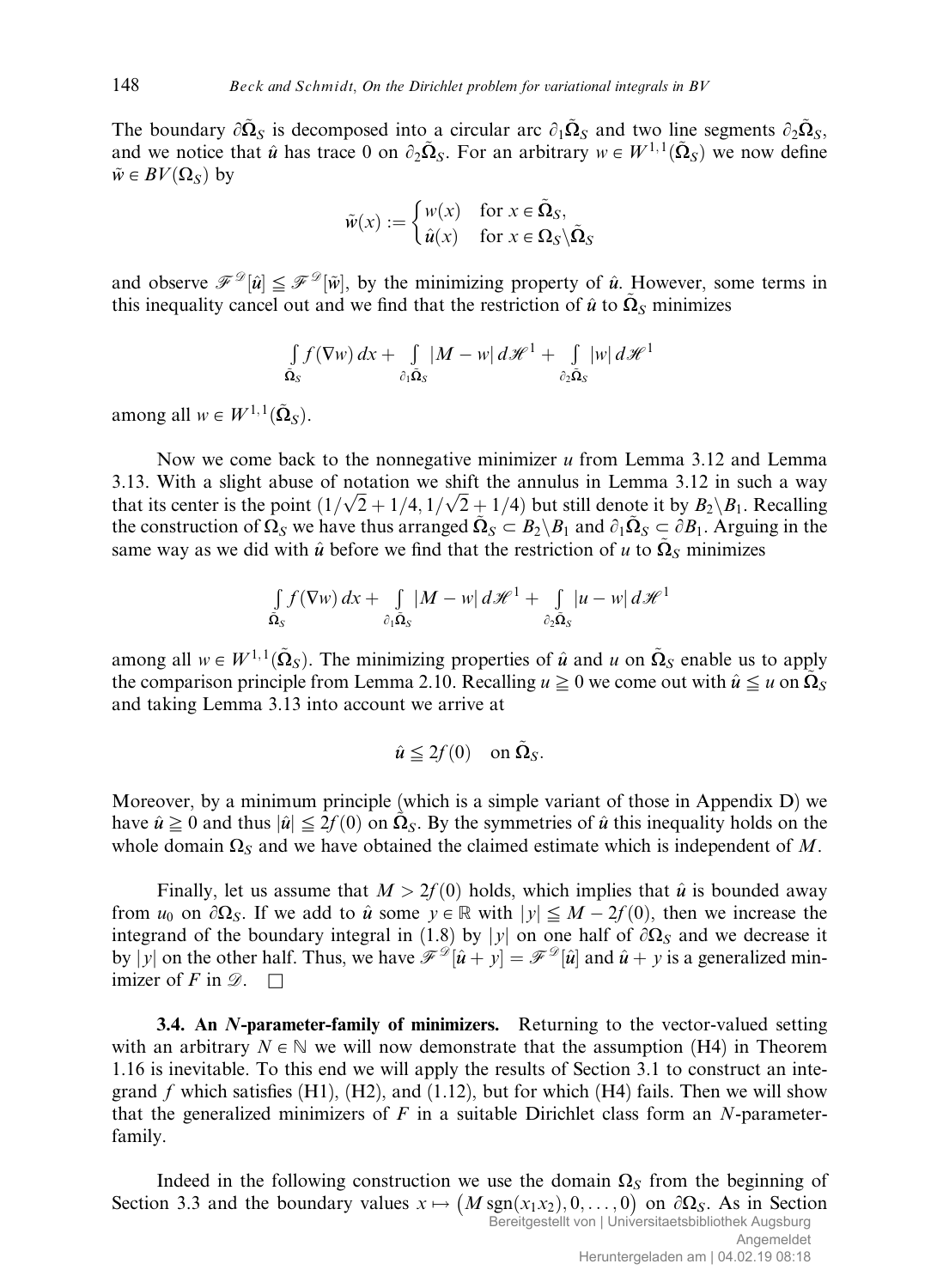3.3 we write  $\mathcal{D} = u_0 + W_0^{1,1}(\Omega_S)$  for the scalar Dirichlet class corresponding to a function  $u_0 \in W^{1,1}(\Omega_S)$  with  $u_0(x) = M \text{sgn}(x_1x_2)$  for  $\mathcal{H}^1$ -a.e.  $x \in \partial \Omega_s$ . Additionally, we introduce the vector-valued Dirichlet class

(3.20) 
$$
\mathscr{D} \times \{0\} = (u_0, 0, \dots, 0) + W_0^{1,1}(\Omega_S, \mathbb{R}^N).
$$

With this terminology we may state:

**Theorem 3.14.** Let  $n = 2$  and  $\Omega = \Omega_S$ . We fix  $\mu > 2$  and the Dirichlet class  $\mathcal{D} \times \{0\}$ from (3.20). If  $M \ge M_0$  holds for some positive constant  $M_0$ , depending only on N and  $\mu$ , then there exist a smooth convex integrand  $f : \mathbb{R}^{N_2} \to [0,\infty)$  and a generalized minimizer  $\overline{u}$ of F in  $\mathcal{D} \times \{0\}$  with the following properties:

• (H1),  $(H2<sub>u</sub>)$ , and (1.12) are valid, but (H4) fails for f.

• For all  $y \in \mathbb{R}^N$  with  $|y| \leq M/2$  the function  $\bar{u} + y$  is a generalized minimizer of F in  $\mathscr{D} \times \{0\}.$ 

*Proof.* It suffices to treat the case  $2 < \mu \leq 3$  since  $(H2<sub>u</sub>)$  is a weaker condition when  $\mu$  is larger. The bound  $\mu \leq 3$  will allow an application of Proposition 3.11.



Figure 2. The unit ball of  $\tilde{q}$ .

Now we start defining  $\tilde{q}: \mathbb{R}^N \to [0, \infty)$  by

$$
\tilde{g}(y) := \begin{cases} |y^1| & \text{for } |y'| \le |y^1|, \\ \frac{|y|^2}{2|y'|} & \text{for } |y'| > |y^1|, \end{cases}
$$

where  $y = (y^1, y') \in \mathbb{R} \times \mathbb{R}^{N-1}$ . Then  $\tilde{g}$  is 1-homogeneous, convex, and locally  $C^{1,1}$  on  $\mathbb{R}^N\setminus\{0\}$ . In fact, this properties can be seen looking only at the unit ball of  $\tilde{g}$  which can be visualized for  $N = 2$  as the union of a square and two balls (see Figure 2) and in higher dimensions by rotating the two-dimensional picture. For our purposes it is crucial that this unit ball of  $\tilde{g}$  is convex but not strictly convex. We now define  $g : \mathbb{R}^{N2} \to [0, \infty)$  by

> $g(z) := \tilde{g}(|z^1|, |z^2|, \ldots, |z^N|),$ Bereitgestellt von | Universitaetsbibliothek Augsburg Angemeldet Heruntergeladen am | 04.02.19 08:18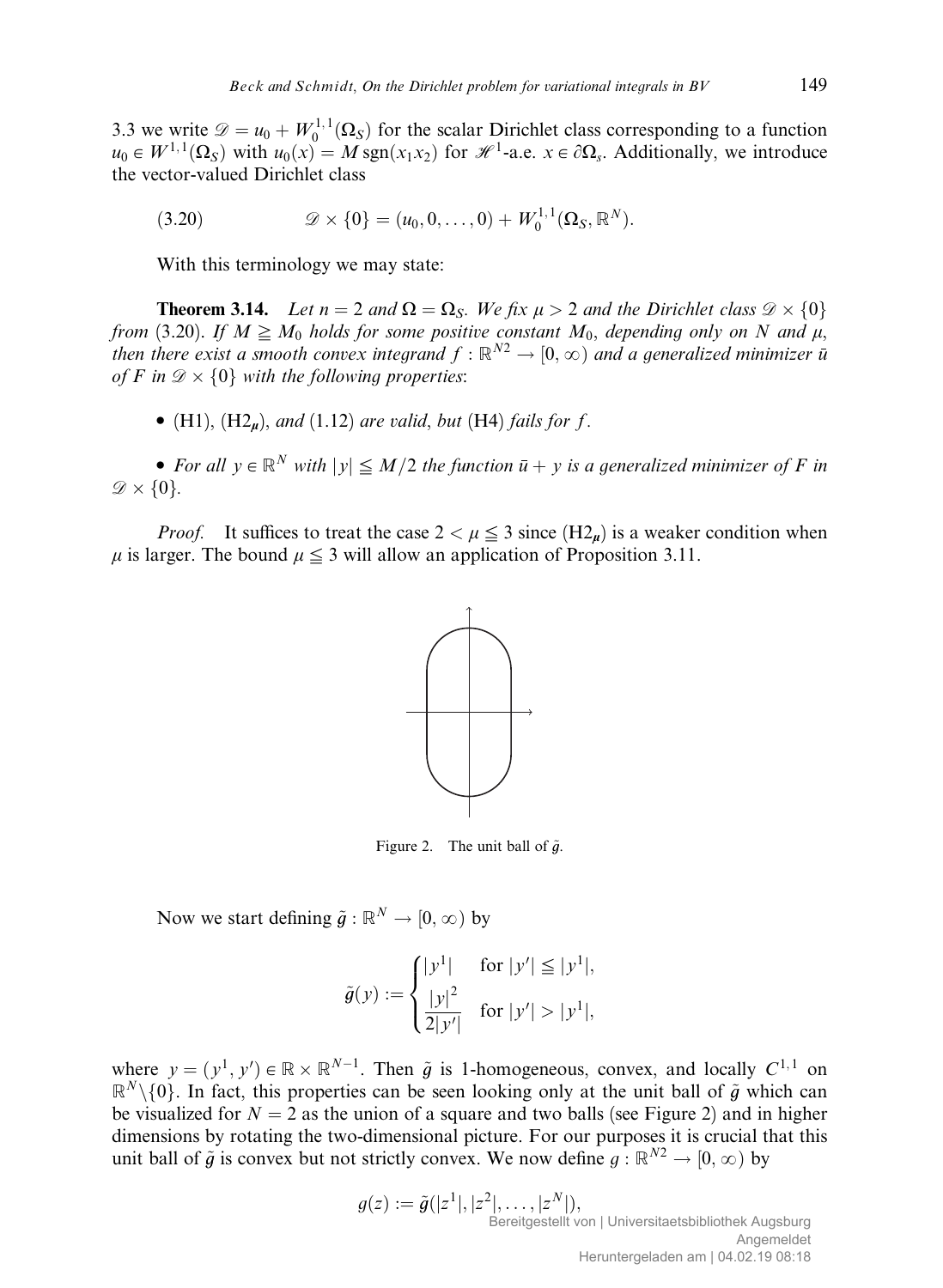where  $z^{\alpha} \in \mathbb{R}^2$  denotes the  $\alpha$ th row of  $z \in \mathbb{R}^{N_2}$  as in (1.12). Then q is also 1-homogeneous, convex, and locally  $C^{1,1}$  on  $\mathbb{R}^{N2}\setminus\{0\}$ . Now we apply Proposition 3.1 to obtain a smooth integrand  $f : \mathbb{R}^{N2} \to [0, \infty)$  with (H1), (H2<sub>u</sub>), and

$$
f \geqq f^{\infty} = g \quad \text{on } \mathbb{R}^{N2},
$$

where the last inequality relies on the hypothesis  $\mu > 2$ ; compare Remark 3.2. Moreover, in view of Proposition 3.4 we may write

$$
f(z) = \tilde{f}(|z^1|, |z^2|, \dots, |z^N|)
$$

for some function  $\tilde{f} : [0, \infty)^N \to [0, \infty)$ . Since only the first component function of the above boundary values does not vanish, we now concentrate on the first argument of  $\tilde{f}$ : We introduce

$$
f_0(\xi) := \tilde{f}(|\xi|, 0, \dots, 0) \quad \text{for } \xi \in \mathbb{R}^2,
$$

and the corresponding integral

$$
F_{\lozenge}[w] := \int_{\Omega_S} f_{\lozenge}(\nabla w) \, dx
$$

for scalar functions w on  $\Omega$ <sub>S</sub>. Next we observe that f is convex and even in each of its variables. Thus  $z^i \mapsto f(z)$  attains its minimum for  $z^i = 0$  and we have the inequality

(3.21) 
$$
f(z) \geqq f_0(z^1) \text{ for } z \in \mathbb{R}^{N2},
$$

which will be useful below. From the above construction and the corresponding properties of f we deduce that  $f_0$  satisfies (H1), (H2<sub>u</sub>), and

$$
f_0(\xi) \geqq (f_0)^{\infty}(\xi) = \tilde{g}(|\xi|, 0, \ldots, 0) = |\xi|.
$$

In particular, (3.18) holds for  $f_0$  (in place of f) and we may apply Proposition 3.11 (remember that we assumed  $\mu \leq 3$ ) to the scalar integral  $F_0$ . We come out with a generalized minimizer  $\hat{u}$  of  $F_{\delta}$  in  $\mathscr{D}$  such that

$$
\sup_{\Omega_S} |\hat{u}| \leq 2f_0(0) = 2f(0)
$$

holds. Adding zero-components to  $\hat{u}$  we define the  $\mathbb{R}^N$ -valued function

$$
\bar{u} := (\hat{u}, 0, \dots, 0)
$$

and we observe that for all  $w = (w^1, w^2, \dots, w^N) \in BV(\Omega_S, \mathbb{R}^N)$  it holds

$$
\mathcal{F}^{\mathscr{D}\times\{0\}}[\bar{u}] = \mathcal{F}_{0}^{\mathscr{D}}[\hat{u}] \leq \mathcal{F}_{0}^{\mathscr{D}}[w^{1}] \leq \mathcal{F}^{\mathscr{D}\times\{0\}}[w]
$$

where we used (3.21) to derive the last inequality. In particular,  $\bar{u}$  is a generalized minimizer of F in  $\mathcal{D} \times \{0\}$ .

;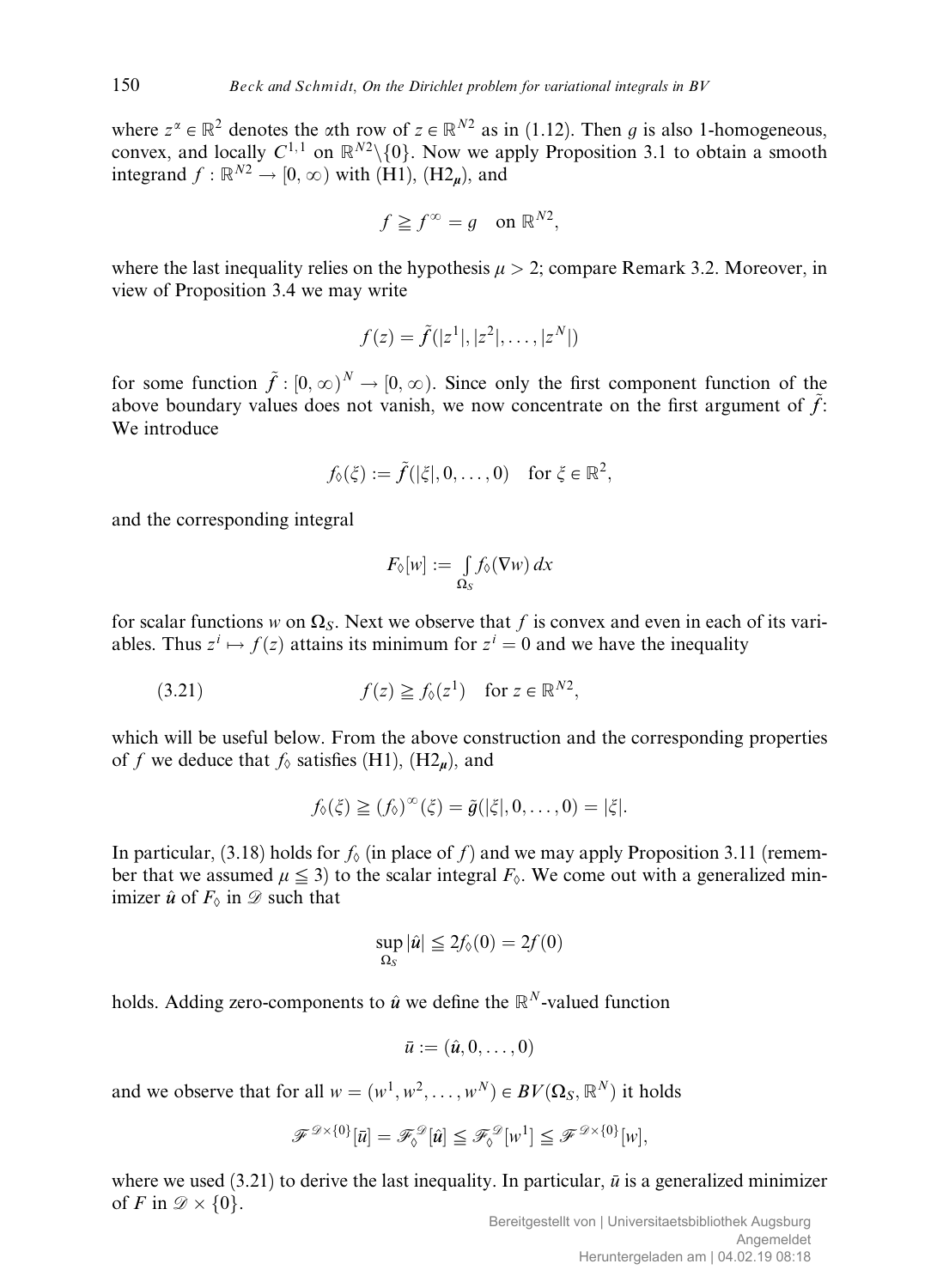In order to construct more minimizers we consider an arbitrary  $y \in \mathbb{R}^N$  with  $|y| \leq M/2$ . Then we have

$$
|u_0 - \hat{u} - y_1| - |y'| \ge |u_0| - |\hat{u}| - \sqrt{2}|y| \ge \left(1 - \frac{\sqrt{2}}{2}\right)M - 2f(0)
$$
 on  $\partial \Omega_S$ ,

where we decomposed  $y = (y^1, y') \in \mathbb{R} \times \mathbb{R}^{N-1}$  as before. We choose  $M_0$  large enough such that for  $M \geq M_0$  the right-hand side of the previous estimate is nonnegative, and we get

$$
(3.22) \t\t |y'| \le |u_0 - \hat{u} - y_1| \quad \text{on } \partial \Omega_s.
$$

We record that the preceding choice of  $M_0$  depends only on the construction of f, which in turn depends only on N and  $\mu$ . Recalling (1.8) we observe that  $\mathscr{F}^{\mathscr{D}\times\{0\}}[\bar{u}+y]$  and  $\mathscr{F}_{\delta}^{\mathscr{D}}[\hat{u} + y^1]$  differ at most in the boundary integrals. Written out these integrals are

$$
\int_{\partial\Omega_S} \tilde{g}(u_0 - \hat{u} - y^1, y') d\mathscr{H}^1 \quad \text{and} \quad \int_{\partial\Omega_S} |u_0 - \hat{u} - y^1| d\mathscr{H}^1.
$$

By  $(3.22)$  and the definition of  $\tilde{q}$  these two quantities indeed coincide and hence we also have

$$
\mathscr{F}^{\mathscr{D}\times\{0\}}[\bar{u}+y]=\mathscr{F}^{\mathscr{D}}_{\lozenge}[\hat{u}+y^1].
$$

However, by the last part of Proposition 3.11 (note that  $|y^1| \le M/2 \le M - 2f(0)$  by the choice of  $M_0$ ) we know that  $\hat{u} + y^1$  is a generalized minimizer of  $F_0$ , and thus we moreover have

$$
\mathscr{F}_{\Diamond}^{\mathscr{D}}[\hat{u}+y^1]=\mathscr{F}_{\Diamond}^{\mathscr{D}}[\hat{u}].
$$

Collecting the above equalities we come out with

$$
\mathscr{F}^{\mathscr{D}\times\{0\}}[\bar{u}+y] = \mathscr{F}^{\mathscr{D}\times\{0\}}[\bar{u}].
$$

Consequently,  $\bar{u} + y$  is a generalized minimizer of F in  $\mathscr{D} \times \{0\}$  for all  $y \in \mathbb{R}^N$  with  $|y|\leq M/2.$   $\Box$ 

We close this section with a comment on the hypothesis  $\mu > 2$ .

**Remark 3.15.** The assumption  $\mu > 2$  in Theorem 3.14 is related to Serrin's classification of non-uniformly elliptic equations from [80]. In particular, Serrin showed that the classical Dirichlet problem for equations with a well-defined Bernstein genre  $g_B$  is generally solvable if and only if one has  $g_B \leq 1$ . On the contrary, for  $g_B > 1$  general solvability fails if a part of the boundary has negative generalized mean curvature. In our setting the same phenomenon occurs. In fact,  $\mu$  essentially corresponds to  $g_B + 1$ , and revisiting the arguments of this section we see that  $\mu > 2$  was needed to construct an integrand with (3.18); compare Remark 3.2. In turn (3.18) was exploited in Lemma 3.13 which gives (for large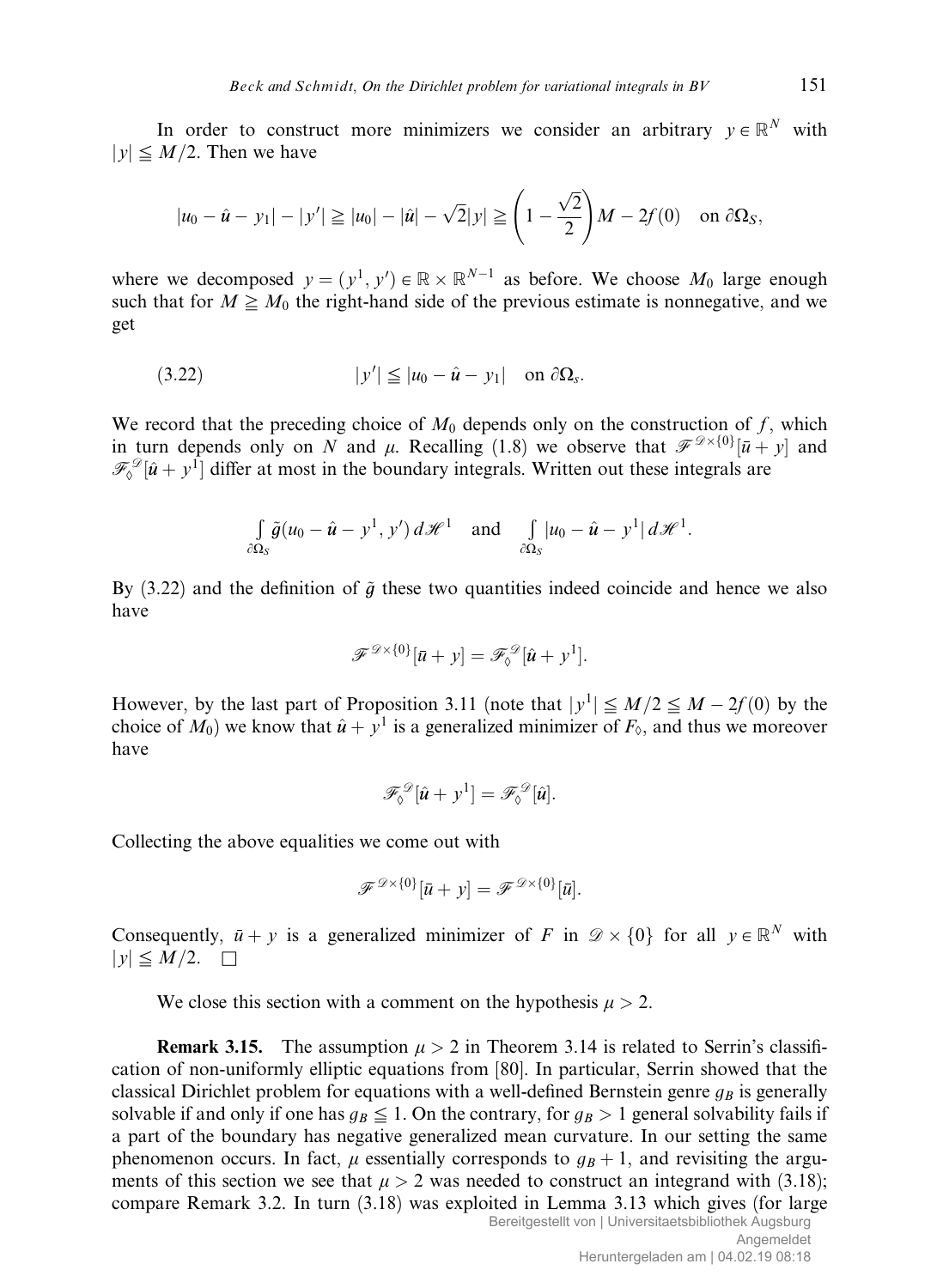$M$ ) non-attainment of the boundary values on a negatively curved part of boundary. Finally, this non-attainment implies that the classical Dirichlet problem is not solvable.

#### 4. Local boundedness

In this section we will prove Theorem 1.11. Let us briefly sketch the proof. We will start with an approximation procedure based on the application of Ekeland's variational principle in the Dirichlet class  $\mathscr{D} = u_0 + W_0^{1,1}(\Omega, \mathbb{R}^N)$ . Then exploiting the structure condition (H3) we will use Moser's iteration technique to obtain interior  $L^{p(k)}$ -estimates for the functions  $u_k$  in a minimizing sequence. Since the exponents  $p(k)$  tend to  $\infty$ , we may deduce the claimed  $L^{\infty}$ -estimate for minimizers u.

We assume that the hypotheses of Theorem 1.11 are valid, and we fix a generalized minimizer  $u \in BV(\Omega, \mathbb{R}^N)$  of F in  $\mathscr{D}$ . Then by Theorem 1.8 there exists a minimizing sequence  $(w_k)_{k \in \mathbb{N}}$  for F in  $\mathscr{D}$  such that  $w_k$  converges to u in  $L^1(\Omega,\mathbb{R}^N)$ . Passing possibly to a subsequence we may assume

$$
F[w_k] \leq \inf_{\mathscr{D}} F + \frac{1}{k^2}.
$$

Next we will apply Lemma 2.11 to the functional  $F$  on the Dirichlet class  $\mathscr{D}$ . Here,  $\mathscr{D}$  is endowed with the metric  $d_{\mathscr{D}}$  defined by

$$
d_{\mathscr{D}}(u,v) := \int_{\Omega} |\nabla u - \nabla v| \, dx \quad \text{for } u, v \in \mathscr{D}.
$$

With respect to this metric the semicontinuity assumption in Lemma 2.11 is satisfied as a consequence of Fatou's lemma. Applying Lemma 2.11 to each  $w_k$  we get functions  $u_k \in \mathcal{D}$ such that

$$
(4.1) \t\t d_{\mathscr{D}}(u_k, w_k) \leqq \frac{1}{k},
$$

(4.2) 
$$
F[u_k] \leq F[w] + \frac{1}{k} d_{\mathscr{D}}(u_k, w) \text{ for all } w \in \mathscr{D}.
$$

In particular, (4.1) implies by Poincaré's inequality that  $u_k - w_k$  converges to 0 strongly in  $W^{1,1}(\Omega,\mathbb{R}^N)$  and thus we have the convergence

(4.3) 
$$
u_k \underset{k \to \infty}{\longrightarrow} u \quad \text{strongly in } L^1(\Omega, \mathbb{R}^N)
$$

to the given minimizer u. For every  $\varphi \in W_0^{1,1}(\Omega, \mathbb{R}^N)$  we know by (4.2) that the function

$$
\mathbb{R} \to \mathbb{R}, \quad a \mapsto F[u_k + a\varphi] + \frac{|a|}{k} \int_{\Omega} |\nabla \varphi| \, dx
$$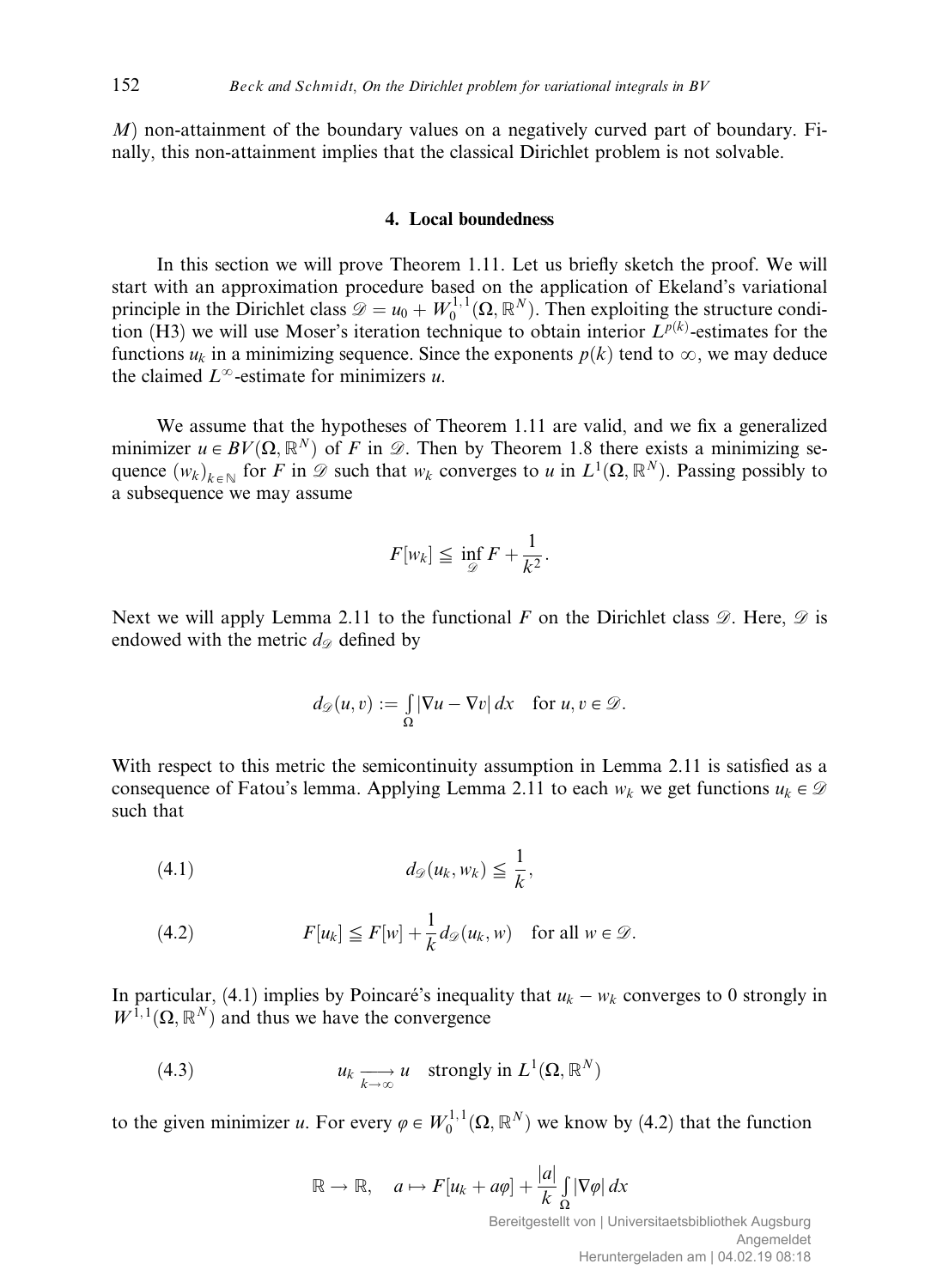has a minimum at 0. Writing down the first-order criteria for this minimality we have

$$
\frac{d}{da}\bigg|_{a=0+}\bigg[F[u_k + a\varphi] + \frac{a}{k}\int_{\Omega} |\nabla \varphi| \, dx\bigg] \ge 0,
$$
  

$$
\frac{d}{da}\bigg|_{a=0-}\bigg[F[u_k + a\varphi] - \frac{a}{k}\int_{\Omega} |\nabla \varphi| \, dx\bigg] \le 0.
$$

Computing the derivatives we then end up with the perturbed Euler equation

(4.4) 
$$
\left| \int_{\Omega} \nabla f(\nabla u_k) \cdot \nabla \varphi \, dx \right| \leq \frac{1}{k} \int_{\Omega} |\nabla \varphi| \, dx \quad \text{for all } \varphi \in W_0^{1,1}(\Omega, \mathbb{R}^N).
$$

In the following lemmas we will implement the announced variant of Moser's iteration technique, permanently assuming that the hypotheses of Theorem 1.11 hold. In particular, we will use the structure condition (H3).

**Lemma 4.1.** We fix  $t \geq 1$  and suppose that (4.4) holds for  $u_k \in \mathcal{D}$  with  $k \geq 2t/\gamma$ . Then we have

$$
|u_k|^t \in L^1_{loc}(\Omega) \quad \Rightarrow \quad |u_k|^t \in W^{1,1}_{loc}(\Omega),
$$

and moreover for every  $s \geq 1$  and every  $\eta \in C_{\text{cpt}}^{\infty}(\Omega)$  with  $M_{\eta} := \max_{\Omega} |\nabla \eta| > 0$  the following Caccioppoli type estimate holds true:

$$
\int_{\Omega} |\nabla(\eta^s|u_k|^t)| dx \leq C(t^2+s)t M_{\eta} \bigg[M_{\eta}^{-t}\lambda^t t^{-t} \int_{\Omega} \eta^{t+s-1} dx + \int_{\Omega} \eta^{s-1} |u_k|^t dx \bigg].
$$

Here, C depends only on  $Nn$ ,  $\gamma$ , and  $\Gamma$ .

Proof. We first recall that by Lemma 2.7 and Lemma 2.8 we have

$$
|\nabla f(z)| \leq C,
$$

$$
\nabla f(z) \cdot z \geq \gamma |z| - \lambda.
$$

We define for  $H > 0$  the truncation operator  $T_H y := min\{y, H\}$ . Setting

$$
\varphi:=\eta^s(T_H|u_k|)^{t-1}u_k
$$

we compute

$$
\nabla \varphi = s \eta^{s-1} (T_H |u_k|)^{t-1} u_k \otimes \nabla \eta + \eta^s (T_H |u_k|)^{t-1} \nabla u_k
$$

$$
+ \eta^s (t-1) |u_k|^{t-3} u_k \otimes (u_k^T \nabla u_k) \mathbb{1}_{\{|u_k| \le H\}}
$$

(where the right-hand side is to be understood as 0 at the zeros of  $u_k$ ) and

(4.7) 
$$
|\nabla \varphi| \leq s \eta^{s-1} (T_H |u_k|)^{t-1} |u_k| |\nabla \eta| + t \eta^{s} (T_H |u_k|)^{t-1} |\nabla u_k|.
$$

In particular, we infer  $\varphi \in W_0^{1,1}(\Omega, \mathbb{R}^N)$  and thus we may use  $\varphi$  as a test function in (4.4). Rearranging the terms and using (4.5) we come out with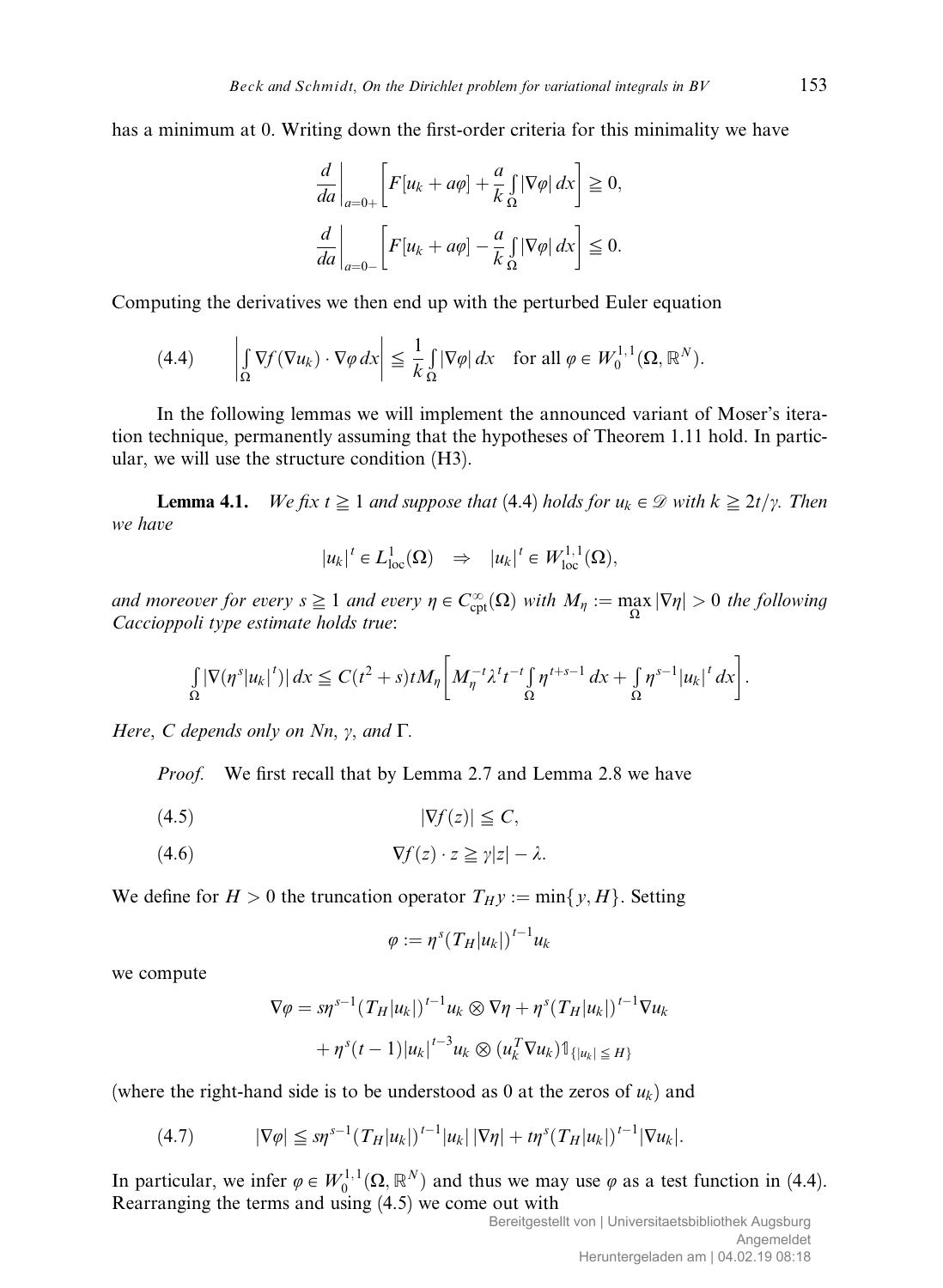154 Beck and Schmidt, On the Dirichlet problem for variational integrals in BV

$$
\int_{\Omega} \eta^{s} \left[ \left( T_{H} |u_{k}| \right)^{t-1} \nabla f(\nabla u_{k}) \cdot \nabla u_{k} + (t-1) |u_{k}|^{t-3} \left( u_{k}^{T} \nabla f(\nabla u_{k}) \right) \cdot \left( u_{k}^{T} \nabla u_{k} \right) \mathbb{1}_{\left\{ |u_{k}| \leq H \right\}} \right] dx
$$
\n
$$
\leq C_{S} \int_{\Omega} \eta^{s-1} |u_{k}|^{t} |\nabla \eta| dx + \frac{1}{k} \int_{\Omega} |\nabla \varphi| dx.
$$

Next we use (4.6) for the first and (H3) for the second term on the left-hand side. We shift the terms containing  $\lambda$  to the right-hand side and get

$$
\gamma\int_{\Omega}\eta^{s}(T_{H}|u_{k}|)^{t-1}|\nabla u_{k}|\,dx\leq \lambda t\int_{\Omega}\eta^{s}|u_{k}|^{t-1}\,dx+C_{S}\int_{\Omega}\eta^{s-1}|u_{k}|^{t}|\nabla \eta|\,dx+\frac{1}{k}\int_{\Omega}|\nabla \varphi|\,dx.
$$

Employing (4.7) we remove the remaining occurrence of  $\nabla\varphi$  on the right-hand side and find

$$
\gamma \int_{\Omega} \eta^{s} (T_{H}|u_{k}|)^{t-1} |\nabla u_{k}| dx \leq \lambda t \int_{\Omega} \eta^{s} |u_{k}|^{t-1} dx + C_{S} \int_{\Omega} \eta^{s-1} |u_{k}|^{t} |\nabla \eta| dx
$$

$$
+ \frac{t}{k} \int_{\Omega} \eta^{s} (T_{H}|u_{k}|)^{t-1} |\nabla u_{k}| dx.
$$

Thus, for  $k \ge 2t/\gamma$  we may absorb the last term, and passing to the limit  $H \to \infty$  via Fatou's lemma, we arrive at

$$
\int_{\Omega} \eta^{s} |u_{k}|^{t-1} |\nabla u_{k}| dx \leq C \left[ \lambda t \int_{\Omega} \eta^{s} |u_{k}|^{t-1} dx + s M_{\eta} \int_{\Omega} \eta^{s-1} |u_{k}|^{t} dx \right].
$$

By the inequality

$$
|\nabla(\eta^s|u_k|^t)| \leqq t\eta^s|u_k|^{t-1}|\nabla u_k| + sM_\eta\eta^{s-1}|u_k|^t
$$

we deduce

$$
\int_{\Omega} |\nabla(\eta^s|u_k|^t)| dx \leq C(t^2+s) \left[ \lambda \int_{\Omega} \eta^s |u_k|^{t-1} dx + t M_\eta \int_{\Omega} \eta^{s-1} |u_k|^t dx \right].
$$

A final application of Young's inequality gives the claimed estimate.  $\square$ 

Combining Lemma 4.1 with Sobolev's embedding we deduce a reverse Hölder inequality:

**Lemma 4.2.** We fix  $t \geq 1$  and suppose that (4.4) holds for  $u_k \in \mathcal{D}$  with  $k \geq 2t/\gamma$ . Then for concentric balls  $B_r(x_0) \subseteq B_R(x_0) \subseteq \Omega$  and  $\eta \in C_{\text{cpt}}^{\infty}(\Omega)$  with  $\mathbb{1}_{B_r(x_0)} \leq \eta \leq \mathbb{1}_{B_R(x_0)}$  and  $|\nabla \eta| \leq 2/(R - r)$  we have

$$
\begin{aligned} & \left[ \frac{1}{R^n} \int\limits_{B_R(x_0)} (\eta^n |u_k|)^{\frac{n}{n-1}t} \eta^{-n} \, dx \right]^{\frac{n-1}{n}} \\ &\leq C_P \frac{Rt^3}{R-r} \left[ (R-r)^t \lambda^t t^{-t} + \frac{1}{R^n} \int\limits_{B_R(x_0)} (\eta^n |u_k|)^t \eta^{-n} \, dx \right] \end{aligned}
$$

with a constant  $C_P \geq 1$ , depending only on n, N,  $\gamma$ , and  $\Gamma$ .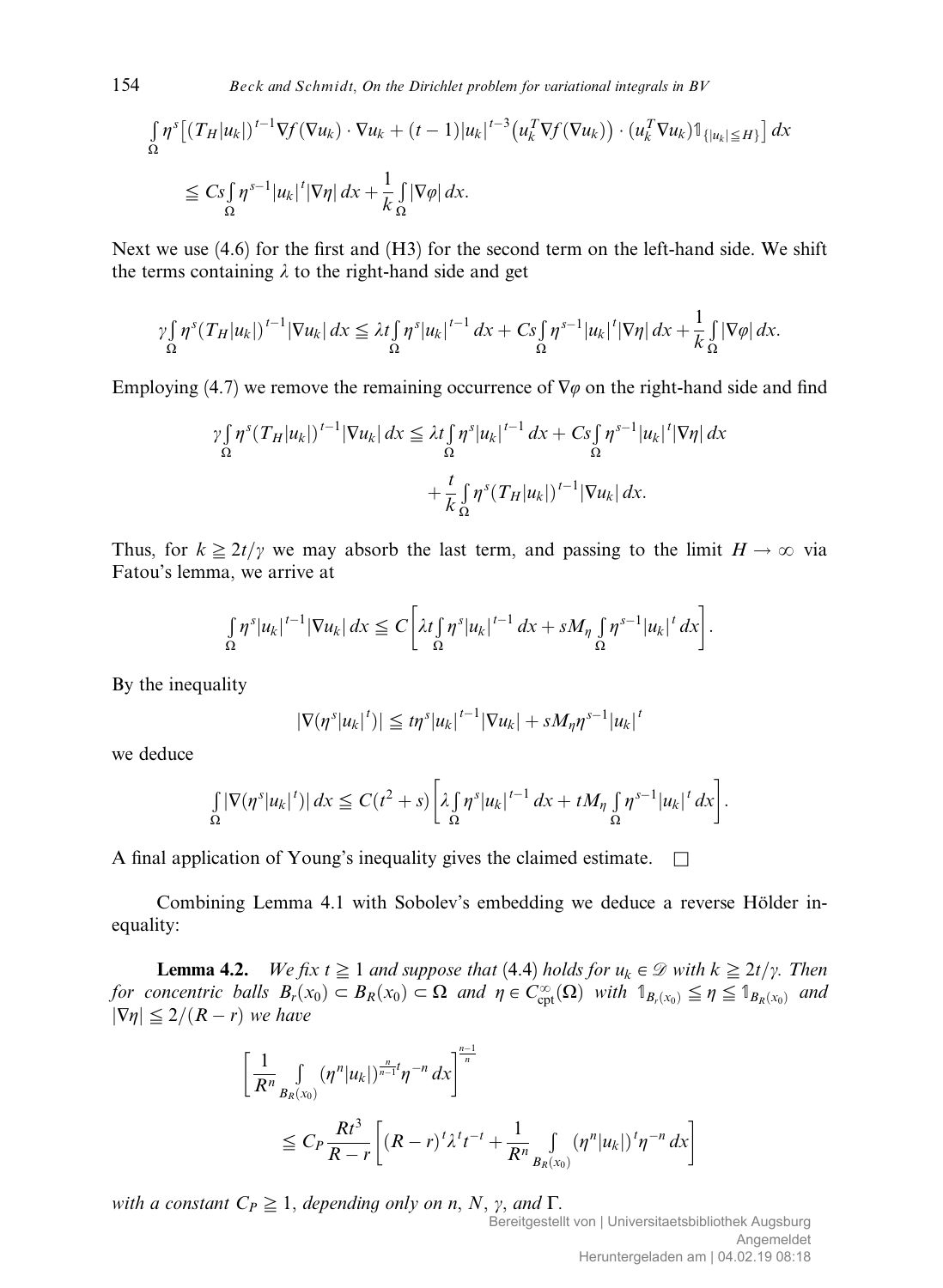*Proof.* We set  $s := 1 - n + nt$  and note  $1 \leq s \leq nt$ . With this choice of s the claim follows from the previous lemma by Sobolev's embedding.  $\square$ 

*Proof of Theorem* 1.11. We will iterate the inequality in Lemma 4.2. To this aim we introduce for  $j \in \mathbb{N} \cup \{0\}$  and  $k \in \mathbb{N}$  the abbreviations

$$
t_j := \left(\frac{n}{n-1}\right)^j,
$$
  

$$
\Psi_k(j) := \left[\frac{1}{R^n} \int_{B_R(x_0)} (\eta^n |u_k|)^{t_j} \eta^{-n} dx\right]^{\frac{1}{t_j}},
$$
  

$$
A_j := \left(\frac{C_P R t_j^3}{R-r}\right)^{\frac{1}{t_j}},
$$

where  $C_P$  denotes the constant from Lemma 4.2. With this terminology the estimate in Lemma 4.2 reads

$$
\Psi_k(j+1) \leq A_j \left[ \frac{R-r}{t_j} \lambda + \Psi_k(j) \right] \text{ provided that } k \geq \frac{2t_j}{\gamma},
$$

and iterating this inequality we conclude for  $m \in \mathbb{N}$ 

$$
\Psi_k(m+1) \leq \sum_{l=0}^m \left(\prod_{j=l}^m A_j\right) \frac{R-r}{t_l} \lambda + \left(\prod_{j=0}^m A_j\right) \Psi_k(0) \text{ provided that } k \geq \frac{2t_m}{\gamma}.
$$

At this stage we may pass to the limit  $k \to \infty$ . To this end we define  $\Psi(j)$  analogous to  $\Psi_k(j)$ , but with u instead of  $u_k$ . Then using Fatou's lemma on the left-hand side and the strong convergence in  $(4.3)$  on the right-hand side, we may omit the indices k in the last formula. Since the infinite product

$$
\prod_{j=0}^{\infty} A_j = \left(\frac{C_P R}{R-r}\right)^{\sum_{j=0}^{\infty} \left(\frac{n-1}{n}\right)^j} \prod_{j=0}^{\infty} t_j^{\frac{3}{t_j}} = \left(\frac{C_P R}{R-r}\right)^n \left(\frac{n}{n-1}\right)^3 \sum_{j=0}^{\infty} \frac{j \left(\frac{n-1}{n}\right)^j}{r}
$$

converges, we infer

$$
\Psi(m+1) \leq C \bigg(\frac{R}{R-r}\bigg)^n \bigg[ (R-r)\lambda \sum_{l=0}^{\infty} \bigg(\frac{n-1}{n}\bigg)^l + \Psi(0) \bigg].
$$

Passing  $m \to \infty$  and applying Lemma 2.1 we end up with

$$
\sup_{B_r(x_0)}|u|\leq C\bigg(\frac{R}{R-r}\bigg)^n\bigg[(R-r)\lambda+\frac{1}{R^n}\int_{B_R(x_0)}|u|\,dx\bigg].\quad \Box
$$

# 5. Uniqueness

Up to the end of Section 5.3 we will impose the hypotheses of Theorem 1.10 on the integrand f and we will consider bounded generalized minimizers of the integral  $F$  in (1.1) Bereitgestellt von | Universitaetsbibliothek Augsburg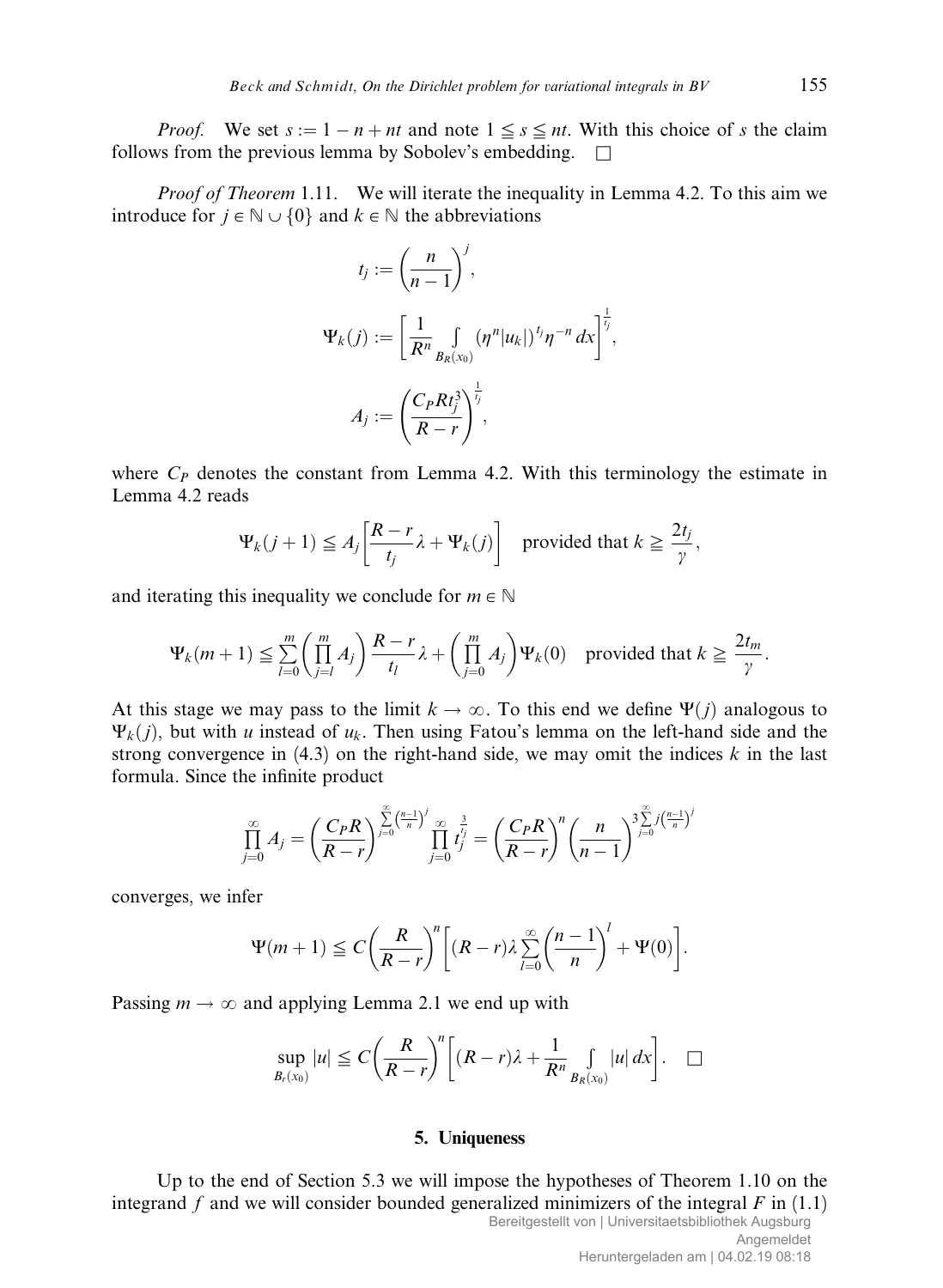which are a priori in the space  $BV(\Omega, \mathbb{R}^N) \cap L^{\infty}(\Omega, \mathbb{R}^N)$ . If a boundedness condition for an approximating sequence is imposed, then by a result of [15] there exists *one* such minimizer which is in fact in  $W^{1,1}(\Omega, \mathbb{R}^N)$ , with an additional L log L-bound for the derivative. Basically following the estimates of [15] we will now prove that this regularity result is valid for each minimizer.

Let us briefly sketch our line of argument. As in Section 4 we apply Ekeland's variational principle in Section 5.1 to construct a minimizing sequence  $(u_k)_{k \in \mathbb{N}}$  which stays close to the given minimizer  $u$ . However, this approach leads to the occurrence of an additional perturbation term. We will show that it is convenient—in particular for the purposes of Section 5.2—to apply Ekeland's principle in the Sobolev space  $W^{-1,1}$  leading to a rather harmless<sup>14)</sup> perturbation. We remark that even though Ekeland's principle is nowadays a standard tool, this particular way of applying seems to be new.

Proceeding with the proof we exploit that u is in  $L^{\infty}$  via a suitable regularization procedure, which is partially inspired by arguments of [26]. In this way we derive some uniform exponential integrability for the sequence  $u_k$ . In the next step we establish estimates involving  $\nabla^2 u_k$  and then we provide uniform  $L \log L$ -estimates for  $\nabla u_k$ . In Section 5.3 we complete the regularity proof, and we deduce Theorem 1.10 and Corollary 1.13. Finally, Section 5.4 is devoted to the proof of Theorem 1.16 and Theorem 1.3.

Now let us go into the details.

First we observe that  $\nabla f$  is bounded by Lemma 2.7 and thus F is Lipschitz, that is,

$$
(5.1) \t\t |F[\tilde{w}] - F[w]| \leq L \|\tilde{w} - w\|_{W^{1,1}(\Omega, \mathbb{R}^N)} \t \text{ for all } w, \tilde{w} \in W^{1,1}(\Omega, \mathbb{R}^N),
$$

where the constant L depends only on  $Nn$  and  $\Gamma$  and is fixed for the remainder of the section.

For the purpose of proving regularity we fix an arbitrarily given bounded generalized minimizer u of F in a Dirichlet class, say  $\tilde{\mathcal{D}} = \tilde{u}_0 + W_0^{1,1}(\Omega, \mathbb{R}^N)$ . Setting

$$
(5.2) \t\t\t M := \sup_{\Omega} |u|
$$

we then have

$$
u\in BV(\Omega,\mathbb R^N)\cap L^\infty_M(\Omega,\mathbb R^N)
$$

(see (2.1) for the definition of  $L_M^{\infty}$ ). By Gagliardo's result [40], Teorema 1.II, and a cut-off argument there exists a function

$$
u_0 \in W^{1,1}(\Omega,\mathbb{R}^N) \cap L^\infty_M(\Omega,\mathbb{R}^N)
$$

<sup>&</sup>lt;sup>14)</sup> We could work with even weaker perturbations. Actually, instead of  $W^{-1,1}(\Omega,\mathbb{R}^N)$  we might employ every complete metric space into which  $W^{-1,1}(\Omega,\mathbb{R}^N)$  is continuously embedded.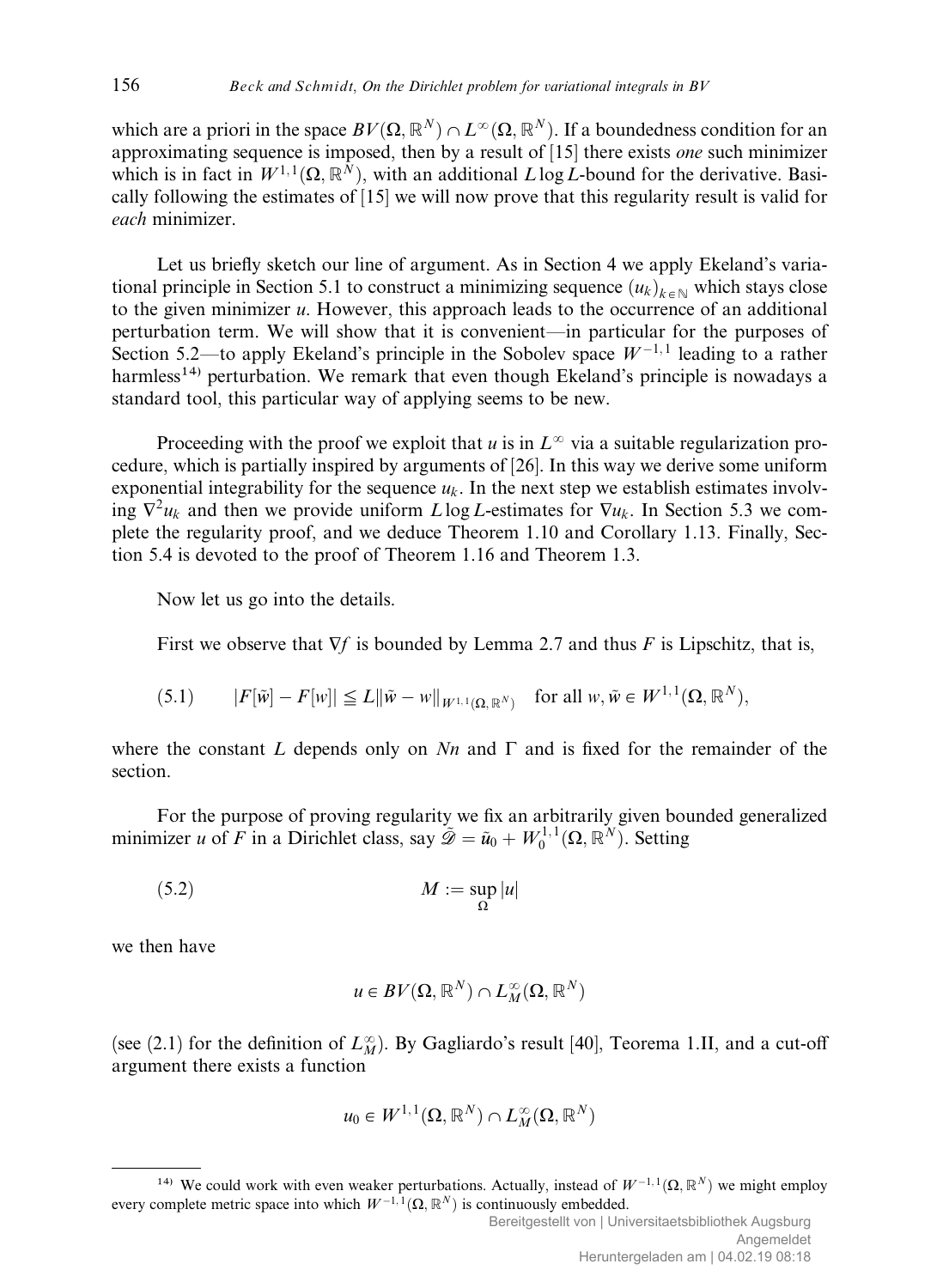which coincides with u on  $\partial\Omega$  in the sense of trace. By Lemma 2.9, u minimizes with respect to its own boundary values, precisely u is a generalized minimizer of F not only in  $\tilde{\mathscr{D}}$  but also in

$$
\mathscr{D}:=u_0+W^{1,1}_0(\Omega,\mathbb{R}^N).
$$

5.1. Regularization and approximation. In this subsection we implement the announced approximation procedure relying on the application of Lemma 2.11 in  $W^{-1,1}$ .

By Lemma 2.3 there exists a sequence  $(w_k)_{k \in \mathbb{N}}$  in  $\mathscr{D}$  such that

(5.3) 
$$
w_k
$$
 converges to  $u$  in  $L^1(\Omega, \mathbb{R}^N)$ 

and  $(\mathcal{L}^n, Dw_k)$  converges strictly to  $(\mathcal{L}^n, Du)$  in the sense of measures on  $\Omega$ . Moreover, as the following argument shows we may assume that  $(w_k)_{k \in \mathbb{N}}$  is a sequence in  $L_M^{\infty}(\Omega, \mathbb{R}^N)$ .

Indeed, if  $(w_k)_{k \in \mathbb{N}}$  were not in  $L_M^{\infty}(\Omega, \mathbb{R}^N)$ , we would replace it by the truncated sequence  $(\tilde{w}_k)_{k \in \mathbb{N}}$  defined by

$$
\tilde{w}_k(x) := \begin{cases} w_k(x) & \text{if } |w_k(x)| \leq M, \\ \frac{w_k(x)}{|w_k(x)|} M & \text{if } |w_k(x)| > M, \end{cases} \text{ for } x \in \Omega \text{ and } k \in \mathbb{N}.
$$

Since u and  $u_0$  are in  $L_M^{\infty}(\Omega, \mathbb{R}^N)$  the functions  $\tilde{w}_k$  are still in  $\mathscr D$  and converge to u in  $L^1(\Omega,\mathbb{R}^N)$ . Noting

$$
(5.4) \t\t |\nabla \tilde{w}_k| \leq |\nabla w_k|,
$$

we moreover find that  $D\tilde{w}_k$  converges to Du weakly- $*$  in the sense of measures on  $\Omega$ . Then using (5.4) again and invoking semicontinuity we find that  $(\mathcal{L}^n, D\tilde{w}_k)$  converges strictly to  $(\mathscr{L}^n, Du)$  in the sense of measures on  $\Omega$ .

By the continuity part of Theorem 2.4 (applied as in Remark 2.5; recall  $u = u_0$  on  $\partial\Omega$ ) we deduce

$$
F[w_k] = \mathscr{F}^{\mathscr{D}}[w_k] \xrightarrow[k \to \infty]{} \mathscr{F}^{\mathscr{D}}[u] = \inf_{\mathscr{D}} F,
$$

where we used (1.9) for the last equality. Thus the sequence  $(w_k)_{k \in \mathbb{N}}$  is minimizing for F in  $\mathscr{D}$ . Replacing  $(w_k)_{k \in \mathbb{N}}$  by a subsequence, if necessary, we assume that

$$
(5.5) \tF[w_k] \le \inf_{\mathscr{D}} F + \frac{1}{8k^2}
$$

holds for all  $k \in \mathbb{N}$ .

We now fix some number

 $(5.6)$   $p > n$ ,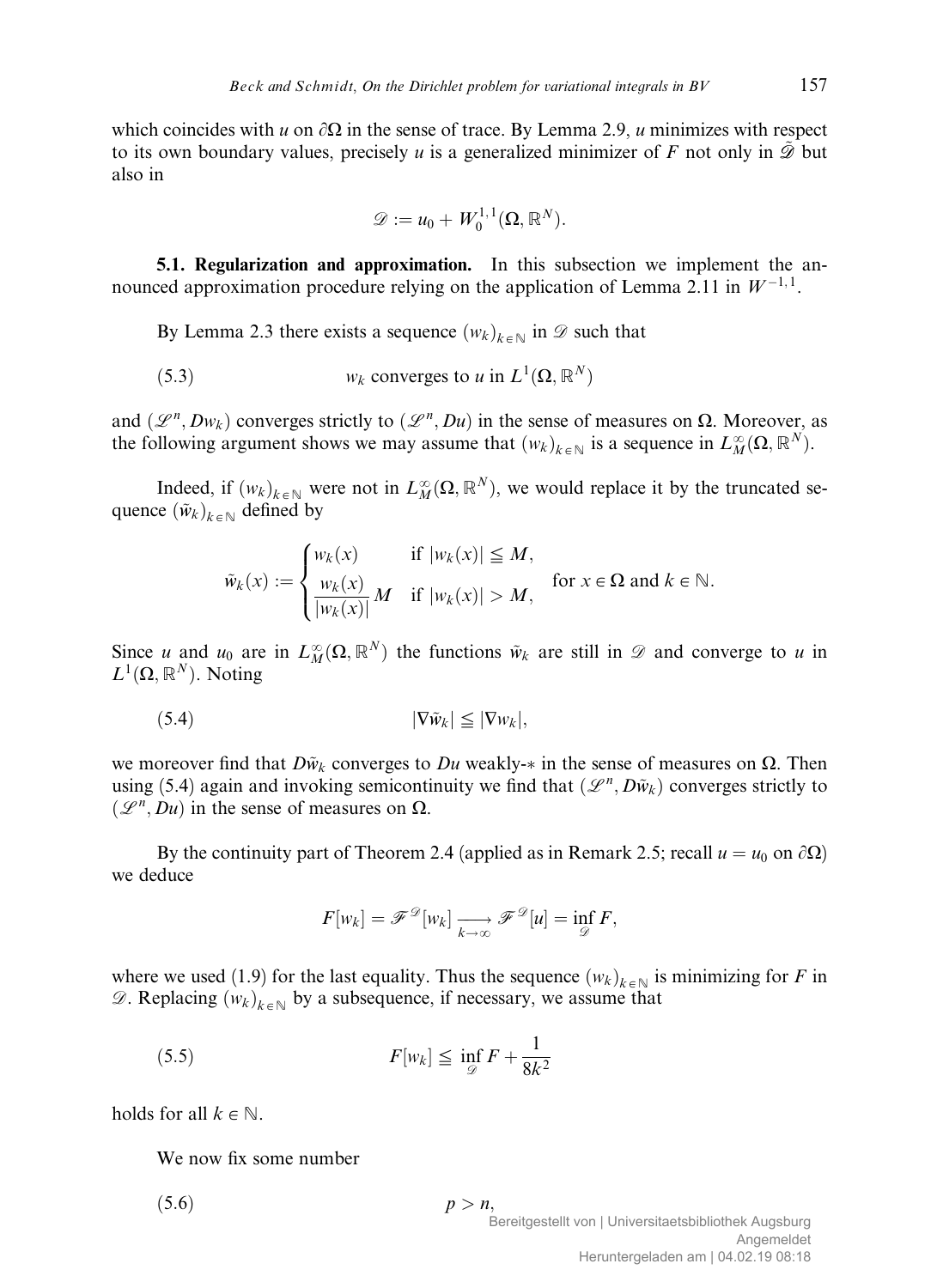depending only on the dimension *n*. In order to work with a  $W^{1,p}$ -regularization we reduce to a minimizing sequence of class  $W^{1,p}$ : First approximating the boundary values we choose a sequence<sup>15)</sup>  $(u_{0,k})_{k \in \mathbb{N}}$  in  $W^{1,p}(\Omega,\mathbb{R}^N) \cap \tilde{L}_M^{\infty}(\Omega,\mathbb{R}^N)$  such that

$$
||u_{0;k}-u_0||_{W^{1,1}(\Omega,\mathbb{R}^N)}\leq \frac{1}{8Lk^2}
$$

holds for all  $k \in \mathbb{N}$ , where L is the constant from (5.1). Then we define

$$
\mathscr{D}_k := \big( u_{0;k} + W^{1,\,p}_0(\Omega,\mathbb{R}^N) \big)
$$

and we record that  $\mathscr{D}_k \subset W^{1,p}(\Omega,\mathbb{R}^N)$  holds by the above choice of  $u_{0,k}$ . Since  $w_k - u_0$  is in  $W_0^{1,1}(\Omega,\mathbb{R}^N) \cap L_{2M}^{\infty}(\Omega,\mathbb{R}^N)$ , we may find a function  $v_k \in \mathscr{D}_k \cap L_{3M}^{\infty}(\Omega,\mathbb{R}^N)$  with

$$
\|(v_k - u_{0;k}) - (w_k - u_0)\|_{W^{1,1}(\Omega, \mathbb{R}^N)} \leq \frac{1}{8Lk^2}
$$

and consequently

(5.7) 
$$
\|v_k - w_k\|_{W^{1,1}(\Omega, \mathbb{R}^N)} \leq \frac{1}{4Lk^2}.
$$

Using  $(5.1)$  we get

$$
\inf_{\mathscr{D}} F = \inf_{u_0 + W_0^{1,P}(\Omega, \mathbb{R}^N)} F \leqq \inf_{\mathscr{D}_k} F + \frac{1}{8k^2}
$$

and invoking (5.5) we come up with

$$
F[v_k] \leq F[w_k] + \frac{1}{4k^2} \leq \inf_{\mathscr{D}} F + \frac{3}{8k^2} \leq \inf_{\mathscr{D}_k} F + \frac{1}{2k^2}.
$$

We choose<sup>16)</sup> a convex C<sup>2</sup>-function  $g : \mathbb{R}^N \to [0, \infty)$  such that for all  $y \in \mathbb{R}^N$  we have

$$
g(y) = 0
$$
 whenever  $|y| \le 1$ ,  $exp(|y|^4) \le 3 + g(y)$ .

In particular,  $q$  grows exponentially. Next, we introduce the abbreviations

$$
V_k := 1 + \int_{\Omega} (1 + |\nabla v_k|^2)^{\frac{p}{2}} dx,
$$
  

$$
f_k(z) := f(z) + \frac{1}{2V_k k^2} (1 + |z|^2)^{\frac{p}{2}},
$$

<sup>&</sup>lt;sup>15)</sup> Such a sequence can be obtained, for instance, by mollifying an extension of  $u_0$  to all of  $\mathbb{R}^n$ .

<sup>&</sup>lt;sup>16)</sup> Such a function g can be constructed by mollifying  $[\exp(|y|^4) - A]_+$ , where  $\exp(1) < A < 3$  is a parameter.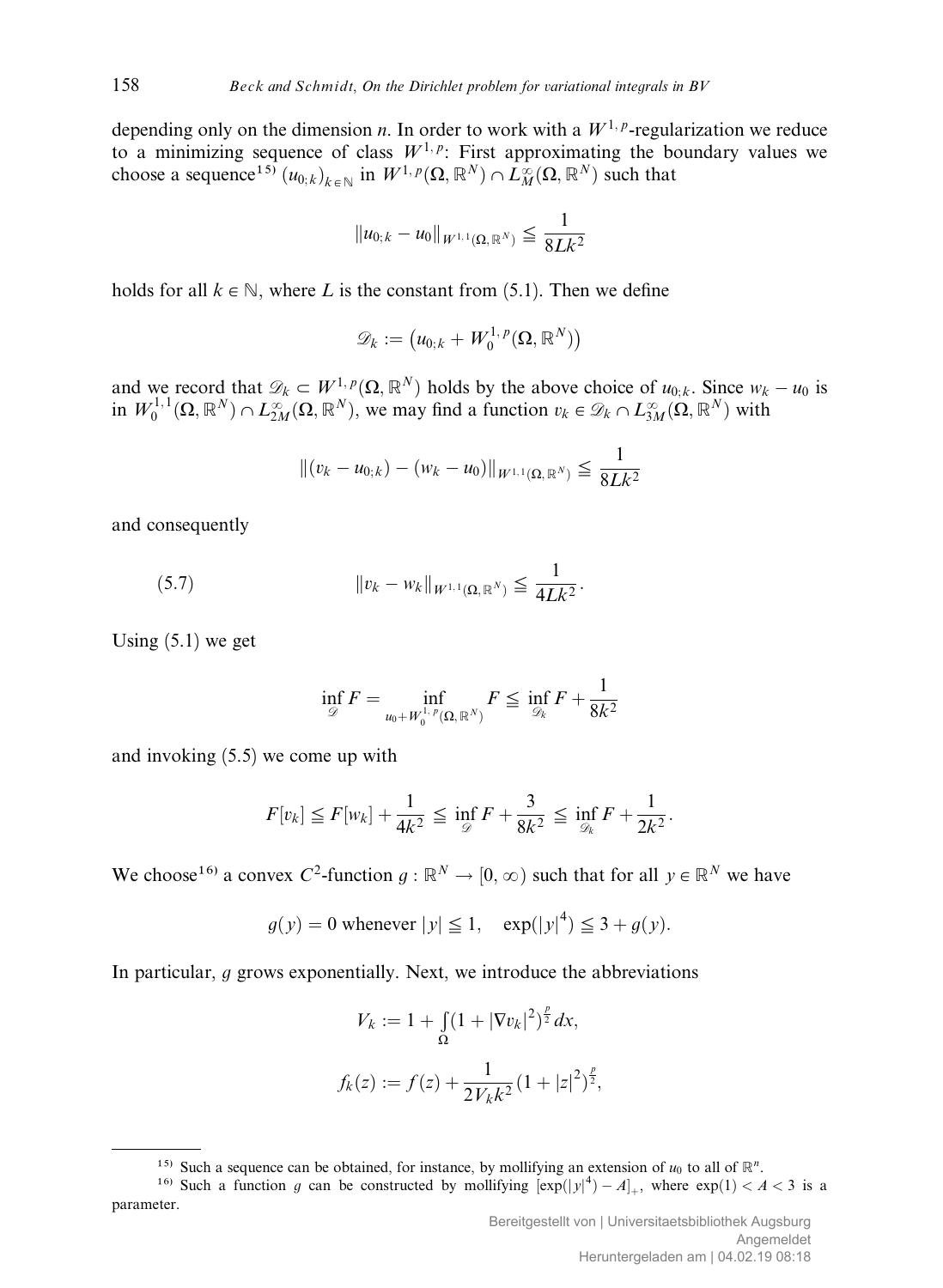and we notice that (H2) and some computations give

$$
(5.8) \quad \left[ \gamma (1+|z|)^{-3} + \frac{c}{V_k k^2} (1+|z|)^{p-2} \right] |\tilde{z}|^2 \leq \nabla^2 f_k(z) (\tilde{z}, \tilde{z})
$$
\n
$$
\leq \left[ \Gamma (1+|z|)^{-1} + \frac{C}{V_k k^2} (1+|z|)^{p-2} \right] |\tilde{z}|^2
$$

for all  $z, \tilde{z} \in \mathbb{R}^{Nn}$ , with constants c and C depending only<sup>17)</sup> on n and N. Moreover, letting

$$
F_k[w] := \begin{cases} \int_{\Omega} f_k(\nabla w) dx + \int_{\Omega} g\left(\frac{w}{3M}\right) dx & \text{for } w \in \mathcal{D}_k, \\ \infty & \text{for } w \in W^{-1,1}(\Omega, \mathbb{R}^N) \setminus \mathcal{D}_k, \end{cases}
$$

we define auxiliary functionals  $F_k$ . Noting  $g\left(\frac{v_k}{2\lambda}\right)$  $\left(\frac{v_k}{3M}\right) \equiv 0$ , we have

$$
F_k[v_k] \leq F[v_k] + \frac{1}{2k^2} \leq \inf_{\mathscr{D}_k} F + \frac{1}{k^2} \leq \inf_{W^{-1,1}(\Omega, \mathbb{R}^N)} F_k + \frac{1}{k^2},
$$

and from Lemma 2.6 we deduce that  $F_k$  is lower semicontinuous with respect to convergence in the norm of  $W^{-1,1}(\Omega,\mathbb{R}^N)$ ; thus we may apply Ekeland's variational principle to each  $F_k$  coming out with a sequence  $(u_k)_{k \in \mathbb{N}}$  in  $W^{-1,1}(\Omega,\mathbb{R}^N)$  such that

(5.9) 
$$
\|u_k - v_k\|_{W^{-1,1}(\Omega, \mathbb{R}^N)} \leq \frac{1}{k},
$$

$$
(5.10) \tF_k[u_k] \leq F_k[w] + \frac{1}{k} ||w - u_k||_{W^{-1,1}(\Omega, \mathbb{R}^N)} \tfor all  $w \in W^{-1,1}(\Omega, \mathbb{R}^N)$ .
$$

In particular, we have

$$
\int_{\Omega} \left[ \gamma |\nabla u_k| + \frac{1}{2V_k k^2} (1 + |\nabla u_k|^2)^{\frac{p}{2}} + g\left(\frac{u_k}{3M}\right) \right] dx
$$
  

$$
\leq F_k[u_k] \leq F_k[v_k] + \frac{1}{k} ||v_k - u_k||_{W^{-1,1}(\Omega, \mathbb{R}^N)} < \infty,
$$

from which we infer  $u_k \in \mathcal{D}_k$ . To get another estimate for the left-hand side of the previous inequality we go through the above considerations, use the right-hand side of (H1), and estimate

$$
F_k[v_k] \leq \frac{C}{k^2} + \mathcal{F}^{\mathcal{D}}[u] \leq C\bigg(\frac{1}{k^2} + \mathcal{L}^n(\Omega) + |Du|(\Omega)\bigg)
$$

<sup>17)</sup> Dependence on p is not listed explicitly since p was chosen depending (only) on n. Bereitgestellt von | Universitaetsbibliothek Augsburg Angemeldet Heruntergeladen am | 04.02.19 08:18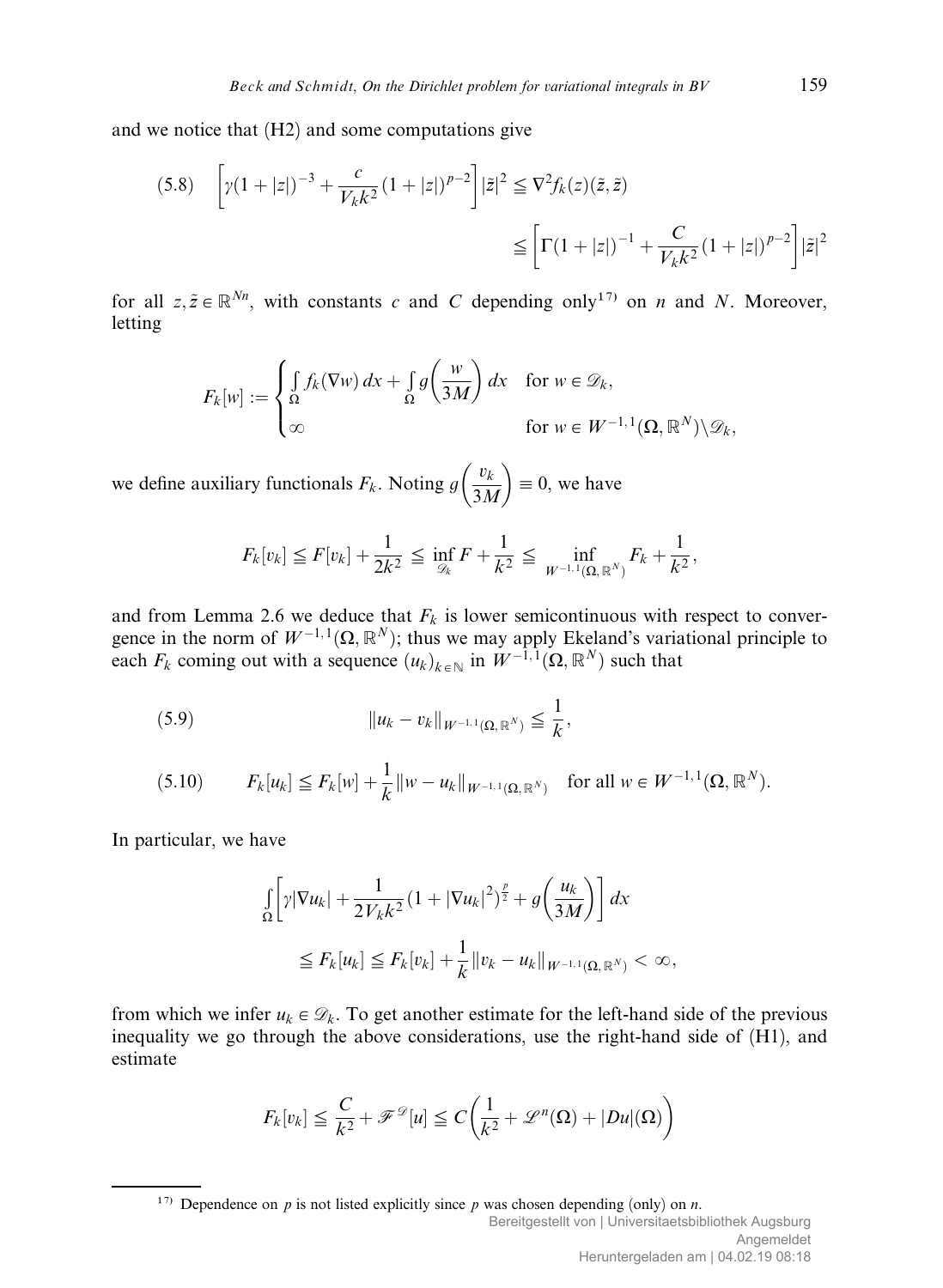with the result

(5.11) 
$$
\int_{\Omega} \left[ |\nabla u_k| + \frac{1}{V_k k^2} (1 + |\nabla u_k|^2)^{\frac{p}{2}} + \exp\left( \left| \frac{u_k}{3M} \right|^4 \right) \right] dx
$$

$$
\leq C \left( \frac{1}{k^2} + \mathcal{L}^n(\Omega) + |Du|(\Omega) \right)
$$

for all  $k \in \mathbb{N}$ , where C depends only on  $\gamma$  and  $\Gamma$ . Now we return to the minimality property in (5.10). Using first-order criteria for minimality as for (4.4) we come up with the perturbed Euler equation:

$$
(5.12) \qquad \left| \int_{\Omega} \nabla f_k(\nabla u_k) \cdot \nabla \varphi \, dx + \int_{\Omega} \nabla g \left( \frac{u_k}{3M} \right) \cdot \frac{\varphi}{3M} \, dx \right| \leq \frac{1}{k} \|\varphi\|_{W^{-1,1}(\Omega, \mathbb{R}^N)}
$$

for all  $\varphi \in W_0^{1,p}(\Omega,\mathbb{R}^N)$ . We record that in view of (5.6) and Sobolev's embedding<sup>18)</sup> we have

$$
(5.13) \t\t u_k \in L^{\infty}(\Omega, \mathbb{R}^N),
$$

and thus here and in the following the integrals involving  $q$  are finite.

**5.2.** Estimates for first and second derivatives. Next exploiting  $(5.12)$  we will derive some estimates for the functions  $u_k$ . In fact, we will first establish some estimates for the second derivatives, and then we will derive a uniform  $L \log L$ -bound for the first derivatives.

Let us start proving that the second derivatives exist and are square integrable.

**Lemma 5.1.** For the sequence  $(u_k)_{k \in \mathbb{N}}$  in  $W^{1,p}(\Omega,\mathbb{R}^N)$ , constructed in Section 5.1, we have

$$
u_k \in W_{loc}^{2,2}(\Omega, \mathbb{R}^N)
$$
 and  $(1 + |\nabla u_k|)^{p-2} |\nabla^2 u_k|^2 \in L_{loc}^1(\Omega, \mathbb{R}^N)$ .

*Proof.* In this proof we establish estimates which are *not* uniform in  $k$  and thus we allow that all our constants depend on k. For  $s \in \{1, 2, 3, ..., n\}$  and  $h \in \mathbb{R}$  we use the notation

$$
\Delta_h^s v(x) := \frac{v(x + he_s) - v(x)}{h}
$$

for difference quotients, where  $e_s$  denotes the sth canonical basis vector in  $\mathbb{R}^n$ . Now we consider a nonnegative function  $\eta \in C_{\text{cpt}}^{\infty}(\Omega)$  and suppose  $|h| < \text{dist}(\text{spt }\eta, \partial \Omega)$ . Testing (5.12) with  $\varphi = \Delta_{-h}^s(\eta^2 \Delta_h^s u_k)$ , using partial integration for difference quotients, and discarding the small factor  $1/k$  in (5.12) we find

<sup>&</sup>lt;sup>18)</sup> Most of the arguments in this section would work in a simpler way with the choice  $p = 2$ . However, it is at this point that we are forced to take  $p$  according to  $(5.6)$ .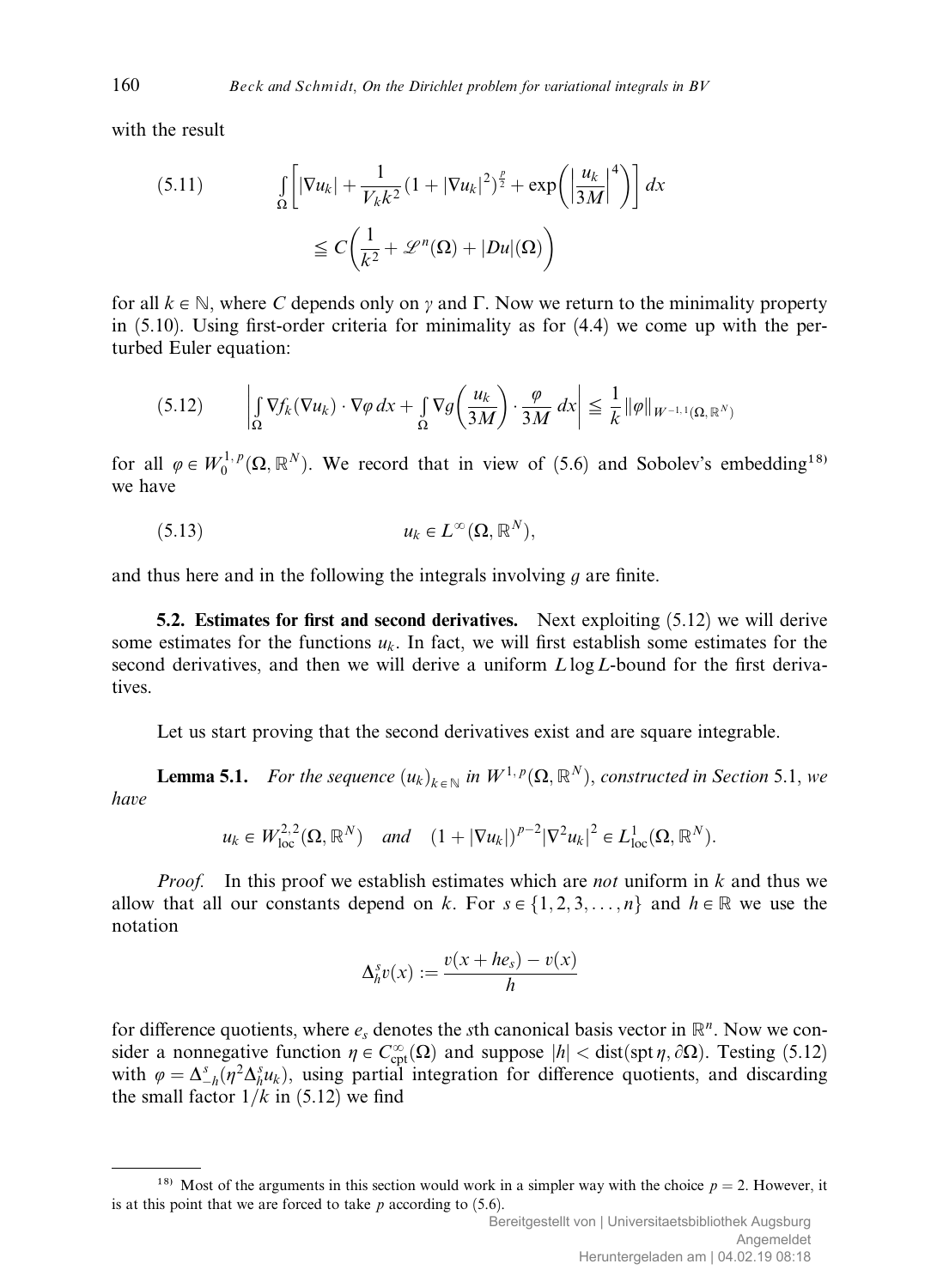Beck and Schmidt, On the Dirichlet problem for variational integrals in  $BV$  161

$$
\int_{\Omega} \eta^{2} \Delta_{h}^{s} [\nabla f_{k} (\nabla u_{k})] \cdot \Delta_{h}^{s} \nabla u_{k} dx + 2 \int_{\Omega} \eta \Delta_{h}^{s} [\nabla f_{k} (\nabla u_{k})] \cdot (\Delta_{h}^{s} u_{k} \otimes \nabla \eta) dx \n+ \int_{\Omega} \eta^{2} \Delta_{h}^{s} \left[ \nabla g \left( \frac{u_{k}}{3M} \right) \right] \cdot \frac{\Delta_{h}^{s} u_{k}}{3M} dx \n\leq ||\Delta_{-h}^{s} (\eta^{2} \Delta_{h}^{s} u_{k})||_{W^{-1,1}(\Omega, \mathbb{R}^{N})} \n\leq \int_{\Omega} |\Delta_{-h}^{s} (\eta^{2} \Delta_{h}^{s} u_{k})| dx \n\leq \int_{\Omega} |\partial^{s} (\eta^{2} \Delta_{h}^{s} u_{k})| dx \n\leq \int_{\Omega} \eta^{2} |\Delta_{h}^{s} \nabla u_{k}| dx + 2 \int_{\Omega} \eta |\Delta_{h}^{s} u_{k} \otimes \nabla \eta| dx.
$$

Here we also used  $(2.2)$  and a standard estimate for difference quotients. By the convexity of  $g$  we get

$$
\Delta_h^s \left[ \nabla g \left( \frac{u_k}{3M} \right) \right] (x) \cdot \frac{\Delta_h^s u_k(x)}{3M}
$$
\n
$$
= \int_0^1 \nabla^2 g \left( \frac{(1-t)u_k(x) + tu_k(x+he_s)}{3M} \right) dt \left( \frac{\Delta_h^s u_k(x)}{3M}, \frac{\Delta_h^s u_k(x)}{3M} \right) \ge 0.
$$

Now we introduce for every  $x \in \text{spt } \eta$  the positive symmetric bilinear form

$$
\mathscr{A}_k^x := \int_0^1 \nabla^2 f_k \big( (1-t) \nabla u_k(x) + t \nabla u_k(x + h e_s) \big) dt.
$$

We infer

$$
\begin{split} \int_{\Omega} \eta^2 \mathscr{A}_{k}^{\bullet}(\Delta_{h}^{s} \nabla u_{k}, \Delta_{h}^{s} \nabla u_{k}) \, dx \\ &\leq -2 \int_{\Omega} \eta \mathscr{A}_{k}^{\bullet}(\Delta_{h}^{s} \nabla u_{k}, \Delta_{h}^{s} u_{k} \otimes \nabla \eta) \, dx + \int_{\Omega} \eta^{2} |\Delta_{h}^{s} \nabla u_{k}| \, dx + 2 \int_{\Omega} \eta |\Delta_{h}^{s} u_{k} \otimes \nabla \eta| \, dx. \end{split}
$$

Using Young's inequality for the positive forms  $\mathcal{A}_k^{\bullet}$  and absorbing a term on the left-hand side we get

$$
(5.14) \qquad \int_{\Omega} \eta^2 \mathscr{A}_{k}^{\bullet}(\Delta_{h}^{s} \nabla u_{k}, \Delta_{h}^{s} \nabla u_{k}) dx \leq 4 \int_{\Omega} \mathscr{A}_{k}^{\bullet}(\Delta_{h}^{s} u_{k} \otimes \nabla \eta, \Delta_{h}^{s} u_{k} \otimes \nabla \eta) dx + 2 \int_{\Omega} \eta^2 |\Delta_{h}^{s} \nabla u_{k}| dx + 4 \int_{\Omega} \eta |\Delta_{h}^{s} u_{k} \otimes \nabla \eta| dx.
$$

Now we recall from [41], Lemma 2.1, that for all  $z_1, z_2 \in \mathbb{R}^{Nn}$  there holds

$$
\int_{0}^{1} (1+|(1-t)z_1+tz_2|)^{p-2} dt \geq c(1+|z_1|+|z_2|)^{p-2}.
$$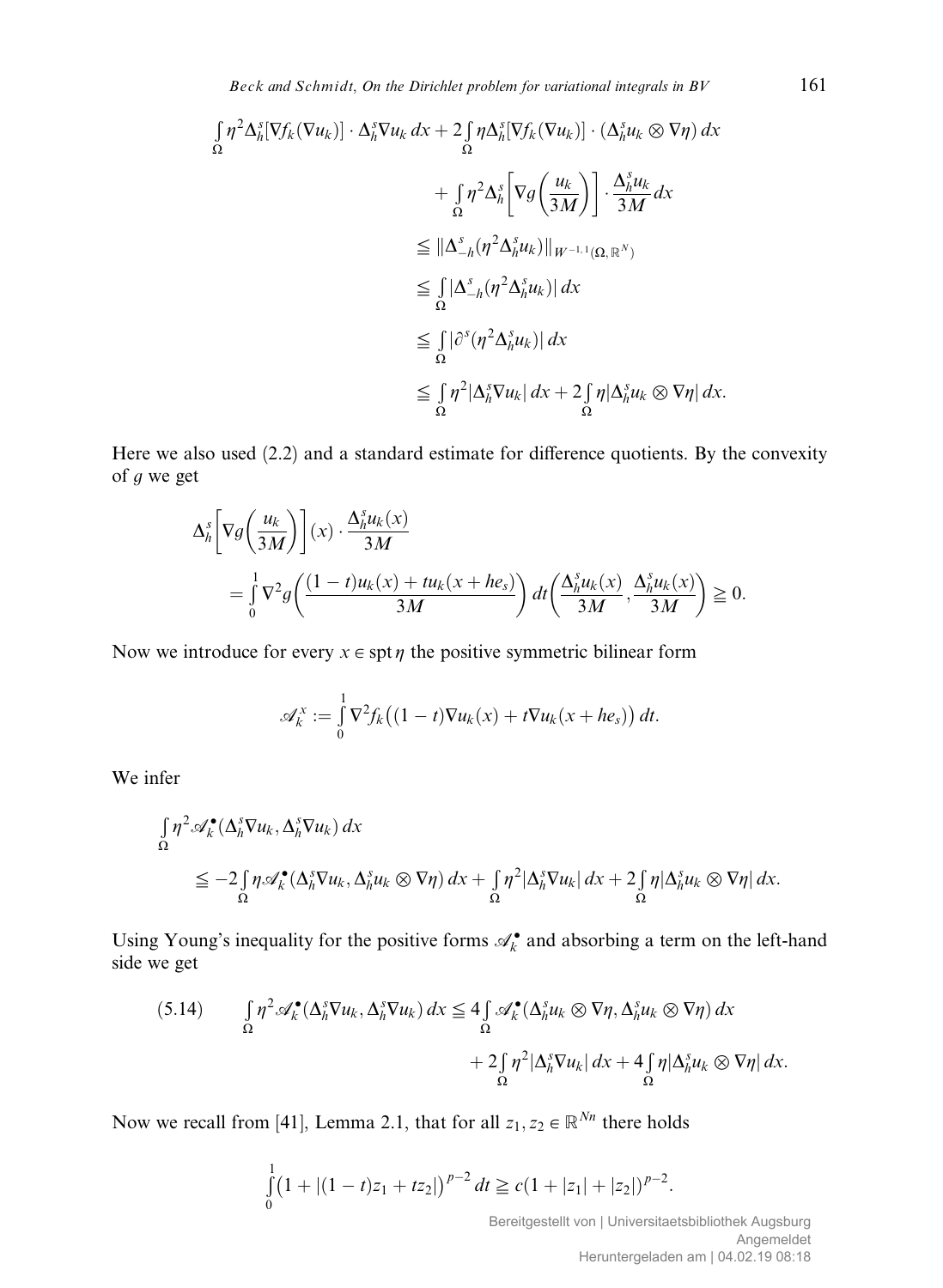Using this in (5.8) we have in particular

$$
\frac{c}{V_k k^2} \left(1 + |\nabla u_k(x)|\right)^{p-2} |\xi|^2
$$
\n
$$
\leq \mathscr{A}_k^x(\xi, \xi) \leq \left(\Gamma + \frac{C}{V_k k^2} \left(1 + |\nabla u_k(x)| + |\nabla u_k(x + h e_s)|\right)^{p-2}\right) |\xi|^2
$$

with constants depending only on *n* and *N*. With these estimates for  $\mathcal{A}_k^{\bullet}$  we find

$$
\int_{\Omega} \eta^{2} (1 + |\nabla u_{k}|)^{p-2} |\Delta_{h}^{s} \nabla u_{k}|^{2} dx
$$
\n
$$
\leq C \left[ \int_{\Omega} (1 + |\nabla u_{k}(x)| + |\nabla u_{k}(x + he_{s})|)^{p-2} |\nabla \eta|^{2} |\Delta_{h}^{s} u_{k}|^{2} dx + \int_{\Omega} \eta^{2} |\Delta_{h}^{s} \nabla u_{k}| dx + \int_{\Omega} \eta |\nabla \eta| |\Delta_{h}^{s} u_{k}| dx \right]
$$

for a constant C depending only on  $n, N, \Gamma, k$ , and  $V_k$ . Employing Young's inequality and absorbing again we arrive at

$$
\int_{\Omega} \eta^2 (1 + |\nabla u_k|)^{p-2} |\Delta_h^s \nabla u_k|^2 dx
$$
\n
$$
\leq C \sup_{\Omega} (\eta^2 + |\nabla \eta|^2) \int_{\Omega} (1 + |\Delta_h^s u_k|^2 + |\Delta_h^s u_k|^p + |\nabla u_k|^p) dx.
$$

Letting  $h \to 0$  and exploiting  $u_k \in W^{1,p}(\Omega, \mathbb{R}^N)$  we deduce the first claim, that is  $u_k \in W_{loc}^{2,2}(\Omega,\mathbb{R}^N)$ . Moreover,  $\Delta_h^s \nabla u_k$  converges strongly in  $L^2_{loc}(\Omega,\mathbb{R}^{Nn})$  to  $\partial^s \nabla u_k$ , and the second claim follows via Fatou's lemma.  $\square$ 

Next, as in [15], Lemma 3.2, we derive uniform estimates involving the second derivatives  $\nabla^2 u_k$ .

**Lemma 5.2.** For the sequence  $(u_k)_{k \in \mathbb{N}}$  in  $W^{1,p}(\Omega, \mathbb{R}^N)$ , constructed in Section 5.1, there holds

$$
(5.15) \qquad \int_{\Omega} \eta^2 \left[ \frac{|\nabla^2 u_k|^2}{(1+|\nabla u_k|)^3} + \frac{1}{V_k k^2} (1+|\nabla u_k|)^{p-2} |\nabla^2 u_k|^2 \right] dx
$$
  

$$
\leq C \sup_{\Omega} (\eta^2 / k + |\nabla \eta|^2) \left( \frac{1}{k^2} + \mathcal{L}^n(\Omega) + |Du|(\Omega) \right),
$$

where  $\eta \in C_{\text{cpt}}^{\infty}(\Omega)$  is a nonnegative function, and C depends only on n, N,  $\gamma$ ,  $\Gamma$ , but not on k.

Proof. We first record that (5.8) yields in particular

(5.16)  $|\nabla^2 f_k(z)| \leq C(1+|z|)^{p-2},$ Bereitgestellt von | Universitaetsbibliothek Augsburg Angemeldet

Heruntergeladen am | 04.02.19 08:18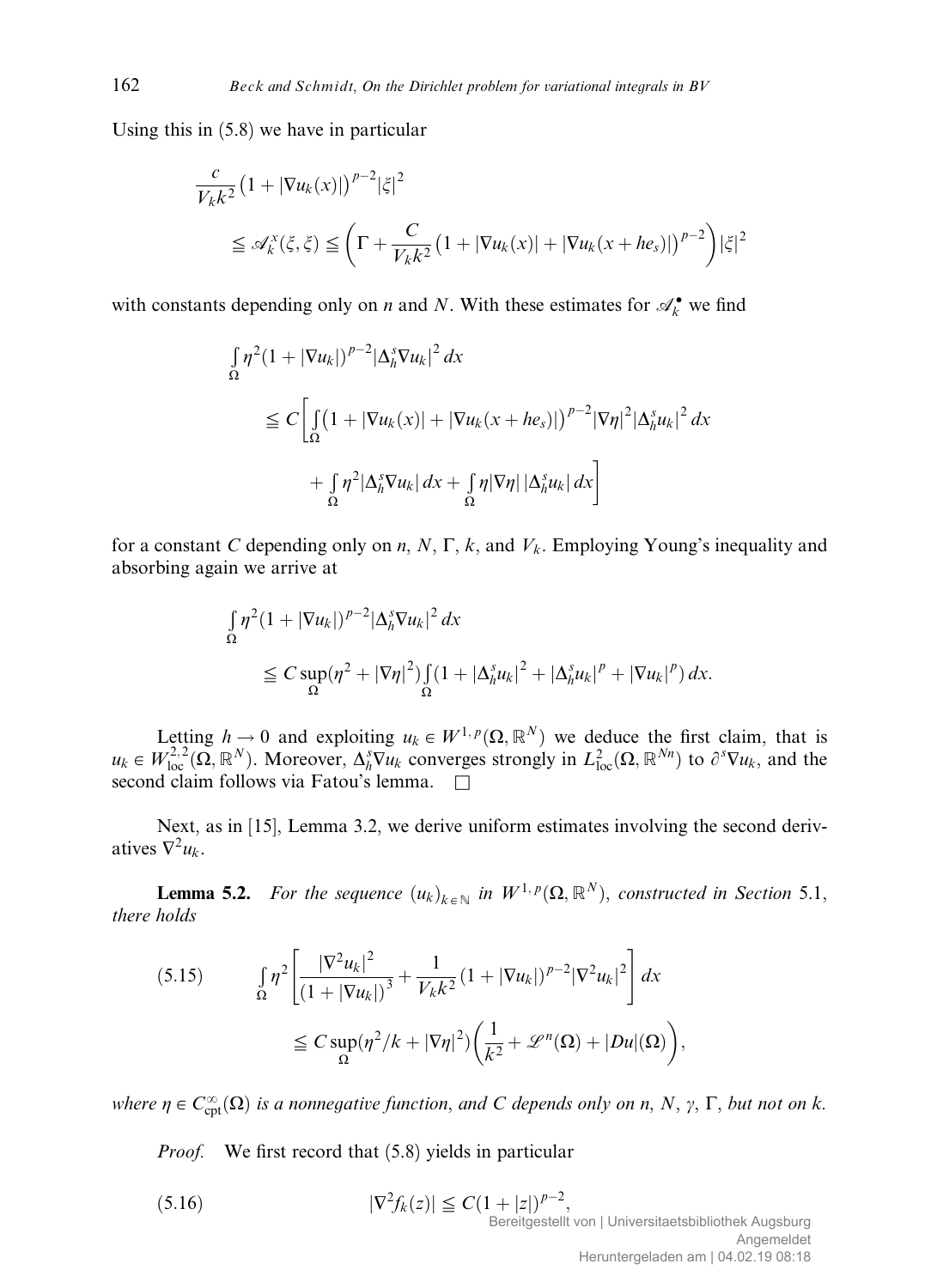where C depends only on n, N,  $\Gamma$ , k, and  $V_k$ . From Lemma 5.1 we deduce

$$
(1+|\nabla u_k|)^{p-2}|\nabla^2 u_k|\in L_{\text{loc}}^{\frac{p}{p-1}}(\Omega)
$$

via Hölder's inequality, and by the chain rule we get

$$
\partial^{s}[\nabla f_{k}(\nabla u_{k})] = \nabla^{2} f_{k}(\nabla u_{k})(\partial^{s} \nabla u_{k}, \cdot) \in L_{\text{loc}}^{\frac{p}{p-1}}(\Omega, (\mathbb{R}^{Nn})^{*})
$$

for  $s \in \{1, 2, \ldots, n\}$ . Keeping (5.13) in mind, we also have

$$
\partial^{s}\bigg[\nabla g\bigg(\frac{u_{k}}{3M}\bigg)\bigg] = \nabla^{2} g\bigg(\frac{u_{k}}{3M}\bigg)\bigg(\frac{\partial^{s} u_{k}}{3M},\cdot\bigg) \in L^{p}_{loc}\big(\Omega,(\mathbb{R}^{N})^{*}\big).
$$

For  $\psi \in C_{\text{cpt}}^{\infty}(\Omega, \mathbb{R}^N)$  we next use  $\varphi = -\partial^s \psi$  as a test function in (5.12). Using also (2.3) we get

$$
(5.17) \qquad \int_{\Omega} \nabla^2 f_k(\nabla u_k)(\partial^s \nabla u_k, \nabla \psi) \, dx + \int_{\Omega} \nabla^2 g\left(\frac{u_k}{3M}\right) \left(\frac{\partial^s u_k}{3M}, \frac{\psi}{3M}\right) dx
$$

$$
\leq \frac{1}{k} \|\partial^s \psi\|_{W^{-1,1}(\Omega, \mathbb{R}^N)} \leq \frac{1}{k} \int_{\Omega} |\psi| \, dx.
$$

Taking into account the above integrability properties, a standard approximation argument shows that (5.17) holds in fact for every  $\psi \in W^{1,p}_{\text{cpt}}(\Omega,\mathbb{R}^N)$ . Next we reason that the inequality is still valid for  $\psi := \eta^2 \partial^s u_k$ , even though this function need not be in  $W_{\text{cpt}}^{1,p}(\Omega, \mathbb{R}^N)$ . To this end we first plug in  $\psi_h := \eta^2 \Delta_h^s u_k \in W_{\mathrm{cpt}}^{1,p}(\Omega, \mathbb{R}^N)$  with small |h|. Then  $\psi_h$  converges to  $\psi$  strongly in  $L^p(\Omega,\mathbb{R}^N)$  as  $h \to 0$ , and furthermore going back to the last formula in the proof of Lemma 5.1 we infer that  $\nabla \psi_h$  remains bounded in the weighted Lebesgue space  $\widetilde{L^2} := L^2(\Omega, \mathbb{R}^{Nn}; (1+|\nabla u_k|)^{p-2} \cdot \mathscr{L}^n)$ . It follows that  $\nabla \psi_h$  converges weakly to  $\nabla \psi$  in  $\widetilde{L^2}$ . By  $(5.16)$ , Hölder's inequality, and Lemma 5.1, the mapping

$$
\psi \mapsto \int\limits_{\Omega} \nabla^2 f_k(\nabla u_k)(\partial^s \nabla u_k, \nabla \psi) \, dx
$$

defines a continuous linear form on  $L^2$ . Hence passing to the limit  $h \to 0$  and exploiting the above convergences we find that (5.17) still holds for  $\psi = \eta^2 \partial^s u_k$  as claimed. Now we repeat the arguments from the proof of Lemma 5.1, just in terms of derivatives rather than difference quotients. Proceeding in this way up to  $(5.14)$  (and keeping the factor  $1/k$  this time) we come out with

$$
(5.18) \qquad \int_{\Omega} \eta^2 \nabla^2 f_k(\nabla u_k)(\partial^s \nabla u_k, \partial^s \nabla u_k) dx
$$
  

$$
\leq 4 \int_{\Omega} \nabla^2 f_k(\nabla u_k)(\partial^s u_k \otimes \nabla \eta, \partial^s u_k \otimes \nabla \eta) dx + \frac{2}{k} \int_{\Omega} \eta^2 |\partial^s u_k| dx.
$$

Invoking the estimates for  $\nabla^2 f_k$  in (5.8) and summing over s yields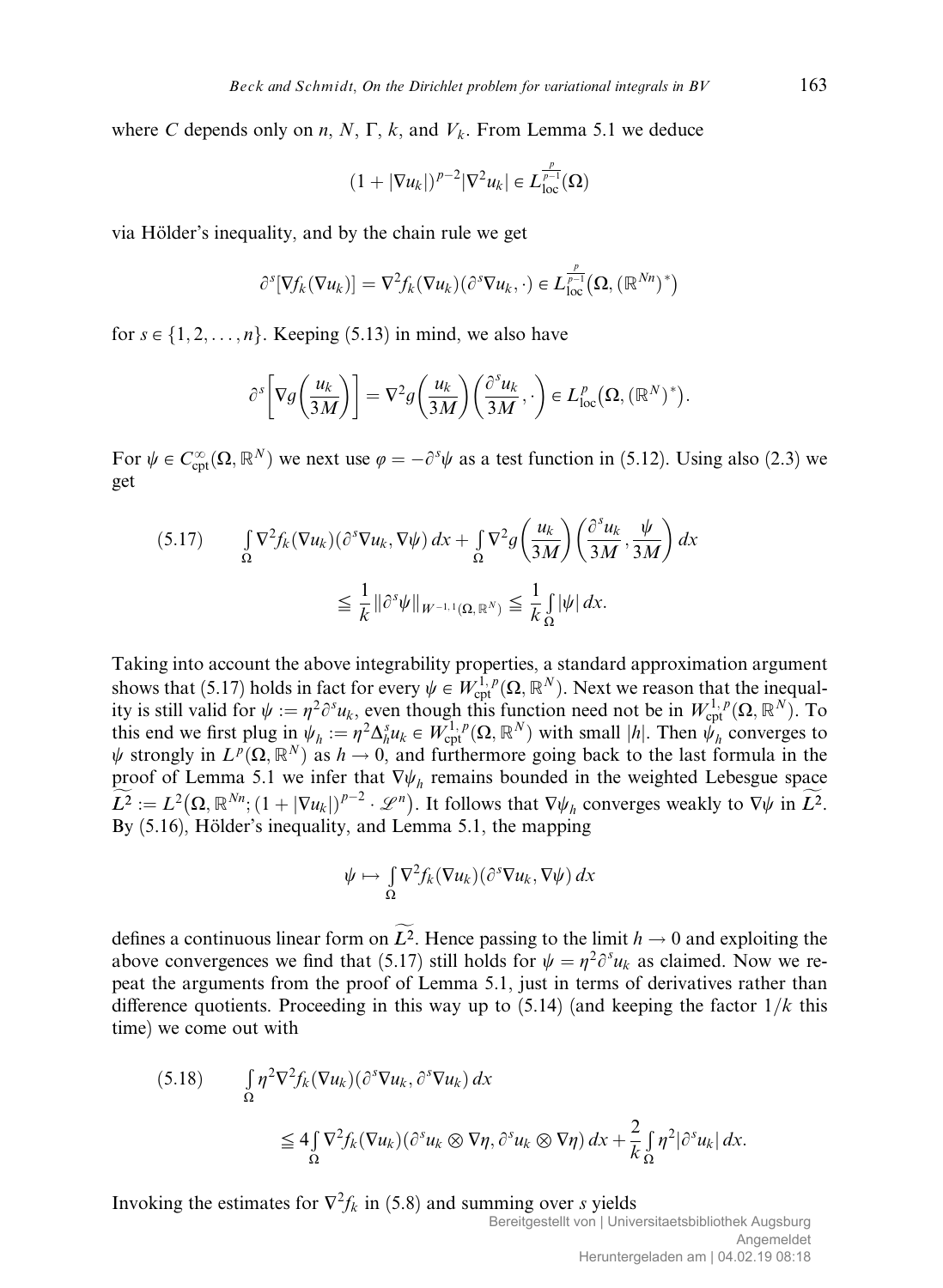$164$  Beck and Schmidt, On the Dirichlet problem for variational integrals in BV

$$
\int_{\Omega} \eta^{2} \left[ \frac{|\nabla^{2} u_{k}|^{2}}{(1 + |\nabla u_{k}|)^{3}} + \frac{1}{V_{k} k^{2}} (1 + |\nabla u_{k}|)^{p-2} |\nabla^{2} u_{k}|^{2} \right] dx
$$
\n
$$
\leq C \sup_{\Omega} (\eta^{2} / k + |\nabla \eta|^{2}) \int_{\Omega} \left( |\nabla u_{k}| + \frac{1}{V_{k} k^{2}} (1 + |\nabla u_{k}|)^{p} \right) dx.
$$

Taking into account (5.11) we arrive at the claim.  $\square$ 

We next adapt the proof of [15], Theorem 4.1, to our situation and derive a uniform L log L-estimate for the gradients  $\nabla u_k$ . To this end we test (5.12) once more and we employ both the uniform bounds given by (5.11) and the estimate from Lemma 5.2.

**Lemma 5.3.** For the sequence  $(u_k)_{k \in \mathbb{N}}$  in  $W^{1,p}(\Omega, \mathbb{R}^N)$ , constructed in Section 5.1, and every ball  $B_{2r}(x_0) \subset \Omega$  we have

$$
\int_{B_r(x_0)} |\nabla u_k| \log(1 + |\nabla u_k|^2) dx
$$
\n
$$
\leq C\left(\lambda + \frac{M + Mr + M^2}{k} + \frac{M}{r} + \frac{M^2}{r^2}\right) \left(\frac{1}{k^2} + \mathcal{L}^n(\Omega) + |Du|(\Omega)\right)
$$

with a constant C depending only on n, N,  $\gamma$ , and  $\Gamma$ , and in particular independent of k. Here, M was defined in  $(5.2)$  as sup |u|.  $\Omega$ 

Proof. We will use the following estimates, which are available by Lemma 2.7, Lemma 2.8, and the properties of  $q$ :

$$
|\nabla f(z)| \leq C,
$$

$$
\nabla f(z) \cdot z \geq \gamma |z| - \lambda,
$$

$$
(5.21) \t\t \nabla g(y) \cdot y \ge 0.
$$

Now we consider a cut-off function  $\eta \in C_{\text{cpt}}^{\infty}(\Omega)$  satisfying  $\mathbb{1}_{B_r(x_0)} \leq \eta \leq \mathbb{1}_{B_{2r}(x_0)}$  and  $|\nabla \eta| \leq \frac{2}{r}$ r on  $\Omega$ . Then we define

$$
\varphi := \eta^2 u_k \log(1 + |\nabla u_k|^2)
$$

and compute for every  $s \in \{1, 2, \ldots, n\}$ 

(5.22) 
$$
\partial^s \varphi = 2\eta (\partial^s \eta) u_k \log(1 + |\nabla u_k|^2) + \eta^2 (\partial^s u_k) \log(1 + |\nabla u_k|^2) + 2\eta^2 u_k \frac{\nabla u_k \cdot \partial^s \nabla u_k}{1 + |\nabla u_k|^2}.
$$

Since  $\varphi$  is not immediately admissible in (5.12), we first plug in the approximations  $\varphi_h := \eta^2 u_k \log \left(1 + \sum_{k=1}^n \frac{1}{k!} \right)$  $i=1$  $\sqrt{\Delta_h^i u_k^2}$ . In view of (5.13),  $\varphi_h$  converges to  $\varphi$  in  $L^p(\Omega,\mathbb{R}^N)$  and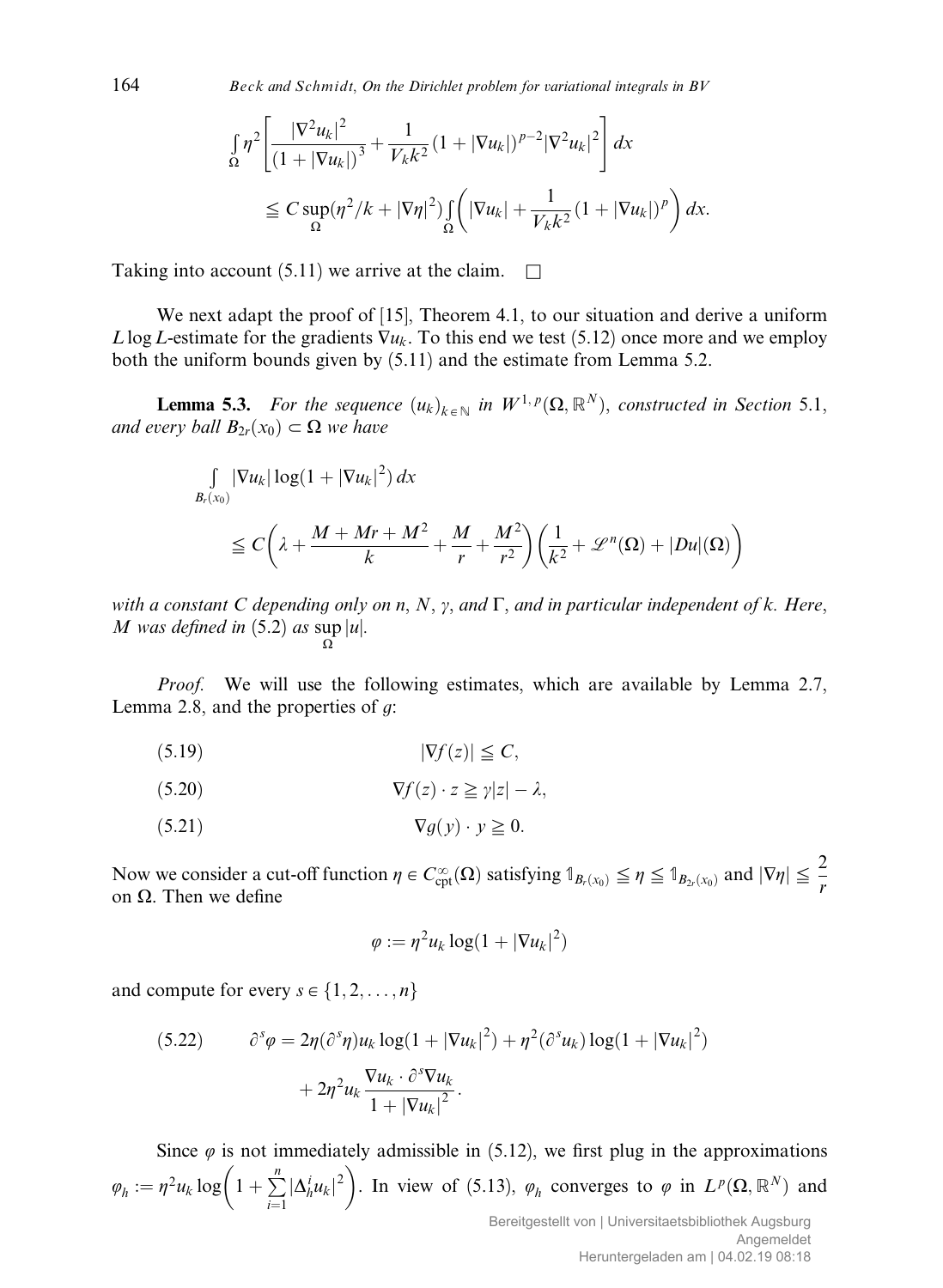moreover one finds that  $\nabla \varphi_h$  remains bounded<sup>19)</sup> in  $\widetilde{L^2} := L^2(\Omega, \mathbb{R}^{Nn}; (1 + |\nabla u_k|)^{p-2} \cdot \mathcal{L}^n)$ for  $h \to 0$ . Consequently, arguing as in the proof of Lemma 5.2 we may test (5.12) with  $\varphi$ . Taking into account (5.21) and (2.2) we infer

$$
\int_{\Omega} \nabla f_k(\nabla u_k) \cdot \nabla \varphi \, dx \leq \frac{1}{k} \int_{\Omega} |\varphi| \, dx.
$$

Now we apply the above formula for  $\partial^s \varphi$  on the left-hand side of the last inequality. Then we shift all the terms containing  $u_k$  itself to the right-hand side. We get

$$
\int_{\Omega} \eta^2 \nabla f_k(\nabla u_k) \cdot \nabla u_k \log(1 + |\nabla u_k|^2) dx
$$
\n
$$
\leq \int_{\Omega} |\nabla f_k(\nabla u_k)| |u_k| \left( 2\eta |\nabla \eta| \log(1 + |\nabla u_k|^2) + 2\eta^2 \frac{|\nabla u_k| |\nabla^2 u_k|}{1 + |\nabla u_k|^2} \right) dx
$$
\n
$$
+ \frac{1}{k} \int_{\Omega} \eta^2 |u_k| \log(1 + |\nabla u_k|^2) dx.
$$

In the next step we recall  $\nabla f_k(z) = \nabla f(z) + \frac{p}{2V_k k^2} (1+|z|^2)^{\frac{p-2}{2}} z$  and use (5.19) on the right-hand side of the previous inequality. Moreover, we estimate  $log(1 + t^2) \le 4\sqrt{t}$  and  $\eta|\nabla\eta|\leq 2/r$  coming out with

$$
(5.23) \qquad \int_{\Omega} \eta^2 \nabla f_k(\nabla u_k) \cdot \nabla u_k \log(1 + |\nabla u_k|^2) \, dx
$$
  
\n
$$
\leq C \bigg[ \bigg( \frac{1}{k} + \frac{1}{r} \bigg) \int_{\Omega} |u_k| \bigg( |\nabla u_k|^{\frac{1}{2}} + \frac{1}{V_k k^2} (1 + |\nabla u_k|)^{p - \frac{1}{2}} \bigg) \, dx
$$
  
\n
$$
+ \int_{\Omega} \eta^2 |u_k| \frac{|\nabla^2 u_k|}{1 + |\nabla u_k|} \, dx + \int_{\Omega} \frac{\eta^2 |u_k|}{V_k k^2} (1 + |\nabla u_k|)^{p - 2} |\nabla^2 u_k| \, dx \bigg]
$$
  
\n=:  $C[I_k + II_k + III_k].$ 

To control  $I_k$  we use Young's inequality,  $\frac{1}{V_k k^2} \leq 1$ , and (5.11) as follows:

$$
I_k \leq 3\left(\frac{M}{k} + \frac{M}{r}\right) \int_{\Omega} \left[\left|\frac{u_k}{3M}\right|^2 + \left|\frac{u_k}{3M}\right|^{2p} + |\nabla u_k| + \frac{1}{V_k k^2} (1 + |\nabla u_k|)^p\right] dx
$$
  
\n
$$
\leq C\left(\frac{M}{k} + \frac{M}{r}\right) \int_{\Omega} \left[\exp\left(\left|\frac{u_k}{3M}\right|^4\right) + |\nabla u_k| + \frac{1}{V_k k^2} (1 + |\nabla u_k|)^p\right] dx
$$
  
\n
$$
\leq C\left(\frac{M}{k} + \frac{M}{r}\right) \left(\frac{1}{k^2} + \mathcal{L}^n(\Omega) + |Du|(\Omega)\right).
$$

The term  $III_k$  in (5.23) is estimated similarly, but additionally exploits (5.15):

<sup>&</sup>lt;sup>19)</sup> Evidently,  $\partial^s \varphi_h$  is given by a formula analogous to (5.22). To control the second term on the right-hand side of this formula in  $\tilde{L}^2$  we use the fact that  $\nabla u_k \in L^q_{loc}(\Omega,\mathbb{R}^{Nn})$  holds for some  $q > p$ . The latter integrability follows in turn from Lemma 5.1 by the chain rule and Sobolev's embedding.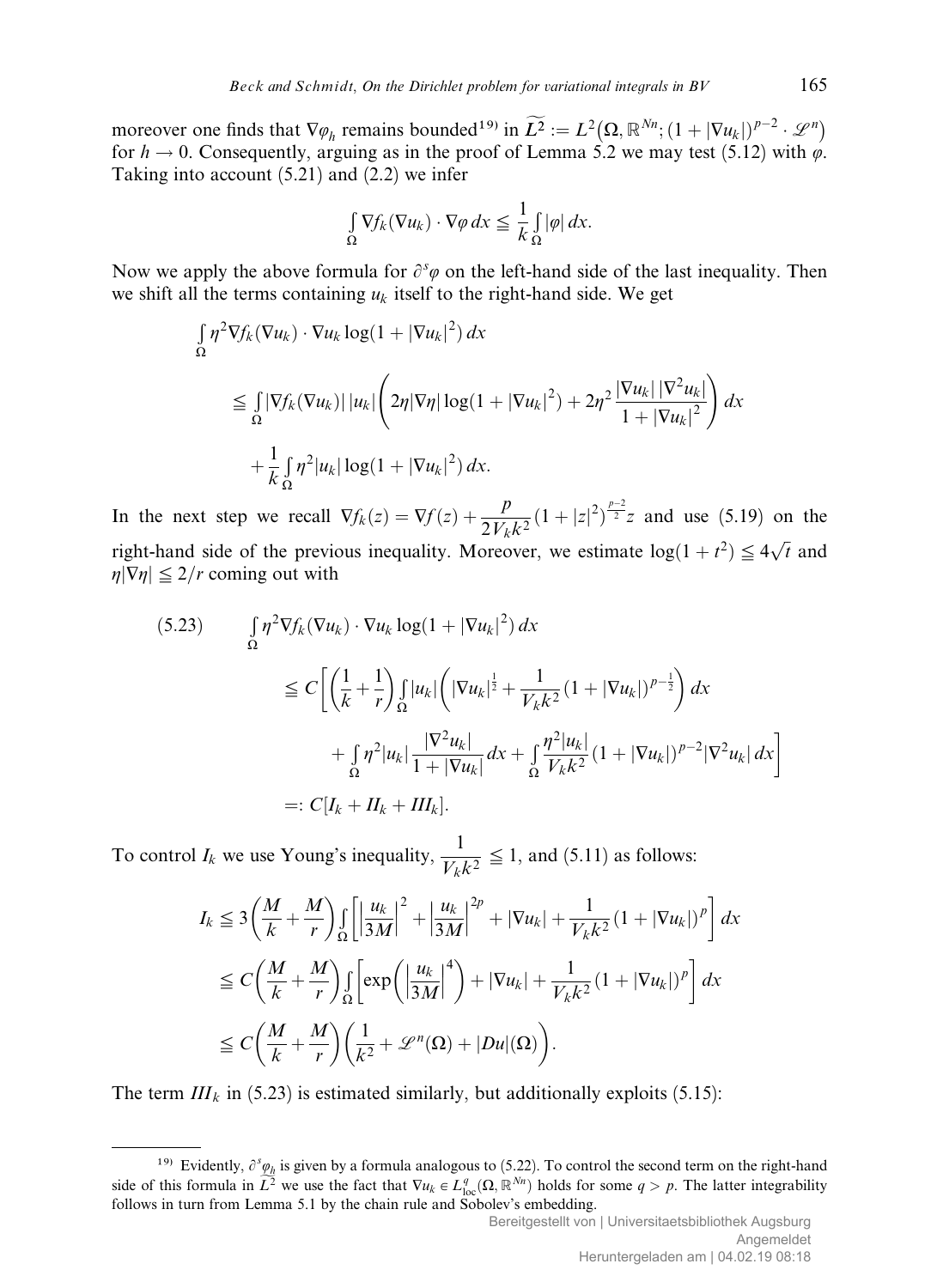166 Beck and Schmidt, On the Dirichlet problem for variational integrals in BV

$$
III_k \le 3Mr \int_{\Omega} \frac{\eta^2}{V_k k^2} (1 + |\nabla u_k|)^{p-2} |\nabla^2 u_k|^2 dx
$$
  
+ 
$$
\frac{3M}{r} \int_{\Omega} \left[ \frac{u_k}{3M} \right]^p + \frac{1}{V_k k^2} (1 + |\nabla u_k|)^p \right] dx
$$
  

$$
\le C \left( \frac{Mr}{k} + \frac{M}{r} \right) \left( \frac{1}{k^2} + \mathcal{L}^n(\Omega) + |Du|(\Omega) \right).
$$

Finally, we treat  $II_k$  via the Orlicz–Young inequality from Lemma 2.12, Young's inequality, (5.15), and (5.11). We have

$$
II_{k} = 3M \int_{\Omega} \eta^{2} \frac{|\nabla^{2} u_{k}|}{(1 + |\nabla u_{k}|)^{3/2}} \sqrt{\left|\frac{u_{k}}{3M}\right|^{2}(1 + |\nabla u_{k}|)} dx
$$
  
\n
$$
\leq 3M \int_{\Omega} \eta^{2} \frac{|\nabla^{2} u_{k}|}{(1 + |\nabla u_{k}|)^{3/2}} \sqrt{\exp\left(\left|\frac{u_{k}}{3M}\right|^{2}\right) + |\nabla u_{k}| \log(1 + |\nabla u_{k}|^{2})} dx
$$
  
\n
$$
\leq 9(Mr + M^{2}\varepsilon^{-1}) \int_{\Omega} \eta^{2} \frac{|\nabla^{2} u_{k}|^{2}}{(1 + |\nabla u_{k}|)^{3}} dx + \frac{M}{r} \int_{\Omega} \exp\left(\left|\frac{u_{k}}{3M}\right|^{2}\right) dx
$$
  
\n
$$
+ \varepsilon \int_{\Omega} \eta^{2} |\nabla u_{k}| \log(1 + |\nabla u_{k}|^{2}) dx
$$
  
\n
$$
\leq C \left(\frac{Mr + M^{2}\varepsilon^{-1}}{k} + \frac{M}{r} + \frac{M^{2}\varepsilon^{-1}}{r^{2}}\right) \left(\frac{1}{k^{2}} + \mathcal{L}^{n}(\Omega) + |Du|(\Omega)\right)
$$
  
\n
$$
+ \varepsilon \int_{\Omega} \eta^{2} |\nabla u_{k}| \log(1 + |\nabla u_{k}|^{2}) dx
$$

for all  $\varepsilon > 0$ . Now we collect the estimates for the right-hand side of (5.23). We come out with

$$
(5.24) \qquad \int_{\Omega} \eta^2 \nabla f_k(\nabla u_k) \cdot \nabla u_k \log(1 + |\nabla u_k|^2) dx
$$
  
\n
$$
\leq C \bigg( \frac{M + Mr + M^2 \varepsilon^{-1}}{k} + \frac{M}{r} + \frac{M^2 \varepsilon^{-1}}{r^2} \bigg) \bigg( \frac{1}{k^2} + \mathcal{L}^n(\Omega) + |Du|(\Omega) \bigg)
$$
  
\n
$$
+ C \varepsilon \int_{\Omega} \eta^2 |\nabla u_k| \log(1 + |\nabla u_k|^2) dx.
$$

Next we deal with the left-hand side of (5.24). Recalling the definition of  $f_k$  and (5.20) we have  $\nabla f_k(z) \cdot z \geq \gamma |z| - \lambda$ . Using this with  $\log(1 + t^2) \leq 2t$  and once more (5.11) we find

$$
\int_{\Omega} \eta^2 \nabla f_k(\nabla u_k) \cdot \nabla u_k \log(1 + |\nabla u_k|^2) dx
$$
\n
$$
\geq \gamma \int_{\Omega} \eta^2 |\nabla u_k| \log(1 + |\nabla u_k|^2) dx - \lambda \int_{\Omega} \log(1 + |\nabla u_k|^2) dx
$$
\n
$$
\geq \gamma \int_{\Omega} \eta^2 |\nabla u_k| \log(1 + |\nabla u_k|^2) dx - C\lambda \left(\frac{1}{k^2} + \mathcal{L}^n(\Omega) + |Du|(\Omega)\right).
$$

Bereitgestellt von | Universitaetsbibliothek Augsburg Angemeldet Heruntergeladen am | 04.02.19 08:18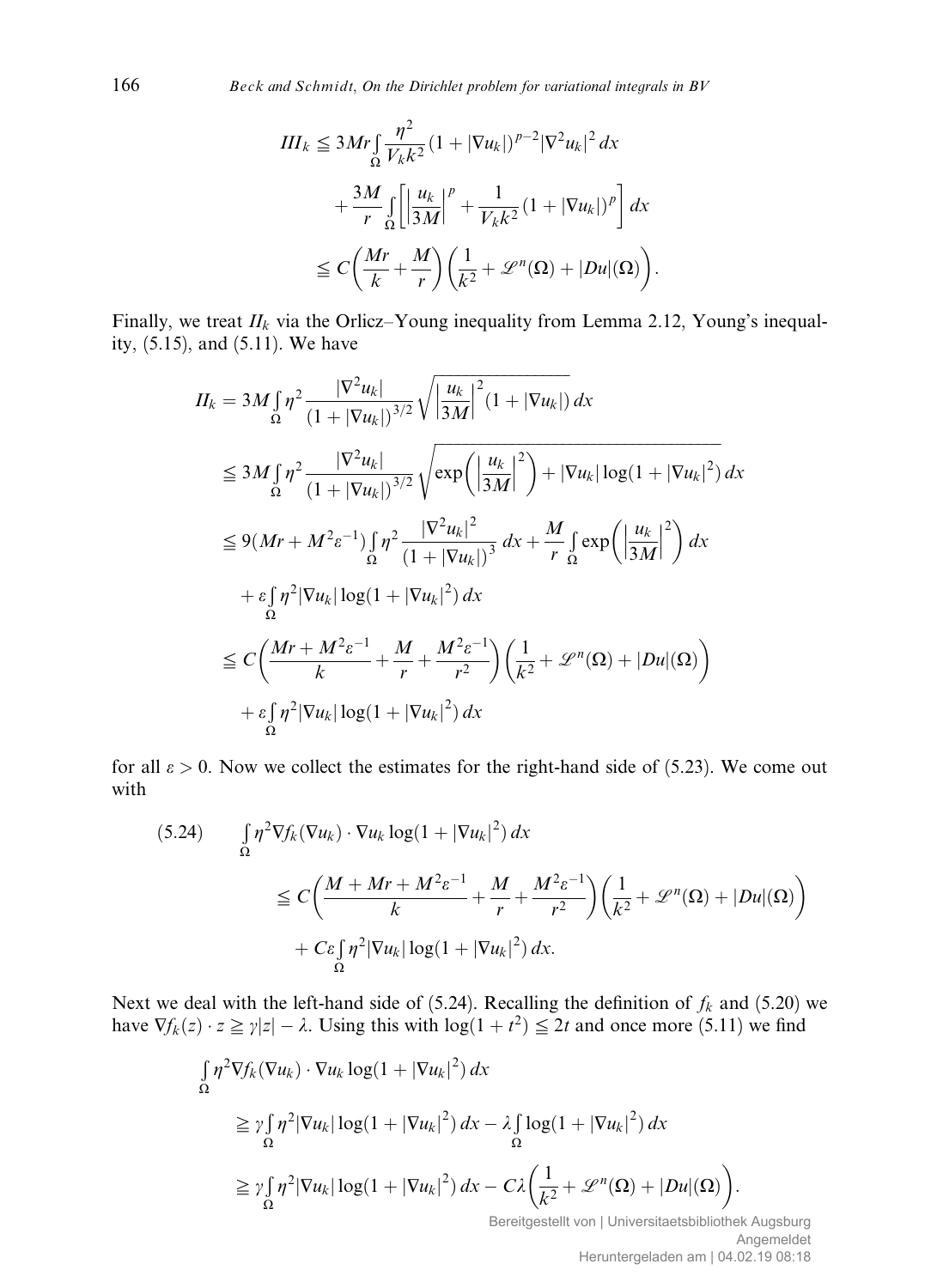At this point we fix  $\varepsilon$  such that  $C\varepsilon \leq \gamma/2$  holds for the constant C in (5.24). Combining the previous estimate with (5.24) we arrive at

$$
\frac{\gamma}{2} \int_{\Omega} \eta^2 |\nabla u_k| \log(1 + |\nabla u_k|^2) dx
$$
\n
$$
\leq C \bigg( \lambda + \frac{M + Mr + M^2}{k} + \frac{M}{r} + \frac{M^2}{r^2} \bigg) \bigg( \frac{1}{k^2} + \mathcal{L}^n(\Omega) + |Du|(\Omega) \bigg),
$$

and the claim follows by the choice of  $n \square$ 

5.3. Proofs of the uniqueness results. In this subsection we will prove Theorem 1.10 and Corollary 1.13.

Proof of Theorem 1.10. Regularity. To prove the regularity results we continue working with the generalized minimizer u and the minimizing sequence  $(u_k)_{k \in \mathbb{N}}$  from Section 5.1, which were investigated in Section 5.2. By  $(5.3)$ ,  $(5.7)$ , and  $(5.9)$  we have

(5.25) 
$$
u_k \xrightarrow[k \to \infty]{} u \text{ in the norm of } W^{-1,1}(\Omega, \mathbb{R}^N).
$$

However, from (5.11) we deduce that a subsequence of  $(u_k)_{k \in \mathbb{N}}$  converges weakly- $*$  in  $BV(\Omega, \mathbb{R}^N)$ , and (5.25) is only needed to identify u as the limit. In particular,

 $\nabla u_k \cdot \mathcal{L}^n$  converges weakly- $*$  to Du in the sense of measures on  $\Omega$ .

Now we introduce the convex function  $\Phi(z) := |z| \log(1 + |z|^2)$ . In view of the above convergence we may apply the semicontinuity part of Theorem 2.4 as in Remark 2.5, but with  $\Phi$  in place of f, to deduce

$$
\int\limits_{B_r(x_0)}\Phi(\nabla u)\,dx+\int\limits_{B_r(x_0)}\Phi^\infty\bigg(\frac{dD^s u}{d|D^s u|}\bigg)\,d|D^s u|\leq \liminf\limits_{k\to\infty}\int\limits_{B_r(x_0)}\Phi(\nabla u_k)\,dx.
$$

By Lemma 5.3 we arrive at

(5.26) 
$$
\int_{B_r(x_0)} \Phi(\nabla u) dx + \int_{B_r(x_0)} \Phi^{\infty} \left( \frac{dD^s u}{d|D^s u|} \right) d|D^s u|
$$

$$
\leq C \left( \lambda + \frac{M}{r} + \frac{M^2}{r^2} \right) \left( \mathcal{L}^n(\Omega) + |Du|(\Omega) \right).
$$

In particular, the right-hand side and thus also the left-hand side of the last estimate is finite. Since  $\Phi^{\infty}(z) = \infty$  holds for  $z \neq 0$  and  $B_{2r}(x_0)$  is an arbitrary ball in  $\Omega$ , this means that  $D^s u$  vanishes,  $u \in W^{1,1}(\Omega, \mathbb{R}^N)$  holds, and moreover we have  $\Phi(\nabla u) \in L^1_{loc}(\Omega)$ .

 $L \log L$ -estimate. We recall from the beginning of Section 5 that u minimizes with respect to its own boundary values. From this observation it follows that  $u$  still minimizes on any ball  $B_{2r}(x_0) \subset \Omega$  and thus (5.26) still holds if we replace  $\Omega$  by  $B_{2r}(x_0)$  (and M by sup |u|) on the right-hand side. Since we have already argued that  $D^s u$  vanishes, this yields  $B_{2r}(x_0)$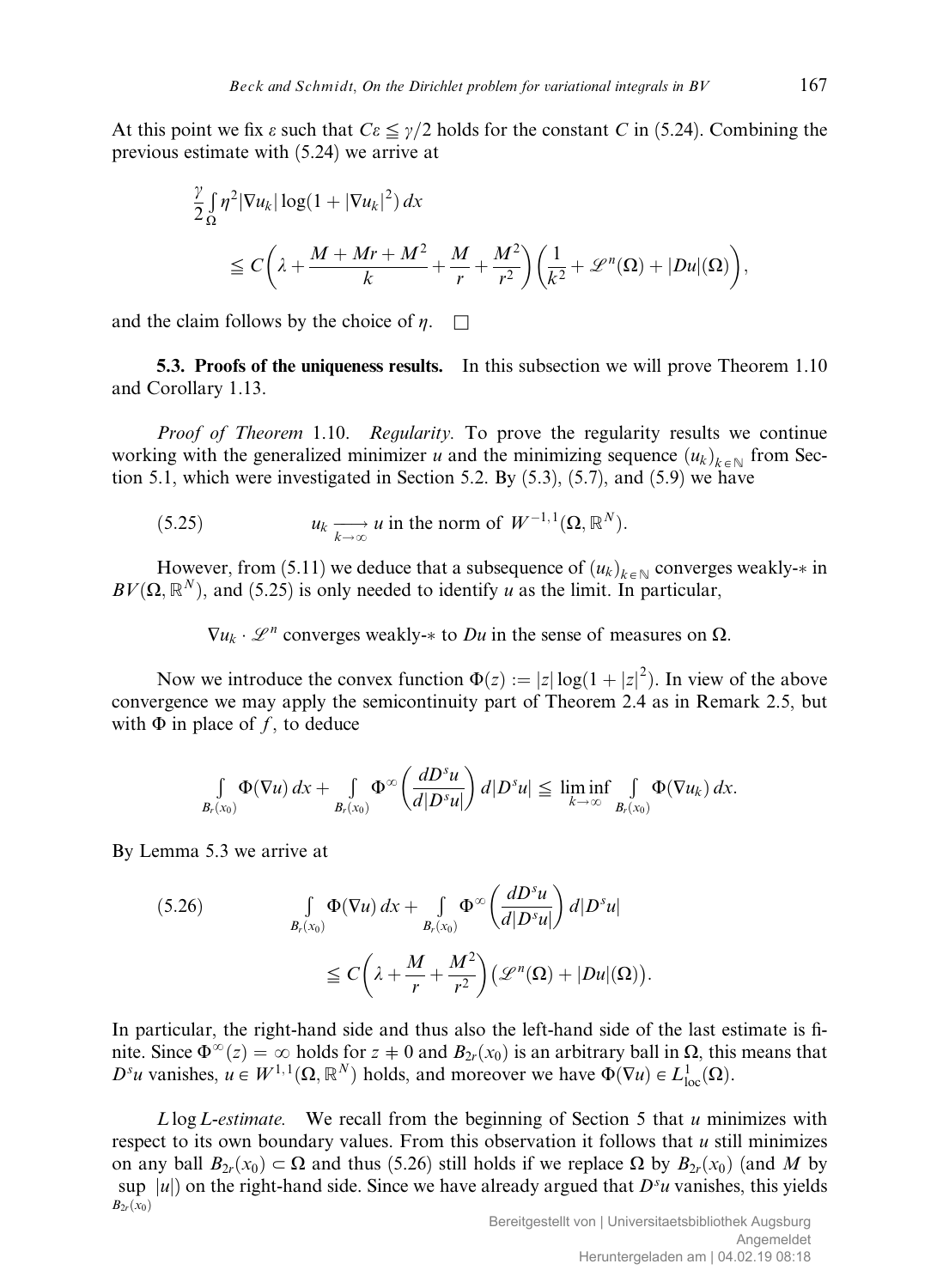the estimate of Theorem 1.10—apart from the quadratic occurrence of sup |u|. To estab- $B_{2r}(x_0)$ lish the precise form of the claim we finally reason that the term  $M^2/r^2$  in (5.26) can be removed. Since this refinement is of secondary importance, we just outline how it is achieved:

We revisit the arguments of this section, and exploiting that the  $W^{1,1}$ -regularity of u and a uniform  $L \log L$ -bound for  $\nabla u_k$  are already available, we now modify the treatment of the term  $II_k$  on the right-hand side of (5.23) as follows. We obtain

$$
II_k \leqq Mr \int_{\Omega} \eta^2 \frac{|\nabla^2 u_k|^2}{(1+|\nabla u_k|)^3} dx + \frac{1}{Mr} \int_{\Omega} \eta^2 |u_k|^2 (1+|\nabla u_k|) dx =: MrJ_k + \frac{1}{Mr} JJ_k
$$

by Young's inequality, and  $J_k$  is handled via (5.15) as before. In order to deal with  $J_j$  we make use of Theorem B.2. Actually, it is not difficult to verify the assumptions of Theorem B.2 (i) for the sequence  $(u_k)_{k \in \mathbb{N}}$  (but we skip the details here), and thus strong convergence  $u_k \to u$  in  $W^{1,1}(\Omega, \mathbb{R}^N)$  follows. For a suitable subsequence we infer  $(u_{k_l}, \nabla u_{k_l}) \to (u, \nabla u)$ a.e. on  $\Omega$ , and moreover we estimate via Young's inequality and Lemma 2.12

$$
\int_{\text{spt}\eta} |u_k|^2 |\nabla u_k| \sqrt{\log(1+|u_k|^4 |\nabla u_k|^2)} dx
$$
\n
$$
\leq \int_{\text{spt}\eta} |u_k|^2 |\nabla u_k| \sqrt{\log(1+|\nabla u_k|^2)} dx + \int_{\text{spt}\eta} |u_k|^2 |\nabla u_k| \sqrt{\log(1+|u_k|^4)} dx
$$
\n
$$
\leq \int_{\text{spt}\eta} |\nabla u_k| \log(1+|\nabla u_k|^2) dx + C \int_{\text{spt}\eta} |u_k|^4 |\nabla u_k| dx
$$
\n
$$
\leq C(1+M^4) \left[ \int_{\text{spt}\eta} |\nabla u_k| \log(1+|\nabla u_k|^2) dx + \int_{\Omega} \exp\left(\left|\frac{u_k}{3M}\right|^4\right) dx \right].
$$

In view of Lemma 5.3 and (5.11) the right-hand side of the last estimate remains bounded as  $k \to \infty$  and hence the sequence  $(\eta^2 |u_k|^2 (1 + |\nabla u_k|))_{k \in \mathbb{N}}$  is uniformly integrable on  $\Omega$ . By Vitali's convergence theorem we conclude

$$
\liminf_{k\to\infty} JJ_k \leqq \lim_{l\to\infty} JJ_{k_l} = \int_{\Omega} \eta^2 |u|^2 (1+|\nabla u|) dx \leqq M^2 \big(\mathcal{L}^n(\Omega) + |Du|(\Omega)\big)
$$

and the refined version of (5.26) follows.

Uniqueness. Let us consider two bounded generalized minimizers u and v for F in an arbitrary Dirichlet class  $\mathcal{D}$ . If  $\nabla u + \nabla v$  holds on a set of positive measure, then the strict convexity of f and the convexity of  $f^{\infty}$  give the following contradiction:

$$
\mathscr{F}^{\mathscr{D}}\left[\frac{u+v}{2}\right] < \frac{1}{2}(\mathscr{F}^{\mathscr{D}}[u] + \mathscr{F}^{\mathscr{D}}[v]) = \min_{\mathcal{B}V(\Omega,\mathbb{R}^N)} \mathscr{F}^{\mathscr{D}}.
$$

Thus we have  $\nabla u = \nabla v$ . Since we have already proved that  $D^s u$  and  $D^s v$  vanish, this means  $Du = Dv$  and since  $\Omega$  is connected, the claim  $u = v + y$  follows by the constancy theorem.  $\Box$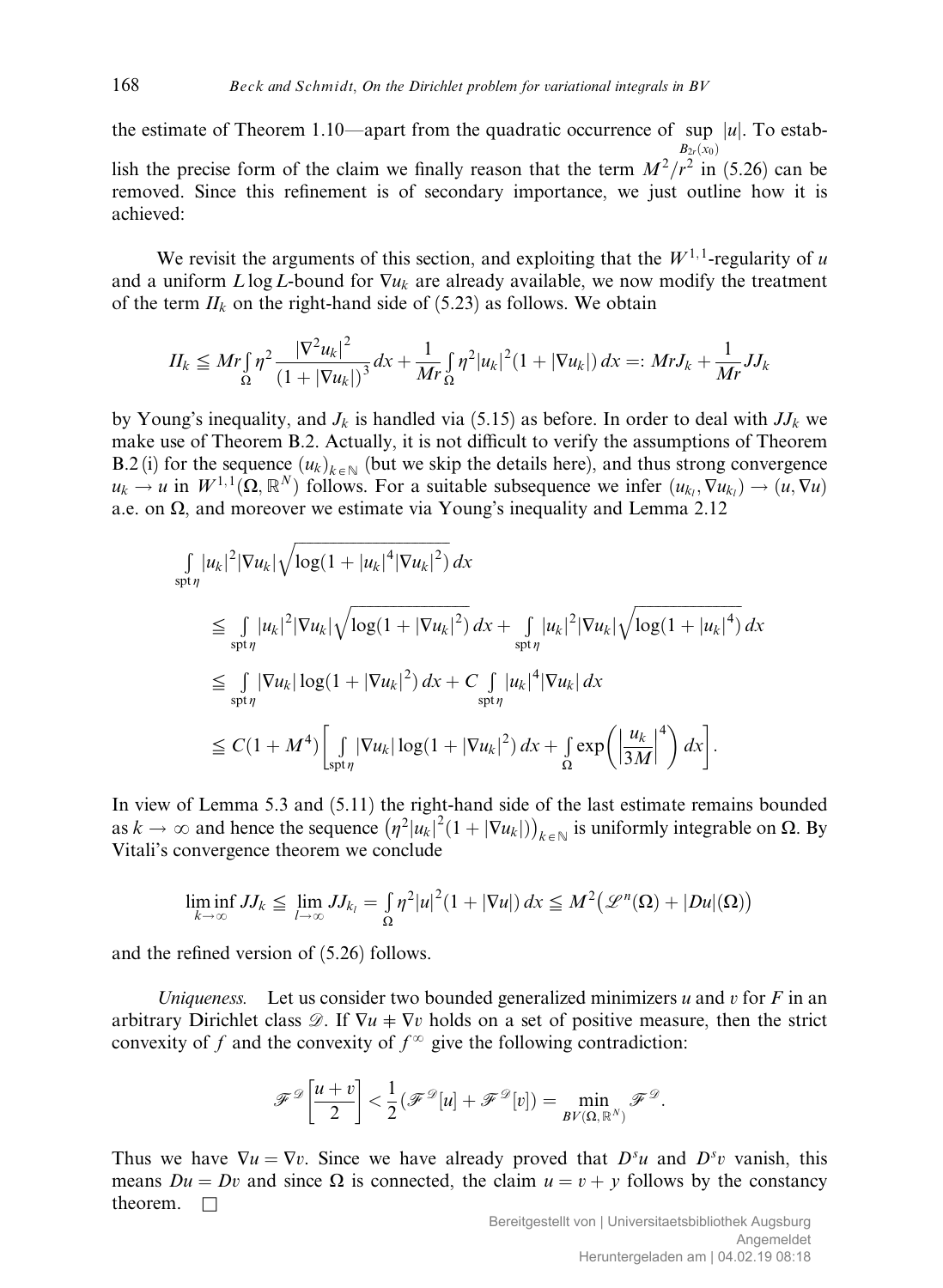*Proof of Corollary* 1.13. The claims follow<sup>20)</sup> from Theorem 1.10 and Theorem 1.11, and in fact there are only a few points which need to be addressed:

Regularity. Concerning regularity the relevant point is that Theorem 1.11 just provides interior  $L^{\infty}_{loc}$ -regularity while Theorem 1.10 assumes global boundedness. However, by the same simple reasoning as for the  $L \log L$ -estimate in the proof of Theorem 1.10 we know that generalized minimizers also minimize on subdomains with respect to their own boundary values. Thus we may still apply Theorem 1.10 on subdomains and this suffices to conclude  $D^s u = 0$  and  $|\nabla u| \log(1 + |\nabla u|^2) \in L^1_{loc}(\Omega)$ .

Llog L-estimate. We combine the estimates from Theorem 1.10 and Theorem 1.11 (in the latter one we replace r with  $2r$  and R with  $3r$ ) getting

$$
\int_{B_r(x_0)} |\nabla u| \log(1+ |\nabla u|^2) \, dx \leq C \bigg( 1+ \frac{1}{r^{n+1}} \int_{B_{3r}(x_0)} |u| \, dx \bigg) \int_{B_{2r}(x_0)} (1+ |\nabla u|) \, dx.
$$

Now we would like to apply Poincaré's inequality but this is not immediately possible since the mean value  $u_{x_0, 3r}$  of u on  $B_{3r}(x_0)$  need not vanish. However, the function  $u - u_{x_0, 3r}$  is still a generalized minimizer with respect to its own boundary values on  $B_{3r}(x_0)$  and thus the last estimate still holds if we replace u by  $u - u_{x_0, 3r}$ . Now we are in the position to apply Poincaré's inequality, and we conclude the claimed estimate.

Uniqueness. Once the regularity part of the corollary is proved, uniqueness follows. Actually, we may repeat the simple argument from the end of the proof of Theorem 1.10.  $\Box$ 

5.4. The set of generalized minimizers. In this subsection we will work explicitly with the definition of  $\bar{\mathcal{F}}^{\mathcal{D}}$  in order to prove Theorem 1.16. Moreover, we will finally establish Theorem 1.3.

For the moment we just suppose that  $f : \mathbb{R}^{N_n} \to [0, \infty)$  is convex with (H1) and for  $u_0 \in W^{1,1}(\Omega,\mathbb{R}^N)$  we write as usual

$$
\mathscr{D}=u_0+W^{1,1}_0(\Omega,\mathbb{R}^N)
$$

for the corresponding Dirichlet class.

Let us start with simple observations about the set of generalized minimizers.

**Lemma 5.4.** For any  $u \in BV(\Omega, \mathbb{R}^N)$  the set of possible additive constants

$$
Y := \{ y \in \mathbb{R}^N : u + y \text{ is a generalized minimizer of } F \text{ in } \mathcal{D} \}
$$

is convex, closed, and bounded in  $\mathbb{R}^N$ .

<sup>&</sup>lt;sup>20)</sup> Assuming  $\lambda \ge \Gamma$  (which is not restrictive) the assumption  $f(0) \le \lambda$  in Theorem 1.10 and Theorem 1.11 is valid.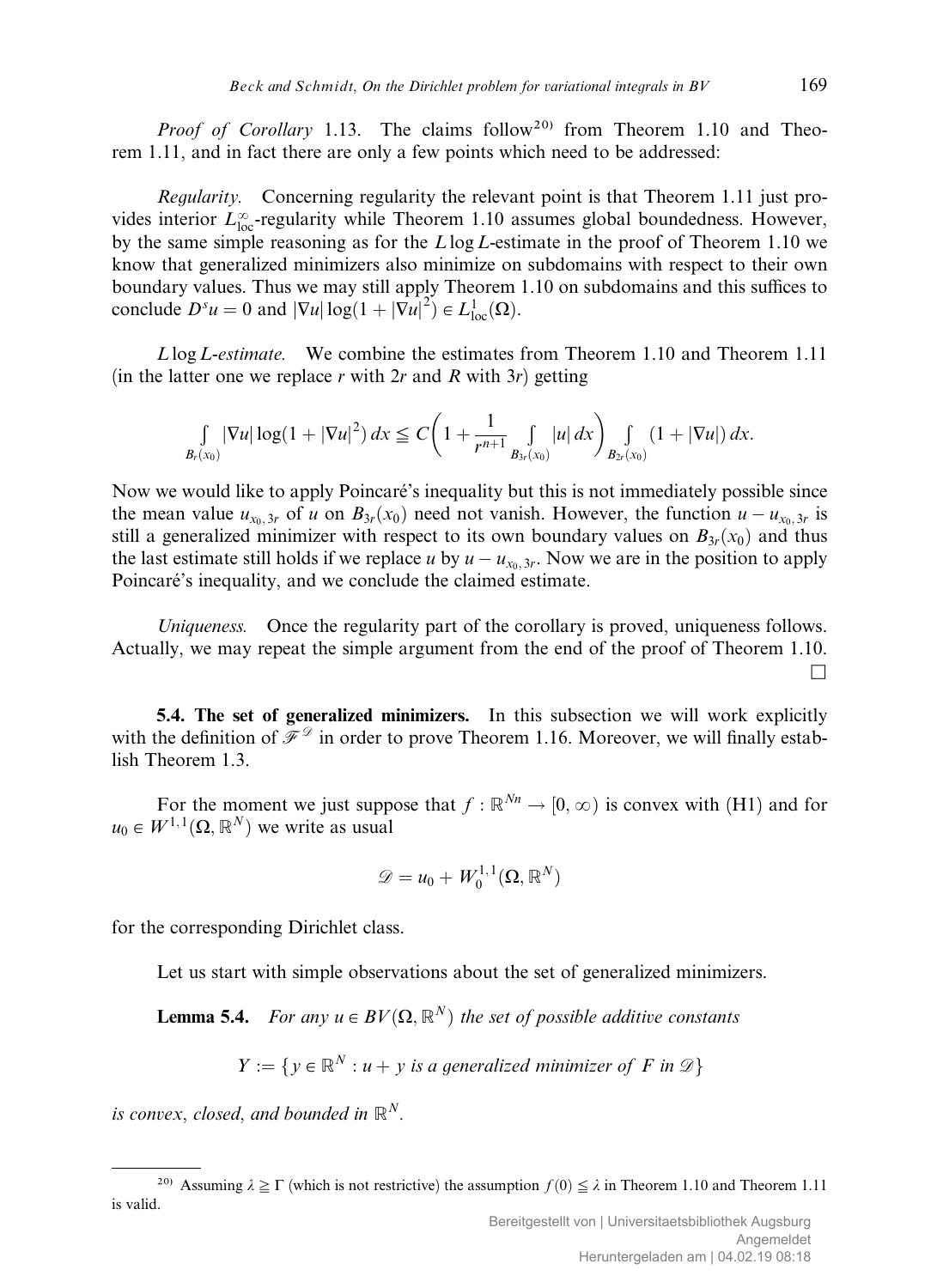*Proof.* All properties will be derived from the definition of  $\mathcal{F}^{\mathcal{D}}$  in (1.8). First, since f and  $f^{\infty}$  are convex, also the functional  $\mathcal{F}^{\mathcal{D}}$  is convex and the convexity of Y follows. Now let us consider a sequence  $y_k \to y$  in  $\mathbb{R}^N$ . Then lower semicontinuity of  $f^{\infty}$  and Fatou's lemma give

$$
\mathscr{F}^{\mathscr{D}}[u+y] \leq \liminf_{k \to \infty} \mathscr{F}^{\mathscr{D}}[u+y_k],
$$

where  $y_k$  and y occur only in the third term in (1.8). Thus  $y_k \in Y$  implies  $y \in Y$ , and Y is closed. Finally, if  $|y_k| \to \infty$ , then Fatou's lemma gives

$$
\liminf_{k\to\infty} \mathscr{F}^{\mathscr{D}}[u+y_k] = \infty,
$$

which is impossible for  $y_k \in Y$ . Consequently, Y is bounded.  $\square$ 

**Lemma 5.5.** Suppose that generalized minimizers of F in  $\mathcal{D}$  are unique up to additive constants. If one minimizer u attains the boundary values, i.e.,  $u = u_0$  on  $\partial\Omega$ , then minimizers are fully unique.

*Proof.* For  $0 \neq y \in \mathbb{R}^N$  there holds

$$
\mathscr{F}^{\mathscr{D}}[u+y] = \mathscr{F}^{\mathscr{D}}[u] + \int_{\partial\Omega} f^{\infty}(-y \otimes v_{\Omega}) d\mathscr{H}^{n-1}.
$$

The last integral is positive and thus  $u + v$  is not minimizing.  $\Box$ 

Now we provide a proof of Theorem 1.16 which makes substantial use of (a particular case of ) Lemma 6.2 below. We remark that  $(H4)$  is involved only implicitly through this lemma.

*Proof of Theorem* 1.16. We recall that by assumption generalized minimizers of  $F$  in  $\mathscr{D}$  are unique up to additive constants. Now we fix some generalized minimizer u and consider the set Y defined in Lemma 5.4. We will show that Y is contained in a 1-dimensional subspace of  $\mathbb{R}^N$ .

Indeed, let us assume that  $Y$  is not contained in a 1-dimensional subspace. Then we can find linearly independent elements  $y_1, y_2 \in Y$ . Since  $u + y_1$  and  $u + y_2$  are both generalized minimizers, by Lemma 6.2 we can write  $u + J_1 y_1 = u_0$  and  $u + J_2 y_2 = u_0$  on  $\partial\Omega$  with some functions  $J_1, J_2 : \partial \Omega \to \mathbb{R}$ . However, this may only happen if  $J_1$  and  $J_2$  vanish and thus  $u = u_0$  holds  $\mathcal{H}^{n-1}$ -a.e. on  $\partial\Omega$ . In this situation Lemma 5.5 gives  $Y = \{0\}$  and thus Y is always contained in a 1-dimensional subspace.

Now, taking into account the properties of Y from Lemma 5.4, it follows that Y is a compact interval in  $\mathbb{R}^N$ . We define  $y_0$  as the center point of Y and may then write Y as  $\{y_0 + t\overline{y} : t \in [-1, 1]\}$  for some  $\overline{y} \in \mathbb{R}^N$ . Setting  $\overline{u} := u + y_0$  we arrive at the claim.  $\square$ 

*Proof of Theorem* 1.3. In view of Corollary 1.13 and Theorem 1.16 it only remains to verify the hypotheses (H1), (H2), (H3), and (H4) for the density  $e_{\lambda}(z) =$  $\frac{6 \text{ m}}{2}$  $\sqrt{\lambda^2 + |z|^2}$ with  $\lambda > 0$ . However, (H1) is obvious, (H2) can be verified by an explicit computation of  $\nabla^2 e_{\lambda}$ , Bereitgestellt von | Universitaetsbibliothek Augsburg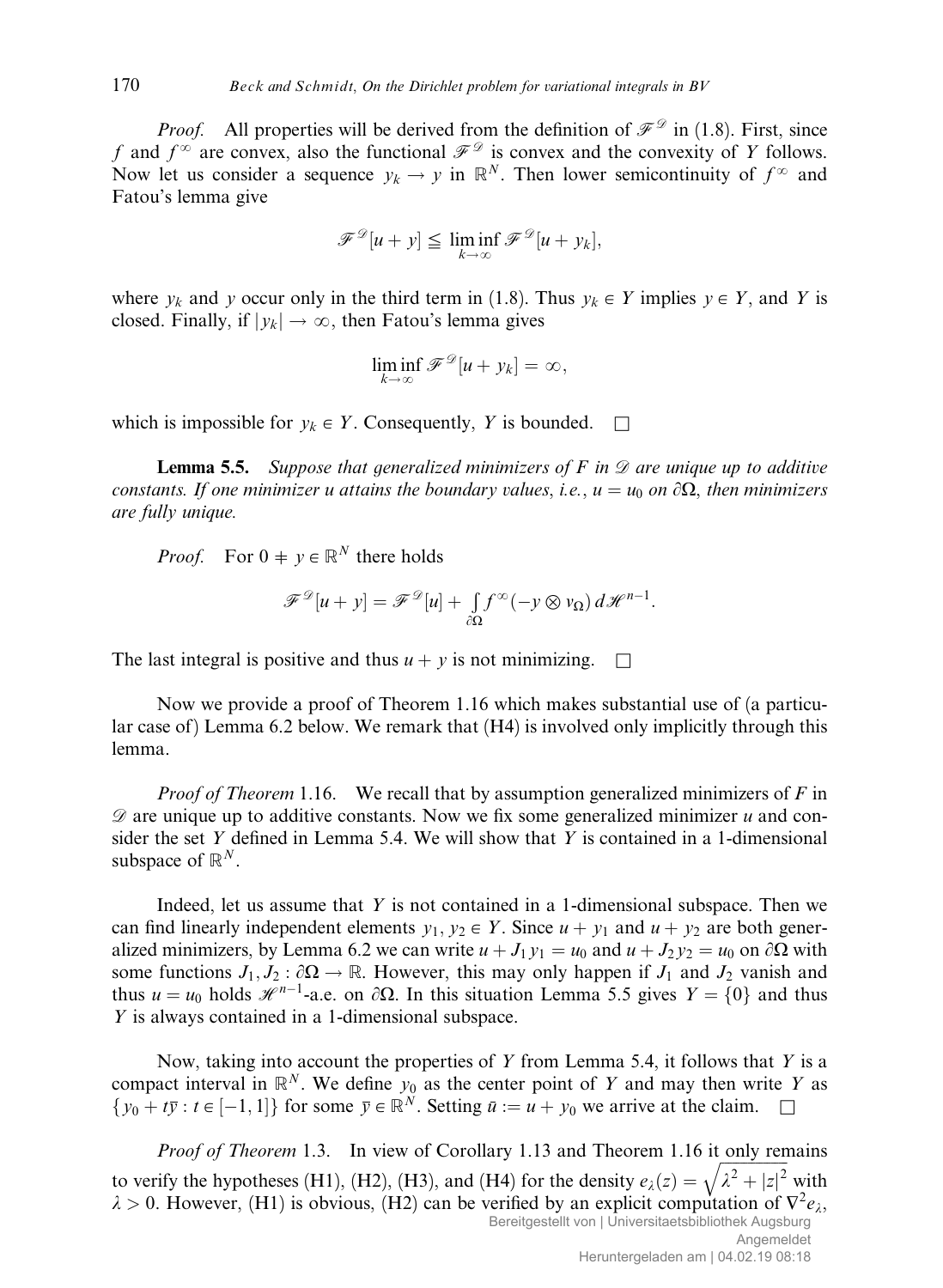(H3) (with  $\lambda = 0$ ) follows from the discussion of (1.10) in the introduction, and (H4) is valid by Remark 1.15.  $\Box$ 

## 6. Non-uniqueness and boundary behavior

In this section we derive Theorem 1.17 and Theorem 1.4, and we discuss additional aspects of the boundary behavior of generalized minimizers.

We start again with a simple lemma.

**Lemma 6.1.** Suppose that g is a strictly convex norm on  $\mathbb{R}^m$  in the sense of Definition 1.14. If for  $y_1, y_2 \in \mathbb{R}^m$  with  $y_1 \neq 0$  there occurs equality

$$
g(y_1 + y_2) = g(y_1) + g(y_2)
$$

in the triangle (or convexity) inequality of g, then there holds

$$
y_2 = ry_1
$$
 for some  $r \ge 0$ .

*Proof.* For  $y_2 = 0$  there is nothing to prove. In the case  $y_2 \neq 0$  we assume by homogeneity  $g(y_2) = 1$ . With the abbreviations

$$
\lambda := \frac{g(y_1)}{1 + g(y_1)}
$$
 and  $\tilde{y}_1 := \frac{y_1}{g(y_1)}$ 

we have

$$
g(\tilde{y}_1) = 1
$$
 and  $g(\lambda \tilde{y}_1 + (1 - \lambda)y_2) = g\left(\frac{y_1 + y_2}{1 + g(y_1)}\right) = 1.$ 

Now Definition 1.14 gives  $y_2 = \tilde{y}_1$  and the claim follows.  $\square$ 

As usual we work in the remainder of this section with a Dirichlet class

$$
\mathscr{D}=u_0+W^{1,1}_0(\Omega,\mathbb{R}^N),
$$

where  $u_0 \in W^{1,1}(\Omega, \mathbb{R}^N)$  is fixed. Moreover, we suppose from now on that  $f : \mathbb{R}^{N_n} \to [0, \infty)$ is convex with (H1) and (H4). The next lemma makes substantial use of (H4) and is the core of the proof of both Theorem 1.16 and Theorem 1.17.

**Lemma 6.2.** Consider a generalized minimizer u of  $F$  in  $\mathscr D$  and a constant  $0 \neq y \in \mathbb{R}^N$ . Then  $u + y$  is another generalized minimizer of F in  $\mathcal D$  if and only if there exists some function  $\tilde{J} : \partial \Omega \to \mathbb{R} \setminus (0, 1)$  with the following two properties:

(6.1) 
$$
\int_{\{\tilde{J}\leq 0\}} f^{\infty}(-y\otimes v_{\Omega}) d\mathscr{H}^{n-1} = \int_{\{\tilde{J}\geq 1\}} f^{\infty}(y\otimes v_{\Omega}) d\mathscr{H}^{n-1},
$$

(6.2) 
$$
u + \tilde{J}y = u_0 \quad \mathcal{H}^{n-1} - a.e. \text{ on } \partial\Omega.
$$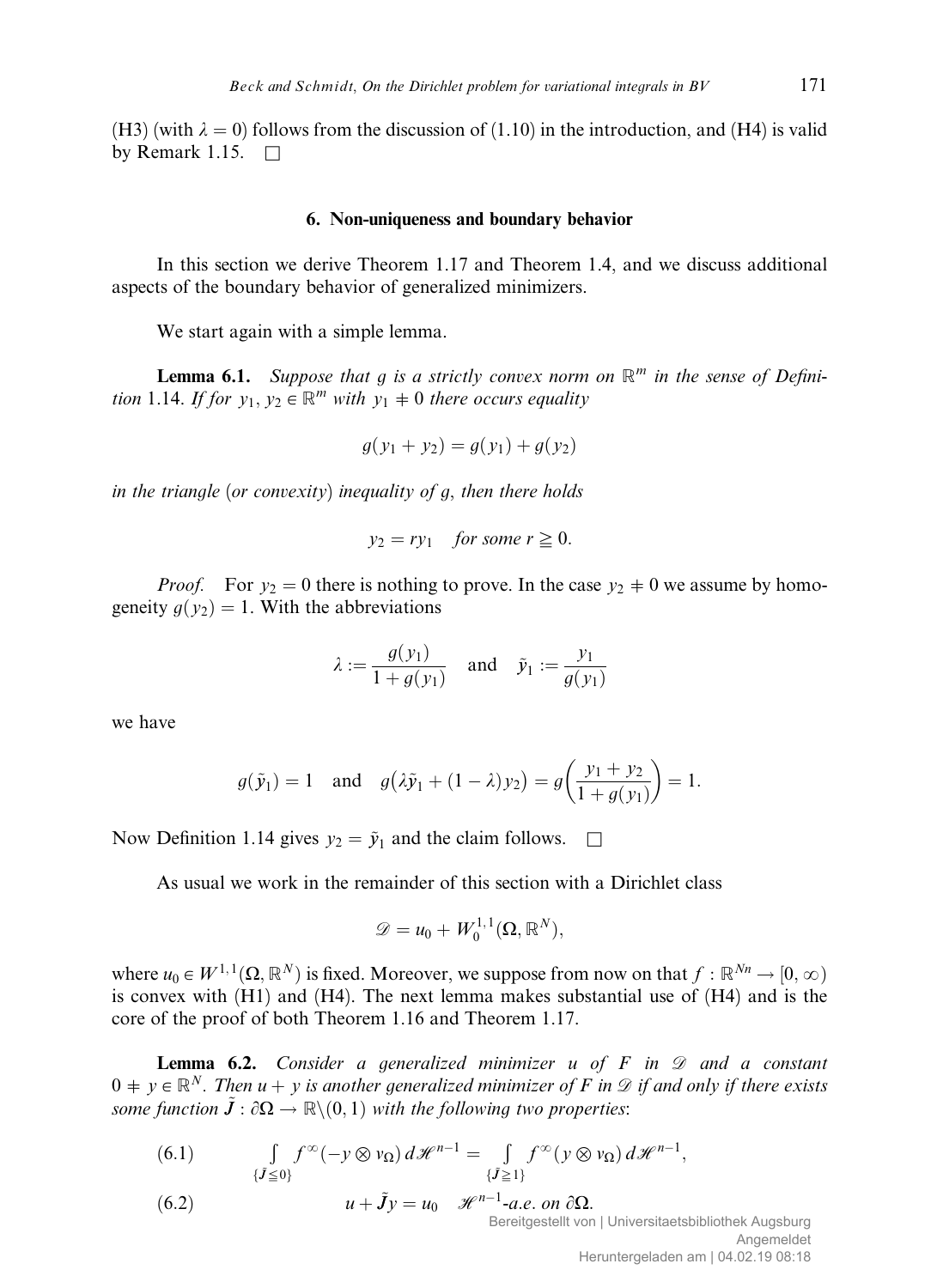Proof. We introduce the abbreviation

(6.3) 
$$
g_x(y) := f^{\infty}(y \otimes v_{\Omega}(x)) \text{ for } y \in \mathbb{R}^N,
$$

and note that by (H4),  $g_x$  is a strictly convex norm on  $\mathbb{R}^N$  for  $\mathcal{H}^{n-1}$ -a.e.  $x \in \partial\Omega$ . Now we go back to the definition of  $\mathcal{F}^{\mathcal{D}}$  in (1.8) and observe that the terms in  $\mathcal{F}^{\mathcal{D}}[u]$  and  $\mathcal{F}^{\mathcal{D}}[u+y]$ which involve only the derivatives coincide. Therefore, a necessary and sufficient condition for  $u + y$  to be a minimizer is that the remaining boundary integrals are also equal; in the terminology of (6.3) this means

(6.4) 
$$
\int_{\partial\Omega} g_{\bullet}(u_0-u-y) d\mathscr{H}^{n-1} = \int_{\partial\Omega} g_{\bullet}(u_0-u) d\mathscr{H}^{n-1}.
$$

Now let us prove the backwards implication of the lemma by checking that (6.4) holds if a function  $\vec{J}$  with the above properties exists. Indeed, using (6.2), homogeneity, and (6.1) we find

$$
\int_{\partial\Omega} g_{\bullet}(u_0 - u - y) d\mathscr{H}^{n-1} = \int_{\{\tilde{J} \le 0\}} (1 - \tilde{J}) g_{\bullet}(-y) d\mathscr{H}^{n-1} + \int_{\{\tilde{J} \ge 1\}} (\tilde{J} - 1) g_{\bullet}(y) d\mathscr{H}^{n-1}
$$

$$
= \int_{\{\tilde{J} \le 0\}} (-\tilde{J}) g_{\bullet}(-y) d\mathscr{H}^{n-1} + \int_{\{\tilde{J} \ge 1\}} \tilde{J} g_{\bullet}(y) d\mathscr{H}^{n-1}
$$

$$
= \int_{\partial\Omega} g_{\bullet}(u_0 - u) d\mathscr{H}^{n-1}.
$$

To establish the forwards implication we assume that  $u + y$  is a minimizer and we thus have (6.4). By Lemma 5.4 also  $u + y/2$  is a minimizer and therefore

$$
\int_{\partial\Omega} g_{\bullet}(u_0 - u - y/2) \, d\mathcal{H}^{n-1}
$$

must also coincide with the two integrals in (6.4). Now we notice on the one hand that by the triangle inequality for  $g_{\bullet}$  there holds

$$
(6.5) \t2g_{\bullet}(u_0-u-y/2)=g_{\bullet}(2u_0-2u-y)\leq g_{\bullet}(u_0-u)+g_{\bullet}(u_0-u-y).
$$

On the other hand by the preceding considerations integrating both sides of (6.5) gives the same value. Thus,  $\mathcal{H}^{n-1}$ -a.e. we must have equality in (6.5). At points of  $\partial\Omega$  where  $u_0 = u$ holds we obviously have (6.2) with  $\tilde{J}=0$ . Therefore, we now restrict our considerations to points with  $u_0 - u + 0$ . At those points we infer via Lemma 6.1 that  $u_0 - u - y = R(u_0 - u)$ holds, where R is a nonnegative function (notice  $R \neq 1$ ). Solving the last equation for  $u_0 - u$  we have  $u_0 - u = y/(1 - R)$ , and thus (6.2) holds with  $\tilde{J} = 1/(1 - R)$  (taking values in  $\mathbb{R}\setminus[0,1)$ . Hence, we have constructed a function  $\tilde{J}$  with (6.2). Now (6.1) follows essentially by the same computation which we made for the backwards direction.  $\square$ 

*Proof of Theorem* 1.17. By Theorem 1.16 the set of all generalized minimizers of  $F$ in  $\mathscr{D}$  may be written as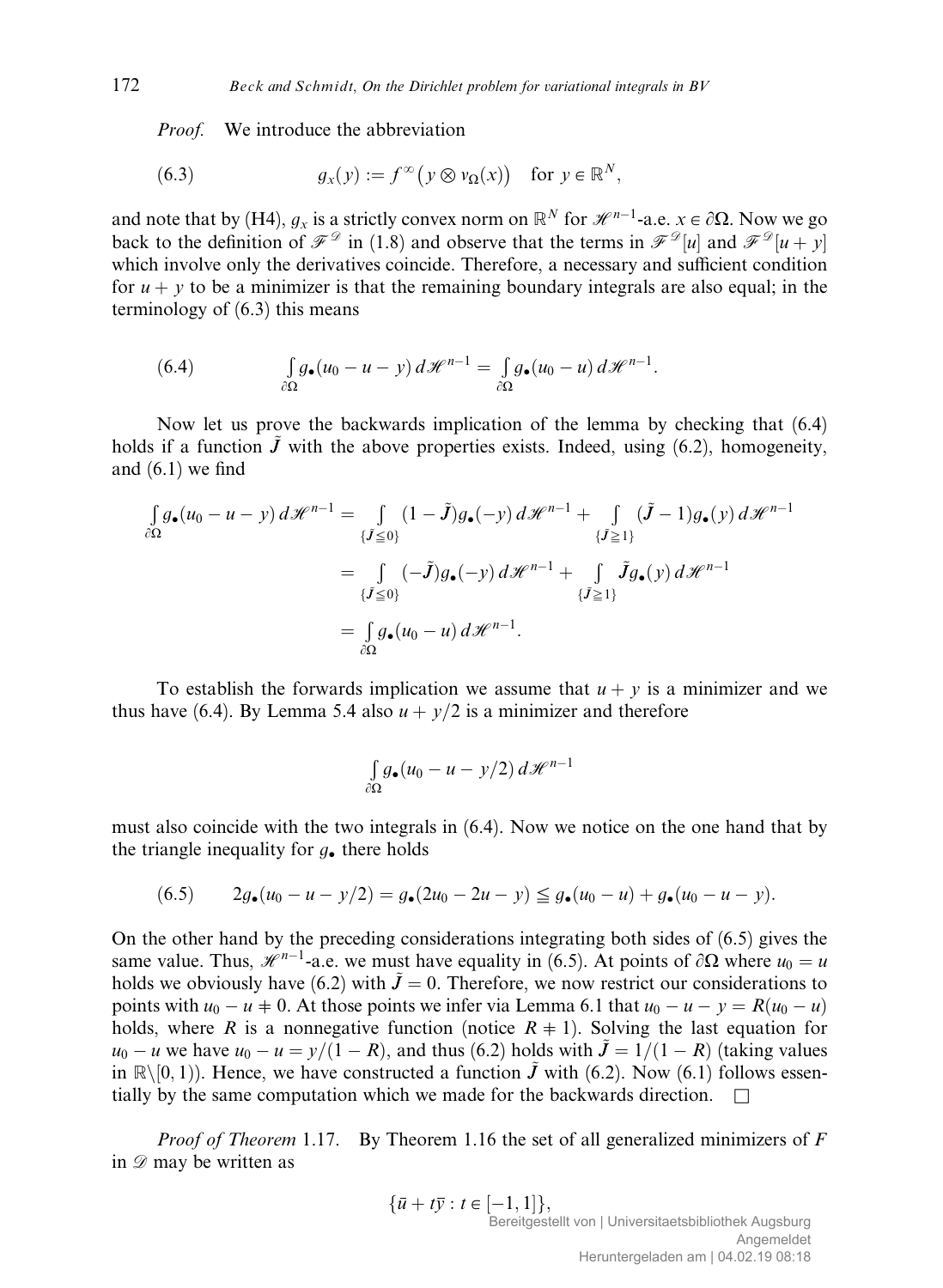where  $\bar{v} \neq 0$  by the non-uniqueness assumption. In particular,  $\bar{u} - \bar{v}$  and  $\bar{u} + \bar{v}$  are minimizers. Applying Lemma 6.2 to these two minimizers (with  $2\bar{v}$  in place of v) we come up with a function  $\tilde{J}$  :  $\partial\Omega \rightarrow \mathbb{R}\backslash(0,1)$  such that (6.1) and

$$
\bar{u}-\bar{y}+2\tilde{J}\bar{y}=u_0
$$

hold. If we now define  $(\partial \Omega)_+ := {\{\tilde{J} \geq 1\}}$ ,  $(\partial \Omega)_- := {\{\tilde{J} \leq 0\}}$ , and

$$
J := \begin{cases} 2\tilde{J} - 1 & \text{if } \tilde{J} \ge 1, \\ 1 - 2\tilde{J} & \text{if } \tilde{J} \le 0, \end{cases}
$$

then most of the claims of Theorem 1.17 are visible. In particular,  $(6.1)$  gives  $(1.11)$ .

However, even though we have by now established the inequalities  $\inf_{(\partial\Omega)_-} J \geq 1$  and inf  $J \geq 1$ , obtaining equality requires the following additional reasoning. In fact, if we  $\left(\partial\Omega\right)$ had inf  $J > 1$ , then we would also have  $s := \inf \tilde{J} > 1$ . Consequently, we could apply  $\left(\partial\Omega\right)$ .  $\{\tilde{J}\geq 1\}$ (the reverse direction of) Lemma 6.2 (with the minimizer  $\bar{u} - \bar{v}$ , the constant  $2s\bar{v}$ , and the function  $\tilde{J}/s$  to conclude that  $\bar{u} - \bar{v} + 2s\bar{v}$  is a minimizer. However, by the characterization of the set of all minimizers from the beginning of the proof,  $\bar{u} - \bar{y} + 2s\bar{y}$  is not a minimizer and thus we must have  $\inf_{(\partial\Omega)_+} J = 1$ . A similar argument gives  $\inf_{(\partial\Omega)_-} J = 1$ .  $\square$  $(\partial\Omega)_+$ 

*Proof of Theorem* 1.4. As it was already mentioned in the proof of Theorem 1.3 at the end of Section 5 the integrands  $e_{\lambda}$  satisfy all the relevant hypotheses (H1), (H2), (H3), (H4). Moreover, (1.12) is obviously satisfied by  $e_{\lambda}$  and uniqueness up to constants (which was implicitly assumed) holds by Theorem 1.3. Thus, all the hypotheses of Theorem 1.17 and Remark 1.18 are available and Theorem 1.4 follows as a particular case of these statements.  $\Box$ 

In the remainder of this section we deal with the size of the sets where the boundary data are attained. We first record the following simple consequence of Theorem 1.17:

**Corollary 6.3.** Assume that we are in the situation of Theorem 1.16 with  $\bar{y} \neq 0$ . Then all generalized minimizers, apart from the extremal ones  $\bar{u}\pm\bar{y}$ , nowhere attain the boundary data, that is,

$$
\bar{u} + t\bar{y} + u_0
$$
  $\mathcal{H}^{n-1}$ -a.e. on  $\partial\Omega$  for all  $t \in (-1, 1)$ .

In view of Corollary 6.3 it only remains to study the boundary behavior of the extremal minimizers  $\bar{u} \pm \bar{v}$ . To fix notation let us write down the two alternative situations,

(6.6)

\n
$$
\text{either } \bar{y} = 0 \quad \text{and} \quad \mathcal{H}^{n-1}(\partial \Omega \cap \{\bar{u} = u_0\}) = \lambda \mathcal{H}^{n-1}(\partial \Omega)
$$
\n
$$
\text{or } \bar{y} \neq 0 \quad \text{and} \quad \mathcal{H}^{n-1}(\partial \Omega \cap \{\bar{u} \pm \bar{y} = u_0\}) = \lambda_{\pm} \mathcal{H}^{n-1}(\partial \Omega),
$$

where  $\lambda \in [0, 1]$  is arbitrary, and  $\lambda_+, \lambda_- \in [0, 1)$  are such that  $\lambda_+ + \lambda_- \leq 1$  holds (note that the cases  $\lambda_{+} = 1$  and  $\lambda_{-} = 1$  are ruled out by Lemma 5.5). We now show by a modification Bereitgestellt von | Universitaetsbibliothek Augsburg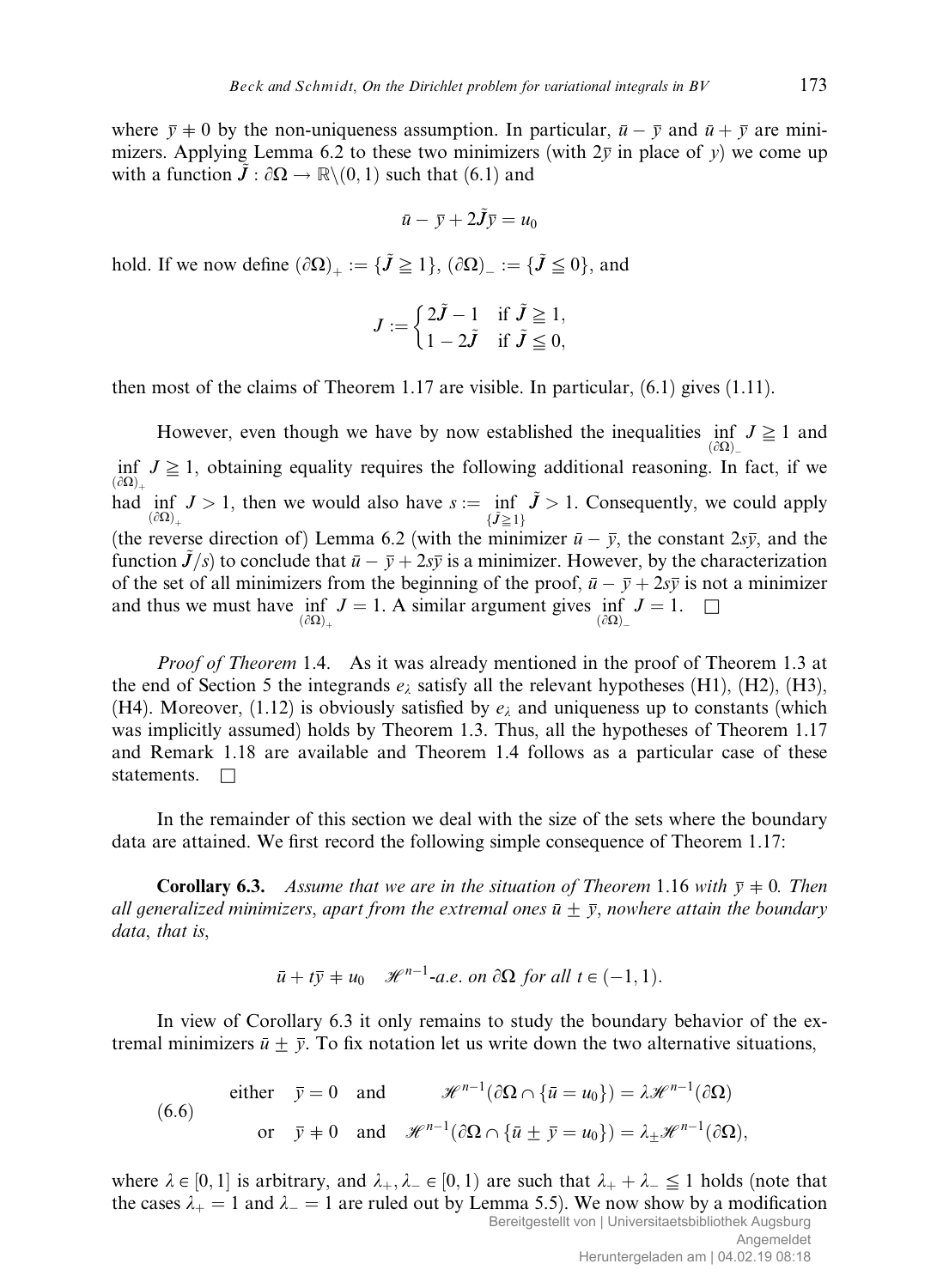of Santi's counterexample (see [74] and Section 3.3) that indeed all the situations in (6.6) may occur.

**Proposition 6.4.** Let  $n = 2$ ,  $N = 1$  and let us continue using the terminology of Theorem 1.16. Given arbitrary numbers  $\lambda \in [0,1]$  and  $\lambda_+$ ,  $\lambda_- \in [0,1)$  with  $\lambda_+ + \lambda_- \leq 1$  each of the two situations in (6.6) occurs with these given parameters for some bounded Lipschitz domain  $\Omega$ , some smooth integrand  $f : \mathbb{R}^2 \to [0,\infty)$  satisfying (H1), (H2), (H3), and (H4), and some Dirichlet class  $\mathscr{D} = u_0 + W_0^{1,1}(\Omega)$ .

**Remark 6.5.** The following proof shows that the examples for  $\bar{y} = 0$  already work for the model integral  $E_1$ , while for  $\bar{y} \neq 0$  examples for  $E_1$  can only be constructed if  $\max\{\lambda_+, \lambda_-\}\leq 1/2$  holds. In view of Theorem 1.4 the latter restriction in the case  $\bar{y}\neq0$ is necessary since each of the sets  $(\partial\Omega)_+$  and  $(\partial\Omega)_-$  is half of  $\partial\Omega$  and moreover we have

$$
\partial\Omega \cap {\bar{u} \pm \bar{y} = u_0} \subset (\partial\Omega)_+.
$$

*Proof of Proposition* 6.4. The proof is divided into two parts, which correspond to the two alternative situations in (6.6). Both parts are based on the following basic strategy. We begin with Santi's example of non-uniqueness. More specifically, we consider the generalized minimizers  $\hat{u} + y$  from Proposition 3.11 (or some variant). Then we modify—a posteriori—the boundary values, and we infer from Lemma 2.9 that  $\hat{u} + v$  is still minimizing, for suitable  $\nu$ , with respect to the new boundary values. We will see below that the construction can be adjusted in such a way that for the modified problem each of the situations in (6.6) occurs.

Part 1 is concerned with the first of the two situations in (6.6). Given an arbitrary  $\lambda \in [0, 1]$  we work with Santi's two-dimensional domain  $\Omega_S$  from Section 3.3 and we decompose the boundary  $\partial \Omega_S$  into

$$
\partial_+\Omega_S:=\{x\in\partial\Omega_S:x_1x_2>0\}\quad\text{and}\quad\partial_-\Omega_S:=\{x\in\partial\Omega_S:x_1x_2<0\}.
$$

Moreover, we choose  $\tilde{u}_0 \in W^{1,1}(\Omega_S)$  with  $\tilde{u}_0 = \pm M$  on  $\partial_{\pm} \Omega_S$  for some constant  $M > 2$ which is fixed in the following. By Proposition 3.11 (applied to the model integral  $E_1$ ) there exists a generalized minimizer  $\hat{u}$  of  $E_1$  in  $\tilde{\mathcal{D}} := \tilde{u}_0 + W_0^{1,1}(\Omega_S)$  with sup  $|\hat{u}| \leq 2$ . Now we choose an  $\mathcal{H}^1$ -measurable function  $\hat{J}$  :  $\partial \Omega_S \to [0, M - 2]$  such that we have

$$
\mathscr{H}^1(\partial\Omega_S\cap\{\hat{J}=0\})=\lambda\mathscr{H}^1(\partial\Omega_S),
$$

and additionally we require that the essential infimum of  $\hat{J}$  is 0 on both  $\partial_{+}\Omega_{S}$  and  $\partial_{-}\Omega_{S}$ . Then we take some  $u_0 \in W^{1,1}(\Omega_S)$  with

$$
u_0(x) = \hat{u}(x) \pm \hat{J}(x)
$$
 for  $\mathscr{H}^1$ -a.e.  $x \in \partial_{\pm}\Omega_S$ .

By construction  $u_0$  is a convex combination of  $\hat{u}$  and  $\tilde{u}_0$  on  $\partial\Omega_s$ , and Lemma 2.9 implies that  $\hat{u}$  is a generalized minimizer of  $E_1$  in  $\mathscr{D} := u_0 + W_0^{1,1}(\Omega_S)$ . Moreover, from the definition of  $u_0$  and the choice of  $\hat{J}$  we have

$$
\mathcal{H}^{1}(\partial\Omega_{S}\cap\{\hat{u}=u_{0}\})=\lambda\mathcal{H}^{1}(\partial\Omega_{S}).
$$
  
Bereitgestellt von | Universitaetsbibliothek Augsburg  
Angemeldet  
Heruntergeladen am | 04.02.19 08:18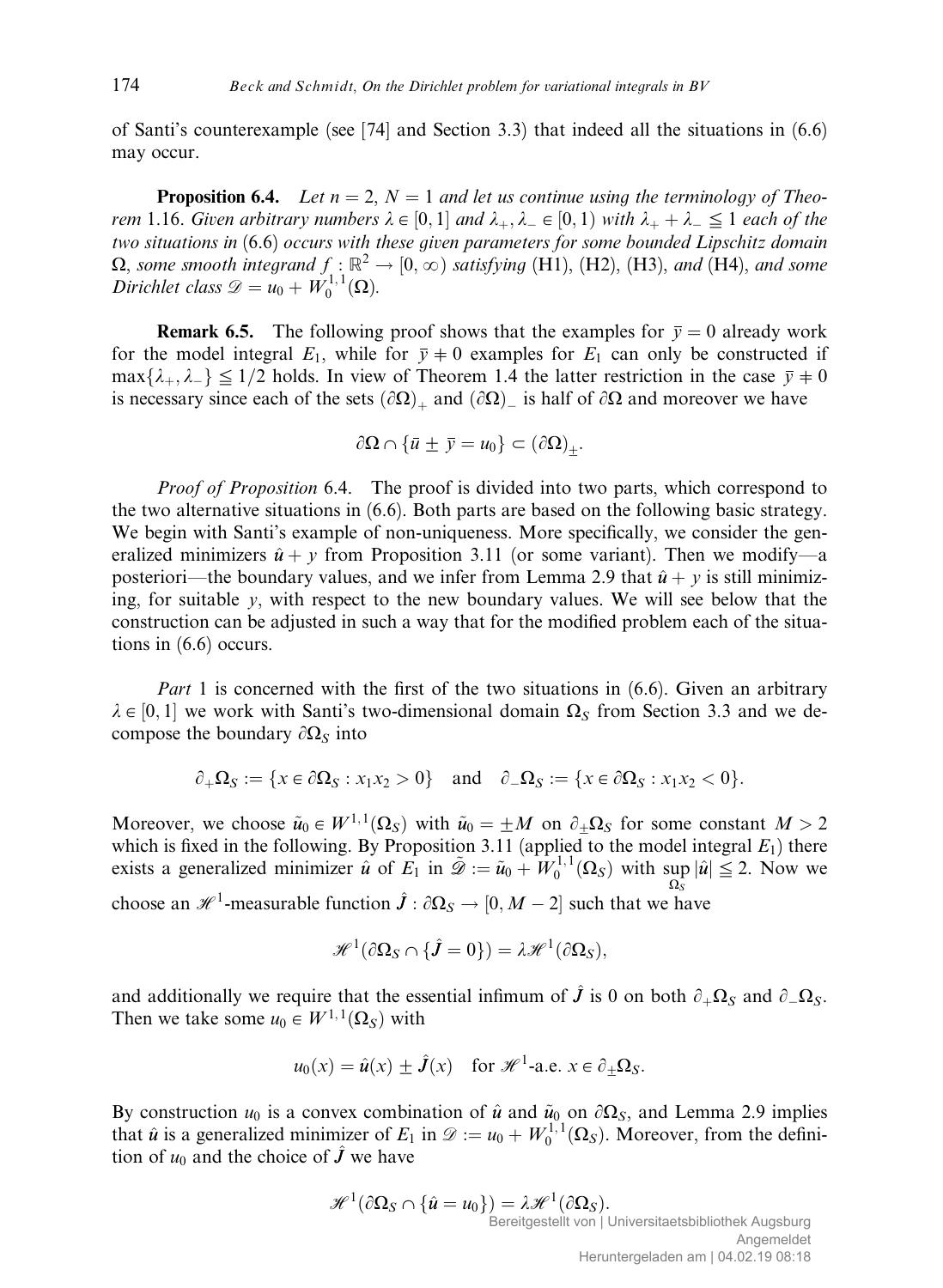It remains to reason that  $\hat{u}$  is the unique generalized minimizer in  $\mathscr{D}$ . Let us assume that this were not the case. Then, taking without loss of generality  $\bar{y} > 0$  we decompose  $\partial\Omega_s$  into the disjoint sets  $(\partial\Omega_s)_+$  from Theorem 1.4, and we infer from that theorem that the generalized minimizer  $\hat{u}$  is bounded away from  $u_0$  on at least one of the sets  $(\partial\Omega_s)_+$ . In particular,  $\hat{u}$  satisfies  $\hat{u} < u_0$  on  $(\partial \Omega_S)_+$  or  $\hat{u} > u_0$  on  $(\partial \Omega_S)_-$ . In view of  $\hat{u} \leq u_0$  on  $\partial_+ \Omega_S$ and  $\hat{u} \ge u_0$  on  $\partial_\mu\Omega_S$  this implies that one of the inclusions  $(\partial \Omega_S)_+ \subset \partial_\pm \Omega_S$  holds. Since the sets  $(\partial\Omega_S)_+$  and  $\partial_{\pm}\Omega_S$  have the same measure, we in fact have equality  $(\partial\Omega_S)_+ = \partial_{\pm}\Omega_S$ up to a set of  $\mathcal{H}^1$ -measure zero. Consequently,  $\hat{u}$  is bounded away from  $u_0$  on one of the sets  $\partial_{\pm}\Omega_{S}$  which contradicts the above choice of  $\tilde{J}$ . In conclusion, we must have uniqueness, in other words  $\bar{y} = 0$ .

*Part* 2 deals with the second situation in (6.6). Before proving the general claim we briefly mention that in the case  $\max\{\lambda_+, \lambda_-\} \leq 1/2$  one may work with a slight modification of the arguments from Part 1. Actually, this reasoning leads—in accordance with Remark 6.5—to an example for the model integral  $E_1$  on  $\Omega$ <sub>S</sub>.

Next we treat the general case, with arbitrary numbers  $\lambda_+ \in [0, 1)$  such that  $\lambda_+ + \lambda_- \leq 1$  holds. Reversing the sign of  $\bar{y}$  in (6.6) corresponds to interchanging the roles of  $\lambda_+$  and  $\lambda_-$ , and thus it suffices to treat the case  $\lambda_+ \leq 1/2$  in the following. We now use the 1-parameter family of domains  $\Omega_S^r$  from the beginning of Section 3.3, and we let

$$
\partial_+\Omega_S^r:=\{x\in\partial\Omega_S^r:x_1x_2>0\}\quad\text{and}\quad\partial_-\Omega_S^r:=\{x\in\partial\Omega_S^r:x_1x_2<0\}.
$$

In the following we modify the shape of  $\Omega_S^r$  by a linear transformation in order to adjust the ratio between the sizes of  $\partial_+\Omega_S^r$  and  $\partial_-\tilde{\Omega}_S^r$ . We consider the endomorphism

$$
L_r := \frac{1}{2} \begin{pmatrix} r + \frac{1}{r} & r - \frac{1}{r} \\ r - \frac{1}{r} & r + \frac{1}{r} \end{pmatrix}
$$

of  $\mathbb{R}^2$  (with eigenvalues r and  $1/r$ , corresponding eigenvectors  $(1, 1)$  and  $(1, -1)$ , and determinant 1), and we are interested in the transformed domain  $L_r\Omega_S^r$ . We claim that there exists an  $r \geq 1$  such that we have

(6.7) 
$$
\frac{\mathcal{H}^1(L_r \partial_+ \Omega_S')}{\mathcal{H}^1(L_r \partial \Omega_S')} \geq \lambda_+ \quad \text{and} \quad \frac{\mathcal{H}^1(L_r \partial_- \Omega_S')}{\mathcal{H}^1(L_r \partial \Omega_S')} \geq \lambda_-.
$$

In order to establish (6.7) we record that the four points  $(\pm 1/4, \pm 1/4)$  are contained in  $\partial \Omega_S^r$  for all values of r. Moreover, the intersections of  $\partial \Omega_S^r$  with the coordinate axes can be written as  $(\pm \xi_r, 0)$  and  $(0, \pm \xi_r)$  with some  $\xi_r > 1/2$ , and explicit computations give  $\lim_{r \to \infty} \xi_r = 1/2$ . Hence  $\Omega_S^r$  converges to the square  $Q := \{x \in \mathbb{R}^2 : |x_1| + |x_2| < 1/2\}$ as  $r \to \infty$ .

We now compare  $L_r \Omega_S^r$  and the rectangle  $L_r Q$  with edges of length  $r/\sqrt{2}$  and We now compare  $L_r\Omega_s$  and the rectangle  $L_rQ$  with edges of length  $r/\sqrt{2}$  and  $1/(\sqrt{2}r)$ . Without going into detailed computations let us record that the length of the Bereitgestellt von | Universitaetsbibliothek Augsburg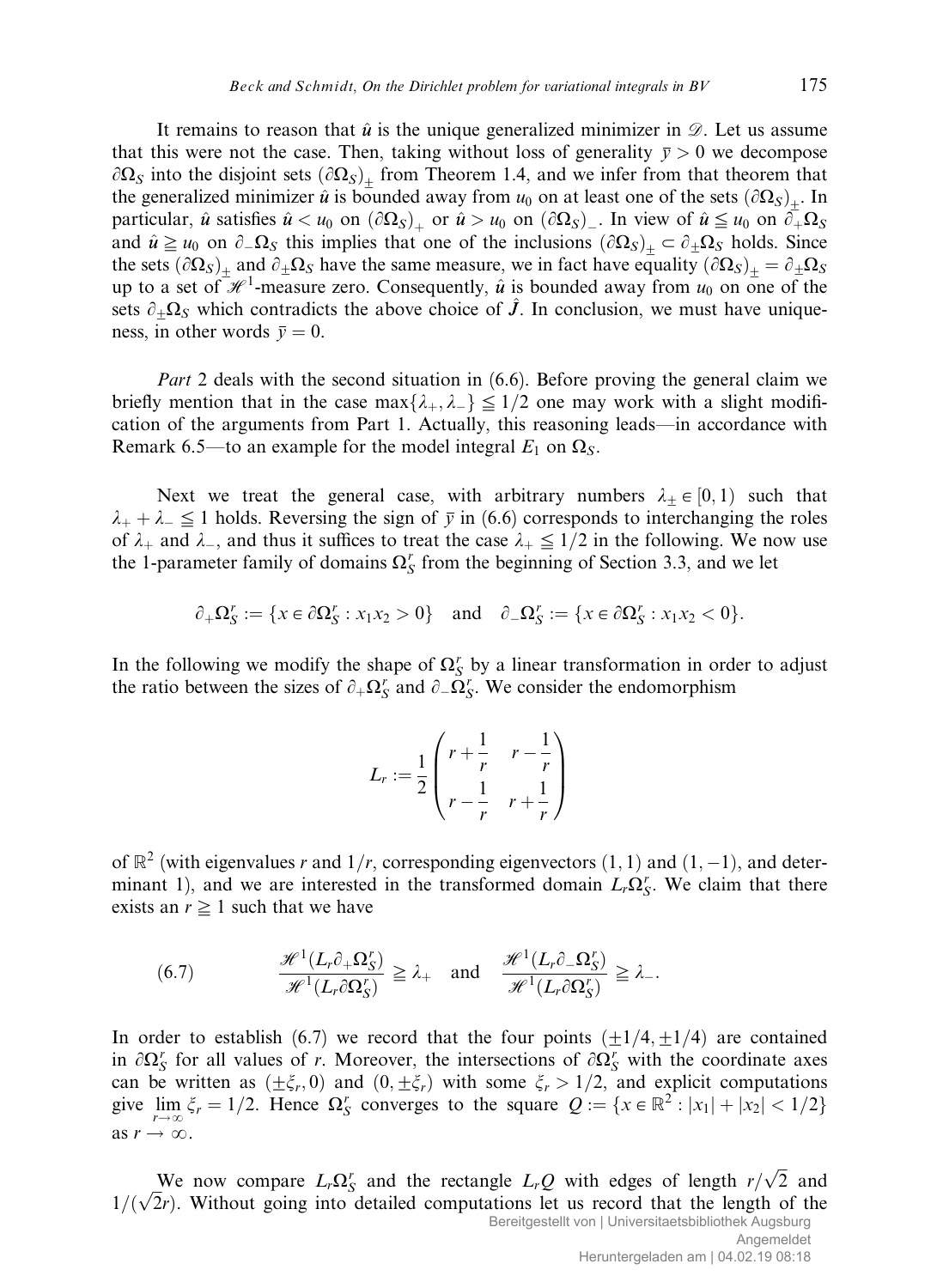arcs of  $L_r \partial \Omega_S^r$  exceeds the length of the corresponding edges of  $L_r \partial Q$  at most by  $2r(\xi_r - 1/2)$ , and we thus have

$$
\frac{\mathcal{H}^1(L_r\partial_+\Omega_S^r)}{\mathcal{H}^1(L_r\partial_+\Omega_S^r)} \leq \frac{2\frac{1}{\sqrt{2}r} + 4r\left(\xi_r - \frac{1}{2}\right)}{2\frac{r}{\sqrt{2}} + 2\frac{1}{\sqrt{2}r}} \xrightarrow[r \to \infty]{} 0.
$$

Moreover, the quantity  $\frac{\mathcal{H}^1(L_r \partial_+\Omega_S^r)}{\mathcal{H}^1(L_r \partial_+\Omega_S^r)}$  $\frac{\partial^2 \vec{F}(\Delta P^2 + 1 - S)}{\partial \vec{F}^1(L_r \partial \Omega_S^r)}$  depends continuously on r and takes the value 1/2 for  $r = 1$ . Thus, for  $\lambda_+ > 0$  (remember  $\lambda_+ \leq 1/2$ ) we always find an  $r \geq 1$  with

$$
\frac{\mathscr{H}^1(L_r\partial_+\Omega_S^r)}{\mathscr{H}^1(L_r\partial\Omega_S^r)}=\lambda_+,
$$

and because of  $\lambda_+ + \lambda_- \leq 1$  the assertions in (6.7) follow. Furthermore, for  $\lambda_+ = 0$  we choose an  $r \geq 1$  with  $\frac{\mathcal{H}^1(L_r \partial_+\Omega_S^r)}{\mathcal{H}^1(L_r \partial_+\Omega_S^r)}$  $\frac{\partial^2 U}{\partial t^2}$   $\frac{(\Delta P c^2 + 2S)}{(\Delta P c^2)} \leq 1 - \lambda$  and (6.7) follows also in this case.

From now on we may thus fix  $r \geq 1$  with (6.7). It is not difficult to check that the assertions of Proposition 3.11 still hold for the integral  $E_1$  on  $\Omega_S^r$  (instead of  $\Omega_S$ ), with some bound  $M_0$ , depending only on r, in place of  $2f(0)$ . Then composing all the functions under consideration with  $L_r^{-1}$  we transform the minimization problem to  $L_r\Omega_S^r$ , and we come out with the following statement. We introduce the integrand

$$
\tilde{e}_1(z) := \sqrt{1 + |zL_r|^2} \quad \text{for } z \in \mathbb{R}^n,
$$

which satisfies (H1), (H2), (H3), and (H4), and for  $w \in W^{1,1}(L_r\Omega_S^r)$  we consider

$$
\tilde{E}_1[w] := \int\limits_{L_r\Omega_S^r} \tilde{e}_1(\nabla w(x))\,dx = \int\limits_{\Omega_S^r} \sqrt{1+|\nabla(w\circ L_r)|^2}\,dx,
$$

where the last equality exploits det  $L_r = 1$ . Fixing  $M > M_0 + 1$  for the remainder of the proof we choose  $\tilde{u}_0 \in W^{1,1}(L_r\Omega_S^r)$  such that  $\tilde{u}_0(x) = \pm M$  holds on  $L_r \partial_{\pm} \Omega_S^r$ , and we set  $\tilde{\mathscr{D}} := \tilde{u}_0 + W_0^{1,1}(L_r\Omega_S^r)$ . Then there exists a generalized minimizer  $\hat{u}$  of  $\tilde{E_1}$  in  $\tilde{\mathscr{D}}$  such that  $\sup |\hat{u}| \leq M_0$  holds. Moreover,  $\hat{u} + y$  is minimizing in  $\mathscr{D}$  for every  $y \in \mathbb{R}$  with  $|y| \leq 1$ .  $L_r\overline{\Omega}_S^r$ 

Finally, we conclude the proof similarly to Part 1. In view of  $(6.7)$  we choose an  $\mathcal{H}^1$ -measurable function  $\hat{J} : L_r \partial \Omega_S^r \to [1, M - M_0]$  such that we have

$$
\mathscr{H}^1(L_r\partial_{\pm}\Omega_S^r \cap \{\hat{J}=1\}) = \lambda_{\pm}\mathscr{H}^1(L_r\partial\Omega_S^r),
$$

and additionally<sup>21)</sup> we require that the essential infimum of  $\hat{J}$  is 1 on both  $L_r \partial_{+} \Omega_S^r$  and  $L_r \partial_- \Omega_S^r$ . Taking some  $u_0 \in W^{1,1}(L_r \Omega_S^r)$  with

$$
u_0(x) = \hat{u}(x) \pm \hat{J}(x)
$$
 for  $\mathcal{H}^1$ -a.e.  $x \in L_r \partial_{\pm} \Omega_S^r$ 

<sup>21)</sup> The requirement for the infima is relevant only if  $\lambda_+ = 0$  or  $\lambda_- = 0$  holds.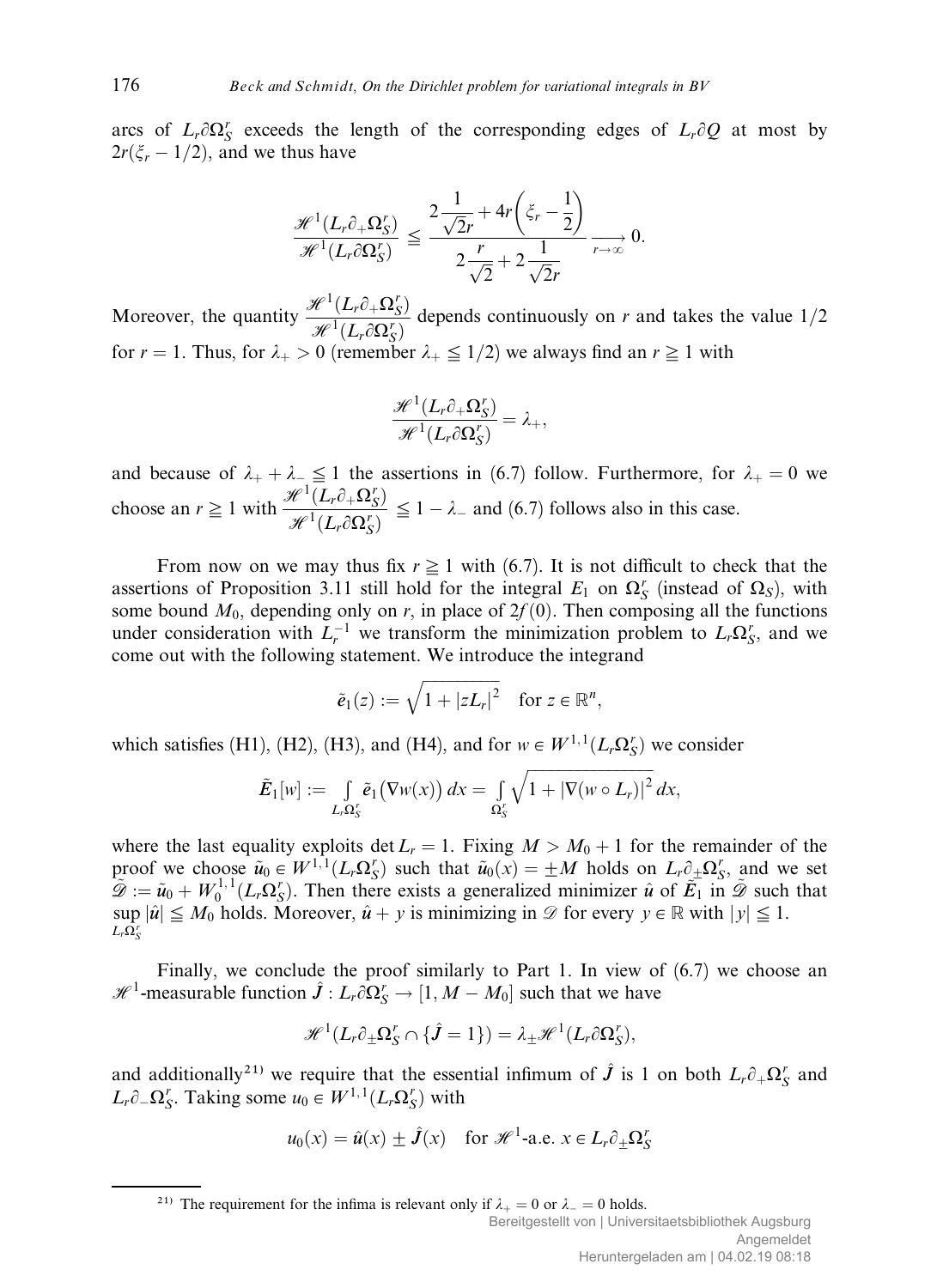we find that  $u_0$  is a convex combination of  $\hat{u} + y$  and  $\tilde{u}_0$  on  $\partial\Omega_s$ , and by Lemma 2.9,  $\hat{u} + y$ is a generalized minimizer of  $\tilde{E}_1$  in  $\mathscr{D} := u_0 + W_0^{1,1}(L_r\Omega_S^r)$ , for every  $y \in \mathbb{R}$  with  $|y| \leq 1$ . In particular, we have non-uniqueness, that is  $\overline{y}+0$ . Additionally, by the choice of  $u_0$  and  $\hat{J}$ we have

$$
\mathscr{H}^1(L_r\partial\Omega_S^r\cap\{\hat{u}\pm 1=u_0\})=\lambda_{\pm}\mathscr{H}^1(L_r\partial\Omega_S^r).
$$

Thus it just remains to argue that  $\hat{u} + 1$  and  $\hat{u} - 1$  are extremal minimizers. However, if one of them were not extremal, then by Theorem 1.17 it would be bounded away from  $u_0$  on  $L_r \partial \Omega_S^r$  which contradicts the above requirement for the infima of  $\hat{J}$ . In conclusion, we have constructed an example such that the second situation in (6.6) occurs, and the proof is complete.  $\square$ 

## A. (Semi-)Continuity and existence

This section is concerned with the functional  $\mathscr{F}^{\mathscr{D}}$  from (1.8), where

$$
\mathscr{D}=u_0+W^{1,1}_0(\Omega,\mathbb{R}^N)
$$

with  $u_0 \in W^{1,1}(\Omega, \mathbb{R}^N)$  is a fixed Dirichlet class. In the following Theorem A.1 we summarize continuity properties of  $\mathcal{F}^{\mathcal{D}}$ , which are essentially known from [43]. Then we give a proof of these properties, which is based on (a supplement to) Theorem 2.4 and follows the lines of [43]. Finally, we derive Theorem 1.8 as a corollary of Theorem A.1 combined with Lemma 2.3.

**Theorem A.1.** Suppose that  $f : \mathbb{R}^{N_n} \to [0, \infty)$  is convex with (H1) and that  $(u_k)_{k \in \mathbb{N}}$  is a sequence in  $BV(\Omega, \mathbb{R}^N)$  which converges in  $L^1(\Omega, \mathbb{R}^N)$  to some  $u \in BV(\Omega, \mathbb{R}^N)$ .

Semicontinuity part. There holds

$$
\mathscr{F}^{\mathscr{D}}[u] \leq \liminf_{k \to \infty} \mathscr{F}^{\mathscr{D}}[u_k].
$$

Continuity part. If the equality

$$
|(\mathcal{L}^n, Du)|(\Omega) + \int_{\partial\Omega} |u_0 - u| \, d\mathcal{H}^{n-1} = \lim_{k \to \infty} \left[ |(\mathcal{L}^n, Du_k)|(\Omega) + \int_{\partial\Omega} |u_0 - u_k| \, d\mathcal{H}^{n-1} \right]
$$

is valid, then there holds

$$
\mathscr{F}^{\mathscr{D}}[u] = \lim_{k \to \infty} \mathscr{F}^{\mathscr{D}}[u_k].
$$

Moreover, if  $f : \mathbb{R}^{N_n} \to [0,\infty)$  is strictly convex<sup>22)</sup> and  $f^{\infty}$  is a strictly convex norm, then the reverse implication is also true.

<sup>&</sup>lt;sup>22)</sup> The strict convexity of f is meant in the usual sense, that is  $f(\lambda z_1 + (1 - \lambda)z_2) < \lambda f(z_1) + (1 - \lambda)f(z_2)$ for all  $\lambda \in (0, 1)$  and  $z_1 \neq z_2$  in  $\mathbb{R}^{N_n}$ .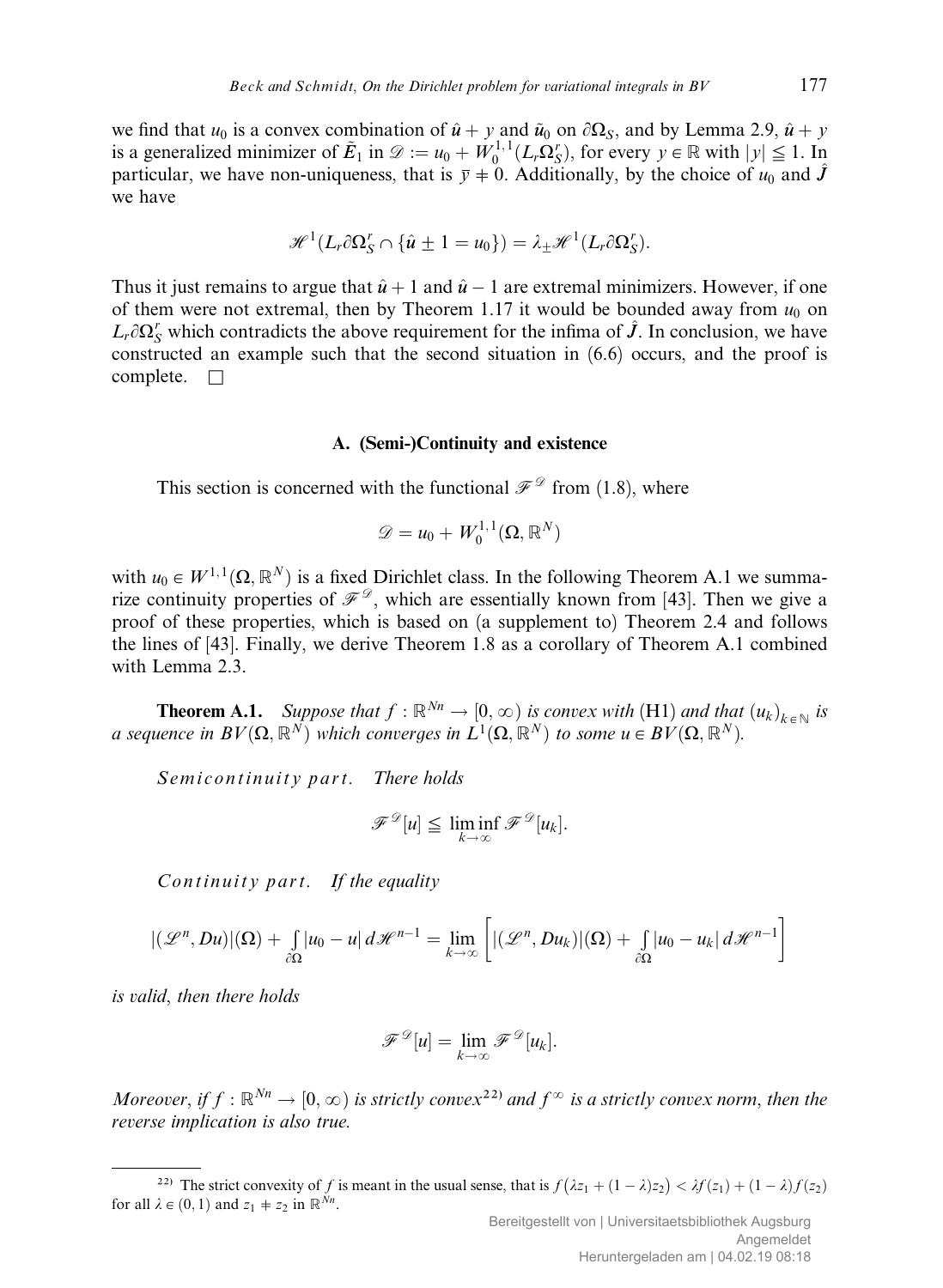Next we briefly sketch a proof of Theorem A.1 which is based on the following ideas from [43]. Fix a bounded Lipschitz domain  $\tilde{\Omega}$  containing  $\overline{\Omega}$  and a  $W^{1,1}$ -extension  $\tilde{u}_0$  of  $u_0$ from  $\Omega$  to  $\tilde{\Omega}$ . For all  $w \in BV(\Omega, \mathbb{R}^N)$  define  $\tilde{w} \in BV(\tilde{\Omega}, \tilde{\mathbb{R}}^N)$  by

$$
\tilde{w} := \begin{cases} w & \text{on } \Omega, \\ \tilde{u}_0 & \text{on } \tilde{\Omega} \backslash \Omega. \end{cases}
$$

Then Corollary 3.89 of [6] provides the formula

(A.1) 
$$
D\tilde{w} = Dw + (u_0 - w) \otimes v_{\Omega} \mathbb{1}_{\partial \Omega} \cdot \mathscr{H}^{n-1} + \nabla u_0 \mathbb{1}_{\tilde{\Omega} \setminus \Omega} \cdot \mathscr{L}^n,
$$

where Dw is viewed as a measure on  $\tilde{\Omega}$  with support in  $\Omega$ . Hence,  $\mathscr{F}^{\mathscr{D}}[w]$  can be written in contrast to (2.7) we here include the boundary integral in  $\mathcal{F}^{\mathcal{D}}$ —as

(A.2) 
$$
\mathscr{F}^{\mathscr{D}}[w] = \int_{\tilde{\Omega}} \bar{f}\left(\frac{d(\mathscr{L}^n, D\tilde{w})}{d|(\mathscr{L}^n, D\tilde{w})|}\right) d|(\mathscr{L}^n, D\tilde{w})| - \int_{\tilde{\Omega}\backslash\Omega} f(\nabla \tilde{u}_0) dx,
$$

where  $\bar{f}$  is the function from (2.6), and where the last integral is independent of w. Having represented  $\mathcal{F}^{\mathcal{D}}$  in this way we give a

*Proof of the semicontinuity part of Theorem A.1.* We assume  $\sup \mathcal{F}^{\mathcal{D}}[u_k] < \infty$ .  $k \in \mathbb{N}$ Then by the coercivity condition in (H1) it follows that  $\tilde{u}_k$  converges to  $\tilde{u}$  weakly- $*$  in  $BV(\Omega, \mathbb{R}^N)$ . In view of (A.2) we may apply Theorem 2.4 and Remark 2.5 to  $\mathcal{F}^{\mathcal{D}}$ , and we infer that  $\mathscr{F}^{\mathscr{D}}[u] \leq \liminf_{k \to \infty} \mathscr{F}^{\mathscr{D}}[u_k]$  holds.  $\square$ 

Before proving the continuity part of Theorem A.1 we deal with a lemma concerning a strict convexity property of  $\overline{f}$ .

**Lemma A.2.** Suppose that  $f : \mathbb{R}^{N_n} \to [0, \infty)$  is strictly convex with (H1) and that  $f^{\infty}$ is a strictly convex norm. Then the function  $\bar{f}$  from (2.6) is a strictly convex 1-homogeneous function, where the strictness is to be understood in the following sense: The implication<sup>23)</sup>

(A.3) 
$$
\overline{f}(\chi_1 + \chi_2) = \overline{f}(\chi_1) + \overline{f}(\chi_2) \Rightarrow \chi_1 = 0 \text{ or } \chi_2 = r\chi_1 \text{ for some } r \ge 0
$$

holds for all  $\chi_1, \chi_2 \in [0, \infty) \times \mathbb{R}^{Nn}$ .

*Proof.* According to Remark 2.5,  $\overline{f}$  is convex and 1-homogeneous, so it remains to establish (A.3). To this end we assume that the hypothesis of (A.3) holds for  $\chi_1 = (t_1, z_1)$ and  $\chi_2 = (t_2, z_2)$  in  $[0, \infty) \times \mathbb{R}^{N_n}$ , and we distinguish the following cases. If  $t_1 = t_2 = 0$ holds, the claim follows from (2.6) and Lemma 6.1. If  $t_1 > 0$  and  $t_2 > 0$  hold, then the strict convexity of f gives  $z_1/t_1 = z_2/t_2$  as claimed since otherwise the computation

 $^{23)}$  The convexity property in (A.3) is closely related to the strict convexity of norms; see Definition 1.14 and Lemma 6.1. However,  $\bar{f}$  need not be positive outside  $\{0\}$  and thus—even if we extend it onto  $\mathbb{R}^{1+Nm}$ —it need not be a norm.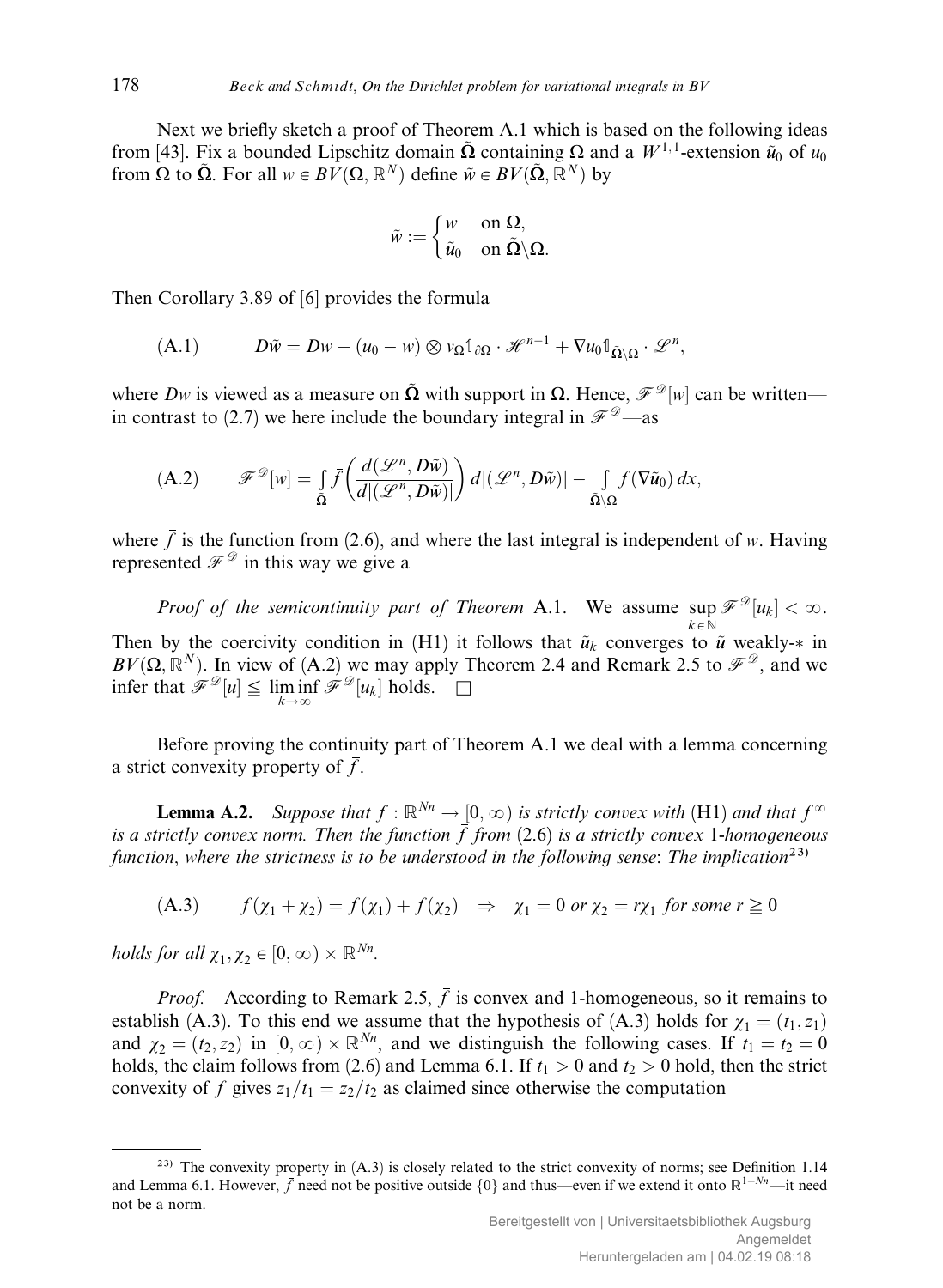$$
\bar{f}(\chi_1 + \chi_2) = (t_1 + t_2) f\left(\frac{t_1}{t_1 + t_2} \cdot \frac{z_1}{t_1} + \frac{t_2}{t_1 + t_2} \cdot \frac{z_2}{t_2}\right) \n< t_1 f\left(\frac{z_1}{t_1}\right) + t_2 f\left(\frac{z_2}{t_2}\right) = \bar{f}(\chi_1) + \bar{f}(\chi_2)
$$

would result in a contradiction. In the case  $t_1 > 0 = t_2$  we have by 1-homogeneity and convexity

$$
2\bar{f}(\chi_1 + \chi_2) = \bar{f}(2t_1, 2z_1 + 2z_2) \leq \bar{f}(t_1, z_1) + \bar{f}(t_1, z_1 + 2z_2)
$$
  

$$
\leq \bar{f}(t_1, z_1) + \bar{f}(t_1, z_1) + \bar{f}(0, 2z_2) = 2[\bar{f}(\chi_1) + \bar{f}(\chi_2)].
$$

However, by assumption the terms on the very left and the very right of the latter estimate coincide and in particular we must have  $\bar{f}(2t_1, 2z_1 + 2z_2) = \bar{f}(t_1, z_1) + \bar{f}(t_1, z_1 + 2z_2)$ . From the previous case we then get  $z_2 = 0$ . Hence, we arrive at  $\chi_2 = 0$ , and thus the claim is established also for  $t_1 > 0 = t_2$ . Finally, the case  $t_2 > 0 = t_1$  follows by exchange of the variables.  $\Box$ 

Moreover, we record a supplement to Theorem 2.4 which was also obtained in [73]<sup>24)</sup>; compare [43], Theorem 1.6, [10], Theorem 2.1, and [54], Theorem 3. The following version involving cones has not been stated up to now but is a direct outcome of the respective proofs; see for instance Theorem 2.38 and Theorem 2.39 in [6].

**Theorem A.3.** Consider a sequence  $(\mu_k)_{k \in \mathbb{N}}$  of finite  $\mathbb{R}^m$ -valued Radon measures on  $\Omega$ which converges weakly- $*$  to a finite  $\mathbb{R}^m$ -valued Radon measure  $\mu$  on  $\Omega$ . Moreover, assume that  $\mu_k$  and  $\mu$  take values in some closed convex cone K in  $\mathbb{R}^m$ . If

(A.4) 
$$
\int_{\Omega} \bar{f}\left(\frac{d\mu}{d|\mu|}\right) d|\mu| = \lim_{k \to \infty} \int_{\Omega} \bar{f}\left(\frac{d\mu_k}{d|\mu_k|}\right) d|\mu_k|
$$

holds for one strictly convex 1-homogeneous function  $\bar{f} : K \to [0, \infty)$  in the sense of (A.3) (with K in place of  $[0,\infty)\times\mathbb{R}^{Nn}$ ), then (A.4) holds for all continuous and 1-homogeneous functions  $\bar{f}: K \to [0, \infty)$ .

*Proof of the continuity part of Theorem A.1.* We first recall  $(A.1)$  and  $(A.2)$ , and we record that if one of the two equalities in the continuity part of Theorem A.1 holds, then  $\tilde{u}_k$ converges to  $\tilde{u}$  weakly- $*$  in  $BV(\Omega, \mathbb{R}^N)$ . Thus, we deduce from (A.2) and Theorem A.3 that  $\mathscr{F}^{\mathscr{D}}$  is continuous along  $(u_k)_{k \in \mathbb{N}}$  for every integrand f, once it is shown to be continuous for one integrand f such that the corresponding function  $\overline{f}$  is strictly convex in the sense of (A.3). In turn, (A.3) is available by Lemma A.2 if f is strictly convex with (H1) and  $f^{\infty}$  is a strictly convex norm.

Since the last properties are valid for the integrand  $e_1$  from Section 1.1, the above reasoning gives in particular

(A.5) 
$$
\mathscr{E}_1^{\mathscr{D}}[u] = \lim_{k \to \infty} \mathscr{E}_1^{\mathscr{D}}[u_k] \Rightarrow \mathscr{F}^{\mathscr{D}}[u] = \lim_{k \to \infty} \mathscr{F}^{\mathscr{D}}[u_k]
$$

<sup>&</sup>lt;sup>24)</sup> The reader should note that a mistake in the translation of the respective statement from [73] was pointed out in [10].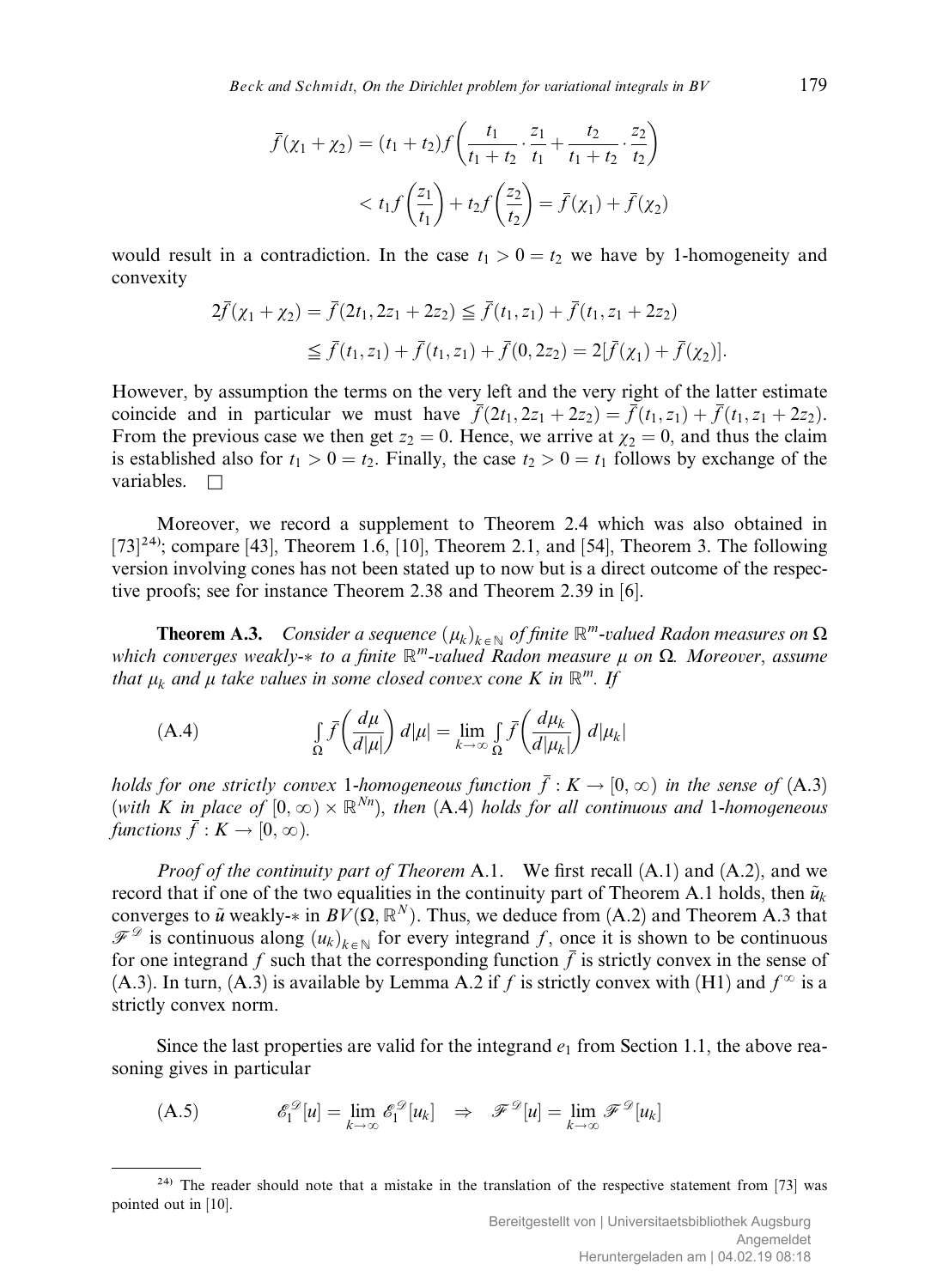for every  $f : \mathbb{R}^{N_n} \to [0, \infty)$  which is convex with (H1). Moreover, if f is even strictly convex and  $f^{\infty}$  is a strictly convex norm, then the reverse implication in (A.5) also holds. Rewriting the first two terms in the definition (1.3) of  $\mathscr{E}_1^{\mathscr{D}}$  as in Remark 2.5 we have proven the claims.  $\Box$ 

*Proof of Theorem* 1.8. We first assume that an arbitrary  $u \in BV(\Omega, \mathbb{R}^N)$  is given and we work with the approximating sequence  $(w_k)_{k \in \mathbb{N}}$  from Lemma 2.3. Then by the continuity part of Theorem A.1 we get

$$
\mathscr{F}^{\mathscr{D}}[u] = \lim_{k \to \infty} \mathscr{F}^{\mathscr{D}}[w_k] = \lim_{k \to \infty} F[w_k].
$$

We have thus shown that  $\geq$  holds in (1.9). However, the reverse inequality is trivially valid and (1.9) is proved.

It remains to establish the claimed characterization.

If u is a generalized minimizer of F in  $\mathcal{D}$ , then the above reasoning via Lemma 2.3 gives

$$
\lim_{k\to\infty} F[w_k] = \mathscr{F}^{\mathscr{D}}[u] = \inf_{\mathscr{D}} F,
$$

and hence  $w_k$  is a minimizing sequence for F in  $\mathscr D$  which converges to u in  $L^1(\Omega,\mathbb R^N)$ .

Conversely, if we consider a minimizing sequence for  $F$  in  $\mathscr{D}$ , converging in  $L^1(\Omega,\mathbb{R}^N)$  to  $u \in BV(\Omega,\mathbb{R}^N)$ , then by the semicontinuity part of Theorem A.1 we have  $\mathscr{F}^{\mathscr{D}}[u] \leq \inf_{\mathscr{D}} F$ . In view of (1.9), *u* is a generalized minimizer of *F* in  $\mathscr{D}$ .  $\Box$ 

## B. Additional remarks on the Dirichlet problem

In this section we further investigate the minimization problem for the integral

$$
F[w] := \int_{\Omega} f(\nabla w) \, dx
$$

from (1.1) in a Dirichlet class

$$
\mathscr{D}=u_0+W^{1,1}_0(\Omega,\mathbb{R}^N)
$$

with  $u_0 \in W^{1,1}(\Omega, \mathbb{R}^N)$ . We provide some additional statements which are essentially consequences of Corollary 1.13 and Theorem 2.4. Though there are no innovative arguments in this section, it seems that the results do not occur explicitly in the literature, not even in the scalar case or for area minimizing graphs.

As a common feature the following statements are based on the assumption that some function  $u \in BV(\Omega, \mathbb{R}^N)$ , mostly a generalized minimizer, satisfies

(B.1)  $u = u_0$  in the sense of trace on  $\partial \Omega$ .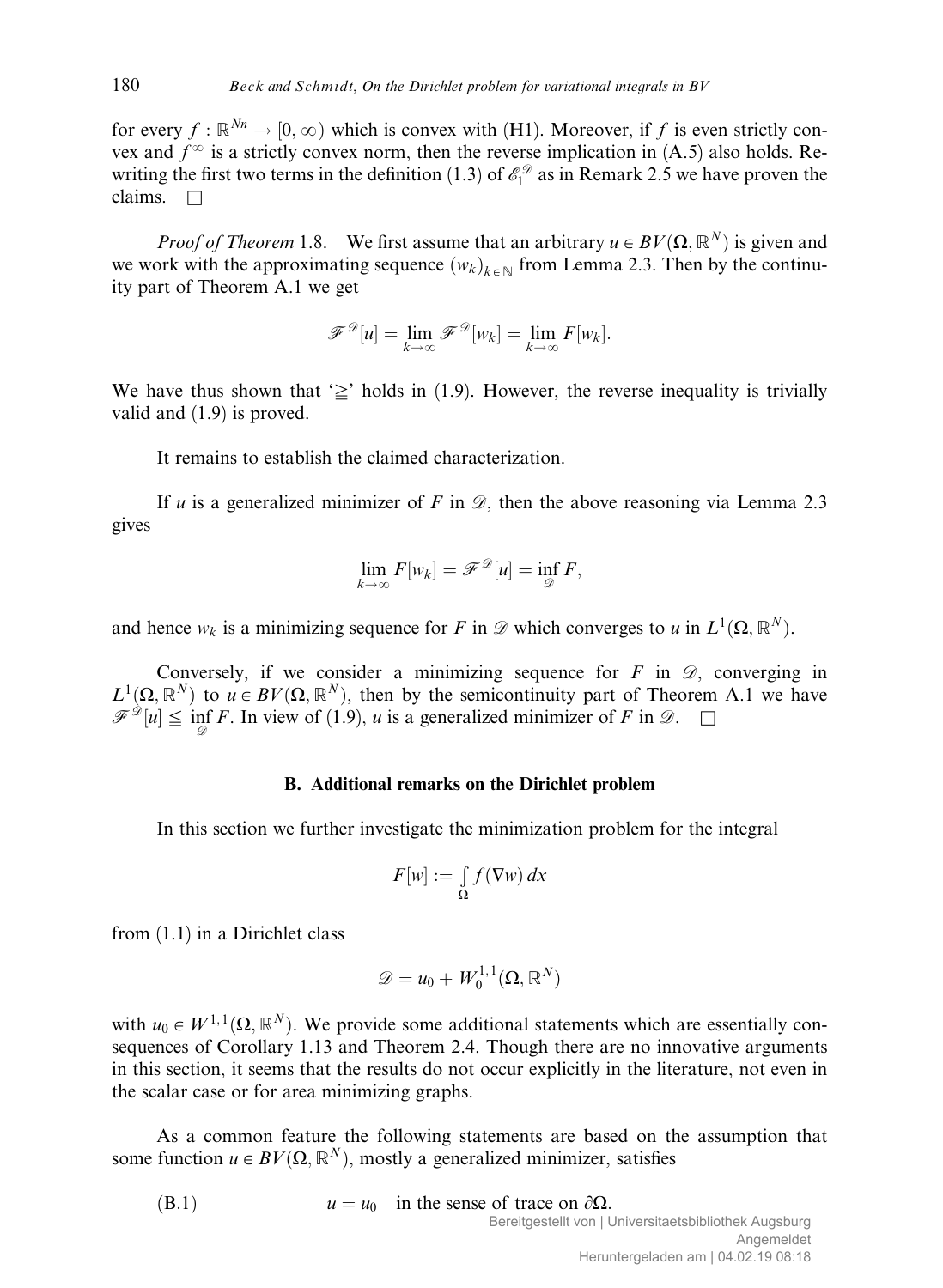Unfortunately, apart from those for area minimizing graphs (compare the end of Section 1.2 and of the present section) there are no convenient criteria for having (B.1).

# Full uniqueness.

**Proposition B.1.** Suppose that  $f : \mathbb{R}^{N_n} \to [0, \infty)$  is strictly convex with (H1) and that u is a generalized minimizer of F in  $\mathscr{D}$ . If  $u \in \mathscr{D}$  holds, then u is the unique generalized minimizer of  $F$  in  $\mathscr{D}$ .

*Proof.* We assume that  $v \in BV(\Omega, \mathbb{R}^N)$  is another generalized minimizer of F in  $\mathcal{D}$ . Then the uniqueness argument from the proof of Theorem 1.10 in Section 5.3 gives  $\nabla u = \nabla v$ on  $\Omega$ . Since we assume  $u \in \mathcal{D}$ , we moreover have  $D^s u = 0$  and  $u = u_0$  on  $\partial \Omega$ . Thus, from the equality  $\mathscr{F}^{\mathscr{D}}[u] = \mathscr{F}^{\mathscr{D}}[v]$  we get

$$
\int_{\Omega} f^{\infty}\left(\frac{dD^{s}v}{d|D^{s}v|}\right) d|D^{s}v| + \int_{\partial\Omega} f^{\infty}\left((u_{0}-v)\otimes v_{\Omega}\right) d\mathscr{H}^{n-1} = 0.
$$

Since  $f^{\infty}(z) > 0$  holds for  $z \neq 0$ , this implies  $D^s v = 0$  and  $v = u_0$  on  $\partial \Omega$ . Consequently, we have  $Du = Dv$  and  $u = v$  on  $\partial \Omega$  and by the constancy theorem we deduce  $u = v$  on  $\Omega$ .

Strong/strict convergence of minimizing sequences. The next result states that a sequence which converges in energy already converges in a good sense *provided* that the limit function satisfies (B.1). In fact, we supply a tripartite statement: The first part deals with strong convergence of sequences in  $W^{1,1}(\Omega,\mathbb{R}^N)$ , the second part concerns strict convergence of sequences in  $BV(\Omega, \mathbb{R}^N)$ , and the third part regards convergence of traces.

**Theorem B.2.** Suppose that  $f : \mathbb{R}^{Nn} \to [0, \infty)$  is convex with (H1). Moreover, consider a sequence  $(u_k)_{k \in \mathbb{N}}$  in  $BV(\Omega, \mathbb{R}^N)$  which converges in  $L^1(\Omega, \mathbb{R}^N)$  to  $u \in BV(\Omega, \mathbb{R}^N)$ , and assume that there holds

$$
\mathscr{F}^{\mathscr{D}}[u_k] \xrightarrow[k \to \infty]{} \mathscr{F}^{\mathscr{D}}[u].
$$

Finally, suppose that

$$
u=u_0\quad on\ \partial\Omega.
$$

(i) If f is strictly convex and the sequence  $(u_k)_{k \in \mathbb{N}}$  and u are in  $W^{1,1}(\Omega,\mathbb{R}^N)$ , then  $u_k$ converges strongly to u in  $W^{1,1}(\Omega,\mathbb{R}^N)$ .

(ii) If f is strictly convex and  $f^{\infty}$  is a strictly convex norm, then  $u_k$  converges strictly to u in  $BV(\Omega, \mathbb{R}^N)$  (in the sense of Definition 2.2).

(iii) The trace of  $u_k$  converges to the trace of u in  $L^1(\partial\Omega,\mathbb{R}^N;\mathcal{H}^{n-1})$ .

Before proving Theorem B.2 we apply it to minimizing sequences:

Corollary B.3 (strong/strict convergence of minimizing sequences). Suppose that  $f : \mathbb{R}^{N_n} \to [0,\infty)$  is strictly convex with (H1) and that u is a generalized minimizer of F Bereitgestellt von | Universitaetsbibliothek Augsburg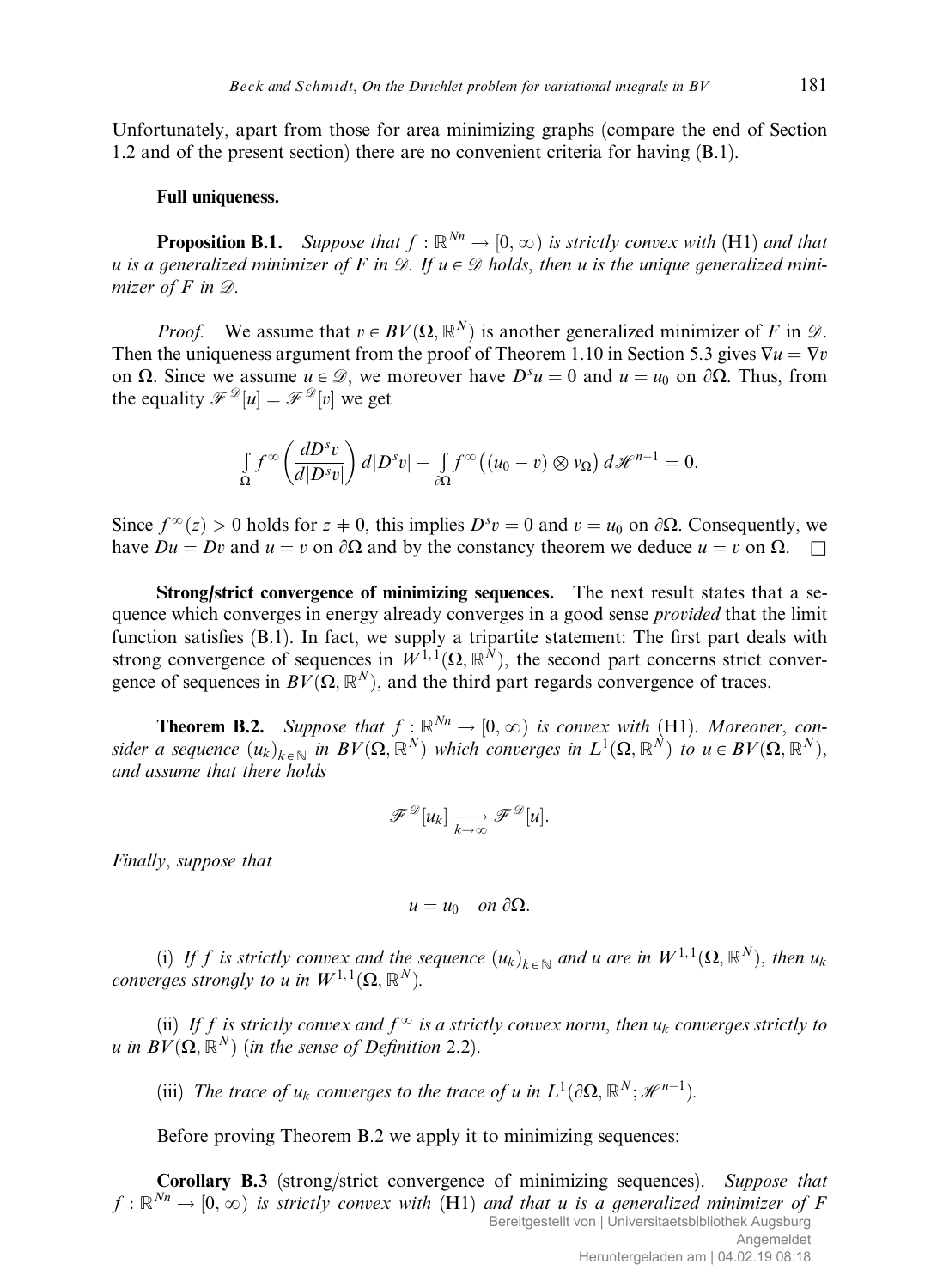in  $\mathscr{D}$  with

$$
u=u_0\quad on\ \partial\Omega.
$$

(i) If u is in  $W^{1,1}(\Omega,\mathbb{R}^N)$ , then every minimizing sequence for F in  $\mathscr D$  converges strongly to u in  $W^{1,1}(\Omega,\mathbb{R}^N)$ .

(ii) If  $f^{\infty}$  is a strictly convex norm, then there exists a minimizing sequence for F in  $\mathscr D$ which converges strictly to u in  $BV(\Omega, \mathbb{R}^N)$ .

**Remark B.4.** Under additional hypotheses the  $W^{1,1}$ -assumption in Corollary B.3 (i) is guaranteed by Theorem 1.10; compare Corollary B.6 below.

*Proof of Corollary* B.3. To establish (i) we show that every minimizing sequence for F in  $\mathscr D$  has a subsequence converging to u in  $W^{1,1}(\Omega,\mathbb{R}^N)$ . To prove this claim we first exploit the coercivity of  $f$  and conclude that every minimizing sequence has a subsequence converging in  $L^1(\Omega,\mathbb{R}^N)$  to some limit  $v \in BV(\Omega,\mathbb{R}^N)$ . By Theorem 1.8, v is a generalized minimizer of F in  $\mathscr{D}$ , and if  $u \in \mathscr{D}$  holds, then Proposition B.1 gives  $u = v$ . At this point Theorem B.2 (i) guarantees strong convergence  $u_k \xrightarrow[k \to \infty]{} u$  in  $W^{1,1}(\Omega, \mathbb{R}^N)$ .

The claim in (ii) follows from Theorem 1.8 and Theorem B.2 (ii).  $\Box$ 

The proof of Theorem B.2 begins with one more lemma on convex functions.

**Lemma B.5.** Suppose that  $f : \mathbb{R}^m \to \mathbb{R}$  is strictly convex and consider  $z \in \mathbb{R}^m$  and a sequence  $(z_k)_{k \in \mathbb{N}}$  in  $\mathbb{R}^m$ . If  $f(z) + f(z_k) - 2f \left(\frac{z_k + z}{2}\right)$  $\frac{1}{2}$ converges to  $0$ , then  $z_k$  converges to z.

*Proof.* For ease of notation let us assume  $z = 0$ . As a straightforward consequence of the convexity inequality for  $f$ ,

(B.2) 
$$
[0, \infty) \to \mathbb{R}, \quad r \mapsto f(r\xi) - 2f\left(r\frac{\xi}{2}\right) \text{ is non-decreasing}
$$

for every  $\xi \in \mathbb{R}^m$ . Now let us assume that  $z_k$  does not converge to 0. Possibly passing to a subsequence we then have  $|z_k| \geq \varepsilon$  for some  $\varepsilon > 0$ , and  $z_k/|z_k| \to \omega$  for some  $\omega \in \mathbb{R}^m$  with  $|\omega| = 1$ . Exploiting (B.2) we conclude

$$
f(0) + f(z_k) - 2f\left(\frac{z_k}{2}\right) \ge f(0) + f\left(\varepsilon \frac{z_k}{|z_k|}\right) - 2f\left(\varepsilon \frac{z_k}{2|z_k|}\right)
$$

$$
\xrightarrow[k \to \infty]{} f(0) + f(\varepsilon \omega) - 2f\left(\varepsilon \frac{\omega}{2}\right).
$$

By the strict convexity of  $f$  the limit on the right-hand side of the previous formula is positive, and thus  $f(0) + f(z_k) - 2f\left(\frac{z_k}{2}\right)$  $\frac{1}{2}$ does not converge to  $0.$   $\Box$ 

Bereitgestellt von | Universitaetsbibliothek Augsburg Angemeldet Heruntergeladen am | 04.02.19 08:18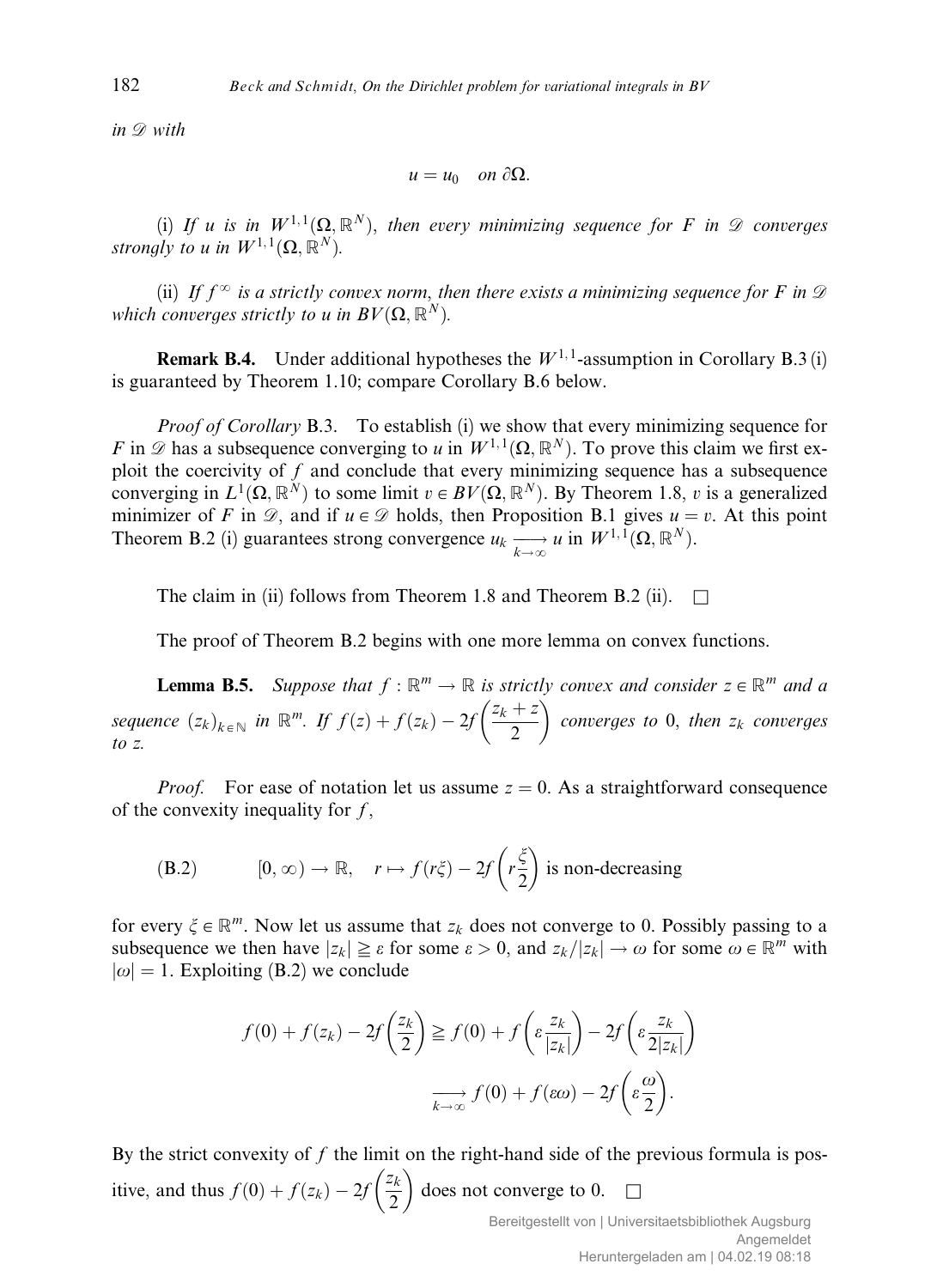*Proof of Theorem B.2 (i).* Due to the assumption  $u = u_0$  on  $\partial\Omega$  the boundary integrals in the expression  $\mathscr{F}^{\mathscr{D}}[u] + \mathscr{F}^{\mathscr{D}}[u_k] - 2\mathscr{F}^{\mathscr{D}}\left[\frac{u_k + u}{2}\right]$  $\frac{1}{2}$ cancel out. Moreover, by the semicontinuity part of Theorem A.1 we have

$$
\lim_{k\to\infty} \mathscr{F}^{\mathscr{D}}[u_k] = \mathscr{F}^{\mathscr{D}}[u] \leq \liminf_{k\to\infty} \mathscr{F}^{\mathscr{D}}\left[\frac{u_k+u}{2}\right].
$$

All in all—exploiting  $D^s u = 0 = D^s u_k$ —we get

$$
\limsup_{k \to \infty} \int_{\Omega} \left[ f(\nabla u) + f(\nabla u_k) - 2f\left(\frac{\nabla u_k + \nabla u}{2}\right) \right] dx
$$
  
=  $\mathscr{F}^{\mathscr{D}}[u] + \lim_{k \to \infty} \mathscr{F}^{\mathscr{D}}[u_k] - 2 \liminf_{k \to \infty} \mathscr{F}^{\mathscr{D}}\left[\frac{u_k + u}{2}\right] = 0.$ 

However, by the convexity of f the integrands  $f(\nabla u) + f(\nabla u_k) - 2f\left(\frac{\nabla u_k + \nabla u_k}{2}\right)$  $\sqrt{\nabla u}$ ,  $\nabla u$ are non-

negative and hence converge to 0 in  $L^1(\Omega)$ . Passing once more to a subsequence we infer convergence pointwise a.e. on  $\Omega$ , and by Lemma B.5 we deduce  $\nabla u_k \to \nabla u$  a.e. on  $\Omega$ . Fatou's lemma (note that (H1) gives  $f(\nabla u_k) + f(\nabla u) - \gamma |\nabla u_k - \nabla u| \ge 0$ ) yields

$$
2\mathscr{F}^{\mathscr{D}}[u] = \int_{\Omega} 2f(\nabla u) dx \le \liminf_{k \to \infty} \int_{\Omega} [f(\nabla u_k) + f(\nabla u) - \gamma |\nabla u_k - \nabla u|] dx
$$
  

$$
\le \lim_{k \to \infty} \mathscr{F}^{\mathscr{D}}[u_k] + \mathscr{F}^{\mathscr{D}}[u] - \gamma \limsup_{k \to \infty} \int_{\Omega} |\nabla u_k - \nabla u| dx
$$
  

$$
= 2\mathscr{F}^{\mathscr{D}}[u] - \gamma \limsup_{k \to \infty} \int_{\Omega} |\nabla u_k - \nabla u| dx.
$$

In conclusion, we obtain strong convergence  $u_k \longrightarrow u$  in  $W^{1,1}(\Omega,\mathbb{R}^N)$  as claimed.  $\square$ 

*Proof of Theorem* B.2 (ii). From the coercivity condition in (H1) we deduce that  $u_k$ converges to u not only in  $L^1(\Omega,\mathbb{R}^N)$  but also weakly- $*$  in  $BV(\Omega,\mathbb{R}^N)$ . Therefore it suffices to prove

(B.3) 
$$
\lim_{k\to\infty} |Du_k|(\Omega) = |Du|(\Omega).
$$

To this end we apply the continuity part of Theorem A.1 twice: By the backwards implication we find

$$
|(\mathscr{L}^n, Du)|(\Omega) + \int_{\partial\Omega} |u_0 - u| \, d\mathscr{H}^{n-1} = \lim_{k \to \infty} \left[ |(\mathscr{L}^n, Du_k)|(\Omega) + \int_{\partial\Omega} |u_0 - u_k| \, d\mathscr{H}^{n-1} \right],
$$

and then using the forwards implication for the integrand  $e_0$  from Section 1.1 we arrive at

$$
\mathcal{E}_0^{\mathcal{D}}[u] = \lim_{k \to \infty} \mathcal{E}_0^{\mathcal{D}}[u_k].
$$
  
Bereitgestellt von | Universitaetsbibliothek Augsburg  
Heruntergeladen am | 04.02.19 08:18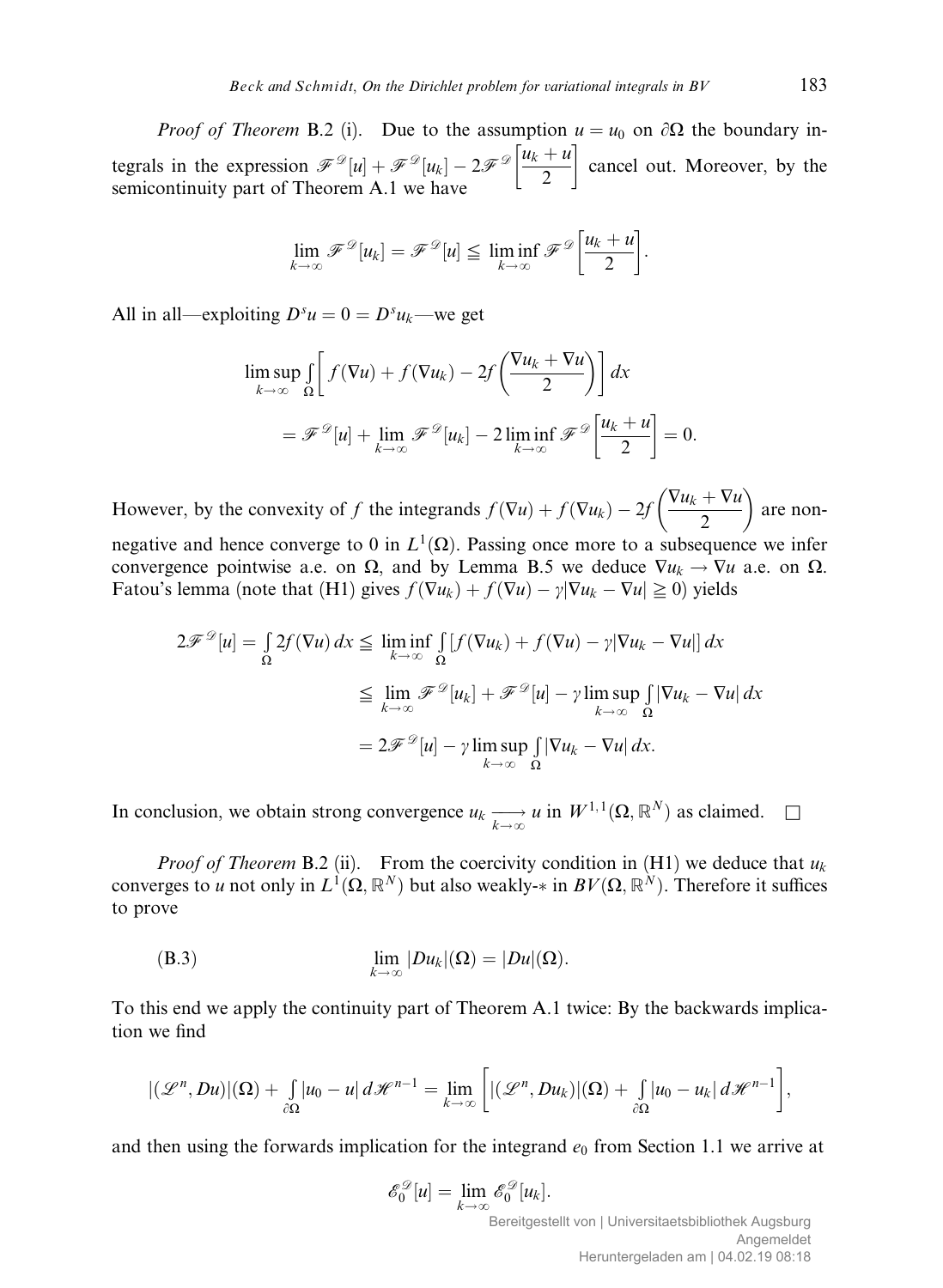Taking into account the definition (1.3) and  $u = u_0$  on  $\partial\Omega$  the last equality just means

$$
|Du|(\Omega)=\lim_{k\to\infty}\bigg[|Du_k|(\Omega)+\int_{\partial\Omega}|u_0-u_k|\,d\mathcal{H}^{n-1}\bigg].
$$

By the semicontinuity of the variation (which is a special case of Theorem 2.4) we also know

$$
|Du|(\Omega) \leqq \liminf_{k \to \infty} |Du_k|(\Omega).
$$

Combining the last two formulas we end up with  $(B.3)$ .  $\Box$ 

Under the strict convexity assumptions of part (ii) of Theorem B.2 the preceding arguments also yield the convergence of traces. The following arguments establish this convergence in the more general setting of part (iii).

*Proof of Theorem* B.2 (iii). As in the proof of part (ii),  $u_k$  converges to u weakly- $*$  in  $BV(\Omega, \mathbb{R}^N)$ . Thus, we may apply Theorem 2.4 as explained in Remark 2.5 to the measures  $Du_k$  coming out with

$$
\int_{\Omega} f(\nabla u) dx + \int_{\Omega} f^{\infty} \left( \frac{dD^{s} u}{d|D^{s} u|} \right) d|D^{s} u|
$$
\n
$$
\leq \liminf_{k \to \infty} \left[ \int_{\Omega} f(\nabla u_{k}) dx + \int_{\Omega} f^{\infty} \left( \frac{dD^{s} u_{k}}{d|D^{s} u_{k}|} \right) d|D^{s} u_{k}| \right].
$$

Moreover, exploiting the hypothesis  $u = u_0$  on  $\partial\Omega$  we find

$$
\int_{\Omega} f(\nabla u) dx + \int_{\Omega} f^{\infty} \left( \frac{dD^{s} u}{d|D^{s} u|} \right) d|D^{s} u|
$$
\n
$$
= \mathscr{F}^{\mathscr{D}}[u]
$$
\n
$$
= \lim_{k \to \infty} \mathscr{F}^{\mathscr{D}}[u_{k}]
$$
\n
$$
= \lim_{k \to \infty} \int_{\Omega} f(\nabla u_{k}) dx + \int_{\Omega} f^{\infty} \left( \frac{dD^{s} u_{k}}{d|D^{s} u_{k}|} \right) d|D^{s} u_{k}|
$$
\n
$$
+ \limsup_{k \to \infty} \int_{\partial \Omega} f^{\infty} \left( (u_{0} - u_{k}) \otimes v_{\Omega} \right) d\mathscr{H}^{n-1}.
$$

Combining the last formulas we arrive at

$$
\lim_{k\to\infty}\int\limits_{\partial\Omega}f^\infty\big((u_0-u_k)\otimes v_\Omega\big)\,d\mathscr{H}^{n-1}=0.
$$

Since  $u = u_0$  holds on  $\partial\Omega$ , the left-hand inequality in (H1) gives the claimed convergence.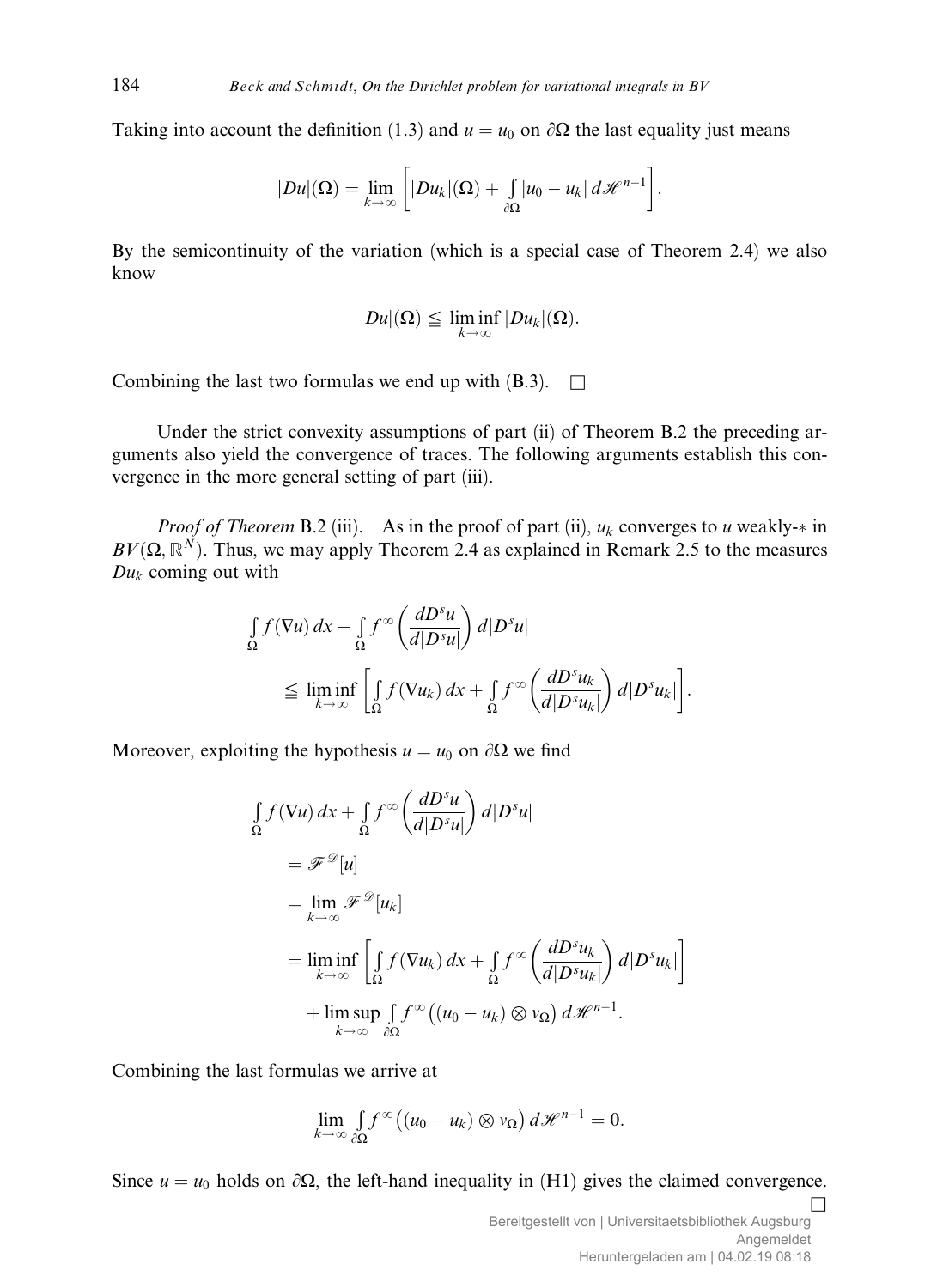Continuous dependence on the boundary data. We now record another result on strong convergence which follows from the regularity result in Corollary 1.13 combined with Theorem B.2. An abstract reformulation of the result will be given below.

**Corollary B.6.** Suppose that  $f : \mathbb{R}^{Nn} \to [0, \infty)$  is  $C^2$  with (H1), (H2), and (H3), and that  $(u_{0,k})_{k\in\mathbb{N}}$  is a sequence in  $W^{1,1}(\Omega,\mathbb{R}^N)$  such that the trace of  $u_{0,k}$  converges to the trace of  $u_0$  in  $L^1(\partial\Omega,\mathbb R^N;\mathscr{H}^{n-1})$ . Moreover, assume that  $u_k$  and u are generalized minimizers of F in  $\mathscr{D}_k := u_{0,k} + W_0^{1,1}(\Omega,\mathbb{R}^N)$  and  $\mathscr{D} = u_0 + W_0^{1,1}(\Omega,\mathbb{R}^N)$ , respectively, and that

 $u = u_0$  on  $\partial\Omega$ .

Then  $u_k$  converges strongly to u in  $W^{1,1}(\Omega,\mathbb{R}^N)$ .

*Proof.* We first note that by Corollary 1.13 the sequence  $(u_k)_{k \in \mathbb{N}}$  and u are in  $W^{1,1}(\Omega,\mathbb{R}^N)$ . In particular, since we are also assuming  $u = u_0$  on  $\partial\Omega$ , we have  $u \in \mathcal{D}$ . Moreover, by Lemma 2.7,  $f^{\infty}$  is Lipschitz continuous and thus there holds

$$
|\mathscr{F}^{\mathscr{D}_k}[w] - \mathscr{F}^{\mathscr{D}}[w]| \le L \int_{\partial \Omega} |u_{0;k} - u_0| \, d\mathscr{H}^{n-1} \quad \text{for all } w \in BV(\Omega, \mathbb{R}^N),
$$

where the positive constant L depends only on  $Nn$  and  $\Gamma$ . Using this together with the minimality of  $u_k$  we get

$$
\mathscr{F}^{\mathscr{D}}[u_k] \leq \mathscr{F}^{\mathscr{D}_k}[u_k] + L \int_{\partial \Omega} |u_{0;k} - u_0| \, d\mathscr{H}^{n-1}
$$
  

$$
\leq \mathscr{F}^{\mathscr{D}_k}[u] + L \int_{\partial \Omega} |u_{0;k} - u_0| \, d\mathscr{H}^{n-1}
$$
  

$$
\leq \mathscr{F}^{\mathscr{D}}[u] + 2L \int_{\partial \Omega} |u_{0;k} - u_0| \, d\mathscr{H}^{n-1}.
$$

Now the assumed convergence of the traces and the minimality of  $u$  give

$$
\mathscr{F}^{\mathscr{D}}[u_k] \xrightarrow[k \to \infty]{} \mathscr{F}^{\mathscr{D}}[u] = \inf_{BV(\Omega, \mathbb{R}^N)} \mathscr{F}^{\mathscr{D}}.
$$

Exploiting the coercivity in  $(H1)$  and passing to a subsequence we deduce that  $u_k$  converges in  $L^1(\Omega, \mathbb{R}^N)$ . By the semicontinuity part of Theorem A.1 the limit function is a generalized minimizer and by the uniqueness result in Proposition B.1 it coincides with  $u$ . Now we are in the position to apply Theorem B.2 (i) which yields the claim.  $\square$ 

Imposing the assumptions of Corollary B.6 on the integrand  $f$  we are interested in maps which assign to a given Dirichlet class  $\mathscr{D} = u_0 + W_0^{1,1}(\Omega, \mathbb{R}^N)$ —more precisely to the trace of  $u_0$  which determines  $\mathscr{D}$ —a generalized minimizer of F in  $\mathscr{D}$ . By Corollary 1.13 these generalized minimizers are in  $W^{1,1}(\Omega,\mathbb{R}^N)$  and unique up to constants, but in general they are not fully unique. However, there are several ways of designating a specific generalized minimizer corresponding to each class, for instance if additionally (H4) holds, we may take the minimizer  $\bar{u}$  from Theorem 1.16. All possible ways of choosing generalized minimizers are represented by resolvent operators

$$
R: L^{1}(\partial\Omega, \mathbb{R}^{N}; \mathscr{H}^{n-1}) \to W^{1,1}(\Omega, \mathbb{R}^{N})
$$
  
Bereitgestellt von | Universitaetsbibliothek Augsburg  
Heruntergeladen am | 04.02.19 08:18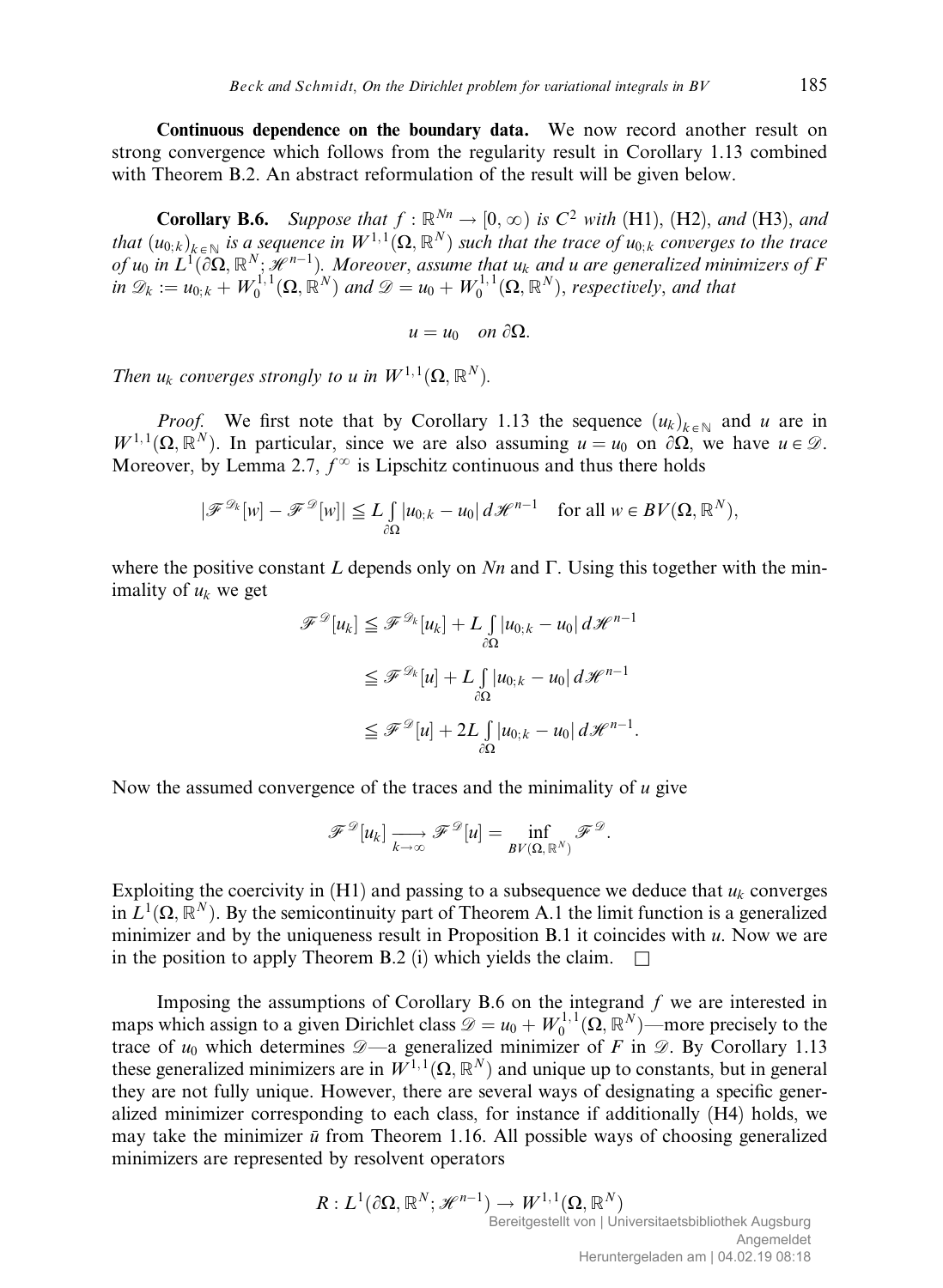defined on the trace space which have the following property for all  $u_0 \in W^{1,1}(\Omega,\mathbb{R}^N)$ :

R maps the trace of  $u_0$  onto a generalized minimizer of F in  $u_0 + W_0^{1,1}(\Omega, \mathbb{R}^N)$ .

Moreover, let us introduce the class  $A_{f;\Omega}$  of attained boundary values in  $L^1(\partial\Omega,\mathbb{R}^N;\mathcal{H}^{n-1}),$ that is, the set of all traces of functions  $u_0 \in W^{1,1}(\Omega,\mathbb{R}^N)$  such that some generalized minimizer of F in  $u_0 + W_0^{1,1}(\Omega, \mathbb{R}^N)$  coincides with  $u_0$  on  $\partial\Omega$ . In view of Lemma 2.9 we may equivalently say that  $A_{f;\Omega}$  is the set of all traces of generalized minimizers of F, in all Dirichlet classes in  $W^{1,1}(\Omega,\mathbb{R}^N)$ .

With this terminology Corollary B.6 can be rephrased—keeping in mind Proposition B.1—by saying that the traces in  $A_{f, \Omega}$  are continuity points of the resolvent operators:

Corollary B.7. Suppose that f satisfies the hypothesis of Corollary B.6. Moreover, consider a resolvent operator R in the above sense and endow both  $L^1(\partial\Omega,\mathbb{R}^N;\mathscr{H}^{n-1})$  and  $W^{1,1}(\Omega,\mathbb{R}^N)$  with the strong topology. Then R is continuous at all points of  $A_{f,\Omega}$ .

We briefly comment on the composition  $\nabla \circ R$  with the gradient operator, that is, we map onto the gradient of a generalized minimizer instead of the minimizer itself. The map

$$
\nabla \circ R: L^1(\partial \Omega, \mathbb{R}^N; \mathcal{H}^{n-1}) \to L^1(\Omega, \mathbb{R}^{Nn})
$$

is also continuous at all points of  $A_{f, \Omega}$ . But moreover  $\nabla \circ R$  is uniquely determined by f and  $\Omega$ , and thus it might be the most reasonable object to study in this context.

The Dirichlet problem with  $L^1$  data. In the remainder of this section we assume that the hypotheses of Corollary B.6 are valid for some given integrand  $f$ . We recall that as the crucial assumption of this section we assumed that a generalized minimizer  $u$  of  $F$  in  $\mathscr{D} = u_0 + W_0^{1,1}(\Omega, \mathbb{R}^N)$  satisfies (B.1), that is,  $u = u_0$  on  $\partial \Omega$ . If (B.1) holds, then by Corollary 1.13 we have  $u \in \mathcal{D}$ . Consequently, u is a minimizer in the usual sense (i.e., u realizes the minimum not only on the left-hand side but even on the right-hand side of (1.9)) and moreover the preceding results apply to u. In view of all these properties we think that it is natural to ask for which Dirichlet classes  $\mathscr{D}(B.1)$  holds. Since  $\mathscr{D}$  is determined by the trace of  $u_0$ , this question can be reformulated in the terminology of the preceding paragraph as follows:

What can be said about the class  $A_{f: \Omega}$  of attained boundary values?

Let us summarize what is known about this question. For particular choices of  $f$ and  $\Omega$  and for certain symmetric boundary data it is possible to perform a reduction to a 1-dimensional problem as in Sections 3.2 and 3.3, and to decide in this way whether the boundary data are in  $A_{f: \Omega}$  or not. A contribution which goes beyond such particular symmetric situations is Miranda's boundary continuity result for area minimizing graphs in the scalar case  $N = 1$ ; see [66], [67]. This result implies that if  $\partial\Omega$  has nonnegative mean curvature, then  $A_{e_1;\Omega}$  contains all traces which are  $\mathcal{H}^{n-1}$ -a.e. continuous. An interesting example, which highlights the sharpness of Miranda's result, was provided by Baldo and Modica [11]. For the two-dimensional unit ball  $B_1^2$  they constructed a bounded and everywhere discontinuous boundary datum which is not in  $A_{e_1;B_1^2}$ . In particular, this implies that  $A_{e_1;B_1^2}$  is strictly smaller than  $L^1(\partial B_1^2,\mathbb{R}^N;\mathcal{H}^{n-1})$ . In our opinion it would be interesting to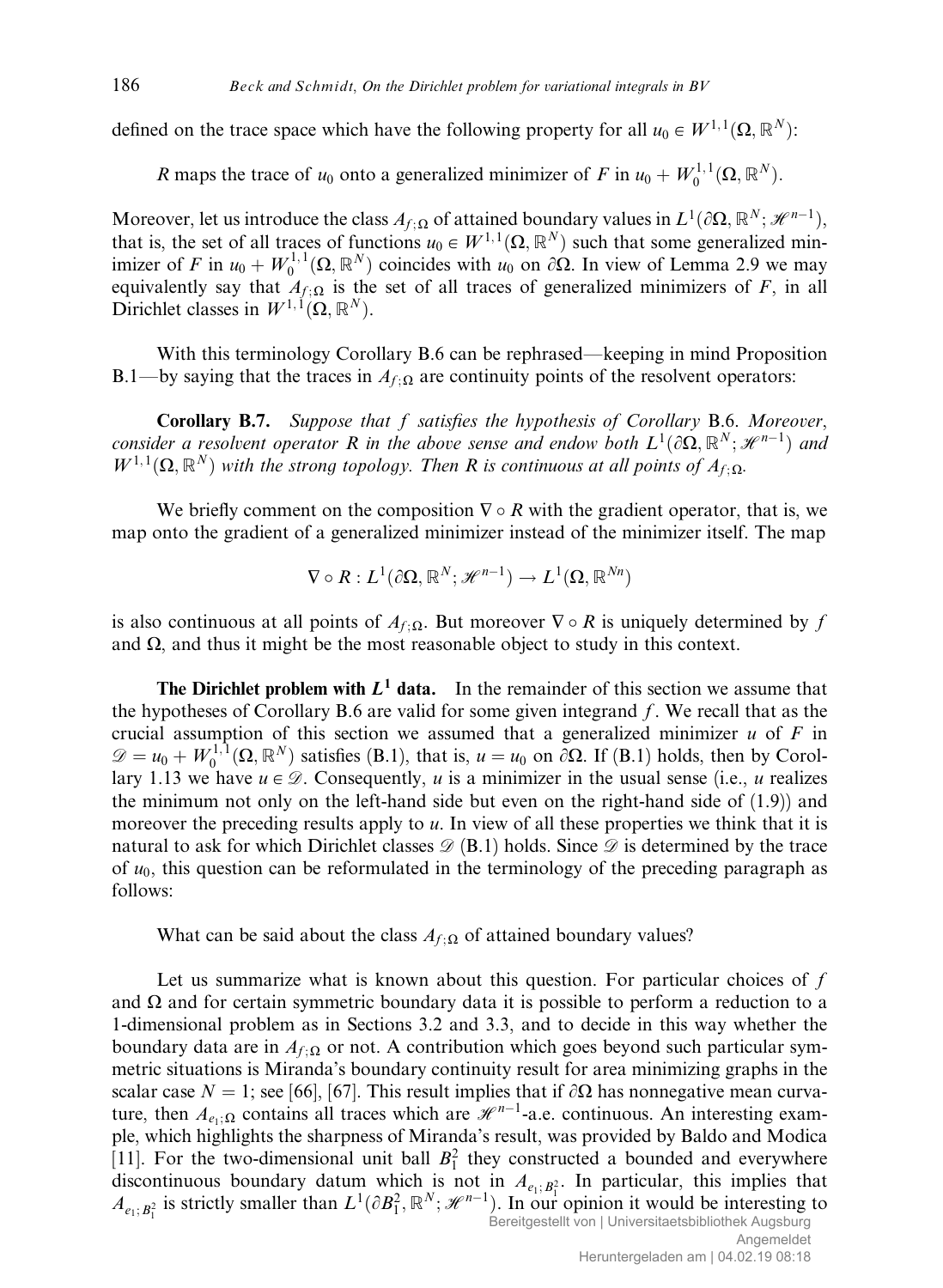investigate in more detail the attainment of  $L^1$  boundary data and the class  $A_{e_1; B_1^2}$ —or even the classes  $A_{f:Q}$  with more general f and  $\Omega$ .

## C. Non-autonomous integrals

Here, we briefly discuss variational integrals depending explicitly on the independent variable, that is, we consider functionals of the form

$$
F[w] := \int_{\Omega} f(\cdot, \nabla w) \, dx \quad \text{for } w : \Omega \to \mathbb{R}^N
$$

with an integrand  $f : \overline{\Omega} \times \mathbb{R}^{N_n} \to [0, \infty)$ . Basically, the results in this paper extend to this more general setting without requiring significantly new ideas if the assumptions (H1), (H2), (H3), and all notions of convexity are imposed on the functions  $f(x, \cdot)$ , uniformly in x. In particular, with an analogous definition of generalized minimizers the (semi-)continuity results of Appendix A, the characterization of generalized minimizers in Theorem 1.8, and the existence result of Corollary 1.9 carry over almost<sup>25)</sup> verbatim; compare [73], [43], [7], [6].

In order to state a generalization of Theorem 1.10 we follow [23], Section 3 (see also [16], Chapter 4.2.2.2), and we impose the following additional assumptions on the derivatives of  $f$ :

(C.1) 
$$
\left| \frac{\partial}{\partial x_i} \nabla_z f(x, z) \right| \leq \Gamma,
$$

(C.2) 
$$
\left| \frac{\partial^2}{\partial x_i^2} \nabla_z f(x, z) \right| \leq \Gamma,
$$

(C.3) 
$$
\left| \frac{\partial}{\partial x_i} \nabla_z^2 f(x, z)(\tilde{z}_1, \tilde{z}_2) \right| \leq \Gamma[|\nabla_z^2 f(x, z)(\tilde{z}_1, \tilde{z}_2)| + (1 + |z|)^{-2} |\tilde{z}_1| |\tilde{z}_2|]
$$

for all  $z, \tilde{z}_1, \tilde{z}_2 \in \mathbb{R}^{N_n}$ ,  $x \in \Omega$  and  $i \in \{1, \dots, n\}$ .

**Theorem C.1.** Assume that  $f : \overline{\Omega} \times \mathbb{R}^{N_n} \to [0, \infty)$  is continuous and that (H1) and (H2) hold for all functions  $f(x, \cdot)$ , uniformly in  $x \in \Omega$ . Moreover, suppose that (C,1), (C,2), and (C.3) are valid, where all the occurring derivatives exist and are continuous on  $\Omega \times \mathbb{R}^{N_n}$ . Then bounded generalized minimizers of F in  $\mathscr D$  are unique up to additive constants. Furthermore, each such generalized minimizer  $u \in BV(\Omega, \mathbb{R}^N) \cap L^{\infty}(\Omega, \mathbb{R}^N)$  satisfies

$$
u \in W^{1,1}(\Omega, \mathbb{R}^N)
$$
 and  $|\nabla u| \log(1 + |\nabla u|^2) \in L^1_{loc}(\Omega)$ .

Theorem C.1 can be proved following the strategy of Section 5 and handling the additional terms as in [23], Section 3. The crucial point is to provide variants of Lemma 5.1

<sup>&</sup>lt;sup>25)</sup> In the non-autonomous case one assumes additionally that the functions  $f(x, z)$  and  $f^{\infty}(x, z)$  are (lower semi-)continuous in  $(x, z)$ .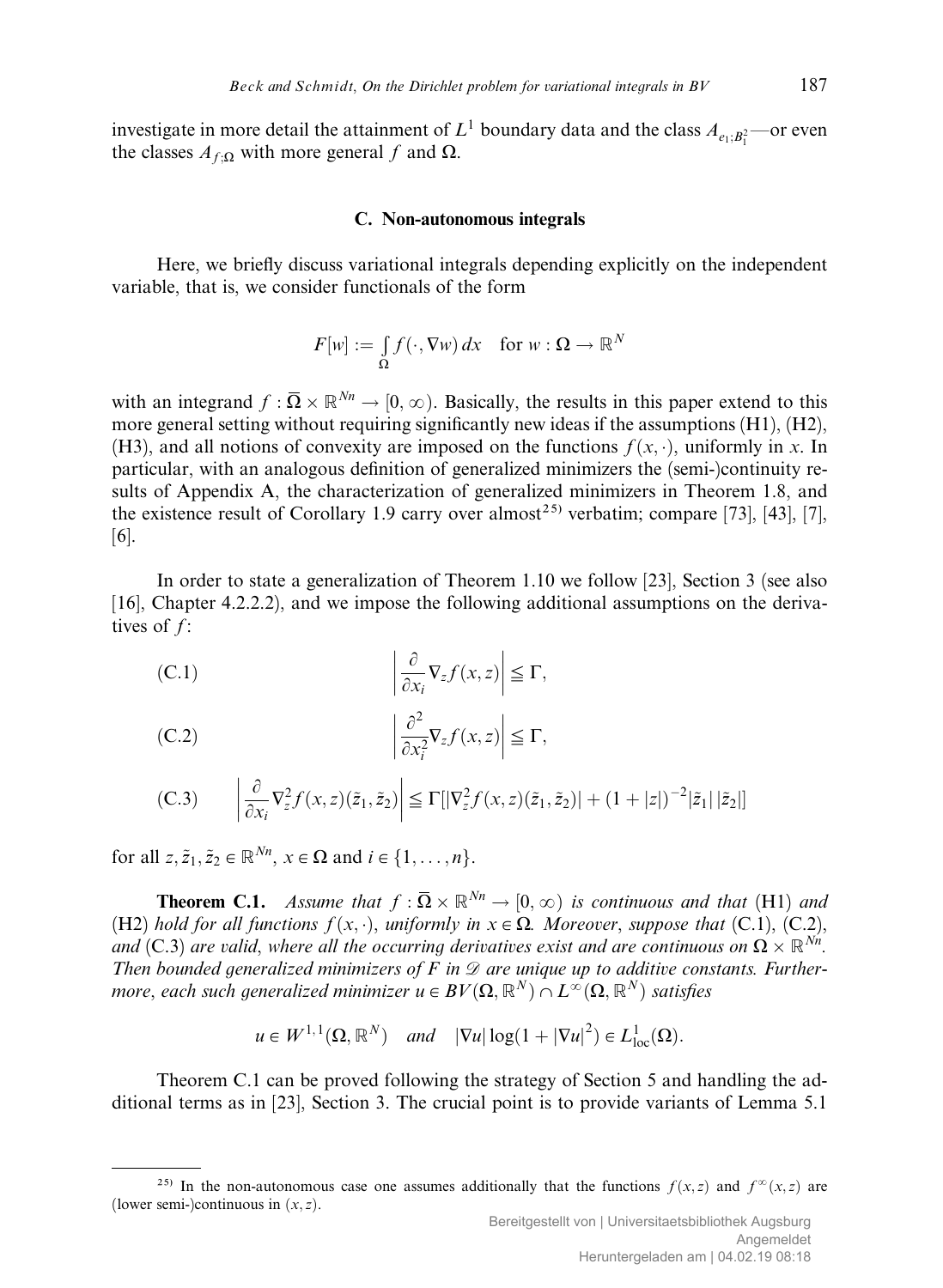and Lemma 5.2. Here,  $(C.1)$  is needed in order to establish Lemma 5.1, while  $(C.2)$ and (C.3) are used to get uniform estimates for some additional terms in the proof of Lemma 5.2. We omit further details.

As for Theorem 1.10, the boundedness assumption in Theorem C.1 can be derived either from the maximum principles in Appendix D or from a straightforward adaptation of Section 4 to integrals with x-dependency.

**Remark C.2.** It is not possible to weaken the assumption  $(H2)$  in Theorem C.1. Actually, if (H2) is replaced by (H2<sub>m</sub>) with some  $\mu > 3$ , then by virtue of a counterexample in [23], Section 4 (based on previous ideas in [43]) generalized minimizers need not be in  $W^{1,1}$ . However, it is not clear whether it is possible to construct a corresponding counterexample in the autonomous setting.

## D. Maximum principles

Next we briefly discuss two maximum principles (and the corresponding minimum principles) for minimizers in  $W^{1,1}(\Omega,\mathbb{R}^N)$  and generalized minimizers in  $BV(\Omega,\mathbb{R}^N)$ , respectively. These principles apply to component functions of minimizers in the vectorial case and work under quite weak assumptions on the integrands—even though we do not intend to state them in maximal generality. The first, quite simple principle is proved by a standard argument (compare [29]). The second principle for generalized minimizers is somewhat more involved but still follows the same idea. Our main interest is in a corollary of the second principle (Corollary D.3) which provides the  $L^{\infty}$ -bound needed in Theorem 1.10 and Theorem C.1.

Now we start by stating the principles for minimizers in  $W^{1,1}(\Omega,\mathbb{R}^N)$ . We consider integrals

(D.1) 
$$
F[w] := \int_{\Omega} f(\cdot, \nabla w) dx \text{ for } w \in W^{1,1}(\Omega, \mathbb{R}^N)
$$

with a Borel function  $f : \Omega \times \mathbb{R}^{N_n} \to [0, \infty)$ . We fix  $\alpha \in \{1, 2, ..., N\}$  and we write  $z^{\alpha} \in \mathbb{R}^n$ for the  $\alpha$ th row of z. We assume that whenever we fix some  $x \in \Omega$  and all the entries of z except those in  $z^{\alpha}$  then

(D.2) the function  $\mathbb{R}^n \to \mathbb{R}, z^{\alpha} \mapsto f(x, z)$ , has a unique minimum at 0.

In particular, (D.2) is satisfied if f is strictly convex and even in  $z^{\alpha}$ . Comparing this with the conditions of Section 1.2 we record that either of the conditions (1.10) and (1.12) implies even dependence on all variables.

**Theorem D.1.** Assume that  $f : \Omega \times \mathbb{R}^{N_n} \to [0, \infty)$  is a Borel function which satisfies (D.2) for some fixed  $\alpha \in \{1, 2, ..., N\}$ . Moreover, suppose that  $u \in W^{1,1}(\Omega, \mathbb{R}^N)$  is a minimizer of the integral F from  $(D.1)$ , that is,  $F[u] \leq F[w]$  for all  $w \in u + W_0^{1,1}(\Omega, \mathbb{R}^N)$ . Then one has

$$
\sup_{\Omega} u^{\alpha} = \sup_{\partial \Omega} u^{\alpha} \quad \text{and} \quad \inf_{\Omega} u^{\alpha} = \inf_{\partial \Omega} u^{\alpha}.
$$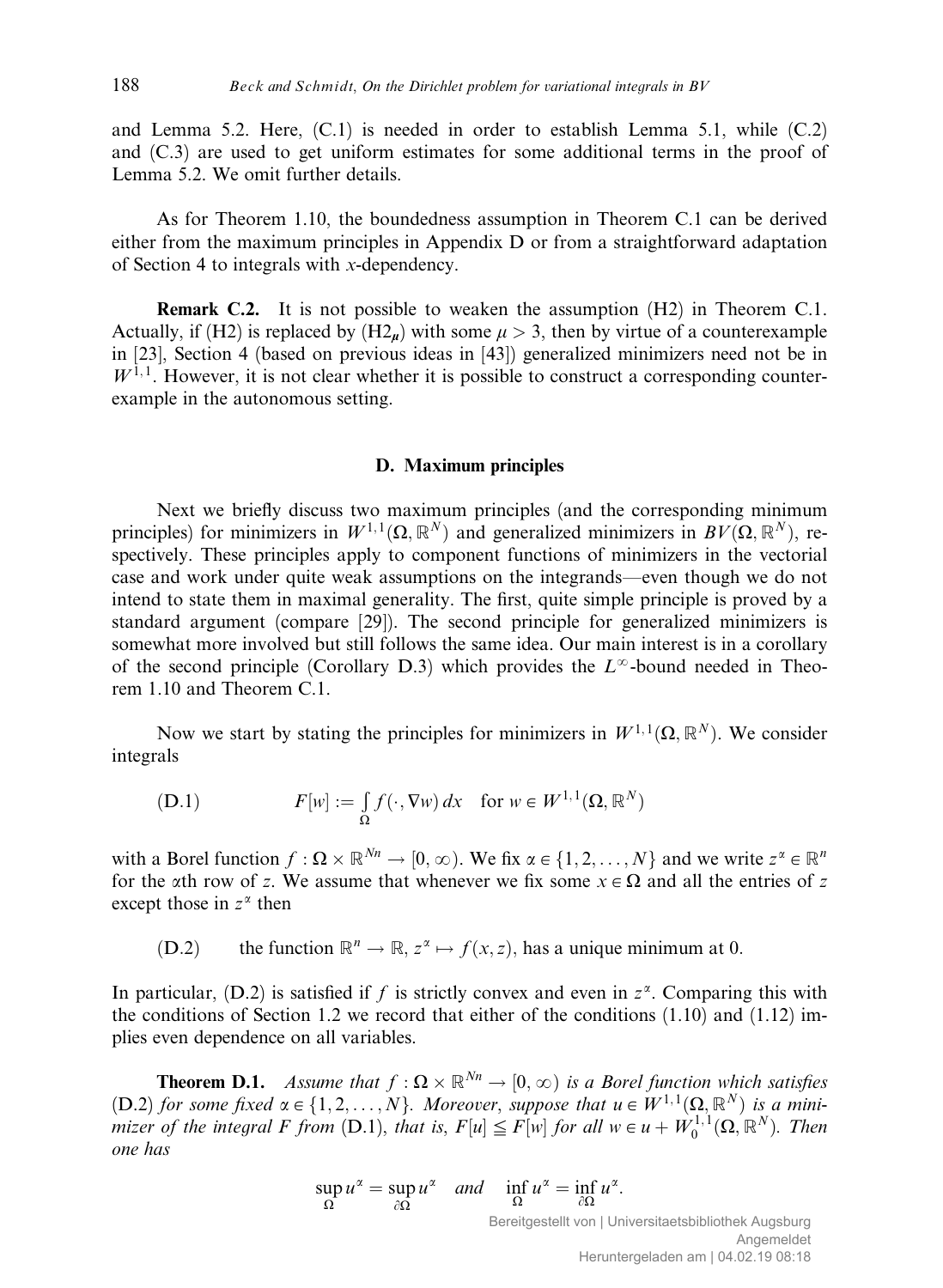*Proof.* We only prove the maximum principle. By a standard property of traces we have sup  $u^{\alpha} \leq \sup u^{\alpha}$ . Hence, if  $M := \sup u^{\alpha}$  is infinite, there is nothing to prove. Otherwise we compare u with  $w \in W^{1,1}(\Omega, \mathbb{R}^N)$  defined by

$$
w^{\beta} := \begin{cases} u^{\beta} & \text{for } \beta \neq \alpha, \\ \min\{u^{\alpha}, M\} & \text{for } \beta = \alpha. \end{cases}
$$

Then we have  $\nabla w^{\alpha} = \mathbb{1}_{\{u^{\alpha} \leq M\}} \cdot \nabla u^{\alpha}$ , and thus it holds  $\mathscr{L}^{n}$ -a.e. on  $\Omega$  either  $\nabla w^{\alpha} = \nabla u^{\alpha}$  or  $\nabla w^{\alpha} = 0 \pm \nabla u^{\alpha}$ . Additionally, we evidently have  $\nabla w^{\beta} = \nabla u^{\beta}$  for  $\beta \pm \alpha$ . Using the assumption (D.2) we infer

 $f(\cdot, \nabla w) \leq f(\cdot, \nabla u)$   $\mathscr{L}^n$ -a.e. on  $\Omega$  with equality only where  $\nabla u = \nabla w$ .

Moreover, since  $u^{\alpha} \leq M$  holds on  $\partial \Omega$ , we have  $w = u$  on  $\partial \Omega$ , w is admissible as a comparison function for the minimality property, and we have

$$
\int_{\Omega} f(\cdot, \nabla u) dx \leq \int_{\Omega} f(\cdot, \nabla w) dx.
$$

In view of the last inequality we must have equality in (D.3), and thus  $\nabla u = \nabla w$  holds  $\mathscr{L}^n$ -a.e. on  $\Omega$ . Taking into account  $u = w$  on  $\partial \Omega$  it follows that  $u^{\alpha} = w^{\alpha} \leq M$  holds  $\mathscr{L}^n$ -a.e. on  $\Omega$ .  $\square$ 

Next we state the principles for generalized minimizers in  $BV(\Omega, \mathbb{R}^N)$ . To this end we consider integrals

(D.4) 
$$
\mathscr{F}[w] := \int_{\Omega} f(\cdot, \nabla w) dx + \int_{\Omega} g\left(\cdot, \frac{dD^s w}{d|D^s w|}\right) d|D^s w| + \int_{\partial \Omega} g(\cdot, (u_0 - w) \otimes v_{\Omega}) d\mathscr{H}^{n-1}
$$

with  $u_0 \in W^{1,1}(\Omega, \mathbb{R}^N)$ , f as above, and a Borel function  $q : \overline{\Omega} \times \mathbb{R}^{N_n} \to [0, \infty)$ , which is 1-homogeneous in its second argument. Of course we are interested in the case where  $q$  is the recession function of f. However, for the purposes of the next statement this relation is irrelevant and we just require that whenever we fix  $x \in \overline{\Omega}$  and all the entries of z except those in  $z^{\alpha}$  then

(D.5) the function  $\mathbb{R}^n \to \mathbb{R}, z^{\alpha} \mapsto q(x, z)$ , is radially strictly increasing.

Reformulating (D.5) as a formula we require that for all  $x \in \overline{\Omega}$  and  $z, \xi \in \mathbb{R}^{N_n}$  we have the implication

$$
\xi^{\beta} = z^{\beta} \text{ for } \beta \neq \alpha,
$$
  
 
$$
z^{\alpha} \neq 0, \xi^{\alpha} = tz^{\alpha} \text{ with some } t \in [0, 1) \} \Rightarrow g(x, \xi) < g(x, z).
$$

In particular,  $(D.5)$  is satisfied if q is a strictly convex norm (in the sense of Definition 1.14) in z and even in  $z^{\alpha}$ .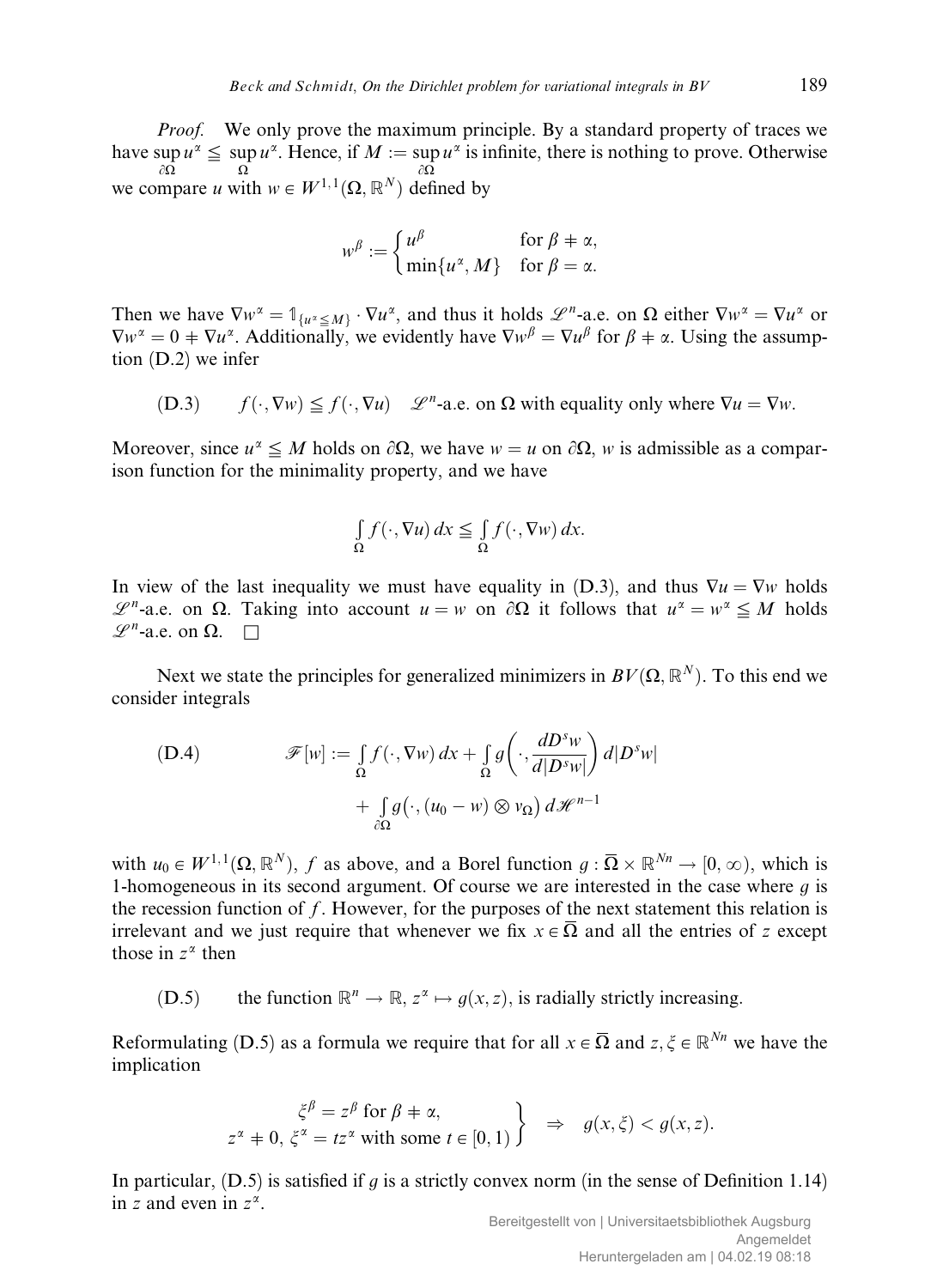**Theorem D.2.** We fix  $u_0 \in W^{1,1}(\Omega, \mathbb{R}^N)$ ,  $\alpha \in \{1, 2, ..., N\}$ , a Borel function  $f: \Omega \times \mathbb{R}^{N_n} \to [0,\infty)$  with (D.2), and a Borel function  $g: \overline{\Omega} \times \mathbb{R}^{N_n} \to [0,\infty)$  which is 1-homogeneous in the second argument and satisfies (D.5). Moreover, we suppose that  $u \in BV(\Omega, \mathbb{R}^N)$  minimizes F from  $(D.4)$ , that is,  $\mathcal{F}[u] \leq \mathcal{F}[w]$  for all  $w \in BV(\Omega, \mathbb{R}^N)$ . Then we have

$$
\sup_{\Omega} u^{\alpha} = \sup_{\partial \Omega} u^{\alpha} \leq \sup_{\partial \Omega} u_0^{\alpha} \quad \text{and} \quad \inf_{\Omega} u^{\alpha} = \inf_{\partial \Omega} u^{\alpha} \geq \inf_{\partial \Omega} u_0^{\alpha}.
$$

*Proof.* It suffices to establish for  $M \in \mathbb{R}$  the implications

- $(D.6)$   $u^{\alpha} \leq M$   $\mathcal{H}^{n-1}$ -a.e. on  $\partial \Omega \Rightarrow u^{\alpha} \leq M$   $\mathcal{L}^{n}$ -a.e. on  $\Omega$ ,
- (D.7)  $u_0^{\alpha} \leq M \quad \mathcal{H}^{n-1}$ -a.e. on  $\partial \Omega \Rightarrow u^{\alpha} \leq M \quad \mathcal{L}^{n}$ -a.e. on  $\Omega$ .

We start by assuming  $u^{\alpha} \leq M$  on  $\partial \Omega$ , and—proceeding similarly to the proof of Theorem D.1—we use the comparison function  $w \in BV(\Omega, \mathbb{R}^N)$  defined by

$$
w^{\beta} := \begin{cases} u^{\beta} & \text{for } \beta \neq \alpha, \\ \min\{u^{\alpha}, M\} & \text{for } \beta = \alpha. \end{cases}
$$

We first note that w can be written as the composition of u with a Lipschitz function and that Dw can be computed by an adequate version of the chain rule. Since we only change one component function, it suffices to apply the chain rule  $[6]$ , Theorem 3.99, for realvalued<sup>26)</sup> functions which yields the formulas

$$
\nabla w^{\alpha} = \mathbb{1}_{\{u^{\alpha} \leq M\}} \nabla u^{\alpha}, \quad D^{c} w^{\alpha} = \mathbb{1}_{\{u^{\alpha} \leq M\}} \cdot D^{c} u^{\alpha},
$$

and

$$
D^{j}w^{\alpha} = \frac{\min\{(u^{\alpha})^{+}, M\} - \min\{(u^{\alpha})^{-}, M\}}{(u^{\alpha})^{+} - (u^{\alpha})^{-}} \cdot D^{j}u^{\alpha},
$$

where  $D^s w^{\alpha} = D^c w^{\alpha} + D^j w^{\alpha}$  is the decomposition into the Cantor part and the jump part and  $(u^{\alpha})^{\pm}$  are the traces of  $u^{\alpha}$  on the set of approximate jump points of  $u^{\alpha}$ ; see [6], Chapter 3, for further details. Additionally, we evidently have  $Dw^{\beta} = Du^{\beta}$  for  $\beta \neq \alpha$ .

Now we notice that  $(D.3)$  still holds by the same reasoning as in the proof of Theorem D.1. Moreover, from the formulas for  $D^c w^{\alpha}$  and  $D^j w^{\alpha}$  we infer that  $D^s w$  is absolutely continuous with respect to  $|D<sup>s</sup>u|$  and

$$
D^s w^\alpha = \chi \cdot D^s u^\alpha
$$

for some Borel function  $\chi : \Omega \to [0, 1]$ . By the 1-homogeneity of g and assumption (D.5) we deduce

(D.8) 
$$
\int_{\Omega} g\left(\cdot, \frac{dD^s w}{d|D^s w|}\right) d|D^s w| = \int_{\Omega} g\left(\cdot, \frac{dD^s w}{d|D^s u|}\right) d|D^s u| \leq \int_{\Omega} g\left(\cdot, \frac{dD^s u}{d|D^s u|}\right) d|D^s u|
$$

with equality only if  $D^s u = D^s w$ .

<sup>26)</sup> In this context the chain rule for real-valued functions is much simpler than its vectorial counterpart [6], Theorem 3.101.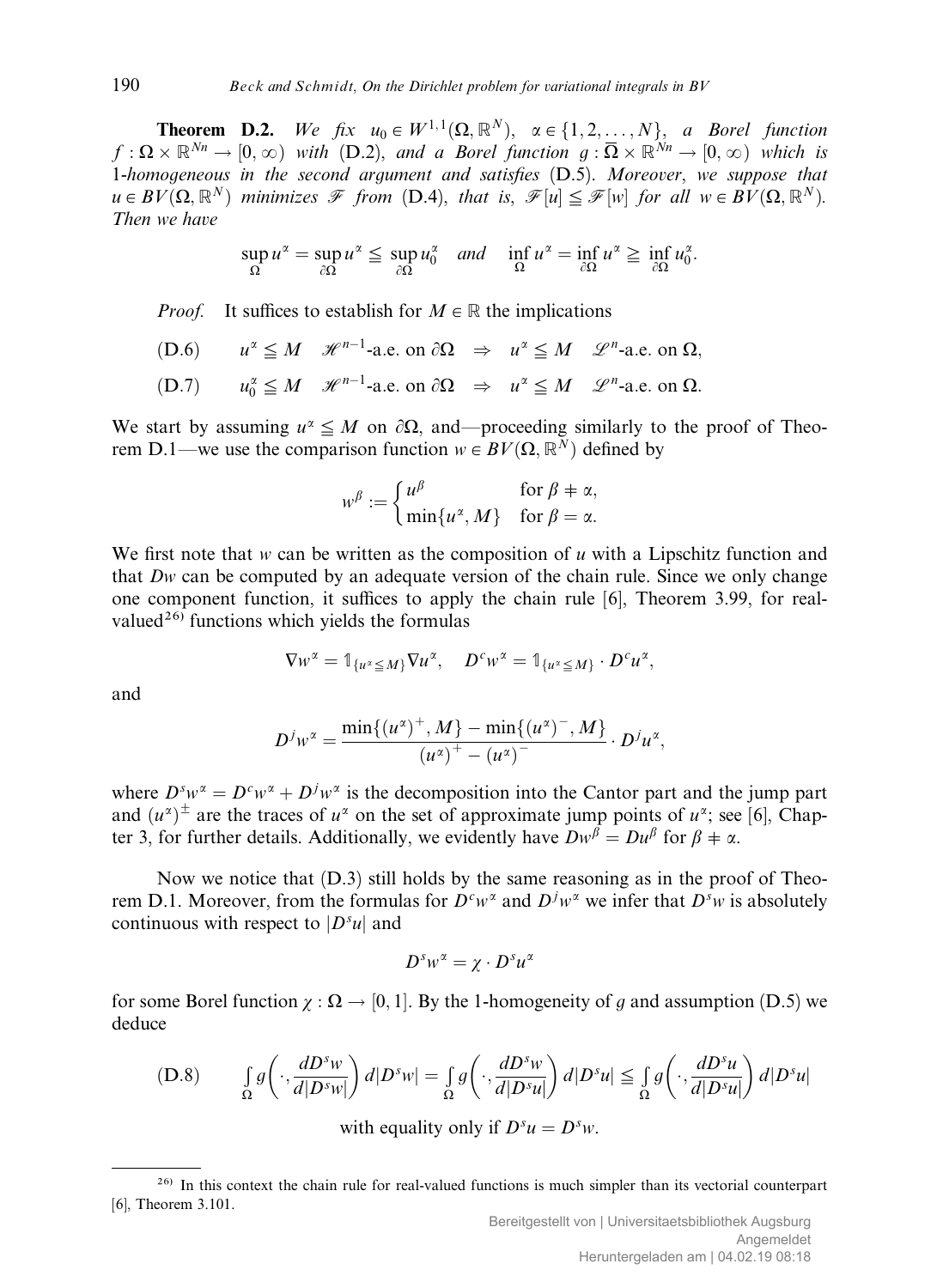Additionally, from the minimality of u we have  $\mathcal{F}[u] \leq \mathcal{F}[w]$ . Since  $u^{\alpha} \leq M$  and thus  $w = u$  hold on  $\partial\Omega$ , the boundary integrals in  $\mathcal{F}[u]$  and  $\mathcal{F}[w]$  are the same, and in view of (D.3) and (D.8) it follows that also the other integrals coincide, that is, we have equality in (D.3) and (D.8) and consequently  $Du = Dw$ . Taking into account  $u = w$  on  $\partial\Omega$  we arrive at  $u^{\alpha} = w^{\alpha} \leq M$  on  $\Omega$  and (D.6) is proved.

To prove (D.7) we assume  $u_0^{\alpha} \leq M$  on  $\partial \Omega$ , we still use the comparison function w, and we observe that the arguments leading to (D.3) and (D.8) remain unchanged. However, this time we supply an additional argument to establish  $w = u$  on  $\partial\Omega$ . Exploiting  $u_0^{\alpha} \leq M$  on  $\partial \Omega$  and the definition of w we get

$$
u_0^{\alpha} - w^{\alpha} = \tilde{\chi}(u_0^{\alpha} - u^{\alpha}) \quad \text{on } \partial\Omega
$$

for some  $\tilde{\chi}$  :  $\partial \Omega \rightarrow [0, 1]$ . Applying (D.5) we then find

(D.9) 
$$
g(\cdot, (u_0 - w) \otimes v_{\Omega}) \leq g(\cdot, (u_0 - u) \otimes v_{\Omega}) \mathcal{H}^{n-1}
$$
-a.e. on  $\partial \Omega$ 

with equality only where  $u = w$ .

Now invoking the minimality property  $\mathcal{F}[u] \leq \mathcal{F}[w]$  as before we derive equality in (D.3), (D.8), and (D.9), that is,  $Du = Dw$  and  $u = w$  on  $\partial\Omega$ . We infer  $u^{\alpha} = w^{\alpha} \leq M$  on  $\Omega$  and  $(D.7)$  is proved.  $\square$ 

One may formulate several variants of Theorem D.1 and Theorem D.2. Here, we provide only one more principle which is relevant in connection with Theorem 1.10 and Theorem C.1.

Corollary D.3. Suppose that the hypotheses of Theorem D.2 are valid for all  $\alpha \in \{1, 2, \ldots, N\}$  instead of just one. Then for  $M \geq 0$  we have

 $|u_0| \leq M$   $\mathcal{H}^{n-1}$ -a.e. on  $\partial \Omega \Rightarrow |u| \leq M \sqrt{N}$   $\mathcal{L}^n$ -a.e. on  $\Omega$ .

*Proof.* From Theorem D.2 we get  $|u^{\alpha}| \leq M$  on  $\Omega$  for all component functions  $u^{\alpha}$ . Summing up we arrive at  $|u| \leq M \sqrt{N}$  on  $\Omega$ .  $\square$ 

Acknowledgement. This project was partially supported by the Scuola Normale Superiore di Pisa via the program ''Progetti 2010 Giovani Ricercatori''.

## **References**

- [1] E. Acerbi and G. Dal Maso, New lower semicontinuity results for polyconvex integrals, Calc. Var. Part. Diff. Equ. 2 (1994), 329–371.
- [2] E. Acerbi and N. Fusco, A regularity theorem for minimizers of quasiconvex integrals, Arch. Ration. Mech. Anal. 99 (1987), 261–281.
- [3] E. Acerbi and N. Fusco, Regularity for minimizers of non-quadratic functionals: the case  $1 < p < 2$ , J. Math. Anal. Appl. 140 (1989), 115–135.
- [4] R. A. Adams and J. J. F. Fournier, Sobolev spaces, 2nd ed., Academic Press, Amsterdam 2003.
- [5] L. Ambrosio and G. Dal Maso, On the relaxation in  $BV(\Omega;\mathbb{R}^m)$  of quasi-convex integrals, J. Funct. Anal. 109 (1992), 76–97.
- [6] L. Ambrosio, N. Fusco and D. Pallara, Functions of bounded variation and free discontinuity problems, Oxford University Press, Oxford 2000.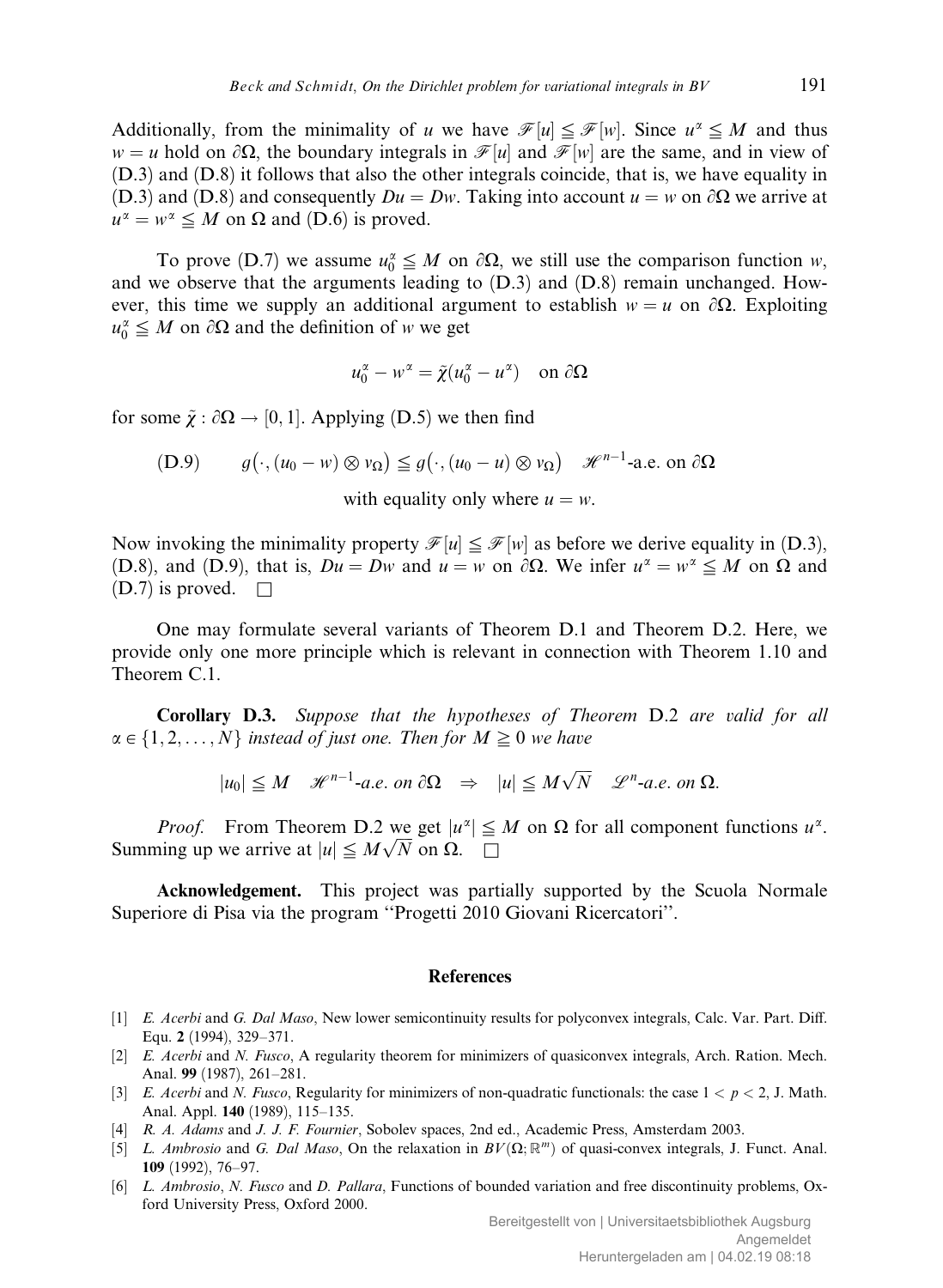- [7] G. Anzellotti, The Euler equation for functionals with linear growth, Trans. Am. Math. Soc. 290 (1985), 483–501.
- [8] G. Anzellotti, BV solutions of quasilinear PDEs in divergence form, Comm. Part. Diff. Equ. 12 (1987), 77–122.
- [9] G. Anzellotti and M. Giaquinta, Funzioni BV e tracce, Rend. Sem. Mat. Univ. Padova 60 (1978), 1–21.
- [10] G. Anzellotti and M. Giaquinta, Convex functionals and partial regularity, Arch. Ration. Mech. Anal. 102 (1988), 243–272.
- [11] S. Baldo and L. Modica, Nonuniqueness of minimal graphs, Indiana Univ. Math. J. 40 (1991), no. 3, 975–983.
- [12] L. Beck and T. Schmidt, Doubly degenerate variational problems in BV, in preparation.
- [13] S. Bernstein, Sur les équations du calcul des variations, Ann. Sci. École Norm. Sup. (3) 29 (1912), 431–485.
- [14] M. Bildhauer, A uniqueness theorem for the dual problem associated to a variational problem with linear growth, J. Math. Sci. (N. Y.) 115 (2003), 2747–2752; translation from Zap. Nauchn. Semin. POMI 271 (2000), 83–91.
- [15] M. Bildhauer, A priori gradient estimates for bounded generalized solutions of a class of variational problems with linear growth, J. Convex Anal. 9 (2002), 117–137.
- [16] M. Bildhauer, Convex variational problems, Linear, nearly linear and anisotropic growth conditions, Lect. Notes Math. 1818, Springer, Berlin 2003.
- [17] M. Bildhauer, Two dimensional variational problems with linear growth, Manuscr. Math. 110 (2003), 325–342.
- [18] M. Bildhauer and M. Fuchs, Regularity for dual solutions and for weak cluster points of minimizing sequences of variational problems with linear growth, J. Math. Sci. (N. Y.) 109 (2002), 1835–1850; translation from Zap. Nauchn. Semin. POMI 259 (1999), 46–66.
- [19] M. Bildhauer and M. Fuchs, Partial regularity for variational integrals with  $(s, \mu, q)$ -growth, Calc. Var. Part. Diff. Equ. 13 (2001), 537-560.
- [20] *M. Bildhauer* and *M. Fuchs*, On a class of variational integrals with linear growth satisfying the condition of  $\mu$ -ellipticity, Rend. Mat. Appl. (VII) 22 (2002), 249–274.
- [21] M. Bildhauer and M. Fuchs, Partial regularity for a class of anisotropic variational integrals with convex hull property, Asympt. Anal. 32 (2002), 293–315.
- [22] *M. Bildhauer* and *M. Fuchs*, Relaxation of convex variational problems with linear growth defined on classes of vector-valued functions, St. Petersbg. Math J. 14 (2003), 19–33; translation from Algebra Anal. 14 (2002), 26–47.
- [23] M. Bildhauer and M. Fuchs, Convex variational problems with linear growth, in: Geometric analysis and nonlinear partial differential equations, Springer, Berlin (2003), 327–344.
- [24] E. Bombieri, E. De Giorgi and E. Giusti, Minimal cones and the Bernstein problem, Invent. Math. 7 (1969), 243–268.
- [25] E. Bombieri, E. De Giorgi and M. Miranda, Una maggiorazione a priori relativa alle ipersuperfici minimali non parametriche, Arch. Ration. Mech. Anal. 32 (1969), 255–267.
- [26] M. Carozza, J. Kristensen and A. Passarelli di Napoli, Higher differentiability of minimizers of convex variational integrals, Ann. Inst. Henri Poincaré, Anal. Non Lin. 28 (2011), no. 3, 395–411.
- [27] E. De Giorgi, Frontiere orientate di misura minima, Seminario di Matematica, Sc. Norm. Super. Pisa, 1960– 1961.
- [28] E. De Giorgi, Un esempio di estremali discontinue per un problema variazionale di tipo ellittico, Boll. Unione Mat. Ital. (IV) 1 (1968), 135–137.
- [29] A. D'Ottavio, F. Leonetti and C. Musciano, Maximum principle for vector-valued mappings minimizing variational integrals, Atti Semin. Mat. Fis. Univ. Modena 46 (1998), Suppl., 677–683.
- [30] *I. Ekeland*, Sur les problèmes variationnels, C. R. Acad. Sci., Paris (A) 275 (1972), 1057–1059.
- [31] *I. Ekeland*, On the variational principle, J. Math. Anal. Appl. **47** (1974), 324–353.
- [32] I. Ekeland, Nonconvex minimization problems, Bull. Am. Math. Soc. (New Ser.) 1 (1979), 443–474.
- [33] L. Esposito, F. Leonetti and G. Mingione, Regularity for minimizers of functionals with  $p q$  growth, Nonlin. Diff. Equ. Appl. 6 (1999), 133-148.
- [34] L. Esposito, F. Leonetti and G. Mingione, Regularity results for minimizers of irregular integrals with  $(p, q)$ growth, Forum Math. 14 (2002), 245–272.
- [35] L. Esposito, F. Leonetti and G. Mingione, Sharp regularity for functionals with  $(p, q)$  growth, J. Diff. Equ. 204 (2004), 5–55.
- [36] L. Esposito and G. Mingione, Partial regularity for minimizers of convex integrals with  $L \log L$ -growth, Nonlin. Diff. Equ. Appl. 7 (2000), 107-125.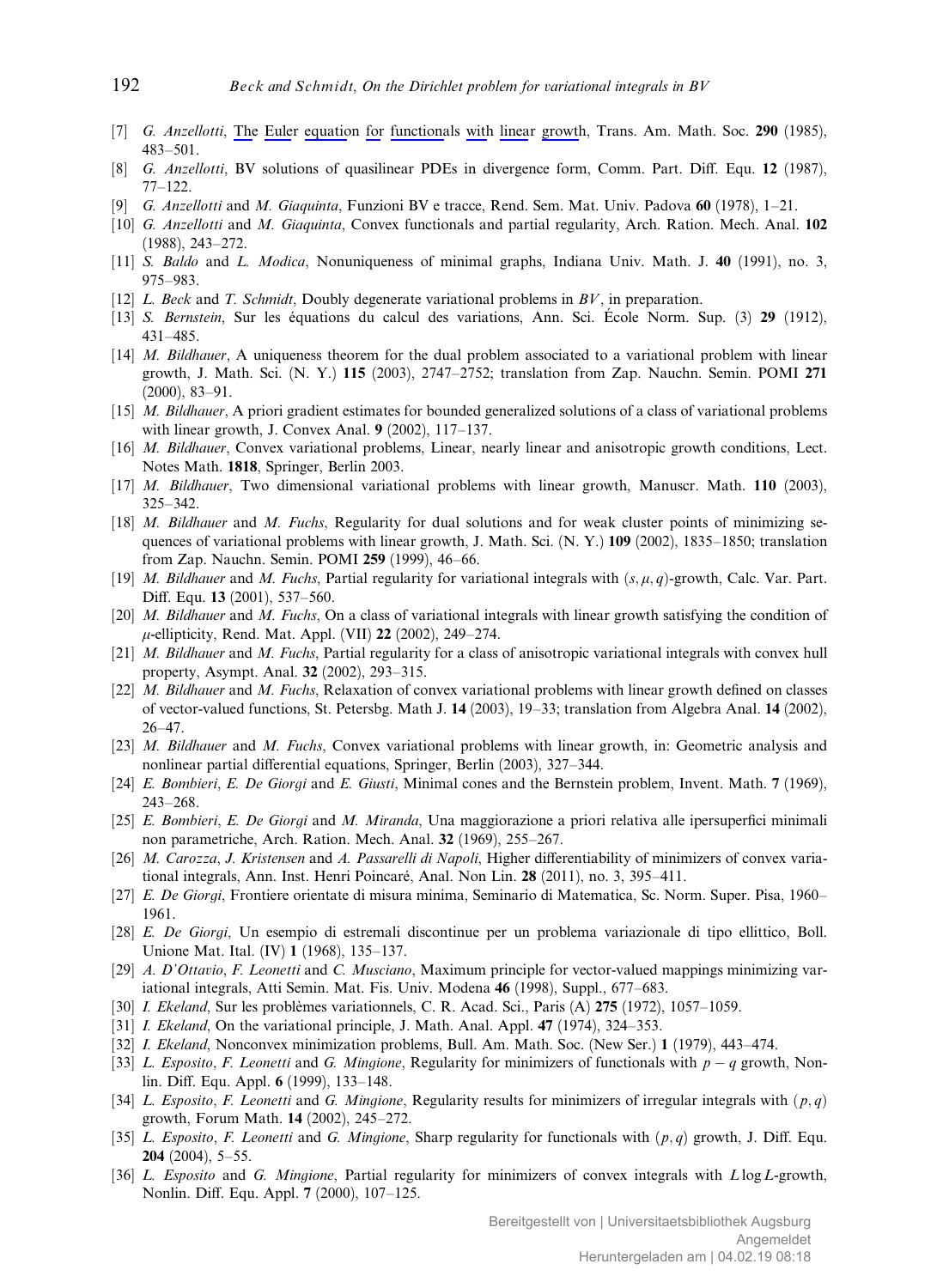- [37] *H. Federer*, Geometric measure theory, Springer, Berlin 1969.
- [38] M. Fuchs and G. Seregin, A regularity theory for variational integrals with  $L \ln L$ -growth, Calc. Var. Part. Diff. Equ. 6 (1998), 171-187.
- [39] N. Fusco and J. E. Hutchinson,  $C^{1,\alpha}$  partial regularity of functions minimising quasiconvex integrals, Manuscr. Math. 54 (1985), 121–143.
- [40] E. Gagliardo, Caratterizzazioni delle tracce sulla frontiera relative ad alcune classi di funzioni in n variabili, Rend. Sem. Mat. Univ. Padova 27 (1957), 284–305.
- [41] M. Giaquinta and G. Modica, Partial regularity of minimizers of quasiconvex integrals, Ann. Inst. Henri Poincaré, Anal. Non Linéaire 3 (1986), 185–208.
- [42] M. Giaquinta and G. Modica, Remarks on the regularity of the minimizers of certain degenerate functionals, Manuscr. Math. 57 (1986), 55–99.
- [43] M. Giaquinta, G. Modica and J. Souček, Functionals with linear growth in the calculus of variations, Commentat. Math. Univ. Carol. 20 (1979), 143–156, 157–172.
- [44] M. Giaquinta, G. Modica and J. Souček, Cartesian currents in the calculus of variations II, Variational integrals, Springer, Berlin 1998.
- [45] E. Giusti, Superfici cartesiane di area minima, Rend. Sem. Mat. Fis. Milano 40 (1970), 135–153.
- [46] E. Giusti, Minimal surfaces and functions of bounded variation, Birkhäuser, Basel 1984.
- [47] E. Giusti, Direct methods in the calculus of variation, World Scientific Publishing, Singapore 2003.
- [48] E. Giusti and M. Miranda, Un esempio di soluzioni discontinue per un problema di minimo relativo ad un integrale regolare del calcolo delle variazioni, Boll. Unione Mat. Ital. (IV) 1 (1968), 219–226.
- [49] C. Goffman and J. Serrin, Sublinear functions of measures and variational integrals, Duke Math. J. 31 (1964), 159–178.
- [50] G. Gregori, Generalized solutions for a class of non-uniformly elliptic equations in divergence form, Comm. Part. Diff. Equ. 22 (1997), 581-617.
- [51] C. Hamburger, Regularity of differential forms minimizing degenerate elliptic functionals, J. reine angew. Math. 431 (1992), 7–64.
- [52] W. Hao, S. Leonardi and J. Nečas, An example of irregular solution to a nonlinear Euler-Lagrange elliptic system with real analytic coefficients, Ann. Sc. Norm. Super. Pisa, Cl. Sci. (IV)  $23$  (1996),  $57-67$ .
- [53] H. Jenkins and J. Serrin, The Dirichlet problem for the minimal surface equation in higher dimensions, J. reine angew. Math. 229 (1968), 170–187.
- [54] J. Kristensen and F. Rindler, Relaxation of signed integral functionals in  $BV$ , Calc. Var. Part. Diff. Equ. 37 (2010), 29–62.
- [55] H. B. Lawson and R. Osserman, Non-existence, non-uniqueness and irregularity of solutions to the minimal surface system, Acta Math. 139 (1977), 1–17.
- [56] H. Lebesgue, Intégrale, longueur, aire, Thèse, 1902.
- [57] P. Marcellini, On the definition and the lower semicontinuity of certain quasiconvex integrals, Ann. Inst. Henri Poincaré, Anal. Non Linéaire 3 (1986), 391-409.
- [58] P. Marcellini, Regularity of minimizers of integrals of the calculus of variations with non-standard growth conditions, Arch. Ration. Mech. Anal. 105 (1989), 267–284.
- [59] P. Marcellini, Regularity and existence of solutions of elliptic equations with p, q-growth conditions, J. Diff. Equ. 90 (1991), 1–30.
- [60] P. Marcellini and G. Papi, Nonlinear elliptic systems with general growth, J. Diff. Equ. 221 (2006), 412–443.
- [61] P. Marcellini and C. Sbordone, On the existence of minima of multiple integrals of the calculus of variations, J. Math. Pures Appl. (IX) 62 (1983), 1–9.
- [62] *M. Meier*, Boundedness and integrability properties of weak solutions of quasilinear elliptic systems, J. reine angew. Math. 333 (1982), 191–220.
- [63] G. Mingione and F. Siepe, Full  $C^{1,\alpha}$ -regularity for minimizers of integral functionals with L log L-growth, Z. Anal. Anwend. 18 (1999), 1083–1100.
- [64] M. Miranda, Superfici cartesiane generalizzate ed insiemi di perimetro localmente finito sui prodotti cartesiani, Ann. Sc. Norm. Super. Pisa, Sci. Fis. Mat. (III) 18 (1964), 515–542.
- [65] M. Miranda, Comportamento delle successioni convergenti di frontiere minimali, Rend. Sem. Mat. Univ. Padova 38 (1967), 238–257.
- [66] M. Miranda, Un principio di massimo forte per le frontiere minimali e una sua applicazione alla risoluzione del problema al contorno per l'equazione delle superfici di area minima, Rend. Sem. Mat. Univ. Padova 45 (1971), 355–366.
- [67] M. Miranda, Dirichlet problem with  $L<sup>1</sup>$  data for the non-homogeneous minimal surface equation, Indiana Univ. Math. J. 24 (1974), 227–241.